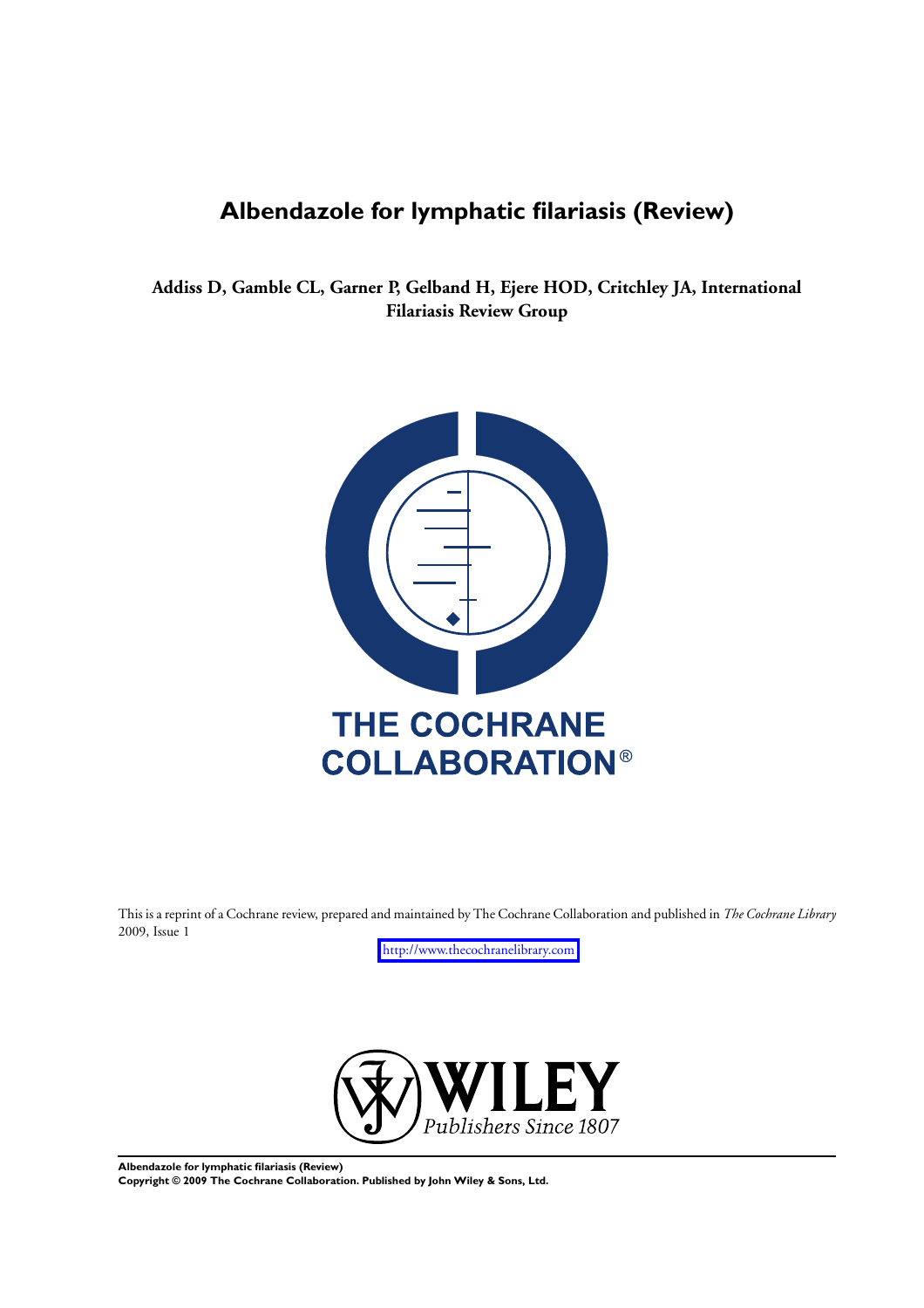## **TABLE OF CONTENTS**

| HEADER                                                                                                                                                                                                                                                                  | 1              |
|-------------------------------------------------------------------------------------------------------------------------------------------------------------------------------------------------------------------------------------------------------------------------|----------------|
|                                                                                                                                                                                                                                                                         | 1              |
|                                                                                                                                                                                                                                                                         | $\overline{2}$ |
|                                                                                                                                                                                                                                                                         | $\overline{2}$ |
|                                                                                                                                                                                                                                                                         | 4              |
|                                                                                                                                                                                                                                                                         | 4              |
|                                                                                                                                                                                                                                                                         | 6              |
|                                                                                                                                                                                                                                                                         | 12             |
|                                                                                                                                                                                                                                                                         | 13             |
|                                                                                                                                                                                                                                                                         | 13             |
|                                                                                                                                                                                                                                                                         | 13             |
|                                                                                                                                                                                                                                                                         | 16             |
|                                                                                                                                                                                                                                                                         | 24             |
| Analysis 1.1. Comparison 1 Albendazole versus placebo, Outcome 1 Microfilariae (mf) prevalence: all participants (both                                                                                                                                                  |                |
|                                                                                                                                                                                                                                                                         | 27             |
| Analysis 1.2. Comparison 1 Albendazole versus placebo, Outcome 2 Microfilariae (mf) prevalence: only participants mf                                                                                                                                                    |                |
|                                                                                                                                                                                                                                                                         | 28             |
| Analysis 1.3. Comparison 1 Albendazole versus placebo, Outcome 3 Antigen prevalence: all participants (both mf positive                                                                                                                                                 |                |
|                                                                                                                                                                                                                                                                         | 28             |
| Analysis 1.4. Comparison 1 Albendazole versus placebo, Outcome 4 New clinical disease.                                                                                                                                                                                  | 29             |
|                                                                                                                                                                                                                                                                         |                |
| Analysis 1.5. Comparison 1 Albendazole versus placebo, Outcome 5 Pre-existing clinical disease.                                                                                                                                                                         | 29             |
| Analysis 1.6. Comparison 1 Albendazole versus placebo, Outcome 6 Adverse events.                                                                                                                                                                                        | 30             |
| Analysis 2.1. Comparison 2 Albendazole versus ivermectin, Outcome 1 Microfilariae (mf) prevalence: all participants (both                                                                                                                                               |                |
|                                                                                                                                                                                                                                                                         | 30             |
| Analysis 2.2. Comparison 2 Albendazole versus ivermectin, Outcome 2 Microfilariae (mf) prevalence: only participants mf                                                                                                                                                 |                |
|                                                                                                                                                                                                                                                                         | 31             |
| Analysis 2.3. Comparison 2 Albendazole versus ivermectin, Outcome 3 Antigen prevalence: all participants (antigen                                                                                                                                                       | 31             |
| Analysis 2.4. Comparison 2 Albendazole versus ivermectin, Outcome 4 New clinical disease.                                                                                                                                                                               | 32             |
| Analysis 2.5. Comparison 2 Albendazole versus ivermectin, Outcome 5 Pre-existing clinical disease.                                                                                                                                                                      | 32             |
| Analysis 2.6. Comparison 2 Albendazole versus ivermectin, Outcome 6 Adverse events.                                                                                                                                                                                     | 33             |
| Analysis 3.1. Comparison 3 Albendazole plus ivermectin versus ivermectin, Outcome 1 Microfilariae (mf) prevalence: all                                                                                                                                                  |                |
|                                                                                                                                                                                                                                                                         | 33             |
| Analysis 3.2. Comparison 3 Albendazole plus ivermectin versus ivermectin, Outcome 2 Microfilariae (mf) prevalence: only                                                                                                                                                 |                |
|                                                                                                                                                                                                                                                                         | 34             |
| Analysis 3.3. Comparison 3 Albendazole plus ivermectin versus ivermectin, Outcome 3 Antigen prevalence: all participants                                                                                                                                                |                |
|                                                                                                                                                                                                                                                                         | 34             |
| Analysis 3.4. Comparison 3 Albendazole plus ivermectin versus ivermectin, Outcome 4 Antigen prevalence: only                                                                                                                                                            |                |
|                                                                                                                                                                                                                                                                         | 35             |
|                                                                                                                                                                                                                                                                         |                |
| Analysis 3.5. Comparison 3 Albendazole plus ivermectin versus ivermectin, Outcome 5 New clinical disease.                                                                                                                                                               | 35             |
| Analysis 3.6. Comparison 3 Albendazole plus ivermectin versus ivermectin, Outcome 6 Pre-existing clinical disease. .<br>Analysis 3.7. Comparison 3 Albendazole plus ivermectin versus ivermectin, Outcome 7 Adverse events.                                             | 36             |
|                                                                                                                                                                                                                                                                         | 36             |
| Analysis 4.1. Comparison 4 Albendazole versus diethylcarbamazine (DEC), Outcome 1 Microfiliariae (mf) prevalence: all                                                                                                                                                   |                |
|                                                                                                                                                                                                                                                                         | 37             |
| Analysis 4.2. Comparison 4 Albendazole versus diethylcarbamazine (DEC), Outcome 2 Microfilariae (mf) prevalence: only                                                                                                                                                   |                |
| participants mf positive at baseline.<br>and the contract of the contract of the contract of the contract of the contract of the contract of the contract of the contract of the contract of the contract of the contract of the contract of the contract of the contra | 37             |
| Analysis 4.3. Comparison 4 Albendazole versus diethylcarbamazine (DEC), Outcome 3 Antigen prevalence: all participants                                                                                                                                                  |                |
|                                                                                                                                                                                                                                                                         | 38             |
| Analysis 4.4. Comparison 4 Albendazole versus diethylcarbamazine (DEC), Outcome 4 Antigen prevalence: only                                                                                                                                                              |                |
|                                                                                                                                                                                                                                                                         | 39             |
| Analysis 4.5. Comparison 4 Albendazole versus diethylcarbamazine (DEC), Outcome 5 Adverse events.                                                                                                                                                                       | 39             |
|                                                                                                                                                                                                                                                                         |                |

**Albendazole for lymphatic filariasis (Review) i**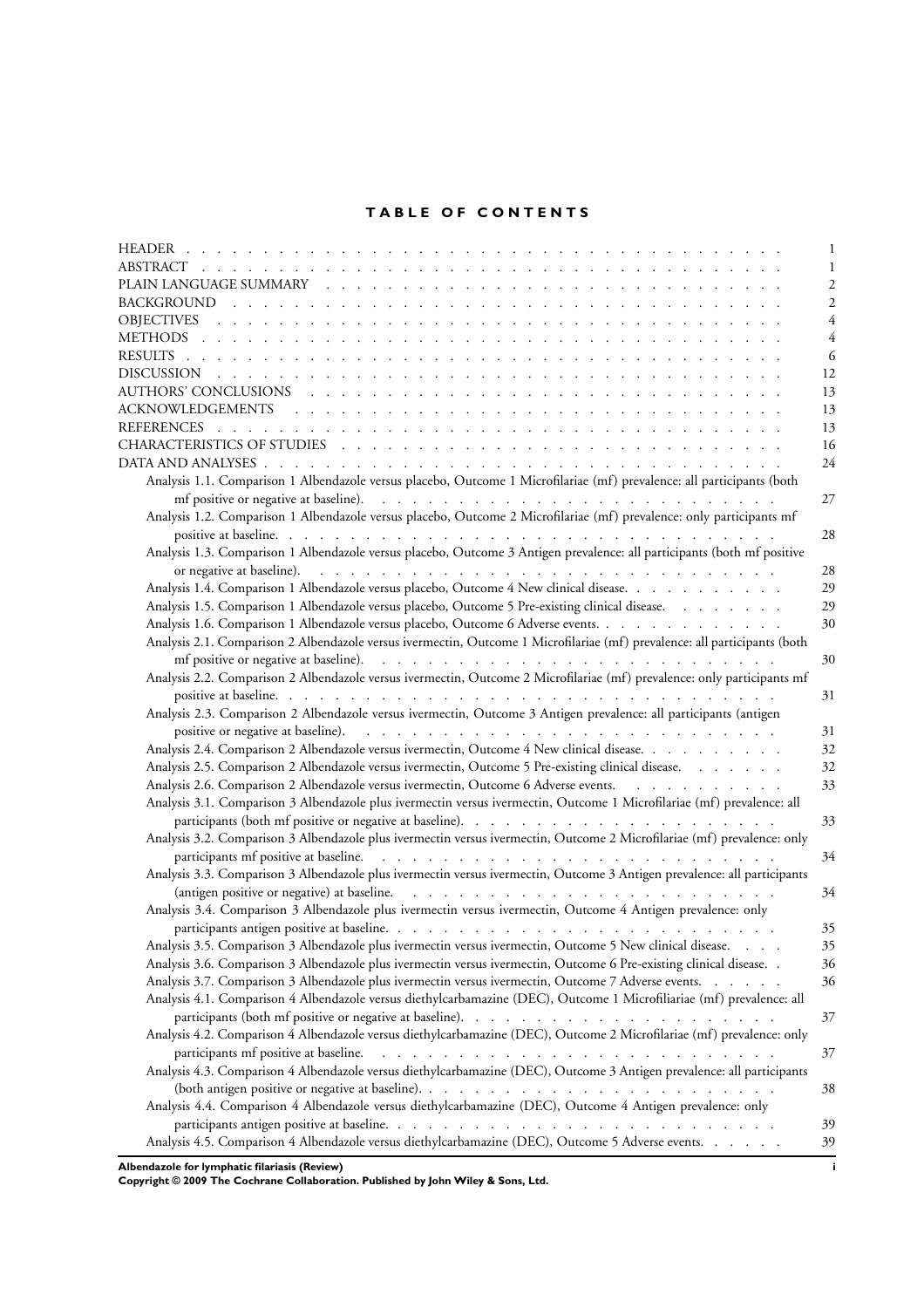| Analysis 4.6. Comparison 4 Albendazole versus diethylcarbamazine (DEC), Outcome 6 Adverse events: scrotal syndrome.                                                                                                                          | 40 |
|----------------------------------------------------------------------------------------------------------------------------------------------------------------------------------------------------------------------------------------------|----|
| Analysis 5.1. Comparison 5 Albendazole plus diethylcarbamazine (DEC) versus DEC, Outcome 1 Microfilariae (mf)                                                                                                                                |    |
| prevalence: all participants (both mf positive or negative at baseline).                                                                                                                                                                     | 40 |
| Analysis 5.2. Comparison 5 Albendazole plus diethylcarbamazine (DEC) versus DEC, Outcome 2 Microfilariae (mf)                                                                                                                                |    |
|                                                                                                                                                                                                                                              | 41 |
| Analysis 5.3. Comparison 5 Albendazole plus diethylcarbamazine (DEC) versus DEC, Outcome 3 Antigen prevalence: all                                                                                                                           |    |
|                                                                                                                                                                                                                                              | 42 |
| Analysis 5.4. Comparison 5 Albendazole plus diethylcarbamazine (DEC) versus DEC, Outcome 4 Antigen prevalence:                                                                                                                               |    |
|                                                                                                                                                                                                                                              | 42 |
| Analysis 5.5. Comparison 5 Albendazole plus diethylcarbamazine (DEC) versus DEC, Outcome 5 Adverse events. .                                                                                                                                 | 43 |
|                                                                                                                                                                                                                                              | 43 |
|                                                                                                                                                                                                                                              | 56 |
|                                                                                                                                                                                                                                              | 56 |
|                                                                                                                                                                                                                                              | 57 |
|                                                                                                                                                                                                                                              | 57 |
| SOURCES OF SUPPORT in the state of the state of the state of the state of the state of the state of the state of the state of the state of the state of the state of the state of the state of the state of the state of the s               | 57 |
|                                                                                                                                                                                                                                              | 57 |
| INDEX TERMS<br>a constitution of the constitution of the constitution of the constitution of the constitution of the constitution of the constitution of the constitution of the constitution of the constitution of the constitution of the | 57 |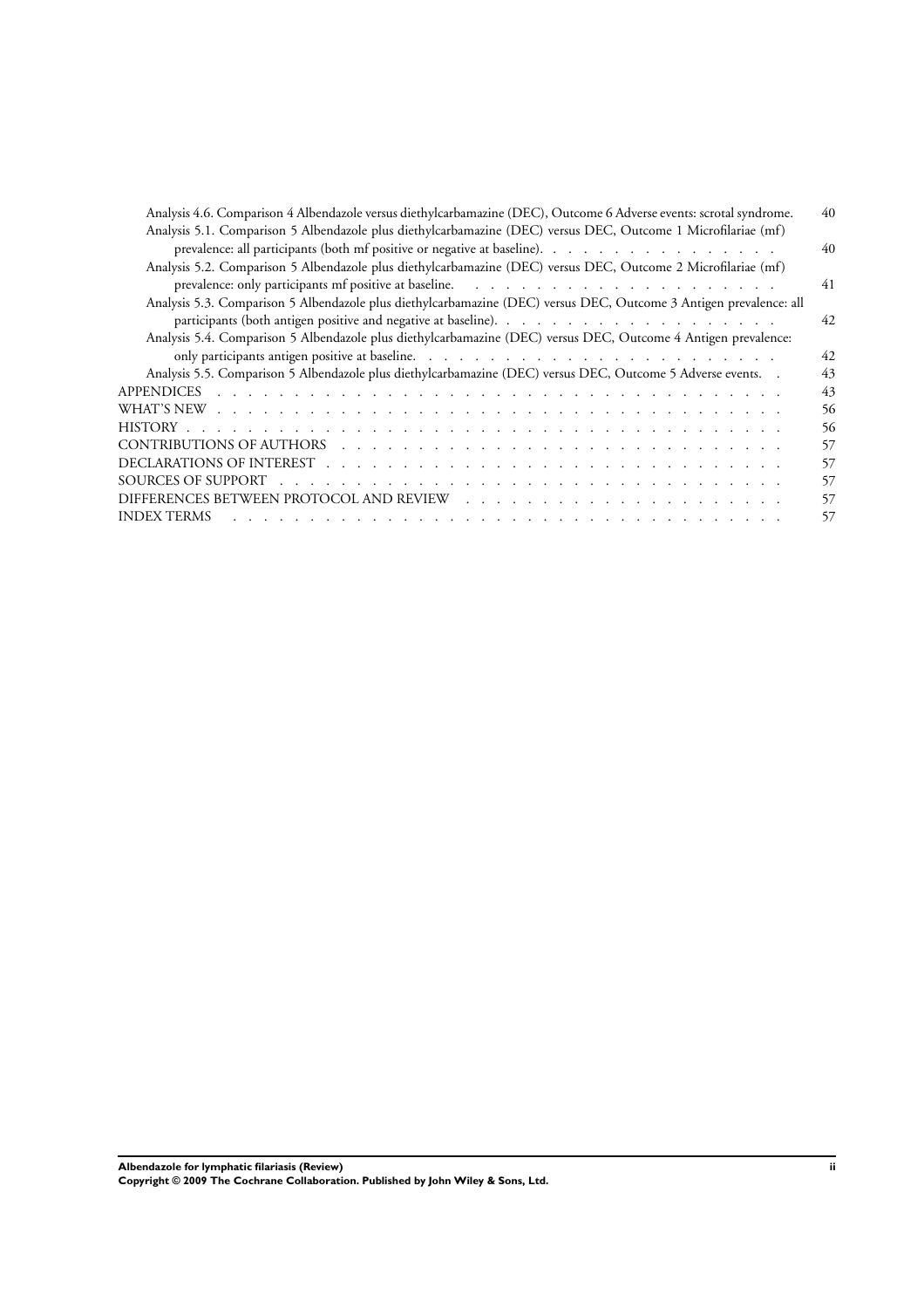**[Intervention Review]**

# **Albendazole for lymphatic filariasis**

David Addiss<sup>2</sup>, Carrol L Gamble<sup>3</sup>, Paul Garner<sup>4</sup>, Hellen Gelband<sup>5</sup>, Henry OD Ejere<sup>6</sup>, Julia A Critchley<sup>1</sup>, International Filariasis Review Group<sup>4</sup>

<sup>1</sup> Institute of Health and Society, Newcastle University, Newcastle, UK. <sup>2</sup> Division of Parasitic Diseases, Centers for Disease Control and Prevention, Atlanta, Georgia, USA. <sup>3</sup>Centre for Medical Statistics and Health Evaluation, University of Liverpool, Liverpool, UK. 4 International Health Group, Liverpool School of Tropical Medicine, Liverpool, UK. <sup>5</sup>Resources for the Future, Washington, DC, USA. <sup>6</sup>Department of Medicine, Metropolitan Hospital, New York, USA

Contact address: Julia A Critchley, Institute of Health and Society, Newcastle University, William Leech Building, The Medical School, Newcastle, Tyne and Wear, NE2 4HH, UK. [J.A.Critchley@newcastle.ac.uk](mailto:J.A.Critchley@newcastle.ac.uk).

**Editorial group:** Cochrane Infectious Diseases Group. **Publication status and date:** Edited (no change to conclusions), published in Issue 1, 2009. **Review content assessed as up-to-date:** 13 August 2005.

**Citation:** Addiss D, Gamble CL, Garner P, Gelband H, Ejere HOD, Critchley JA, International Filariasis Review Group. Albendazole for lymphatic filariasis. *Cochrane Database of Systematic Reviews* 2005, Issue 4. Art. No.: CD003753. DOI: 10.1002/14651858.CD003753.pub3.

Copyright © 2009 The Cochrane Collaboration. Published by John Wiley & Sons, Ltd.

## **A B S T R A C T**

#### **Background**

Mass treatment with albendazole co-administered with another antifilarial drug is part of a global programme to eliminate lymphatic filariasis. We sought reliable evidence of the effects of albendazole on the disease and the parasite.

## **Objectives**

To summarize the effects of albendazole alone or in combination with antifilarial drugs for clinical treatment and community control of lymphatic filariasis.

### **Search strategy**

We searched the Cochrane Infectious Diseases Group Specialized Register (August 2005), CENTRAL (*The Cochrane Library* Issue 3, 2005), MEDLINE (1966 to August 2005), EMBASE (1974 to August 2005), LILACS (1982 to August 2005), and reference lists. We also contacted researchers, the World Health Organization, and GlaxoSmithKline.

## **Selection criteria**

Randomized and quasi-randomized controlled trials of albendazole alone or combined with another antifilarial drug for treating individuals with lymphatic filariasis, or for reducing transmission in endemic communities.

### **Data collection and analysis**

Two authors independently assessed eligibility and trial quality, and extracted data. Authors contacted investigators for missing information or clarification.

**Albendazole for lymphatic filariasis (Review) 1**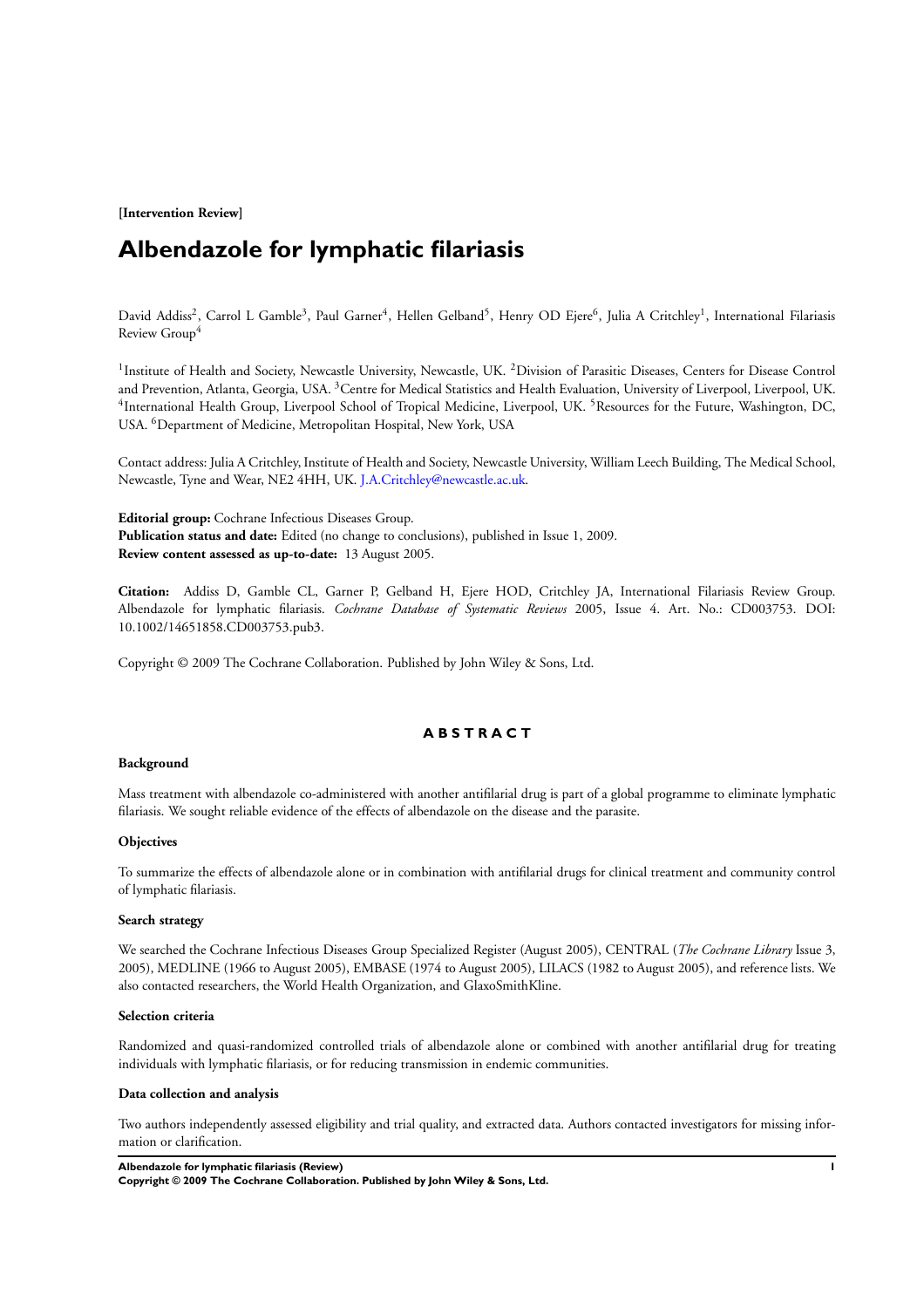### <span id="page-4-0"></span>**Main results**

Seven trials including 6997 participants (995 with detectable microfilariae) met the criteria. A comparison of albendazole and placebo detected no effect on microfilariae prevalence (920 participants; 3 trials); one trial (499 participants) reported significantly lower microfilariae density at six months. Albendazole performed slightly worse than ivermectin in two trials (436 participants). Compared with diethylcarbamazine (DEC), two small trials (56 participants) found little difference in microfilariae prevalence over an extended follow up. One larger trial (502 participants) found a statistically significant effect for DEC at six months, but none at three months.

Microfilariae prevalence and density were statistically significantly lower with the combination of albendazole and ivermectin compared with ivermectin alone in two of three trials (649 participants). Two trials compared albendazole plus DEC with DEC alone and found no statistically significant difference in microfilariae prevalence, though one trial favoured the combination at six months (risk ratio 0.62, 95% confidence interval 0.32 to 1.21; 491 participants). This trial also found a statistically significant reduction in microfilariae density.

### **Authors' conclusions**

There is insufficient evidence to confirm or refute that albendazole co-administered with DEC or ivermectin is more effective than DEC or ivermectin alone in clearing microfilariae or killing adult worms. Albendazole combined with ivermectin appears to have a small effect on microfilaraemia, but this was not consistently demonstrated. The effect of albendazole against adult and larval filarial parasites, alone and in combination with other antifilarial drugs, deserves further rigorous research.

### **P L A I N L A N G U A G E S U M M A R Y**

### **Not enough evidence on effectiveness of the drug albendazole, alone or in combination, for killing or interrupting transmission of threadlike worms that cause lymphatic filariasis**

Filariasis affects about 120 million people in more than 80 countries and is spread by mosquitoes. Adult worms take up residence in lymph channels and when paired, produce larvae that circulate in the blood. The adult worms can live in the lymph system for five years or more. The infection can cause severe disability, due to massive enlargement of limbs, genitals, and breasts. On the other hand, many infected people have no symptoms, but do contribute to the perpetuation of the infection in the community. This review of trials found insufficient evidence to say whether a single dose of the drug albendazole kills the worms, or whether, if given in combination with diethylcarbamazine or ivermectin, it enhances the killing of these worms or the larvae they produce.

## **B A C K G R O U N D**

#### **Epidemiology**

Lymphatic filariasis is a parasitic infection of threadlike, filarial worms that affects about 120 million people in more than 80 countries [\(Michael 1996](#page-15-0); [WHO 2000](#page-15-0)). Bancroftian filariasis, caused by infection with *Wuchereria bancrofti*, occurs in tropical regions of Asia, Africa, China, and the Pacific islands, and in parts of the Caribbean and South America. Brugian filariasis is less common, with *Brugia malayi* occurring in parts of Asia, and *Brugia timori* in Indonesia [\(FGN 1996](#page-15-0)).

Filariasis is transmitted by mosquitoes from a number of genera (including *Culex, Anopheles, Mansonia, Ochlerotatus,* and *Aedes*) [\(Burkot 2002](#page-15-0)). Female mosquitoes transmit the disease. They are infected when they take blood meals from people with microfilariae (mf), early stage larvae. The larvae develop for about 12 to 15 days in the mosquito to a mature larval stage [\(Scott 2000](#page-15-0)). When the mosquito takes a subsequent blood meal, the larvae enter the skin, migrate to the lymph vessels, and develop into adult worms, where male and female worms pair. They later produce mf, which migrate to the blood causing microfilaraemia. The time between being infected and adult worms producing microfilaraemia is estimated to be about 12 months ([Mahoney 1971](#page-15-0)).

Microfilariae move in and out of circulating peripheral blood according to a daily cycle. In most species, mf levels peak during the night, between 10 pm to 4 am [\(Simonsen 1997](#page-15-0)), a time when mosquito vectors are actively feeding. In Fiji, Polynesia, and the Philippines some strains of *Wuchereria bancrofti* mf peak during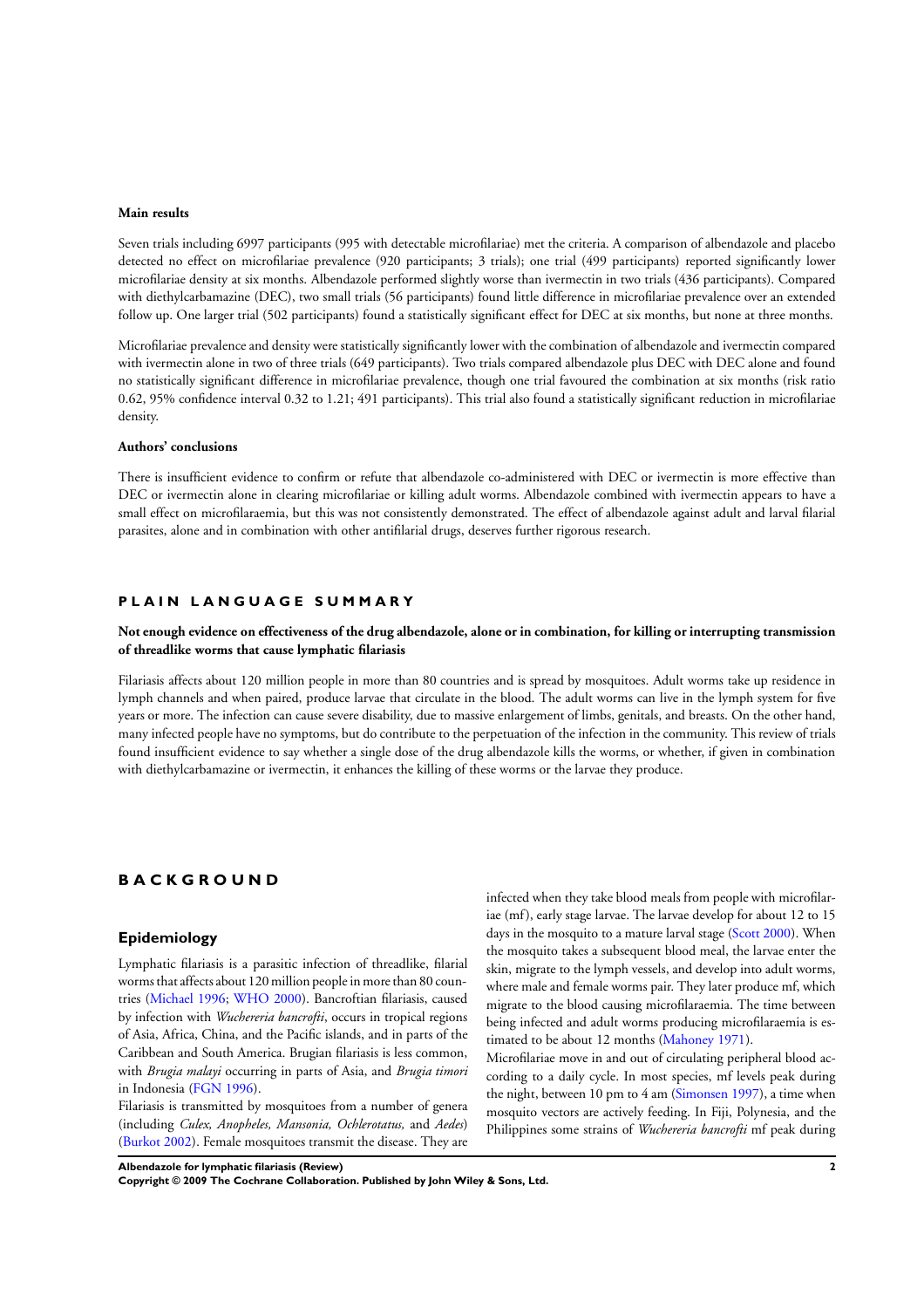the day ([Scott 2000\)](#page-15-0).

### **Clinical features**

Many people with filariasis may be asymptomatic most of the time. However, even people without clinical symptoms often have lymphatic changes, including lymphangiectasia (widening of the lymphatic vessels) and thickening of the spermatic cord [\(Addiss](#page-15-0) [2000](#page-15-0); [Dreyer 2000](#page-15-0)), which can be detected through imaging studies. Clinical symptoms and signs include hydrocoele (excess fluid inside the scrotal sac), lymphoedema (swelling and enlargement of affected areas of the body), and elephantiasis (long standing enlargement and swelling of the limbs, scrota, or breasts associated with skin thickening).

Historically, filarial infection has been diagnosed by examining a blood smear for mf, but, even if blood is taken at night, not all infections are detected because mf levels are very low in many people. Antigen assays, which became available for field use during the 1990s, are more sensitive and can be used for blood collected during the day or night ([Weil 1997](#page-15-0)) because they indicate the presence of the adult worm and do not depend on the temporal presence of mf. Ultrasound imaging can demonstrate the presence of live adult worms [\(Dreyer 1995](#page-15-0)).

How the filarial worm causes disease is not well understood. The following have been proposed: adult worms living in and damaging lymph vessels; immunologic reactions to the presence and death of filarial worms; secondary infections of affected areas, which contribute significantly to both acute and chronic disease manifestations ([Dreyer 2000](#page-15-0)). Researchers have also suggested that toxins released by *Wolbachia* (endosymbiotic bacteria found within the cells of filarial worms) cause disease [\(Taylor 2001\)](#page-15-0). Some or all of these processes may be important.

## **Control**

Control strategies aim to reduce mf in the community to levels that prevent transmission ([Ottesen 1997](#page-15-0); [Ottesen 1999\)](#page-15-0). Treatment of individuals with clinical disease is generally only partially effective (at least in part because there is no drug that reliably kills the 'macrofilariae', the adult worms). Mass drug administration programmes therefore aim for a sustainable reduction in community mf loads below a critical threshold or a complete clearance of mf to have an appreciable impact on transmission. The Global Programme to Eliminate Lymphatic Filariasis recommends yearly, single-dose, two-drug regimens (albendazole plus diethylcarbamazine or albendazole plus ivermectin) for at least five years (corresponding to the reproductive lifespan of the adult worm) to prevent transmission. However, the critical threshold below which no further transmission will take place is unclear and may depend on the vector species in the locality. Some mosquitoes (eg *Aedes polynesiensis*, some culicine mosquitoes in India and the Americas)

may be more efficient at lower mf densities (a process known as limitation). Higher treatment coverage for longer periods or other strategies such as vector control may be required in areas where these vectors are responsible for a high proportion of transmission [\(Burkot 2002;](#page-15-0) [Pichon 2002\)](#page-15-0).

Ivermectin and diethylcarbamazine (DEC) both kill mf. DEC may have some temporary sterilizing effects or actually kill adult worms, so one treatment with either drug can affect mf levels for many months. Reductions of 90% from pretreatment mf levels have been seen after a single dose of DEC or ivermectin even one year after treatment ([Ottesen 1999\)](#page-15-0). The impact of drug treatment on transmission can be enhanced, if currently available antifilarial drugs demonstrate a killing or sterilizing effect on adult worms, in addition to their effect on mf. There are concerns that an over reliance on a limited range of drugs may eventually cause resistance, although there is little direct evidence that this is currently a problem in filariasis ([Barat 1997](#page-15-0); [Geerts 2001](#page-15-0)).

It has been observed that some infected people lose their mf in the absence of treatment ([Vanamail 1990](#page-15-0)). However, overall mf prevalence rates are believed to be relatively stable over time in endemic communities in the absence of community treatment [\(Meyrowitsch 1995\)](#page-15-0); new microfilaraemic infections replace those whose microfilaraemia subsides (Vanamail 1990; Weil 1999). Nevertheless, lymphatic filariasis has been eradicated using vector control methods from some areas such as the Solomon Islands, Australia [\(Burkot 2002;](#page-15-0) [Pichon 2002](#page-15-0)), and parts of China using DECfortified salt and other DEC regimens [\(Gelband 1994](#page-15-0)).

## **DEC and ivermectin**

DEC has been in use for filariasis for more than 50 years. In the early years of control the recommended regimen for DEC was 6 mg/kg daily for 12 days [\(WHO 1984\)](#page-15-0). Later, clinical and community trials determined that single doses given at various intervals − weekly, monthly, annually, and biannually − were equally effective [\(Andrade 1995](#page-15-0); [Eberhard 1989](#page-15-0); [Simonsen 1995](#page-15-0)). There is reasonable evidence from ultrasound and clinical observations that DEC kills some adult worms (macrofilariae) after single doses [\(Addiss 2000](#page-15-0); [Figueredo-Silva 1996;](#page-15-0) [Noroes 1997](#page-15-0)).

Ivermectin is used for the treatment and community control of onchocerciasis (caused by another filarial worm, *Onchocerca volvulus*). It has also been effective in community control programs for lymphatic filariasis ([Cao 1997](#page-15-0); [Cartel 1990](#page-15-0); [Coutinho 1994\)](#page-15-0). It can be used in many places, but it is particularly important in areas where both onchocerciasis and lymphatic filariasis coexist because DEC can cause eye damage if given to individuals with onchocerciasis. However, recent ultrasound studies suggest that adult worms are not killed by ivermectin, even at high doses over a period of six months ([Addiss 2000;](#page-15-0) [Dreyer 1996\)](#page-15-0).

Adverse effects of antifilarial drugs can be serious (though almost never fatal) and prevent people from completing treatment. The most serious appear to be due to a host immunologic reaction to

**Albendazole for lymphatic filariasis (Review) 3**

**Copyright © 2009 The Cochrane Collaboration. Published by John Wiley & Sons, Ltd.**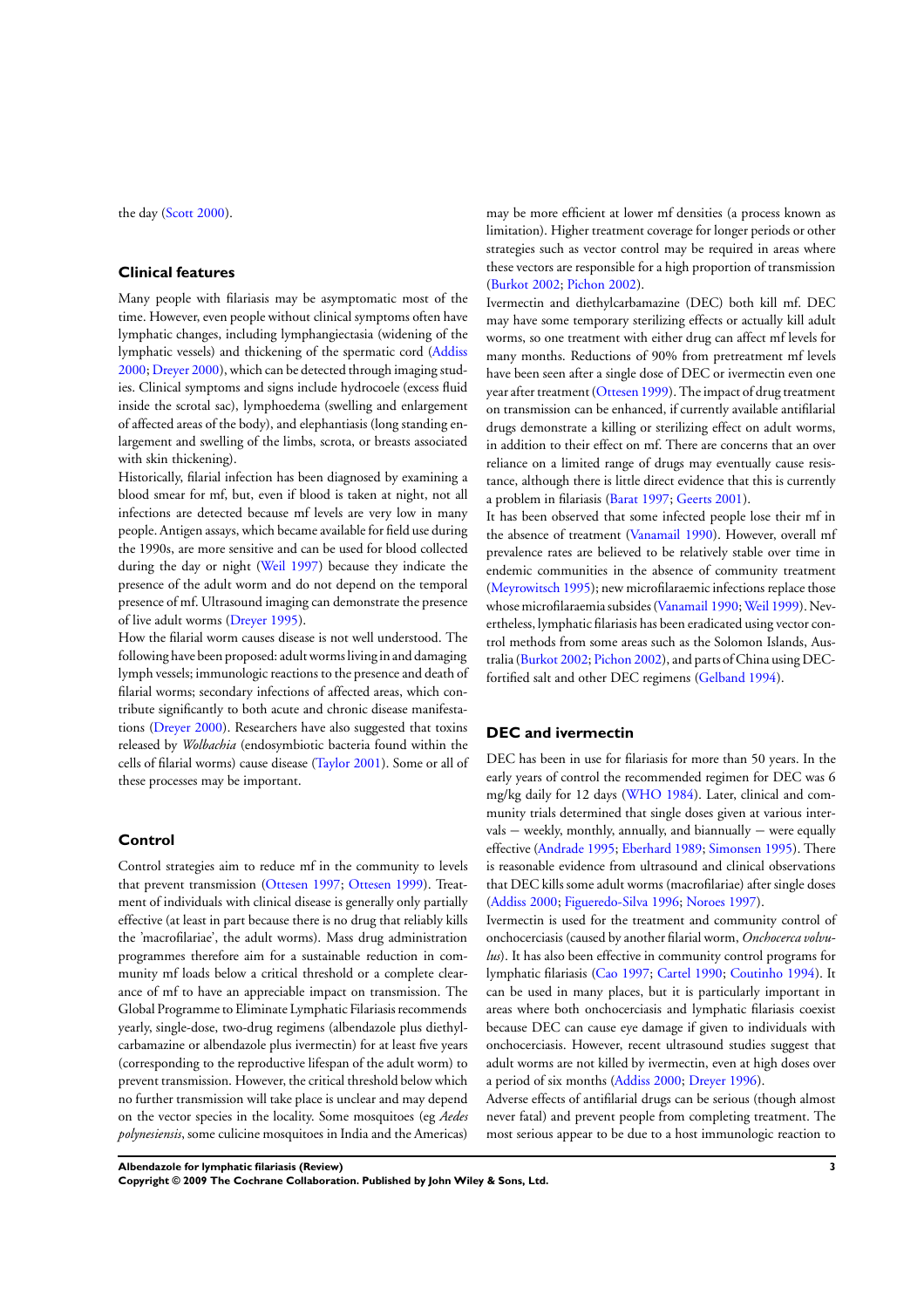the dying worms ([Dreyer 1994](#page-15-0); [WHO 1984](#page-15-0)). These effects include fever, headache, malaise, muscle pain, and blood in urine. Local effects include localized pain, tender nodules, lymphadenitis (inflammation of the lymph nodes), and lymphangitis (inflammation of lymph vessels) [\(Addiss 2000\)](#page-15-0).

## **Albendazole**

Albendazole has been used widely to treat intestinal parasites since the late 1980s and may have a potential role in lymphatic filar-iasis control ([Ottesen 1999\)](#page-15-0). A report from an informal consultation organised by the World Health Organization suggests that repeated high doses of albendazole have a killing or sterilizing effect on *W. bancrofti* adult worms [\(CDS/FIL 1998](#page-15-0)). However, the data in the report are scanty and it remains unclear whether adding albendazole to either DEC or ivermectin improves cure, prevents further transmission, or influences the occurrence of adverse events. A narrative review by [Horton 2000](#page-15-0) from Glaxo-SmithKline, which manufactures albendazole, did not demonstrate that adding albendazole to either drug increased the frequency or severity of adverse events. GlaxoSmithKline states that albendazole does not have a role in morbidity management − it will not treat the symptoms in people already affected by filariasis ([GlaxoSmithKline 2003\)](#page-15-0). But at least one trial has considered the effectiveness of albendazole in reducing both disease progression and incidence of new symptoms (such as hydrocoele) ([Dunyo](#page-15-0) [2000](#page-15-0)). We therefore include this as a secondary outcome.

A recently published review concluded that co-administration of albendazole was more effective in reducing mf prevalence than one antifilarial drug alone [\(Gyapong 2005](#page-15-0)). This review had included observational data and did not assess the quality of the studies, whilst our analysis included only higher quality randomized controlled trials. Most importantly, [Gyapong 2005](#page-15-0) incorporated data from several studies twice (by counting results at six and twelve months and combining them in the same meta-analysis), which artificially narrows the 95% confidence intervals. This resulted in the authors erroneously concluding that overall the effect was 'statistically significant' ([Gyapong 2005](#page-15-0)).

In this review, we aim to summarize the evidence for the effects of albendazole alone or in combination with DEC or ivermectin in both the individual treatment and transmission control of lymphatic filariasis.

## **O B J E C T I V E S**

1. To assess the effects of albendazole on individuals or populations with filarial infection.

2. To assess the effects of albendazole on morbidity among individuals with filarial infection (incidence of new disease or progression of existing symptoms).

3. To assess the frequency of adverse events for albendazole both given singly or in combination with another antifilarial drug (DEC or ivermectin).

## **M E T H O D S**

#### **Criteria for considering studies for this review**

#### **Types of studies**

Randomized controlled trials; cluster-randomized controlled trials; and quasi-randomized controlled trials.

#### **Types of participants**

• Adults or children with filarial infection defined by the presence of mf parasites in the blood, filarial antigens in the blood, or ultrasound detection of adult worms in lymphatic vessels.

• Populations normally resident in endemic communities and who are eligible for treatment regardless of microfilaraemia status (community trials).

#### **Types of interventions**

- Albendazole alone versus placebo.
- Albendazole alone versus DEC.
- Albendazole alone versus ivermectin.
- Albendazole plus DEC versus DEC (DEC dose and regimen same in both arms).

• Albendazole plus ivermectin versus ivermectin (ivermectin dose and regimen same in both arms).

#### **Types of outcome measures**

#### **Primary**

- Mf prevalence.
- Mf density.
- Community mf density (in mass treatment trials).
- Antigenaemia prevalence or density.
- Adult worms (macrofilariae viability detected by ultrasound).

**Albendazole for lymphatic filariasis (Review) 4**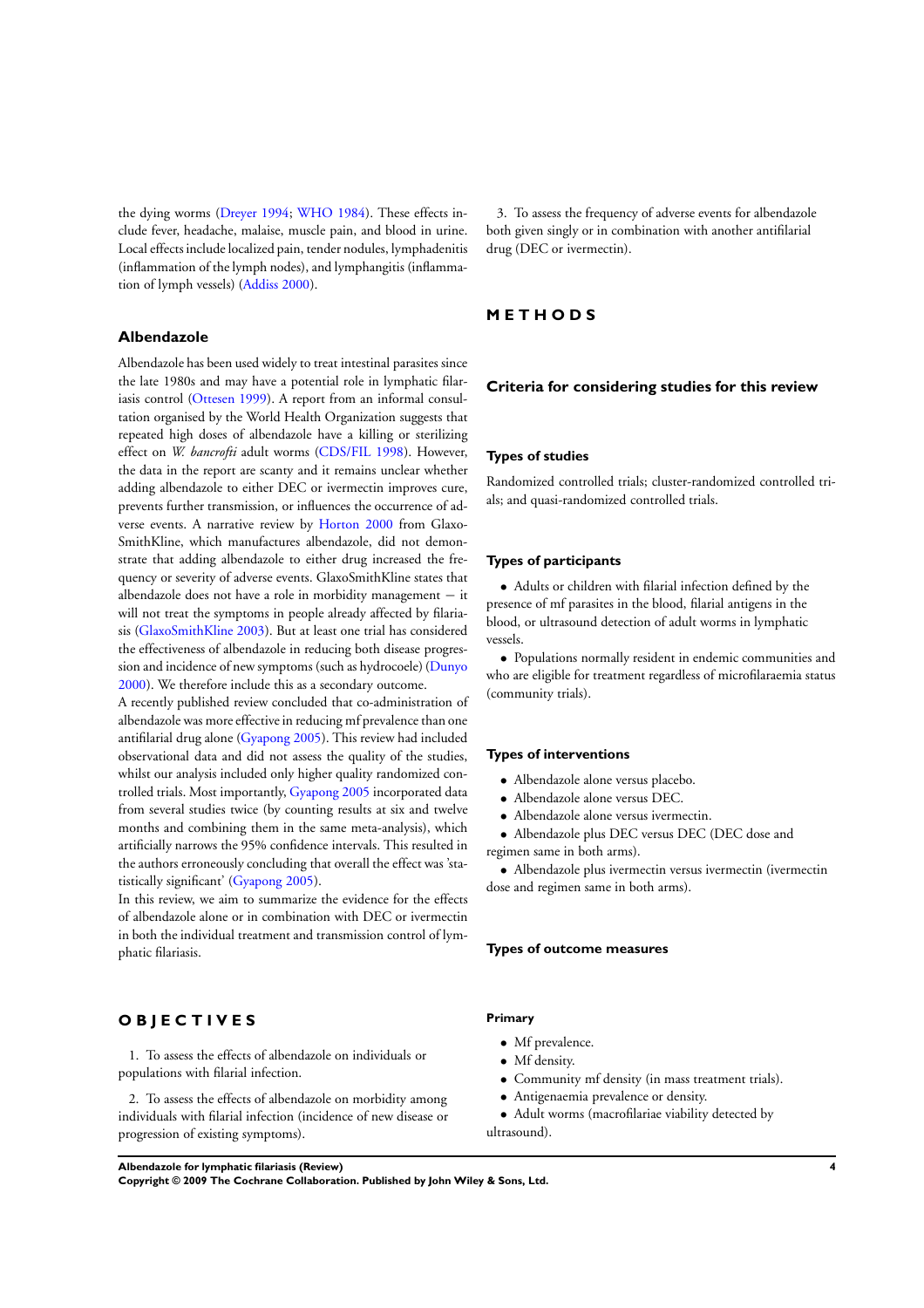### **Secondary**

• Acute filariasis (fever plus clinical evidence of inflammation of the lymphatic system, as defined by primary investigators).

• Appearance or disappearance of hydrocoele or lymphoedema.

• Reduction in size (or severity or grade) of hydrocoele or lymphoedema.

#### **Adverse events**

• Adverse events that prevent daily activities or require hospitalization.

• Systemic adverse events (eg fever, headache, malaise, myalgia, or haematuria).

• Local adverse events (eg localized pain and inflammation, tender nodules, lymphadenitis, or lymphangitis).

### **Search methods for identification of studies**

We attempted to identify all relevant trials regardless of language or publication status (published, unpublished, in press, and in progress).

#### **Databases**

We searched the following databases using the search terms and strategy described in [Appendix 1:](#page-45-0) Cochrane Infectious Diseases Group Specialized Register (August 2005); Cochrane Central Register of Controlled Trials (CENTRAL), published in *The Cochrane Library* (Issue 3, 2005); MEDLINE (1966 to August 2005); EM-BASE (1974 to August 2005); and LILACS (1982 to August 2005).

## **Researchers, organizations, and pharmaceutical companies**

We contacted individual researchers working in the field, the World Health Organization, and GlaxoSmithKline (the company producing albendazole) for unpublished and ongoing trials.

### **Reference lists**

We also checked the reference lists of all studies identified by the above methods.

### **Data collection and analysis**

## **Selection of studies**

**Albendazole for lymphatic filariasis (Review) 5**

**Copyright © 2009 The Cochrane Collaboration. Published by John Wiley & Sons, Ltd.**

One author (Henry Ejere (HE) or Julia Critchley (JC)) screened titles and abstracts identified from the search strategy. Hard copies of the published or unpublished trial reports potentially relevant to the review were retrieved for further assessment. Two authors (HE or JC and Paul Garner (PG)) independently used a predesigned eligibility form to select trials that met the inclusion criteria. Disagreements were resolved through discussion.

#### **Data extraction and management**

One author (HE or JC) extracted data, which a second author (PG) checked. Where trials reported the same outcomes in different ways, we attempted to contact the primary investigators for further information, which might allow transformation of data. We extracted data relating to trial and participant characteristics, and reported outcome measures. We intended to extract data to allow an intention-to-treat analysis (all the participants analysed according to the intervention to which they were originally allocated, whether they received it or not). This was not possible, but may be attempted in future updates. Where the numbers randomized and the numbers analysed for each outcome were inconsistent, we calculated the percentage loss to follow up and recorded this information in [Appendix 2.](#page-46-0) For dichotomous outcomes, we recorded the number of participants experiencing the event in each group of the trial. For continuous outcomes, we extracted arithmetic means and standard deviations. Where geometric means were reported, we extracted and recorded this information. We also tried to extract confidence intervals or standard deviations on the log scale. One author (HE or JC) entered data into [Review Manager 5.](#page-15-0)

#### **Assessment of risk of bias in included studies**

Two authors (HE or JC and PG) independently assessed trials according to predefined quality criteria. We assessed the generation of allocation sequence and concealment of allocation to be adequate, inadequate, or unclear according to [Jüni 2001.](#page-15-0) We assessed blinding as double blind (trial uses a placebo or a double dummy technique such that neither the participant or care provider/assessor knows which treatment is given), single blind (participant or care provider/assessor is aware of the treatment given), or open (all parties are aware of the treatment). We assessed the inclusion of all randomized participants in the analysis to be adequate if 90% or more were included.

#### **Data synthesis**

We grouped the trials by the main comparator interventions, such as albendazole versus placebo.Within comparator groups, we stratified trials into those of treatment in individuals and trials of mass treatment in communities. Where appropriate we combined trials in a meta-analysis using a fixed-effect model. We calculated risk ratios (RR) for dichotomous outcomes and used 95% confidence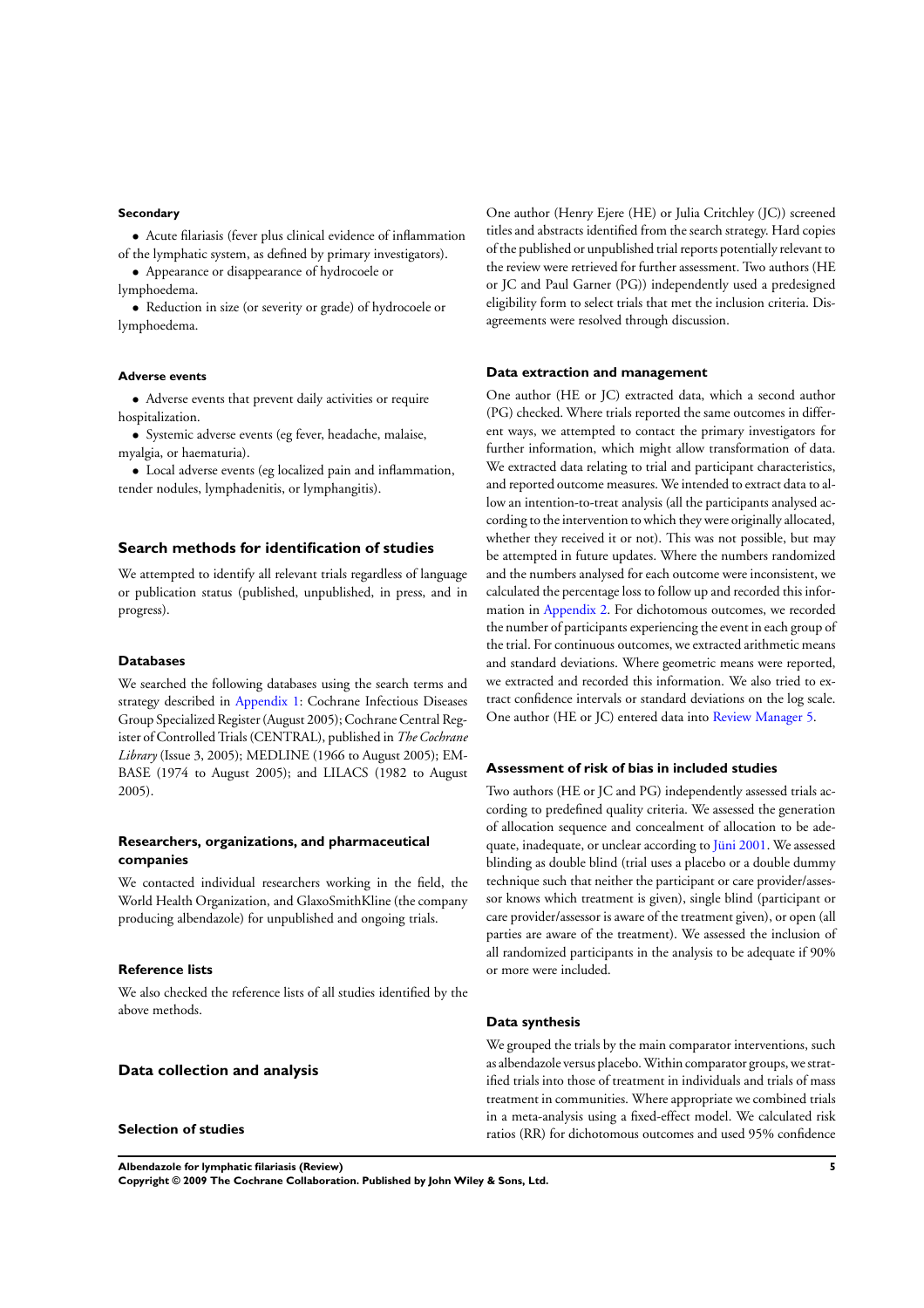intervals. We reported medians and ranges in tables only. We assessed heterogeneity by visually inspecting forest plots and carrying out a chi-squared test for heterogeneity (statistical significance at 10% level). We used the random-effects model to pool data where we detected heterogeneity. Too few trials were available to examine heterogeneity in any more detail, but this might be possible in future updates.

## **R E S U L T S**

#### **Description of studies**

See:[Characteristics of included studies;](#page-19-0)[Characteristics of excluded](#page-24-0) [studies;](#page-24-0) [Characteristics of ongoing studies](#page-25-0).

### **Trial selection**

We identified 12 published trials of which seven met the inclusion criteria (*see*['Characteristics of included studies](#page-19-0)'). We excluded five studies reported in eight publications (*see* ['Characteristics](#page-24-0) [of excluded studies'](#page-24-0)). We are aware of one ongoing study (*see* ['Characteristics of ongoing studies](#page-25-0)').

### **Study design and location**

All the trials randomized individual participants. The length of the follow up varied: four months [\(Beach 1999](#page-15-0)); six months ( [Fox 2005\)](#page-15-0); 12 months [\(Dunyo 2000;](#page-15-0) [Kshirsagar 2004](#page-15-0); [Simonsen](#page-15-0) [2004](#page-15-0)); 19 months ([Jayakody 1993](#page-15-0)); and two years [\(Pani 2002](#page-15-0)). The trials were conducted in southern Ghana [\(Dunyo 2000](#page-15-0)), Haiti [\(Beach 1999](#page-15-0); [Fox 2005](#page-15-0)), India [\(Kshirsagar 2004](#page-15-0); [Pani 2002](#page-15-0)), Sri Lanka ([Jayakody 1993](#page-15-0)), and Tanzania ([Simonsen 2004](#page-15-0)).

#### **Participants**

Nine-hundred and ninety five of the 6997 randomized participants had detectable mf. [Jayakody 1993](#page-15-0) and [Pani 2002](#page-15-0) enrolled people who were mf positive. [Dunyo 2000,](#page-15-0) [Beach 1999,](#page-15-0) [Simonsen](#page-15-0) [2004](#page-15-0), and [Fox 2005](#page-15-0) enrolled people regardless of mf status at baseline. [Kshirsagar 2004](#page-15-0) enrolled 1403 participants for a safety study and included 103 of these in a separate analysis of efficacy. Forty-three of the 103 were mf positive, 30 had clinical disease, and 30 were mf negative and asymptomatic. However, at most time points, mf prevalence results were only available for the 43 mf-positive participants.

#### **Intervention**

The trials addressed all the pre-specified comparisons: albendazole alone versus placebo ([Beach 1999;](#page-15-0) [Dunyo 2000](#page-15-0); [Fox 2005](#page-15-0)); albendazole alone versus DEC [\(Fox 2005](#page-15-0); [Jayakody 1993;](#page-15-0) [Pani](#page-15-0) [2002](#page-15-0)); albendazole alone versus ivermectin ([Beach 1999](#page-15-0); [Dunyo](#page-15-0) [2000](#page-15-0)); albendazole plus DEC versus DEC ([Fox 2005;](#page-15-0) [Kshirsagar](#page-15-0) [2004](#page-15-0); [Pani 2002](#page-15-0)); and albendazole plus ivermectin versus ivermectin [\(Beach 1999](#page-15-0); [Dunyo 2000;](#page-15-0) [Simonsen 2004](#page-15-0)).

All the trials used the same albendazole dose (400 mg). The three trials using ivermectin had different doses: 200 to 400 µg/kg ( [Beach 1999\)](#page-15-0); and 150 to 200 µg/kg [\(Dunyo 2000](#page-15-0); [Simonsen](#page-15-0) [2004](#page-15-0)). The DEC dose was 6 mg/kg body weight. The drugs were given as a single treatment in all trials except for [Jayakody 1993](#page-15-0) in which DEC was given daily and albendazole twice daily for 21 days.

### **Outcomes**

All trials reported on mf. The methods of measurement varied, including prevalence in 20 µL of blood ([Beach 1999\)](#page-15-0), prevalence and density in 20 µL of blood [\(Fox 2005\)](#page-15-0), prevalence in 60 µL of blood [\(Kshirsagar 2004](#page-15-0)), prevalence in 1 mL of venous blood ([Pani](#page-15-0) [2002](#page-15-0)), and prevalence in 1 mL blood using membrane filtration ( [Jayakody 1993\)](#page-15-0), or prevalence in 100 µL using a counting chamber [\(Dunyo 2000](#page-15-0); [Simonsen 2004](#page-15-0)); *see* [Appendix 3](#page-47-0) and [Appendix 5](#page-51-0) for mf prevalence and mf density, respectively.

Several trials also reported antigen prevalence or density ([Dunyo](#page-15-0) [2000](#page-15-0); [Fox 2005;](#page-15-0) [Kshirsagar 2004;](#page-15-0) [Pani 2002](#page-15-0); [Simonsen 2004](#page-15-0)); *see* [Appendix 4](#page-50-0) and [Appendix 6.](#page-53-0) Two trials determined the effect of treatment on adult worms by ultrasound scan for a subgroup of participants [\(Kshirsagar 2004;](#page-15-0) [Pani 2002\)](#page-15-0); *see* [Appendix 7](#page-55-0).

All trials reported adverse events, but the methods of reporting varied (*see* ['Characteristics of included studies'](#page-19-0) and [Appendix 8\)](#page-55-0).

#### **Reported statistical analysis**

Standard deviations or confidence intervals were not reported for mf density outcomes; this information was obtained from the investigators for [Fox 2005](#page-15-0). As so few trials reported standard deviations, we could not pool results for changes in mf density; results quoted in this review are the original trial author's calculations.

Two trials, [Jayakody 1993](#page-15-0) and [Pani 2002,](#page-15-0) did not clearly describe the method of calculating reductions in geometric mean mf density, but [Pani 2002](#page-15-0) provided further details on request. This trial calculated a William's mean (a modification of the geometric mean to take into account zero counts) ([Basanez 1994](#page-15-0)) on the pretreatment and post-treatment mf densities. [Dunyo 2000](#page-15-0) calculated change in mf density by two methods the Williams mean and by using an 'area under the curve' analysis (an average density over the whole 12 month post-treatment period). [Simonsen 2004](#page-15-0) calculated a William's mean and estimated the combined effect over the one-year follow-up period using repeated measures techniques

**Albendazole for lymphatic filariasis (Review) 6**

**Copyright © 2009 The Cochrane Collaboration. Published by John Wiley & Sons, Ltd.**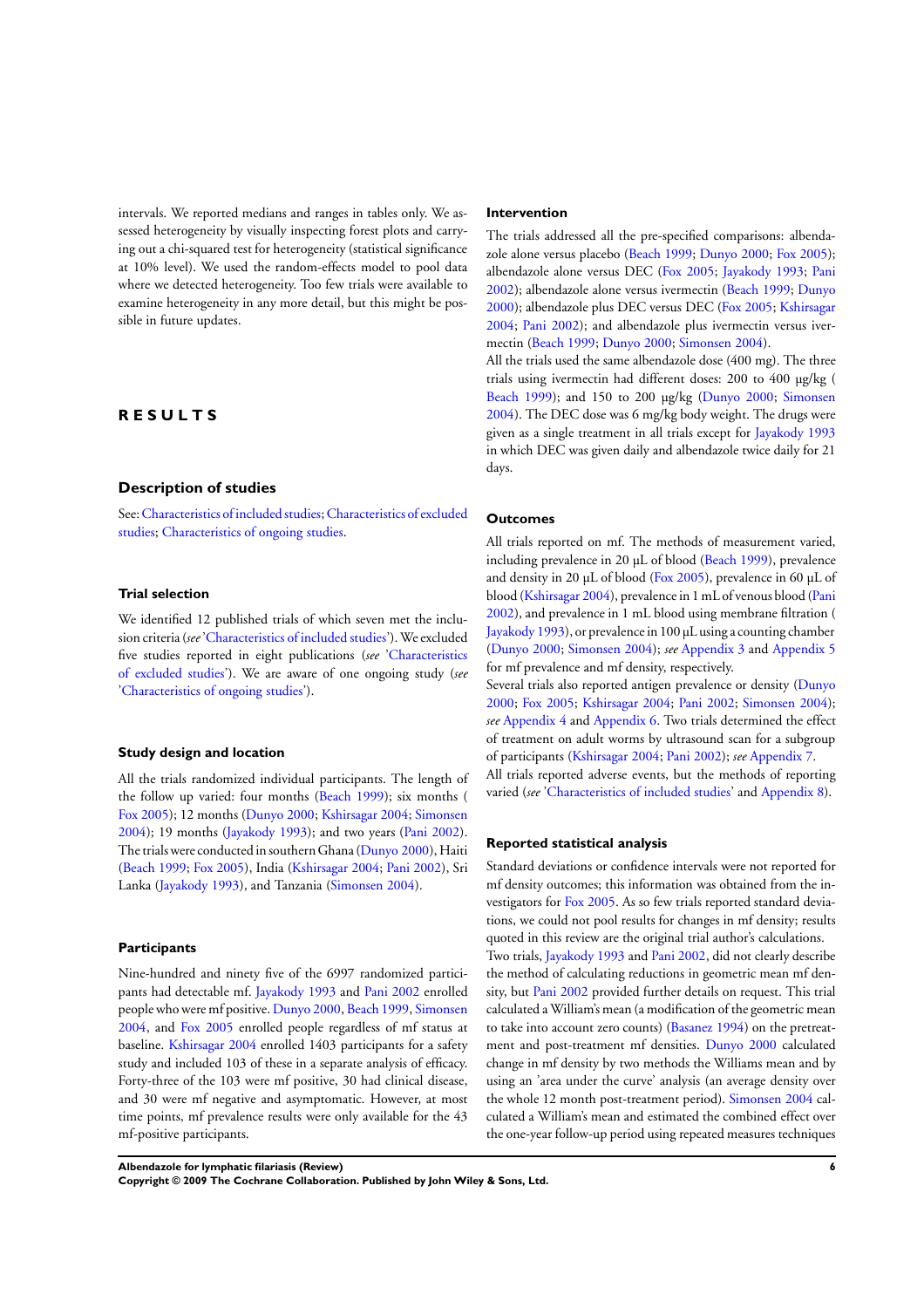(either ANOVA or generalized estimating equations). [Beach 1999](#page-15-0) and [Fox 2005](#page-15-0) calculated the geometric mean mf density reduction by dividing the difference between densities before and after treatment by the pretreatment mf density and log transforming the results. If pretreatment mf density was less than the density after treatment, the reduction was deemed to be zero. The trialists performed this adjustment to eliminate the problem of log transforming a negative value, but this method may bias estimates of treatment effectiveness, as increases in mf density after treatment are set to zero. For this reason, for [Beach 1999,](#page-15-0) we present the trialists' results in the text and the percentage change using the group means in tables. The [Fox 2005](#page-15-0) trial authors recalculated geometric mean changes taking into account children where mf density increased post-treatment at our request (although estimates do not include children newly infected over the course of the trial), and we report these revised figures.

## **Risk of bias in included studies**

*See the '*[Characteristics of included studies](#page-19-0)*' for details and* [Appendix](#page-46-0) [2](#page-46-0) *for a summary.*

#### **Generation of allocation sequence**

All trials were described as randomized, but [Pani 2002](#page-15-0) and [Kshirsagar 2004](#page-15-0) did not describe a method of randomization, and [Jayakody 1993](#page-15-0) only stated that the list was predetermined and restricted.

## **Allocation concealment**

[Beach 1999,](#page-15-0) [Dunyo 2000,](#page-15-0) [Pani 2002](#page-15-0), and [Simonsen 2004](#page-15-0) used a third party in the allocation process to conceal allocation. Allocation concealment was unclear in the other trials.

## **Blinding**

Five of the trials were double blind ([Beach 1999](#page-15-0); [Dunyo 2000;](#page-15-0) [Kshirsagar 2004;](#page-15-0) [Pani 2002;](#page-15-0) [Simonsen 2004](#page-15-0)). The outcome assessors were blinded in [Fox 2005](#page-15-0), and [Jayakody 1993](#page-15-0) did not mention blinding.

#### **Inclusion of randomized participants in the analysis**

Losses of participants during the follow-up period were significant in most of the trials. In [Dunyo 2000](#page-15-0), 1181 (82.9%) of the 1425 participants were re-examined at 12 months; 67 of the 340 mfpositive participants (20%) were also lost to follow up. [Beach 1999](#page-15-0) excluded 380 of 965 (39%) randomized participants who did not have both pretreatment and post-treatment blood examinations. However, there were few losses among the mf positive participants at baseline (3/113). In [Jayakody 1993,](#page-15-0) six of 16 (37.5%) men

**Copyright © 2009 The Cochrane Collaboration. Published by John Wiley & Sons, Ltd.**

allocated to albendazole and three of 13 (23%) allocated to DEC were lost to follow up by 15 to 19 months. [Pani 2002](#page-15-0) reported no losses to follow up. [Fox 2005](#page-15-0) reported on 990 of 1292 (24% lost) originally randomized. [Simonsen 2004](#page-15-0) analysed 1221 of 1829 (33% lost) randomized. [Kshirsagar 2004](#page-15-0) included only 103 of 1403 participants in the efficacy analysis (43 of whom were mf positive, 30 had clinical disease, and 30 were asymptomatic mf negative).

## **Effects of interventions**

### **1. Albendazole versus placebo**

## **Mf prevalence: all participants (mf positive or negative at baseline)**

Two trials, [Beach 1999](#page-15-0) and [Fox 2005,](#page-15-0) did not detect a statistically significant difference after three to four months (783 participants). There was also no statistically significant difference in prevalence in the one trial that reported at six months ([Fox 2005](#page-15-0)). *See* [Analysis](#page-29-0) [1.1](#page-29-0)*.*

### **Mf prevalence: only participants mf positive at baseline**

[Beach 1999](#page-15-0) found no statistically significant difference in the prevalence between albendazole (22/29) and placebo (20/29) at four months. Similarly, [Dunyo 2000](#page-15-0) found no statistically significant difference between albendazole (62/71) and placebo (62/ 66) at 12 months. A combined estimate from these two trials also shows no statistically significant difference (RR 0.97, 95% CI 0.87 to 1.09; 195 participants). *See* [Analysis 1.2](#page-30-0)*.*

## **Antigen prevalence: all participants (mf positive or negative at baseline)**

There were no statistically significant differences in the prevalence of circulating filarial antigen positivity from two trials ([Dunyo](#page-15-0) [2000](#page-15-0); [Fox 2005](#page-15-0)) after six to 12 months (1090 participants). *See* [Analysis 1.3](#page-30-0)*.*

## **Mf density: all participants (mf positive or negative at baseline)**

[Fox 2005](#page-15-0) reported a reduction in mf density at three and six months. The three-month reduction was by 8.2% (from 17.3 to 8.7 mf/20 µL) in the placebo group compared with 22% (from 12.1 to 4.7 mf/20 µL, not significant) in the albendazole group. At six months, it had reduced by 10.3% (17.3 to 11.2 mf/20 µL) in the placebo group compared with 34.7% (12.1 to 4.7 mf/20 µL) (P < 0.05) in the albendazole group. *See* [Appendix 5](#page-51-0)*.*

**Albendazole for lymphatic filariasis (Review) 7**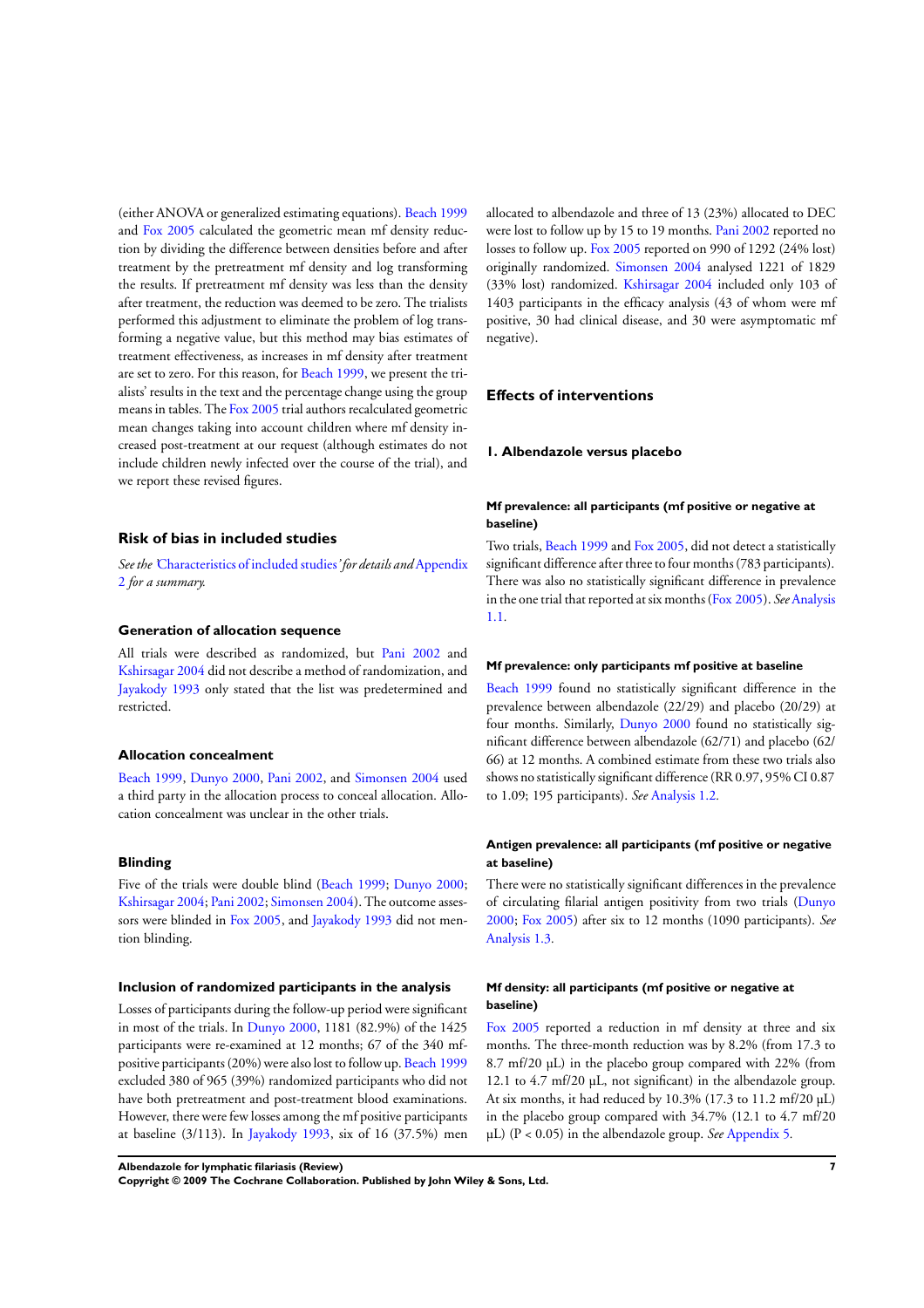### **Mf density: only participants mf positive at baseline**

[Beach 1999](#page-15-0) estimated the reduction in geometric mean mf density at four months  $-$  63.8% (from 14.1 to 5.1 mf/20 uL) in the albendazole group and 43.0% (from 9.3 to 5.3 mf/20 µL) in the placebo group; this reduction was not statistically significant. [Dunyo 2000](#page-15-0) reported a reduction in the geometric mean mf density between baseline and 12 months of 68.5% (from 798 to 251 mf/100 µL) in the albendazole group compared with 13% (from 971 to 845 mf/100 µL) in the placebo group, but this was not statistically significant ( $P = 0.10$ ). An 'area under the curve' analysis from this trial found an 8.4% increase in geometric mean mf density in the placebo group (from 2536 to 2750 mf/100 µL) and a 19.7% decrease in the albendazole group (from 1535 to 1233 mf/ 100 µL); again this was not statistically significant ( $P = 0.12$ ). This latter analysis was limited to those with a complete data collection and a mf density of over 100 mf/mL at baseline. *See* [Appendix 5.](#page-51-0)

### **Antigen density: all participants (mf positive or negative at baseline)**

There were no statistically significant differences in the geometric mean percent reduction in antigen density after six months in the albendazole group (3.2%) and the placebo group (1.7%) in [Fox](#page-15-0) [2005](#page-15-0). *See* [Appendix 6](#page-53-0)*.*

#### **Antigen density: only participants mf positive at baseline**

[Dunyo 2000](#page-15-0) reported that the geometric mean mf density of the circulating filarial antigen unit had increased to 147.5% of the pretreatment level in the placebo group, but it decreased to 83.1% of the pretreatment level in the albendazole group; the difference was not statistically significant (P = 0.11). *See* [Appendix 6](#page-53-0)*.*

### **Clinical disease: new and pre-existing**

Twelve months after treatment [Dunyo 2000](#page-15-0) detected no statistically significant difference in the development of hydrocoele between participants in the albendazole group (1/129) and placebo group (1/126). No new cases of acute filariasis and leg lymphoedema were observed. Similarly, there were no statistically significant differences in the improvement of symptoms in lymphoedema between the albendazole group (3/13) and the placebo group (2/9), or in hydrocoele between the albendazole group (3/ 8) and placebo group (5/10). Although we did not detect statistically significant differences, the trials lacked power for clinical outcomes so clinically important differences cannot be ruled out. *See* [Analysis 1.4](#page-31-0) *and* [Analysis 1.5](#page-31-0)*.*

### **Adverse events**

[Dunyo 2000](#page-15-0) did not detect a statistically significant difference in systemic adverse events between the albendazole group (31/ 336) and the placebo group (33/314). No local or severe adverse events were reported. [Fox 2005](#page-15-0) reported statistically significant reductions in myalgias and cough for albendazole compared with placebo, but no statistically significant differences in headache, fever, or mean treatment impact score. *See* [Analysis 1.6](#page-32-0) *and* [Appendix 8](#page-55-0)*.*

#### **2. Albendazole versus ivermectin**

## **Mf prevalence: all participants (mf positive or negative at baseline)**

[Beach 1999](#page-15-0) did not demonstrate a statistically significant difference between the albendazole group (22/145) and ivermectin group (20/150). *See* [Analysis 2.1](#page-32-0)*.*

#### **Mf prevalence: only participants mf positive at baseline**

[Beach 1999](#page-15-0) reported mf prevalence at four months of follow up: 22/29 in the albendazole group and 17/28 in the ivermectin group. [Dunyo 2000](#page-15-0) also reported this outcome: 62/71 in the albendazole group and 52/70 in the ivermectin group. Pooling the two trials, albendazole was slightly poorer in clearing mf, but this only just reached statistical significance (RR 0.84, 95% CI 0.72 to 0.98; 198 participants). *See* [Analysis 2.2](#page-33-0)*.*

### **Antigen prevalence: all participants (mf positive or negative at baseline)**

[Dunyo 2000](#page-15-0) reported no statistically significant difference in the number of participants positive for circulating filarial antigen at baseline or after 12 months for those treated with albendazole (105 and 110) or ivermectin (99 and 101). *See* [Analysis 2.3](#page-33-0)*.*

#### **Mf density: only participants mf positive at baseline**

[Beach 1999](#page-15-0) reported on the percentage reduction in geometric mean mf density between baseline and four months follow up. There was a reduction of 28.7% (14.1 to 5.1 mf/20 µL) for the albendazole group and of 76.1% (15.5 to 1.5 mf/20 µL) for the ivermectin group,  $P = 0.02$ . [Dunyo 2000](#page-15-0) measured mean values at baseline and 12 months follow up, which changed from 798 to 251 mf/100 µL (68.5% reduction) for albendazole and from 640 to 124 mf/100 µL (80.6% reduction) for ivermectin; no statistical significance test was reported. An 'area under the curve' analysis from this trial found a 19.7% decrease in the albendazole group (from 1535 to 1233 mf/100 µL) and a 56.2% decrease in the ivermectin group (from 1731 to 759 mf/100 µL). This latter analysis was limited to those with complete data collection and a mf density of more than 100 mf/mL at baseline. *See* [Appendix 5](#page-51-0)*.*

**Albendazole for lymphatic filariasis (Review) 8**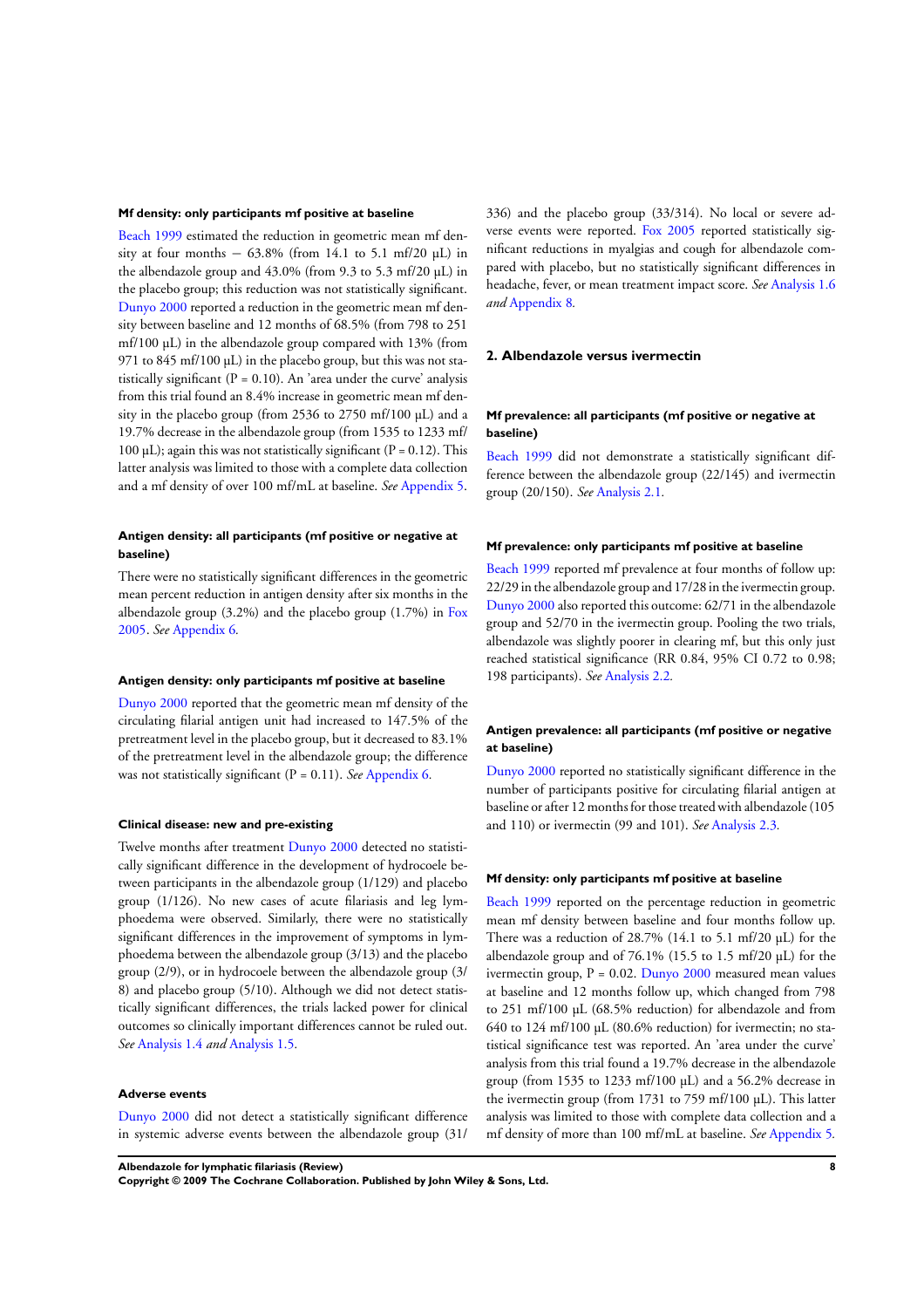### **Antigen density: only participants mf positive at baseline**

[Dunyo 2000](#page-15-0) reported that the geometric mean mf density of the circulating filarial antigen unit had decreased to 83.1% of the pretreatment level in the albendazole group and 70.3% in the ivermectin group (no statistical test applied). *See* [Appendix 6](#page-53-0)*.*

#### **Clinical disease**

[Dunyo 2000](#page-15-0) found no statistically significant differences in the risk of developing hydrocoele (1/129 albendazole and 1/133 ivermectin), improvements in lymphoedema (3/13 albendazole and 2/13 ivermectin), and improvements in hydrocoele (3/8 albendazole and 2/9 ivermectin), but sample sizes were small and confidence intervals wide. *See* [Analysis 2.4](#page-34-0) *and* [Analysis 2.5](#page-34-0)*.*

### **Adverse events**

[Dunyo 2000](#page-15-0) did not detect a statistically significant difference in the number of systemic adverse events between the albendazole group (31/336) and ivermectin group (36/295). *See* [Analysis 2.6](#page-35-0)*.*

#### **3. Albendazole plus ivermectin versus ivermectin**

## **Mf prevalence: all participants (mf positive or negative at baseline)**

[Beach 1999](#page-15-0) estimated a statistically significant 65% reduction in mf prevalence for the combination (7/151) compared with ivermectin alone (20/150). *See* [Analysis 3.1](#page-35-0)*.*

#### **Mf prevalence: only participants mf positive at baseline**

[Beach 1999](#page-15-0) reported a 73% reduction in mf at four months for the combination compared with ivermectin alone (4/24) mf positive at four months for the combination compared with (17/28) for ivermectin alone). [Simonsen 2004](#page-15-0) reported a smaller reduction at six months (203 participants). Overall, there was no statistically significant difference at four to six months (RR 0.49, 95% CI 0.18 to 1.39, random-effects model; 255 participants).

Two trials reported on this outcome at 12 months [\(Dunyo 2000;](#page-15-0) [Simonsen 2004](#page-15-0)). Both trials found no statistically significant difference between the combination and ivermectin (RR 1.00, 95% CI 0.88 to 1.13; 348 participants). *See* [Analysis 3.2](#page-36-0)*.*

### **Antigen prevalence: all participants (mf positive or negative at baseline)**

[Dunyo 2000](#page-15-0) reported no statistically significant difference in the numbers positive for circulating filarial antigen at baseline or 12 months (121 to 122 for albendazole plus ivermectin; 99 to 101 for ivermectin alone). *See* [Analysis 3.3](#page-36-0)*.*

### **Antigen prevalence: only participants antigen positive at baseline**

Neither[Dunyo 2000](#page-15-0) nor [Simonsen 2004](#page-15-0) reported any statistically significant differences at six or 12 months. *See* [Analysis 3.4](#page-36-0)*.*

#### **Mf density: only participants mf positive at baseline**

[Beach 1999](#page-15-0) reported a reduction in the geometric mean mf density at four months of 98.9% for the combination group compared with 76.1% for the ivermectin group ( $P < 0.05$ ).

[Dunyo 2000](#page-15-0) reported that the reduction in geometric mean mf density in both groups after 12 months was 87.3% for the combination and 80.6% for ivermectin, but it was not statistically significant ( $P = 0.80$ ). An 'area under the curve' analysis from this trial found that the 69.3% decrease in the combination group (from 1280 to 393 mf/100 µL) and the 56.2% decrease in the ivermectin group (from 1731 to 759 mf/100 µL) was also not statistically significant ( $P = 0.26$ ). This latter analysis was limited to those with complete data collection and a mf density of over 100 mf/mL at baseline.

[Simonsen 2004](#page-15-0) reported reductions in the geometric mean mf density in the ivermectin group of 80.4% at six months and 83.6% at 12 months. The reductions were greater in the combination group, 96.3% at six months and 92.6% at 12 months. A repeated measures ANOVA demonstrated a statistically significantly higher rate of reduction in the combination group (P < 0.0001). *See* [Appendix 5](#page-51-0)*.*

## **Antigen density: only participants antigen positive at baseline**

There were no significant differences in the percentage reduction in antigen density for the combination group (59.3%) compared with ivermectin (70.3%) (P = 0.8). *See* [Appendix 6.](#page-53-0)

### **Clinical disease**

[Dunyo 2000](#page-15-0) found no statistically significant difference in the number of new cases of hydrocoele between the combination group (2/147) and the ivermectin group (1/133). This trial also observed no statistically significant differences in the improvement of lymphoedema (2/13 in combination group and 2/13 in ivermectin group) and hydrocoele (4/10 in combination group and 2/9 in ivermectin group). Again, the trials were not designed to detect changes in clinical outcomes; therefore confidence intervals are very wide. *See* [Analysis 3.5](#page-37-0) *and* [Analysis 3.6](#page-38-0)*.*

#### **Adverse events**

[Dunyo 2000](#page-15-0) recorded more adverse events with the combination treatment (47/332) compared with ivermectin (36/295), but this was not statistically significant. *See* [Analysis 3.7](#page-38-0) *and* [Appendix 8](#page-55-0)*.*

**Albendazole for lymphatic filariasis (Review) 9**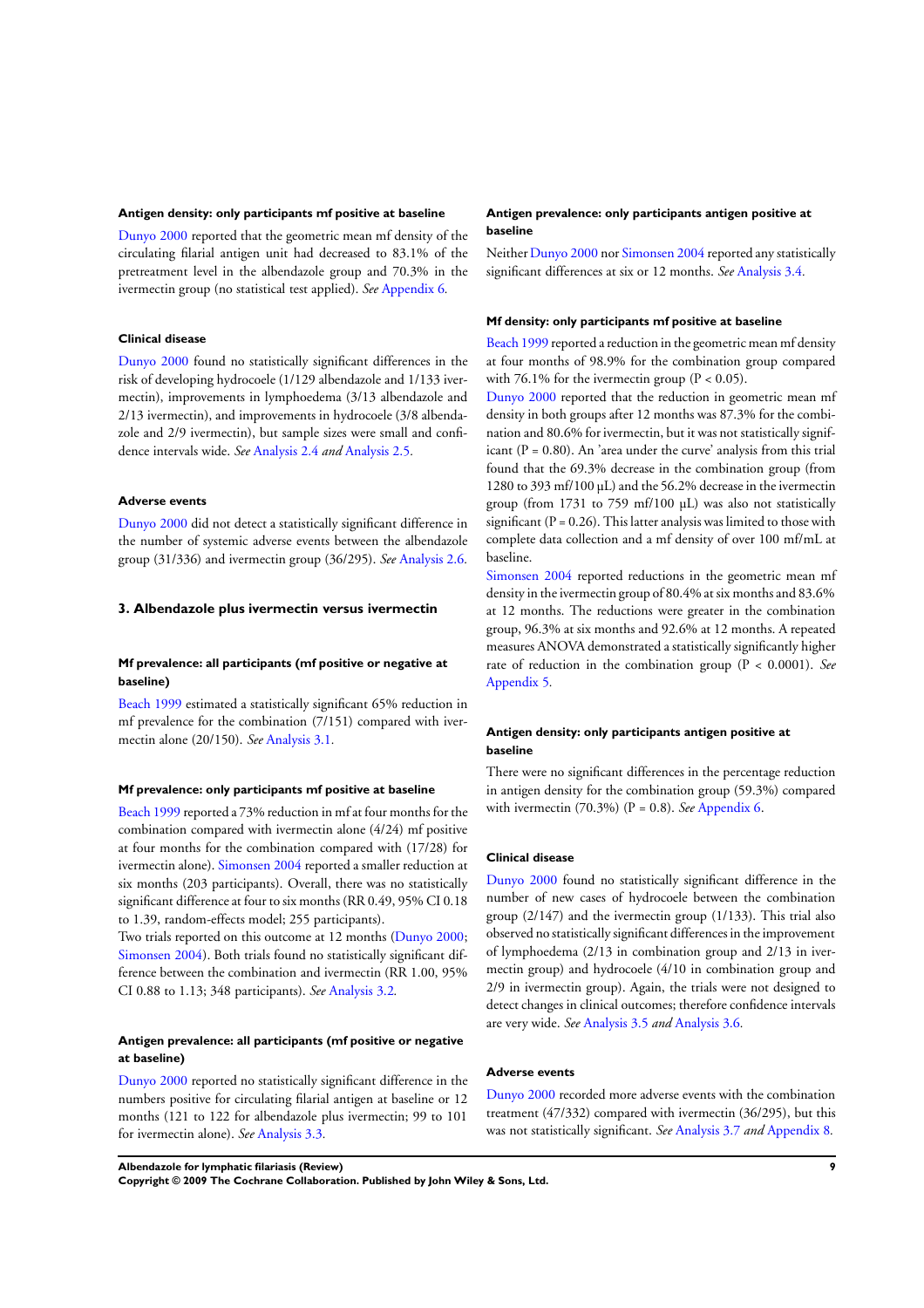### **4. Albendazole versus DEC**

Two of the three trials that made this comparison were very small and recruited only participants who were mf positive at baseline [\(Jayakody 1993](#page-15-0); [Pani 2002\)](#page-15-0). [Jayakody 1993](#page-15-0) compared albendazole (16 participants) with DEC (13 participants) and attempted to follow the participants for 19 months. They reported that all participants in this extended follow up lived nearby and had received treatment in addition to the study intervention, but they did not report the specifics of the additional treatment. [Pani 2002](#page-15-0) compared albendazole (19 participants) DEC (17 participants), and albendazole plus DEC co-administered (18 participants). The third trial, [Fox 2005,](#page-15-0) was larger and included children irrespective of mf status from an endemic community.

### **Mf prevalence: all participants (mf positive or negative at baseline)**

[Fox 2005](#page-15-0) found no statistically significant difference at three months, but there was a statistically significant difference in favour of DEC at six months (RR 1.74, 95% CI 1.05 to 2.88; 502 participants). *See* [Analysis 4.1](#page-39-0)*.*

#### **Mf prevalence: only participants mf positive at baseline**

[Pani 2002](#page-15-0) reported no statistically significant difference at 90 days or 360 days for albendazole (5/19) or DEC (3/17). [Jayakody](#page-15-0) [1993](#page-15-0) stated that 85% (numerator and denominator unclear) of the albendazole-treated participants and 67% (8/12) of the DECtreated participants still had detectable mf at six months. After 15 to 19 months, 50% (5/10 for both groups) of participants in both groups were mf positive, but a substantial proportion of the participants had been lost during this follow-up period. [Pani 2002](#page-15-0) continued to follow the participants for up to two years, but they found no statistically significant difference in mf prevalence at this time. *See* [Analysis 4.2](#page-40-0)*.*

### **Antigen prevalence: all participants (mf positive or negative at baseline)**

[Fox 2005](#page-15-0) found no statistically significant difference in antigen prevalence at six months. *See* [Analysis 4.3](#page-40-0)*.*

#### **Antigen prevalence: only participants mf positive at baseline**

[Pani 2002](#page-15-0) reported no statistically significant difference in the prevalence of filarial antigenaemia at any point during the trial (P > 0.05). The percentage reduction measured using immunochromatographic test (ICT) was 83% with albendazole and 87% with DEC; using Og4C3, it was 83% with albendazole and 80% with DEC. *See* [Analysis 4.4](#page-41-0)*.*

## **Mf density: all participants (mf positive or negative at baseline)**

[Fox 2005](#page-15-0) reported a fall in the geometric mean mf density in both groups from baseline to three months to six months. The percentage reduction at six months was 34.7% for the albendazole group and 50.4% for the DEC group, but this difference was not statistically significant. *See* [Appendix 5](#page-51-0)*.*

#### **Mf density: only participants mf positive at baseline**

[Pani 2002](#page-15-0) reported no statistically significant difference in percentage reductions in geometric mean mf density at any of the time points this was measured (days 3, 7, and 360). The mf density appeared to fall faster during the first seven days with DEC compared with albendazole.

[Jayakody 1993](#page-15-0) also found large reductions in geometric mean mf density at six months for both treatment groups: 1.9% of its initial value for those treated with albendazole and 0.81% for those treated with DEC. After 15 to 19 months of follow up there was no statistically significant difference (geometric mean mf density 3 mf/mL for albendazole and 2 mf/mL for DEC). Similarly to [Pani 2002](#page-15-0), the mf density appeared to fall faster during the first 28 days with DEC compared with albendazole. *See* [Appendix 5](#page-51-0)*.*

## **Antigen density: all participants (mf positive or negative at baseline)**

[Fox 2005](#page-15-0) reported that after six months the geometric mean antigen density was reduced by 17% in the DEC group compared with 3.2% in the albendazole group (P < 0.05). *See* [Appendix 6](#page-53-0)*.*

#### **Antigen density: participants mf positive at baseline**

[Pani 2002](#page-15-0) found statistically significant reductions in mean optical antigen density by Og4C3 assay in both groups at 360 days: 0.41 with albendazole  $(P < 0.0001)$  and 0.32 with DEC  $(P < 0.0001)$ . *See* [Appendix 6](#page-53-0)*.*

#### **Adult worms**

[Pani 2002](#page-15-0) reported no statistically significant differences in detection of adult worms by ultrasonography at one or two years, but only a small number of participants were included in this analysis. *See* [Appendix 7](#page-55-0)*.*

#### **Adverse events**

[Pani 2002](#page-15-0) reported no life-threatening adverse events in any group. Those observed were transient (not lasting beyond six days) and included fever, myalgia, and headache. There was no statistically significant difference in the proportion reporting any systemic adverse events between albendazole (8/19) and DEC (9/17). The

**Albendazole for lymphatic filariasis (Review) 10**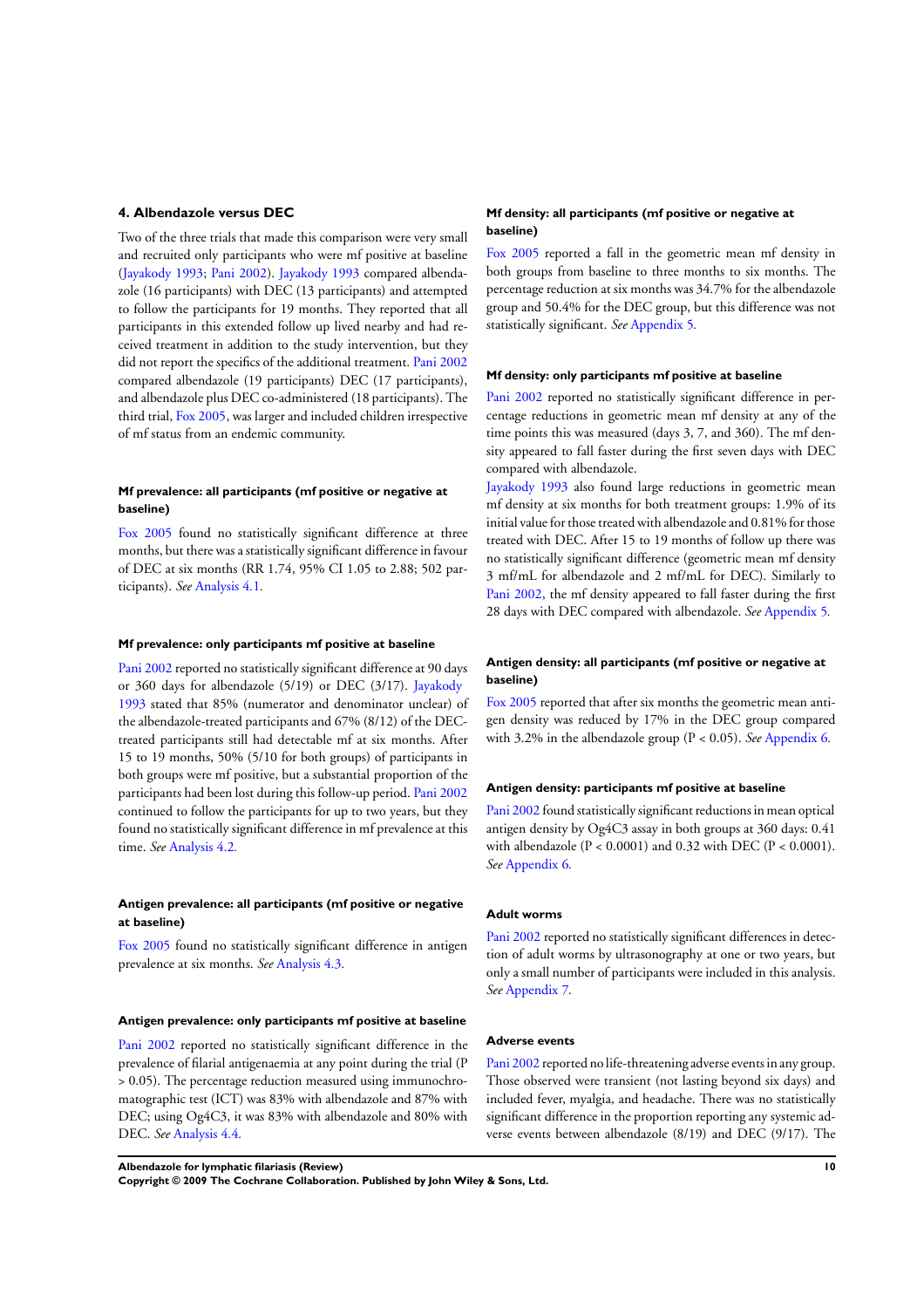mean score of adverse reaction intensity was lower for albendazole compared with DEC ( $P < 0.05$ ), but the validity and clinical significance of this scoring system was uncertain.

[Jayakody 1993](#page-15-0) reported that 11 of 15 participants receiving the full treatment regimen for albendazole developed 'scrotal syndrome', which was classified as 'severe' for two men, moderate for two, and mild for the other seven. None of the participants on DEC developed similar symptoms. One participant on DEC had fever, right hypochondrial pain, and repeated vomiting, and was withdrawn from the trial. Drug doses were much higher in this trial than in the other three. Participants were given albendazole twice a day or DEC once a day for three weeks unlike the other trials that tested a single dose of albendazole plus DEC or ivermectin.

[Fox 2005](#page-15-0) reported more myalgias in the DEC group (8/44) than the albendazole group (1/46) ( $P < 0.05$ ), and a higher treatment impact score at days one and two  $(P < 0.05)$ , but there were no other statistically significant differences between the treatment groups. *See* [Analysis 4.5](#page-41-0) *and* [Analysis 4.6](#page-42-0)*, and* [Appendix 8.](#page-55-0)

## **5. Albendazole plus DEC versus DEC**

## **Mf prevalence: all participants (mf positive or negative at baseline)**

[Fox 2005](#page-15-0) showed no statistically significant difference in mf prevalence at three months or six months. *See* [Analysis 5.1](#page-42-0)*.*

#### **Mf prevalence: only participants mf positive at baseline**

The two trials from India, [Kshirsagar 2004](#page-15-0) and [Pani 2002](#page-15-0), reported mf prevalence at various time points between three months and two years. There were no statistically significant differences at any time point. *See* [Analysis 5.2](#page-43-0)*.*

## **Antigen prevalence: all participants (mf positive or negative at baseline)**

Two trials, [Fox 2005](#page-15-0) and [Kshirsagar 2004,](#page-15-0) showed no statistically significant difference in antigen prevalence at either six or 12 months. *See* [Analysis 5.3](#page-44-0) and [Appendix 4](#page-50-0)*.*

## **Antigen prevalence: only participants antigen positive at baseline**

[Pani 2002](#page-15-0) reported no statistically significant difference in prevalence of filarial antigenaemia by at any point during the trial (P > 0.05). The percentage reduction after one year was 75% on albendazole plus DEC compared with 87% on DEC, as measured by immunochromatographic test (ICT), and 81% on albendazole and DEC compared with 80% on DEC, as measured by Og4C3. *See* [Analysis 5.4](#page-44-0) and [Appendix 4](#page-50-0).

## **Mf density: all participants (mf positive or negative at baseline)**

[Fox 2005](#page-15-0) reported similar geometric mean percent reductions in mf density at three months, but at six months they were statistically significantly greater in the combination arm (80.4% compared with 50.4%, P < 0.05). *See* [Appendix 5](#page-51-0)*.*

#### **Mf density: only participants mf positive at baseline**

[Pani 2002](#page-15-0) reported no statistically significant difference in percentage reductions in the geometric mean mf density. *See*[Appendix](#page-51-0) [5](#page-51-0)*.*

## **Antigen density: all participants (mf positive or negative) at baseline**

After six months, the geometric mean reduction in antigen density was greater in the combination arm (26.7%) than the DEC arm (17.0%), but the difference was not statistically significant [\(Fox](#page-15-0) [2005](#page-15-0)). *See* [Appendix 6](#page-53-0)*.*

## **Antigen density: only participants mf positive at baseline**

[Pani 2002](#page-15-0) reported statistically significant reductions in mean optical antigen density by Og4C3 assay in both groups at 360 days compared with the pretreatment value: a reduction of 0.40 with albendazole plus DEC ( $P < 0.0001$ ) and 0.32 with DEC ( $P <$ 0.0001). There were no differences in the reduction in antigen density between the combination and DEC group. *See* [Appendix](#page-53-0) [6](#page-53-0)*.*

#### **Adult worms**

There were no statistically significant differences in detection of adult worms by ultrasonography in [Pani 2002](#page-15-0) or [Kshirsagar 2004,](#page-15-0) but only a small number of participants were included in this analysis. *See* [Appendix 7](#page-55-0)*.*

#### **Adverse events**

[Pani 2002](#page-15-0) reported no statistically significant difference in the proportion reporting any systemic adverse events (11/18 for albendazole plus DEC and 9/17 for DEC) or in the mean score of adverse reaction intensity (6.7 (sd 6.6) for albendazole plus DEC and 5.6 (sd 7.1) for DEC).

[Fox 2005](#page-15-0) found no statistically significant differences in specific symptoms or treatment impact scores for the combination compared with DEC alone.

[Kshirsagar 2004](#page-15-0) assessed adverse drug events in a large sample size (1403 participants). There were no statistically significant differences in the proportion of participants reporting an adverse drug

**Albendazole for lymphatic filariasis (Review) 11**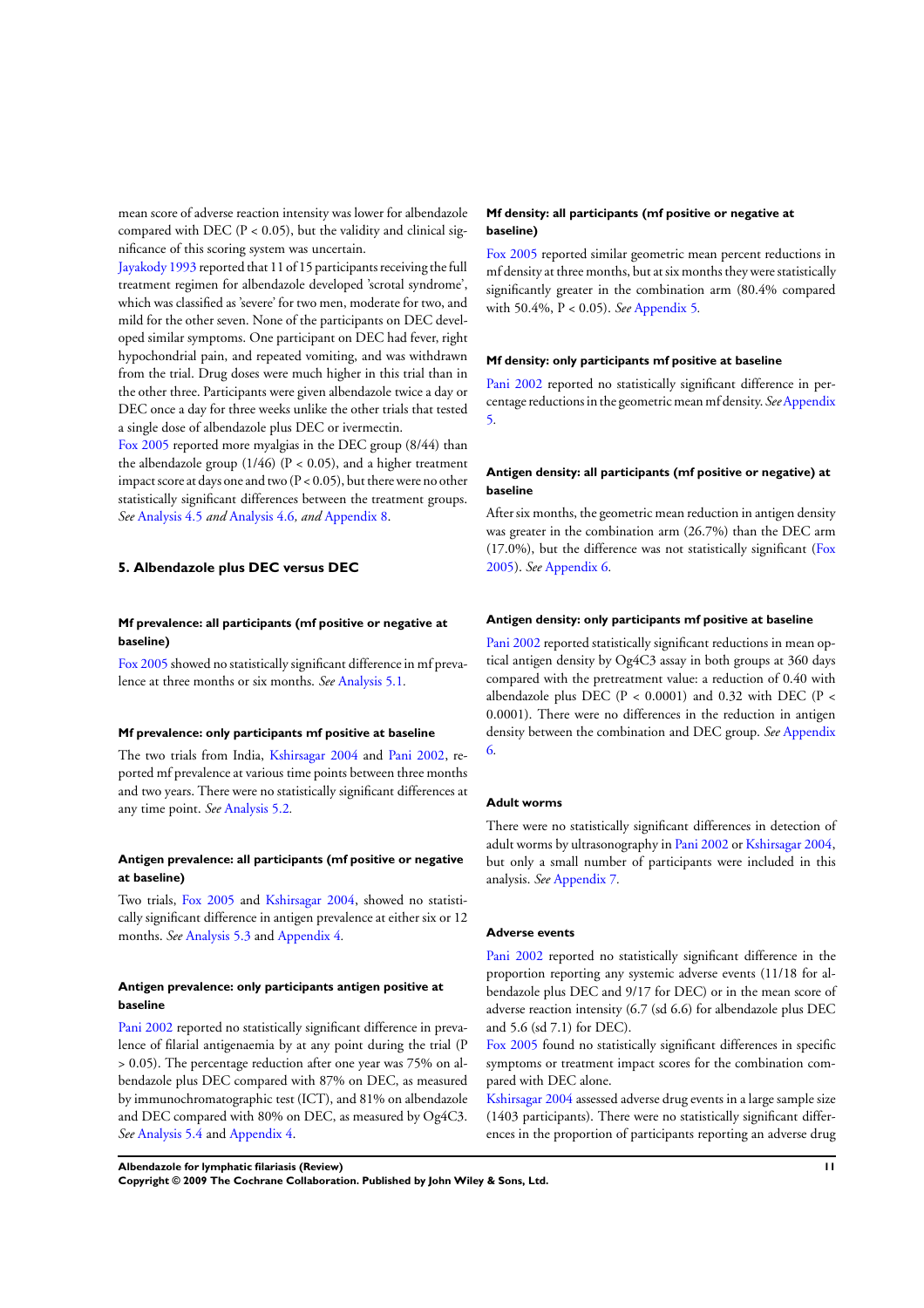reaction by day seven in the DEC group compared with the combination group (128/693 versus 120/702)), or the proportions experiencing adverse events that interfered with daily activities (29/ 694, 4.2% and 31/702, 4.4% respectively). The adverse events generally appeared mild in both arms, with no life-threatening or disabling events (Common Toxicity Criteria grade 4) reported; most were mild or moderate adverse events. *See* [Analysis 5.5](#page-44-0) *and* [Appendix 8](#page-55-0)*.*

## **D I S C U S S I O N**

This review was designed to assess the effects of albendazole alone or in combination with the currently recommended antifilarial drugs, ivermectin or DEC. Although the review has considered the effects of albendazole alone, the main interest and strategy of the Global Programme to Eliminate Lymphatic Filariasis is in the effectiveness of combinations of different antifilarial drugs [\(Ismail 1998](#page-15-0); [Shenoy 1999](#page-15-0)). Of particular interest is the effectiveness of adding albendazole (thought to be macrofilaricidal) [\(CDS/FIL 1998;](#page-15-0) [Jayakody 1993\)](#page-15-0) to single dose regimens of ivermectin (thought to be mainly microfilaricidal) or DEC (possibly both microfilaricidal and macrofilaricidal) ([Ottesen 1999](#page-15-0)).

All the included studies were designed primarily to assess the effectiveness of albendazole for treatment of individuals, and none have explicitly considered its effects on transmission in whole communities. We identified seven trials, but most of these were small. All were described as randomized, but they had important limitations. In particular, the numbers of participants lost to follow up were very high (above 20%) in all trials except for [Pani 2002,](#page-15-0) and this may lead to imbalances in the comparison groups.

Differences in design (mf positive only versus positive and negative participants at baseline, variable outcome measurement and reporting, and follow-up times) make it difficult to compare the trials. In particular, some trials reported outcomes mainly for those who were mf positive at baseline [\(Dunyo 2000](#page-15-0); [Kshirsagar 2004;](#page-15-0) [Simonsen 2004\)](#page-15-0). Outcomes for all participants in the trial, regardless of baseline mf status, are essential in assessing the community impact of mass treatment strategies. Most of the trials reported changes in antigenaemia prevalence or density in addition to mf prevalence and density [\(Dunyo 2000;](#page-15-0) [Fox 2005](#page-15-0); [Kshirsagar 2004;](#page-15-0) [Pani 2002](#page-15-0); [Simonsen 2004](#page-15-0)). There was broad agreement between changes in both these outcome measures in these trials. Only two trials objectively examined the effects of antifilarial medication on the viability of adult worms: [Kshirsagar 2004](#page-15-0) used a sample of the enrolled participants (101 men at baseline) and [Pani 2002](#page-15-0) used 25 men at baseline. Adult worms are responsible for the production of mf; therefore, the extent to which antifilarial drugs affect worm viability is an important outcome.

Albendazole alone was not effective in reducing mf prevalence [\(Beach 1999](#page-15-0); [Dunyo 2000;](#page-15-0) [Fox 2005](#page-15-0)) or circulating filarial antigens ([Dunyo 2000](#page-15-0); [Fox 2005](#page-15-0)) compared with placebo. Ivermectin was more effective than albendazole in both of these trials, and a meta-analysis indicates a marginal but statistically significant 16% reduction in the risk ratio of mf prevalence after treatment for those who were mf positive at baseline in favour of ivermectin.

In two trials the combination of albendazole and ivermectin was better than ivermectin alone in the short term (after four to six months follow up; [Beach 1999](#page-15-0); [Simonsen 2004](#page-15-0)), but they were the same after twelve months of follow up ([Dunyo 2000](#page-15-0); [Simonsen](#page-15-0) [2004](#page-15-0)). The lack of measurements at similar intervals in all three trials makes it impossible to know if the results were substantially alike. It is possible that by 12 months mf levels had risen sufficiently to dampen the actual effect of the drugs in [Dunyo 2000](#page-15-0), but this cannot explain the lack of effect in [Simonsen 2004.](#page-15-0) The dose of ivermectin was also higher in the Haiti study ([Beach 1999](#page-15-0)) than the other two trials. The trials used different techniques to assess mf: investigators in Haiti used the thick film method in 20 µL of blood and measurement at night; in both [Dunyo 2000](#page-15-0) and [Simonsen 2004](#page-15-0) the counting chamber method in 100 µL of blood was used, with measurement during the day ([Dunyo 2000\)](#page-15-0) or at night ([Simonsen 2004\)](#page-15-0).

Two very small trials in mf positive individuals and one larger population-based trial compared albendazole with DEC [\(Fox 2005;](#page-15-0) [Jayakody 1993;](#page-15-0) [Pani 2002\)](#page-15-0). The two small trials found no statistically significant differences in mf prevalence or density at any of the time points measured. [Fox 2005](#page-15-0) found a statistically significant reduction in mf prevalence in favour of DEC at six months, but no difference at three months.

Three trials also compared albendazole and DEC with both drugs co-administered. The two small trials from India, [Kshirsagar 2004](#page-15-0) and [Pani 2002,](#page-15-0) showed no statistically significant differences at any time point up to two years follow up between DEC alone and albendazole plus DEC. [Fox 2005](#page-15-0) found a reduction in mf prevalence favouring the combination at six months, but this was not statistically significant. There was no difference between the combination and DEC alone at three months. None of the three trials demonstrated any differences in antigen prevalence between the combination and DEC alone. However, one of the three trials, [Fox 2005](#page-15-0), did find a statistically significant reduction in geometric mean mf density at six months in favour of the combination (although there was no statistically significant difference in mf density at three months or antigen density at six months).

Although all trials provided data on geometric mean mf density, a lack of reporting of standard deviations or confidence intervals from most trials made it impossible to include these results in a meta-analysis. A reduction in mf geometric mean density was observed for all treatments including placebo, and the reduction appeared greater for active treatments (albendazole, DEC, and ivermectin), but tests of statistical significance were not always carried out or reported.

**Albendazole for lymphatic filariasis (Review) 12**

**Copyright © 2009 The Cochrane Collaboration. Published by John Wiley & Sons, Ltd.**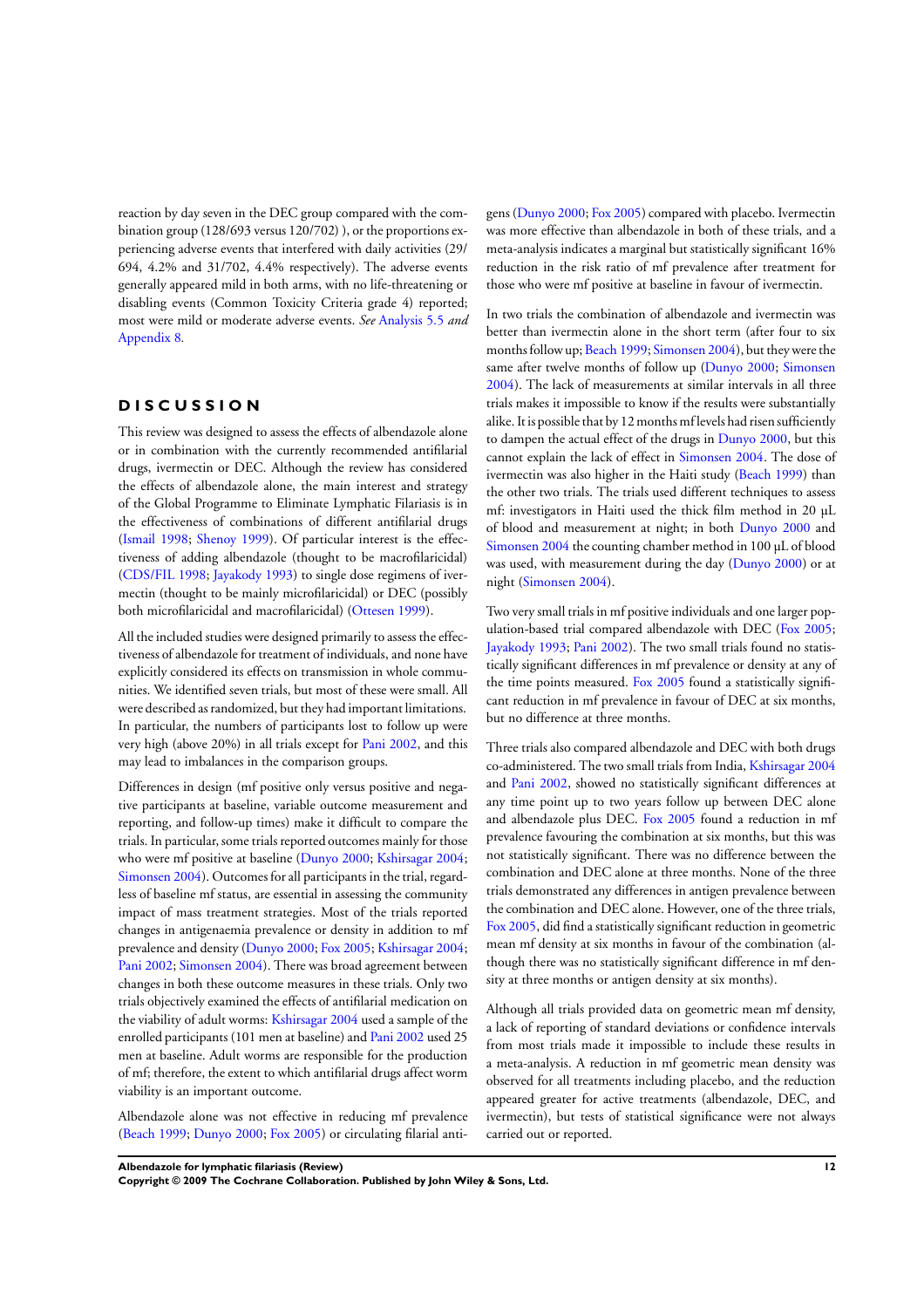<span id="page-15-0"></span>The effect of treatment on clinical disease was not remarkable in any of the comparison groups. This is not surprising as effect sizes for clinical outcomes were small and the trials were not powered to detect small clinical benefits.

No serious adverse events were observed in six of the trials (Beach 1999; Dunyo 2000; Fox 2005; Kshirsagar 2004; Pani 2002; Simonsen 2004). Jayakody 1993 found a very high incidence of "scrotal syndrome" among those treated with albendazole, but the doses of both albendazole and DEC were very much higher than in the other trials.

## **A U T H O R S ' C O N C L U S I O N S**

## **Implications for practice**

Based on limited data, the evidence suggests that albendazole when used alone is not better than placebo, ivermectin, or DEC in clearing blood microfilariae. Results from trials that compared albendazole plus ivermectin with ivermectin alone were inconsistent, although two of three showed a reduction in mf density. Two small trials found little difference in albendazole co-administered with DEC compared with DEC alone, but one larger trial tended to favour the combination at six months, with a significant reduction in mf density. Most trials were underpowered to assess the effects of albendazole, alone or in combination, on morbidity or adverse events. Only larger scale studies can determine if any effect is of practical importance.

The conclusions of this review are based on trials that have randomized and treated individuals, therefore they should be cautiously extrapolated to large-scale, population-based mass drug administration programmes.

## **Implications for research**

Only limited data were found − further large well-designed trials are required in several areas including:

• the effectiveness of albendazole in combination with DEC or ivermectin on treatment and control of lymphatic filariasis;

• the impact of albendazole in mass drug administration campaigns; and

• studies of other interventions (against the parasite or the vector) to augment mass drug administration.

The complete clearance of blood mf (or reduction to levels below which transmission is unlikely) theoretically represents the most reliable strategy for interrupting transmission. But this may be difficult to achieve in practice, as ivermectin mainly acts on mf with no demonstrable macrofilaricidal activity. A drug that kills both mf and adults would clearly be ideal, and there is an argument for more research and development towards such a drug. Studies of potential macrofilaricides could be assessed objectively, as with ultrasound detection, to directly monitor adult worms. It is also not known how low microfilarial densities need to fall in order to successfully interrupt transmission from the various vector species. As microfilaraemia is an intermediate outcome reflecting infectivity of the human host, it is important to assess comparative effectiveness of drugs that aim to interrupt transmission. Techniques for assessing mf in blood and outcome measures for mf densities need to be standardized with complete reporting of geometric means and standard deviations.

## **A C K N O W L E D G E M E N T S**

We would like to thank Leanne Fox and other authors of the Fox 2005 paper for providing us with additional analyses from their trial. The first version of the review was supported by the Lymphatic Filariasis Support Centre, Liverpool School of Tropical Medicine, UK, and GlaxoSmithKline, UK.

This document is an output from a project funded by the UK Department for International Development (DFID) for the benefit of developing countries. The views expressed are not necessarily those of DFID.

## **R E F E R E N C E S**

#### **References to studies included in this review**

#### **Beach 1999** *{published data only}*

Addiss DG, Beach MJ, Streit TG, Lutwick S, LeConte FH, Lafontant JG, et al.Randomised placebo-controlled comparison of ivermectin and albendazole alone and in combination for Wuchereria bancrofti microfilaraemia in Haitian children. *Lancet* 1997;**350**(9076):480–4.

Beach MJ, Streit TG, Addiss DG, Prospere R, Roberts JM, Lammie PJ. Assessment of combined ivermectin and albendazole for treatment of intestinal helminth and Wuchereria bancrofti infections in Haitian school children. *American Journal of Tropical Medicine and Hygiene* 1999;**60**(3):479–86.

#### **Dunyo 2000** *{published data only}*

Dunyo SK, Nkrumah FK, Simonsen PE. A randomized doubleblind placebo-controlled field trial of ivermectin and albendazole alone and in combination for the treatment of lymphatic filariasis in Ghana. *Transactions of the Royal Society of Tropical Medicine and*

**Albendazole for lymphatic filariasis (Review) 13**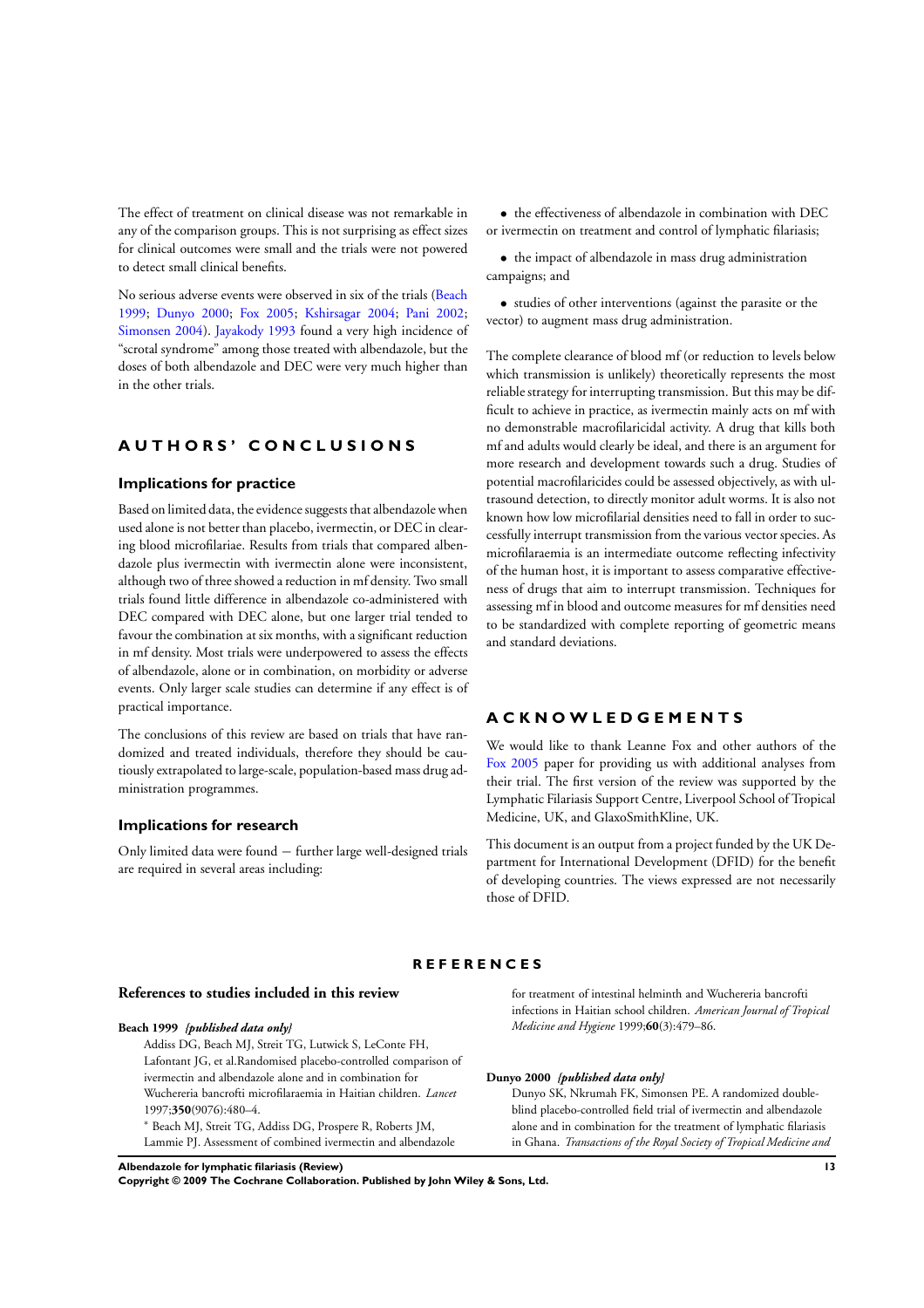#### *Hygiene* 2000;**94**(2):205–11.

<sup>∗</sup> Dunyo SK, Nkrumah FK, Simonsen PE. Single-dose treatment of Wuchereria bancrofti infections with ivermectin and albendazole alone or in combination: evaluation of the potential for control at 12 months after treatment. *Transactions of the Royal Society of Tropical Medicine and Hygiene* 2000;**94**(4):437–43. Dunyo SK, Simonsen PE. Ivermectin and albendazole alone and in combination for the treatment of lymphatic filariasis. *Transactions of the Royal Society for Tropical Medicine and Hygiene* 2002;**96**(2): 189–92.

#### **Fox 2005** *{unpublished data only}*

Fox LM, Furness BW, Haser JK, Desire D, Brissau JM, Milord MD, et al.Tolerance and efficacy of combined diethylcarbamazine and albendazole for treatment of Wuchereria bancrofti and intestinal helminth infections in Haitian children. *American journal of tropical medicine and hygiene* 2005;**73**(1):115–21.

#### **Jayakody 1993** *{published data only}*

Jayakody RL, De Silva CS, Weerasinghe WM. Treatment of bancroftian filariasis with albendazole: evaluation of efficacy and adverse reactions. *Tropical Biomedicine* 1993;**10**:19–24.

#### **Kshirsagar 2004** *{published data only}*

Kshirsagar NA, Gogtay NJ, Garg BS, Deshmukh PR, Rajgor DD, Kadam VS, et al.Safety, tolerability, efficacy and plasma concentrations of diethylcarbamazine and albendazole coadministration in a field study in an area endemic for lymphatic filariasis in India. *Transactions of the Royal Society of Tropical Medicine and Hygiene* 2004;**98**(4):205–17.

### **Pani 2002** *{published data only}*

<sup>∗</sup> Pani S, Subramanyam Reddy G, Das L, Vanamail P, Hoti S, Ramesh J, et al.Tolerability and efficacy of single dose albendazole, diethylcarbamazine citrate (DEC) or co-administration of albendazole with DEC in the clearance of Wuchereria bancrofti in asymptomatic microfilaraemic volunteers in Pondicherry, South India: a hospital-based study. *Filaria Journal* 2002;**1**(1):1. Pani SP, Reddy SR, Das LK, Vanamail P. Efficacy of single dose albendazole, diethylcarbamazine citrare (DEC) or coadministration of both in clearance of Wuchereria bancrofti microfilarial and adult parasites in asymptomatic microfilaraemic volunteers: Results of two-year follow-up. *Indian Journal of Lymphology* 2004;**2**:20–3.

#### **Simonsen 2004** *{unpublished data only}*

Simonsen PE, Magesa SM, Dunyo SK, Malecela-Lazaro MN, Michael E. The effect of single dose ivermectin alone or in combination with albendazole on Wuchereria bancrofti infection in primary school children in Tanzania. *Transactions of the Royal Soceity of Tropical Medicine and Hygiene* 2004;**98**(8):462–72.

#### **References to studies excluded from this review**

#### **Dunyo 2002** *{published data only}*

Dunyo SK, Simonsen PE. Ivermectin and albendazole alone and in combination for the treatment of lymphatic filariasis in Ghana: follow-up after re-treatment with the combination.. *Transaction of the Royal Society of Tropical Medicine and Hygiene* 2002;**96**(2): 189–92.

#### **Ismail 1998** *{published data only}*

Dunyo SK, Simonsen PE. Ivermectin and albendazole alone and in combination for the treatment of lymphatic filariasis in Ghana: follow-up after re-treatment with the combination.. *Transactions of the Royal Society Tropical Medicine and Hygiene* 2002;**96**(2):189–92. Ismail MM, Jayakody RL, Weil GJ, Fernando D, De Silva MS, De Silva GA, et al.Long-term efficacy of single-dose combinations of albendazole, ivermectin and diethylcarbamazine for the treatment of bancroftian filariasis. *Transactions of the Royal Society of Tropical Medicine and Hygiene* 2001;**95**(3):332–5.

Ismail MM, Jayakody RL, Weil GJ, Nirmalan N, Jayasinghe KS, Abeyewickrema W, et al.Efficacy of single dose combinations of albendazole, ivermectin and diethylcarbamazine for the treatment of bancroftian filariasis. *Transactions of the Royal Society of Tropical Medicine and Hygiene* 1998;**92**(1):94–7.

#### **Makunde 2003** *{published data only}*

Makunde WH, Kamugisha LM, Massaga JJ, Makunde RW, Savael ZX, Akida J, et al.Treatment of co-infection with bancroftian filariasis and onchocerciasis: a safety and efficacy study of albendazole with ivermectin compared to treatment of single infection with bancroftian filariasis. *Filaria Journal* 2003;**2**(1):15.

#### **Shenoy 1999** *{published data only}*

<sup>∗</sup> Shenoy RK, Dalia S, John A, Suma TK, Kumaraswami V. Treatment of the microfilaraemia of asymptomatic brugian filariasis with single doses of ivermectin, diethylcarbamazine or albendazole, in various combinations. *Annals of Tropical Medicine and Parasitology* 1999;**93**(6):643–51.

Shenoy RK, John A, Babu BS, Suma TK, Kumaraswami V. Twoyear follow-up of the microfilaraemia of asymptomatic brugian filariasis, after treatment with two, annual, single doses of ivermectin, diethylcarbamazine and albendazole, in various combinations. *Annals of Tropical Medicine and Parasitology* 2000;**94**  $(6):607-14.$ 

#### **Shenoy 2002** *{published data only}*

Shenoy RK, Suma TK, John A, Arun SR, Kumaraswami V, Fleckenstein LL, et al.The pharmacokinetics, safety and tolerability of the co-administration of diethylcarbamine and albendazole. *Annals of Tropical Medicine and Parasitology* 2002;**96**(6):603–14.

## **References to ongoing studies**

## **Dahoma (ongoing)** *{published data only (unpublished sought but not used)}*

Dahoma, et al.Assessment of safety and efficacy of ivermectin and albendazole co-administration.

### **Additional references**

#### **Addiss 2000**

Addiss D, Dreyer G. Treatment of lymphatic filariasis. In: Nutman BT editor(s). *Lymphatic filariasis*. London: Imperial College Press, 2000:151–99.

## **Andrade 1995**

Andrade LD, Medeiros Z, Pires ML, Pimentel A, Rocha A, Figueredo-Silva J, et al.Comparative efficacy of three different diethylcarbamazine regimens in lymphatic filariasis. *Transactions of the Royal Society of Tropical Medicine and Hygiene* 1995;**89**(3): 319–21.

**Albendazole for lymphatic filariasis (Review) 14**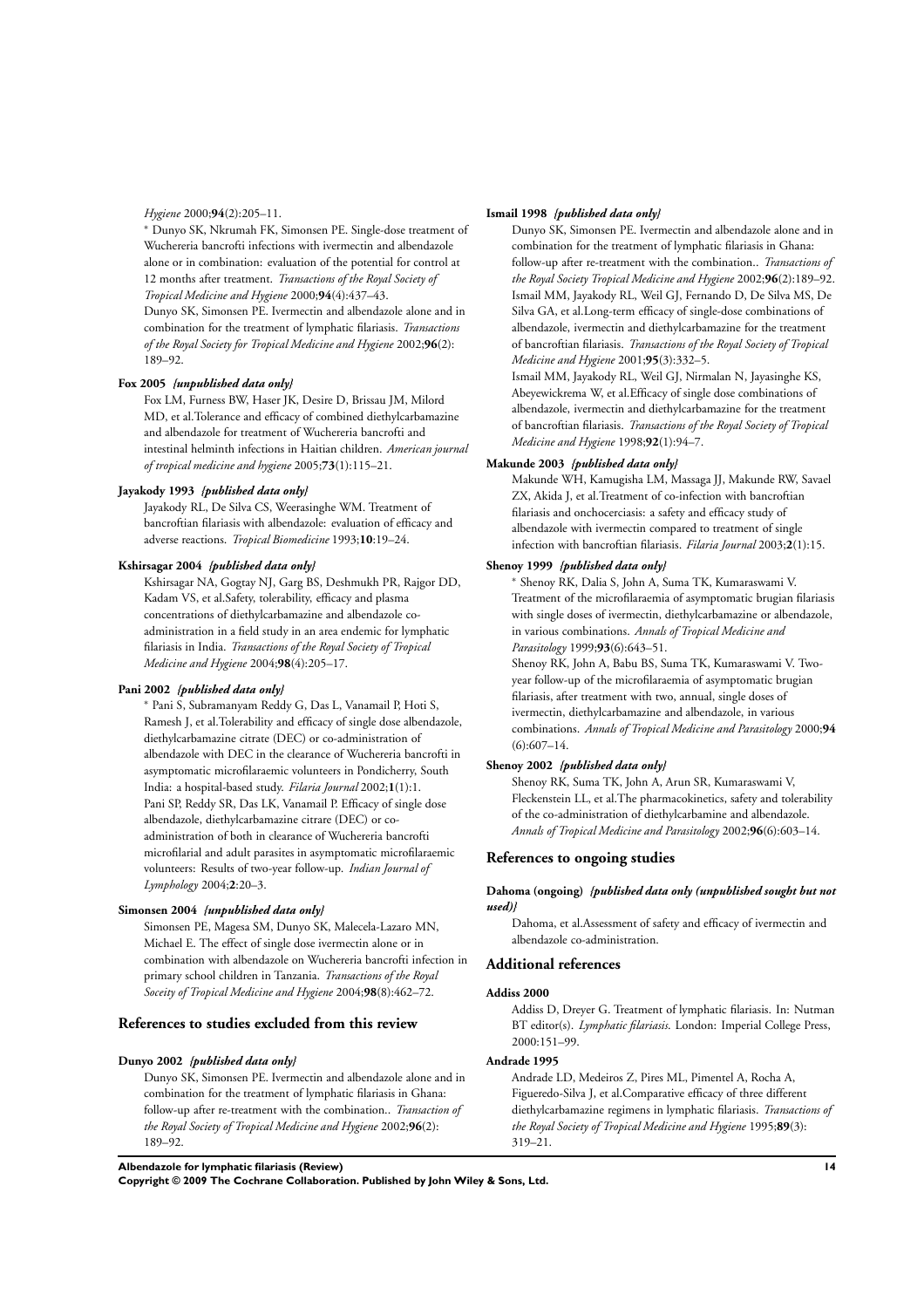### **Barat 1997**

Barat LM, Bloland PB. Drug resistance among malaria and other parasites. *Infectious Disease Clinics of North America* 1997;**11**(4): 969–87.

#### **Basanez 1994**

Basanez MG, Boussinesq M, Prod'hon J, Frontado H, Villamizar NJ, Medley GF, et al.Density-dependent processes in the transmission of human onchocerciasis: intensity of microfilariae in theskin and their uptake by the simuliid host. *Parasitology* 1994; **108**(Pt 1):115–27.

#### **Burkot 2002**

Burkot TR, Taleo G, Toeaso V, Ichimori K. Progress towards, and challenges for, the elimination of filariasis from Pacific-island communities. *Annals of Tropical Medicine and Parasitology* 2002;**96 Suppl 2**:61–9.

#### **Cao 1997**

Cao WC, Van der Ploeg CP, Plaisier AP, van der Sluijs IJ, Habbema JD. Ivermectin for the chemotherapy of bancroftian filariasis: a meta-analysis of the effect of single treatment. *Tropical Medicine and International Health* 1997;**2**(4):393–403.

#### **Cartel 1990**

Cartel JL, Sechan Y, Boutin JP, Celerier P, Plichart R, Roux JF. Ivermectin for treatement of bancroftian filariasis French Polynesia: efficacy in man, effect on transmission by vector Aedes polynesiensis. *Tropical Medicine and Parasitology* 1990;**41**(3): 241–4.

#### **CDS/FIL 1998**

Filariasis Elimination Programme (CDS/FIL). Division of Control of Tropical Diseases, Communicable Diseases. *Report from informal consultation on albendazole research findings in lymphatic filariasis; WHO/FIL/98.194; (closed document)*. Geneva: World Health Organization, 1998.

#### **Coutinho 1994**

Coutinho AD, Dreyer G, Medeiros Z, Lopes E, Machado G, Galdino E, et al.Ivermectin treatment of bancroftian filariasis in Recife, Brazil. *American Journal of Tropical Medicine and Hygiene* 1994;**50**(3):339–48.

#### **Dreyer 1994**

Dreyer G, Pires ML, Andrade LD, Lopes E, Medeiros Z, Tenorio J, et al.Tolerance of diethylcarbamazine by microfilaraemic and amicrofilaraemic individuals in an endemic area of Bancroftian filariasis, Recife, Brazil. *Transactions of the Royal Society of Tropical Medicine Hygiene* 1994;**88**(2):232–6.

#### **Dreyer 1995**

Dreyer G, Amaral F, Noroes J, Medeiros Z, Addiss D. A new tool to assess in vivo the adulticidal efficacy of antifilarial drugs for bancroftian filariasis. *Transactions of the Royal Society of Tropical Medicine and Hygiene* 1995;**89**(2):225–6.

#### **Dreyer 1996**

Dreyer G, Addiss D, Noroes J, Amaral F, Rocha A, Coutinho A. Ultrasonographic assessment of the adulticidal efficacy of repeat high-dose ivermectin in bancroftian filariasis. *Tropical Medicine and International Health* 1996;**1**(4):427–32.

#### **Dreyer 2000**

Dreyer G, Noroes J, Figueredo-Silva J, Piessens WF. Pathogenesis of lymphatic disease in bancroftian filariasis: a clinical perspective. *Parasitology Today* 2000;**16**(12):544–8.

### **Eberhard 1989**

Eberhard ML, Lammie PJ, Roberts JM, Lowrie RC Jr. Effectiveness of spaced doses of diethylcarbamazine citrate for the control of bancroftian filariasis. *Tropical Medicine and Parasitology* 1989;**40**  $(2):111-3$ .

### **FGN 1996**

The Filarial Genome Network. Biology and epidemiology of filarial nematodes. http://www.math.smith.edu/~sawlab/fgn/pnb/ filbio.html 1996 (accessed 3 September 2001).

### **Figueredo-Silva 1996**

Figueredo-Silva J, Jungmann P, Noroes J, Piessens WF, Coutinho A, Brito C, et al.Histological evidence for adulticidal effect of low doses of diethylcarbamazine in bancroftian filariasis. *Transactions of the Royal Society of Tropical Medicine and Hygiene* 1996;**90**(2):192–4.

#### **Geerts 2001**

Geerts S, Gryseels B. Anthelmintic resistance in human helminths: a review. *Tropical Medicine and International Health* 2001;**6**(11): 915–21.

#### **Gelband 1994**

Gelband H. Diethylcarbamazine salt in the control of lymphatic filariasis. *American Journal of Tropical Medicine* 1994;**50**(6):655–62.

#### **GlaxoSmithKline 2003**

GlaxoSmithKline. Lymphatic filariasis programme: eliminating lymphatic filariasis. www.gsk.com/filariasis/eliminating.htm (accessed October 2002).

#### **Gyapong 2005**

Gyapong JO, Kumaraswami V, Biswas G, Ottesen EA. Treatment strategies underpinning the global programme to eliminate lymphatic filariasis. *Expert Opinion on Pharmacotherapy* 2005;**6**(2):  $179 - 200$ .

#### **Higgins 2005**

Higgins J, Green S, editors. Highly sensitive search strategies for identifying reports of randomized controlled trials in MEDLINE. Cochrane Handbook for Systematic Reviews of Interventions 4.2.5 [updated May 2005]; Appendix 5b. http://www.cochrane.org/ resources/handbook/hbook.htm (accessed 11 August 2005).

#### **Horton 2000**

Horton J. Albendazole: a review of anthelmintic efficacy and safety in humans. *Parasitology* 2000;**121 Suppl**:113–32.

#### **Jüni 2001**

Jüni P, Altman DG, Egger M. Systematic reviews in health care: Assessing the quality of controlled clinical trials. *BMJ* 2001;**323** (7303):42–6.

#### **Mahoney 1971**

Mahoney LE, Kessel JF. Treatment failure in filariasis mass treatment programmes. *Bulletin of the World Health Organization* 1971;**45**(1):35–42.

#### **Meyrowitsch 1995**

Meyrowitsch DW, Simonsen PE, Makunde WH. A 16-year followup study on bancroftian filariasis in three communities of north-

### **Albendazole for lymphatic filariasis (Review) 15**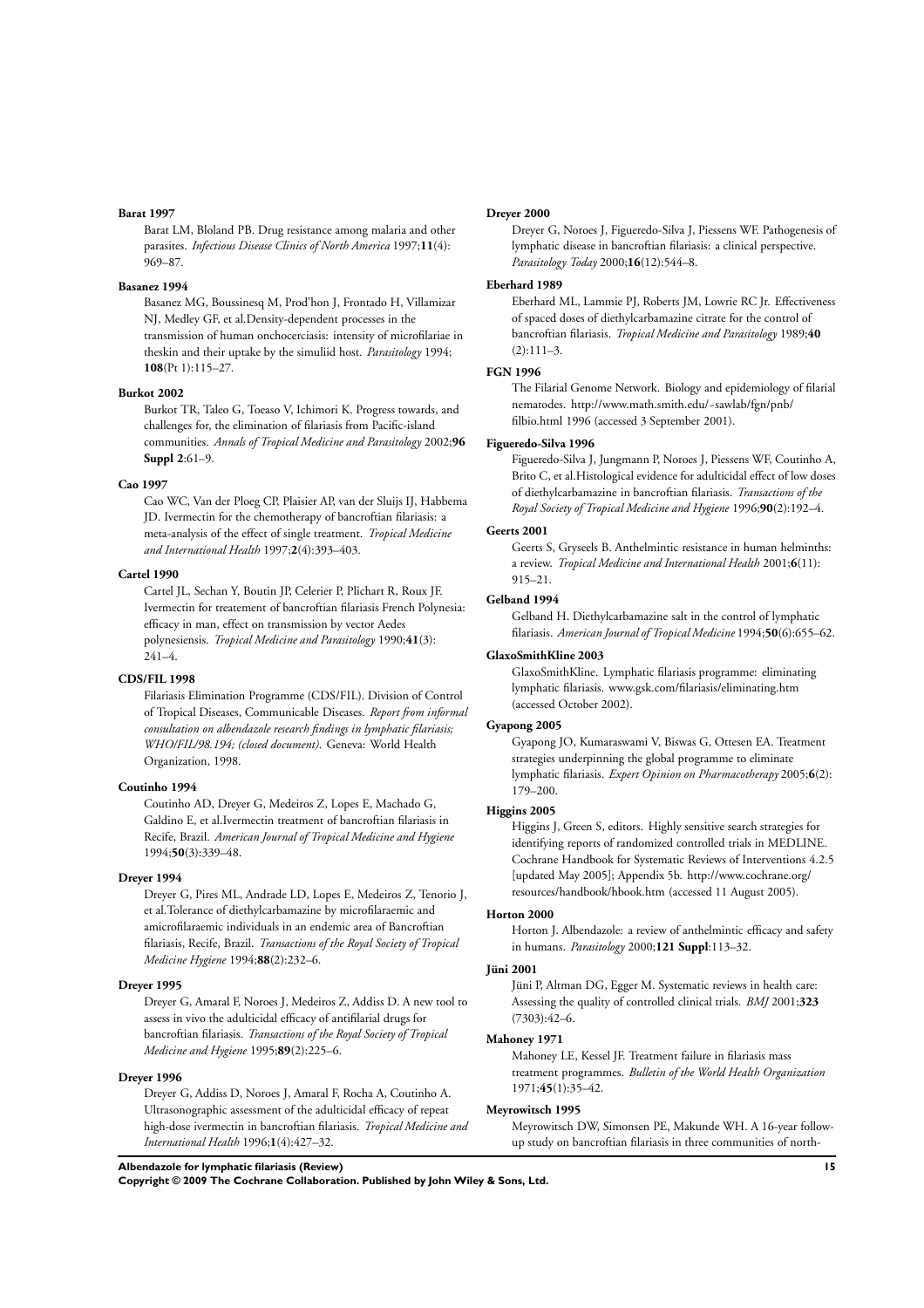eastern Tanzania. *Annals of Tropical Medicine and Parasitology* 1995; **89**(6):665–75.

### **Michael 1996**

Michael E, Bundy DA, Grenfell BT. Re-assessing the global prevalence and distribution of lymphatic filariasis. *Parasitology* 1996;**112**(Pt 4):409–28.

#### **NCI 1999**

National Cancer Institute. Common Toxicity Criteria Manual. ctep.cancer.gov/forms/CTCManual\_v4\_10-4-99.pdf (accessed 9 June 2005).

#### **Noroes 1997**

Noroes J, Dreyer G, Santos A, Mendes VG, Medeiros Z, Addiss D. Assessment of the efficacy of diethylcarbamazine on adult Wuchereria bancrofti in vivo. *Transactions of the Royal Society Tropical Medicine and Hygiene* 1997;**9**(1):78–81.

#### **Ottesen 1997**

Ottesen EA, Duke BO, Karam M, Behbehani K. Strategies and tools for the control/elimination of lymphatic filariasis. *Bulletin of the World Health Organization* 1997;**75**(6):491–503.

#### **Ottesen 1999**

Ottesen EA, Ismail MM, Horton J. The role of albendazole in programmes to eliminate lymphatic filariasis. *Parasitology Today* 1999;**15**(9):382–6.

### **Pichon 2002**

Pichon G. Limitation and facilitation in the vectors and other aspects of the dynamics of filarial transmission: the need for vector control against Anopheles-transmitted filariasis. *Annals of Tropical Medicine and Parasitology* 2002;**96 Suppl 2**:143–52.

#### **Review Manager 5**

The Nordic Cochrane Centre, The Cochrane Collaboration. Review Manager (RevMan). 5.0. Copenhagen: The Nordic Cochrane Centre, The Cochrane Collaboration, 2008.

### **Scott 2000**

Scott AL. Lymphatic-dwelling filariae. In: Nutman BT editor(s). *Lymphatic filariasis*. London: Imperial College Press, 2000:5–39.

### **Simonsen 1995**

Simonsen PE, Meyrowitsch DW, Makunde WH, Magnussen P. Selective diethylcarbamazine chemotherapy for control of Bancroftian filariasis in two communities of Tanzania: compared efficacy of a standard dose treatment and two semi-annual single dose treatments. *American Journal of Tropical Medicine and Hygiene* 1995;**53**(3):267–72.

### **Simonsen 1997**

Simonsen PE, Niemann L, Meyrowitsch DW. Wuchereria bancrofti in Tanzania: microfilarial periodicity and effect of blood sampling

time on microfilarial intensities. *Tropical Medicine and International Health* 1997;**2**(2):153–8.

#### **Taylor 2001**

Taylor MJ, Cross HF, Ford L, Makunde WH, Prasad GB, Bilo K. Wolbachia bacteria in filarial immunity and disease. *Parasite immunology* 2001;**23**(7):401–9.

#### **Vanamail 1990**

Vanamail P, Subramanian S, Das PK, Pani SP, Rajagopalan PK. Estimation of fecundic life span of Wuchereria bancrofti from longitudinal study of human infection in an endemic area of Pondicherry (south India). *Indian Journal of Medical Research* 1990; **91**:293–7.

#### **Weil 1997**

Weil GJ, Lammie PJ, Weiss N. The ICT Filariasis Test: A rapidformat antigen test for diagnosis of bancroftian filariasis. *Parasitology Today* 1997;**13**(10):401–4.

#### **Weil 1999**

Weil GJ, Ramzy RM, El Setouhy M, Kandil AM, Ahmed ES, Faris R. A longitudinal study of Bancroftian filariasis in the Nile Delta of Egypt: baseline data and one-year follow-up. *American Journal of Tropical Medicine and Hygiene* 1999;**61**(1):53–8.

#### **WHO 1984**

WHO Expert Committee on Filariasis. *Lymphatic filariasis: fourth report of the WHO Expert Committee on Filariasis [meeting held in Geneva from 31 October to 8 November 1983]; Technical Report Series no. 702*. Geneva: World Health Organization, 1984.

#### **WHO 2000**

World Health Organization Office of Information. *Lymphatic filariasis; WHO fact sheet no. 102*. Geneva: World Health Organization, 1996.

#### **References to other published versions of this review**

#### **Critchley in press**

Critchley J, Addiss D, Ejere H, Gamble C, Garner P, Gelband H. Albendazole for the control and elimination of lymphatic filariasis: systematic review. *Tropical Medicine and International Health* 2005; **10**(9):818–25.

#### **IFRG 2004**

International Filariasis Review Group (David Addiss, Julia Critchley, Henry Ejere, Paul Garner, Hellen Gelband, Carrol Gamble). Albendazole for lymphatic filariasis. *Cochrane Database of Systematic Reviews* 2004, Issue 1. [DOI: 10.1002/ 14651858.CD003753.pub2]

∗ *Indicates the major publication for the study*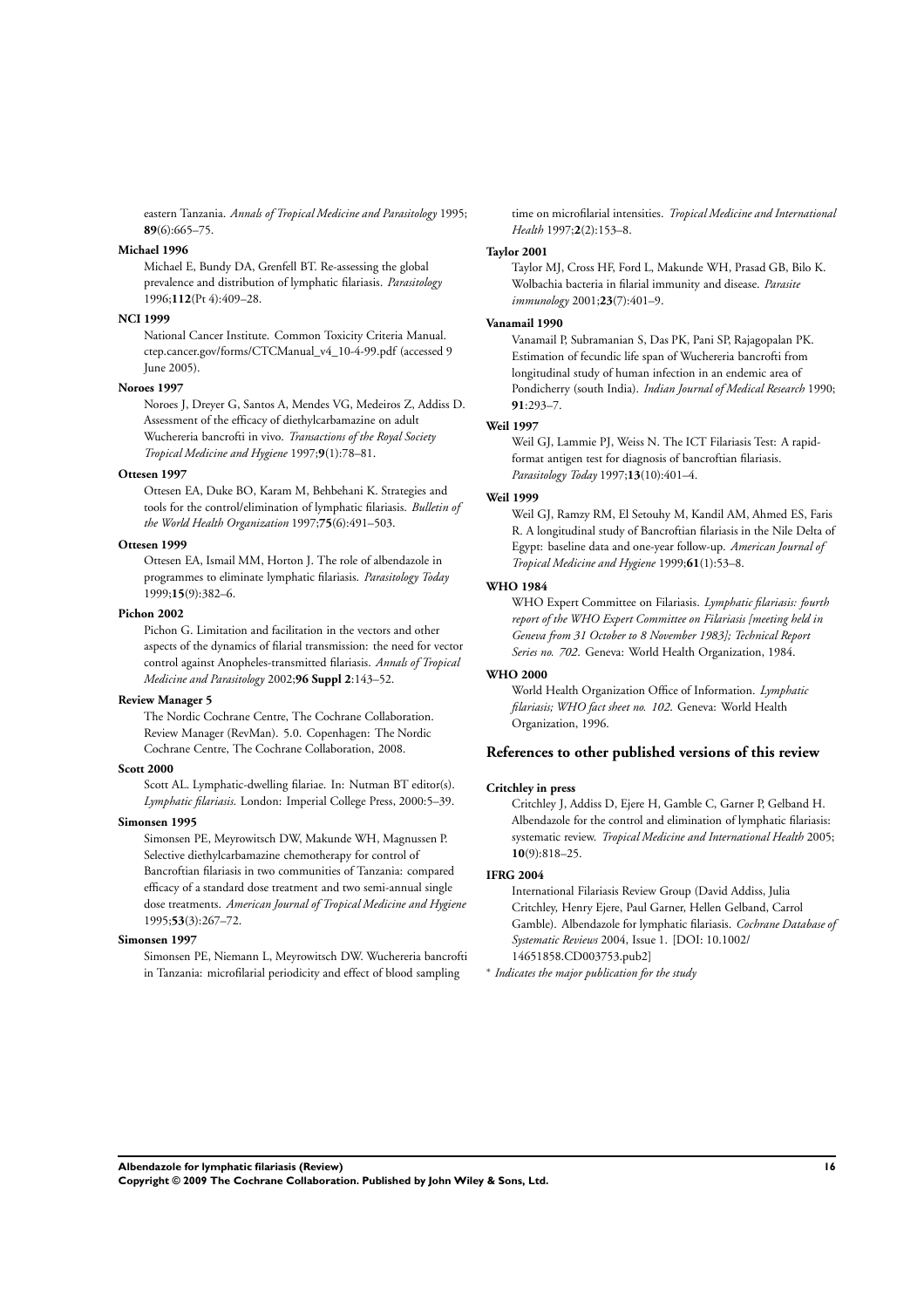## <span id="page-19-0"></span>**CHARACTERISTICS OF STUDIES**

## **Characteristics of included studies** *[ordered by study ID]*

**Beach 1999**

| Methods       | Individually randomized controlled trial<br>Generation of allocation sequence: random-number table<br>Allocation concealment: concealed by third party<br>Blinding: "Double blind" stated, although drugs were not identical, patients had no way of identifying them; outcome<br>assessors blinded<br>Inclusion of all randomized participants in the analysis: 585 analysed of 965 randomized (61%)<br>Length of follow up: 4 months<br>Method of microfilariae (mf) assessment/volume of blood: thick smear; 20 µL of finger-prick blood |
|---------------|---------------------------------------------------------------------------------------------------------------------------------------------------------------------------------------------------------------------------------------------------------------------------------------------------------------------------------------------------------------------------------------------------------------------------------------------------------------------------------------------------------------------------------------------|
| Participants  | Number randomized: 965, of whom 113 were mf positive<br>Children (male and female) aged 5 to 11 years with Wuchereria bancrofti filariasis                                                                                                                                                                                                                                                                                                                                                                                                  |
| Interventions | 1. Albendazole: 400 mg, 244 participants<br>2. Ivermectin: 200 to 400 µg/kg, 240 participants<br>3. Albendazole plus ivermectin: doses as above, 245 participants<br>4. Placebo: 229 participants                                                                                                                                                                                                                                                                                                                                           |
| Outcomes      | 1. Post-treatment reduction in % mf prevalence<br>2. % reduction in geometric mean mf density (Note: standard deviation not reported; no values reported for the<br>albendazole group)<br>3. Prevalence of W. bancrofti among all children in each treatment group<br>4. Frequency of the occurrence of specific systemic adverse events, such as fever, headache, weakness, muscle/joint<br>pain, itching, rash, abdominal pain, and diarrhoea                                                                                             |
| Notes         | Location: Leogane, Haiti<br>Endemicity level: not stated                                                                                                                                                                                                                                                                                                                                                                                                                                                                                    |

## **Dunyo 2000**

| Methods      | Individually randomized controlled trial<br>Generation of allocation sequence: computer generated<br>Allocation concealment: concealed by third party<br>Blinding: identical placebos used for each group<br>Inclusion of all randomized participants in the analysis: 273 analysed of 340 microfilariae (mf) positive randomized<br>$(80\%)$<br>Length of follow up: 12 months<br>Method of mf assessment/volume of blood: mf in 100µL of finger-prick blood using the counting chamber technique,<br>daytime collection<br>Antigen testing: ELISA from finger-prick blood specimens |
|--------------|---------------------------------------------------------------------------------------------------------------------------------------------------------------------------------------------------------------------------------------------------------------------------------------------------------------------------------------------------------------------------------------------------------------------------------------------------------------------------------------------------------------------------------------------------------------------------------------|
| Participants | Number randomized: 1425, of whom 340 mf positive were followed up<br>Individuals (male and female) aged 6 to 87 years with or without Wuchereria bancrofti                                                                                                                                                                                                                                                                                                                                                                                                                            |

**Albendazole for lymphatic filariasis (Review) 17**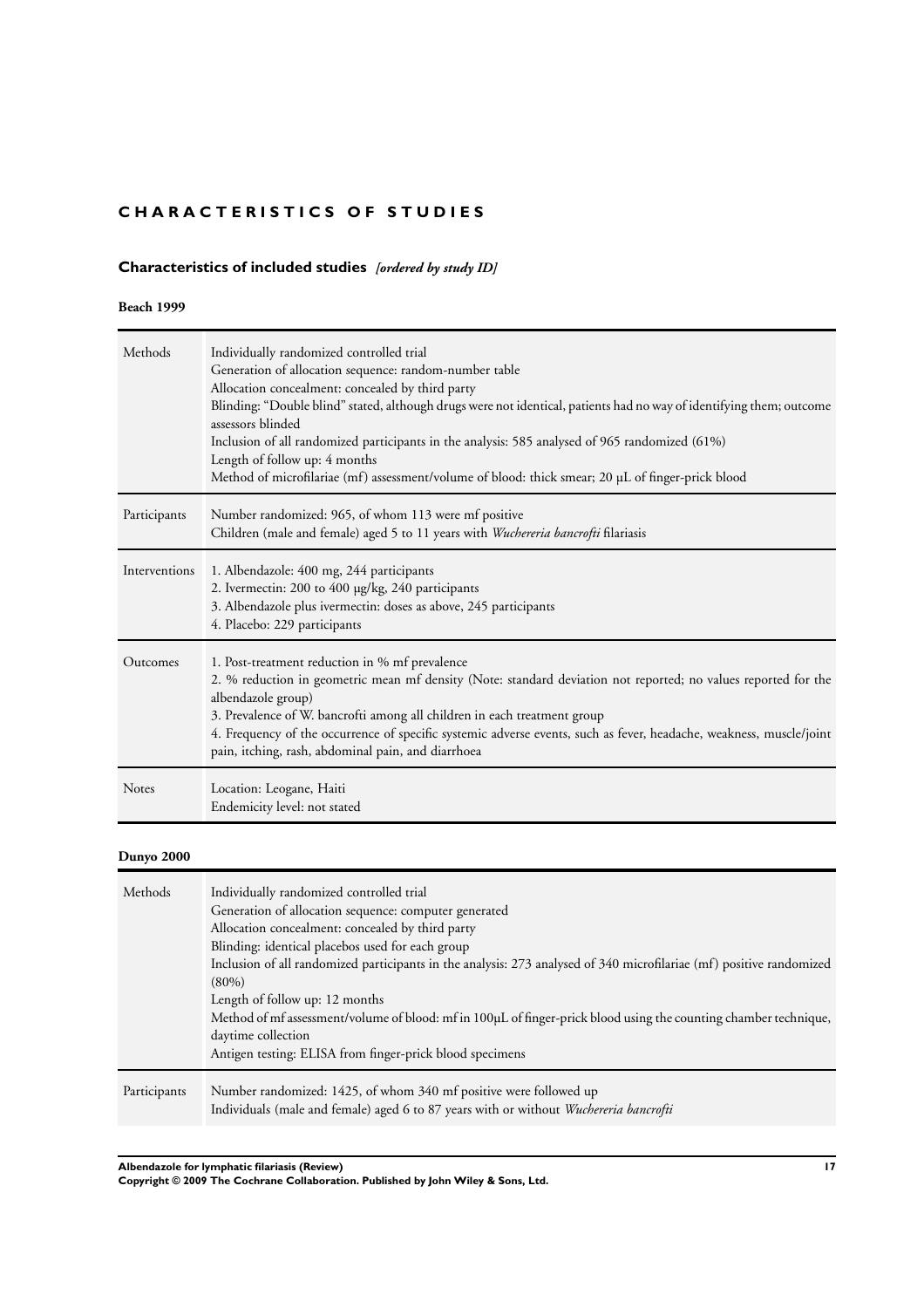## **Dunyo 2000** (*Continued)*

| Interventions | 1. Albendazole: 400 mg, 88 participants<br>2. Ivermectin: 150 to 200 µg/kg, 79 participants<br>3. Albendazole plus ivermectin: doses as above, 90 participants<br>4. Placebo: 83 participants                                                                                                                                                                                                                                                                                                                                                                                                                                                                                                                                                                                                                                                                                                                     |
|---------------|-------------------------------------------------------------------------------------------------------------------------------------------------------------------------------------------------------------------------------------------------------------------------------------------------------------------------------------------------------------------------------------------------------------------------------------------------------------------------------------------------------------------------------------------------------------------------------------------------------------------------------------------------------------------------------------------------------------------------------------------------------------------------------------------------------------------------------------------------------------------------------------------------------------------|
| Outcomes      | 1. Number of individuals mf positive at 12 months post-treatment<br>2. Geometric mean mf density (Note: standard deviation not reported)<br>3. % of pretreatment mf concentration<br>4. Geometric mean circulating filarial antigen (CFA) density<br>5. Geometric mean CFA density as % of pretreatment value<br>6. New infections (appearance of antigenaemia)<br>7. New disease events (lymphoedema or hydrocoele)<br>8. Mortality during follow up<br>9. Frequency of specific systemic adverse events as well as the number of individuals presenting with any adverse<br>event post-treatment; reactions graded as $0 =$ none, $1 =$ mild (noticeable to patient but not interfering with daily<br>activities), $2 =$ moderate (some interference with daily activities), $3 =$ severe (complete interruption of daily activities)<br>(Note: Adjusted and unadjusted mf geometric mean mf intensities given) |
| Notes         | Location: southern Ghana (Butre, Achowa, Adjan, and Miamia villages)<br>Endemicity level: 18% to 25%                                                                                                                                                                                                                                                                                                                                                                                                                                                                                                                                                                                                                                                                                                                                                                                                              |

## **Fox 2005**

| Methods       | Individually randomized controlled trial<br>Generation of allocation sequence: random number table<br>Allocation concealment: unclear<br>Blinding: "Double blind" stated, although no dummy procedure; in reality, only outcome assessors likely to be 'blind'<br>Inclusion of all randomized participants in the analysis: 990 of 1292 (76%) analysed<br>Length of follow up: 6 months<br>Method of microfilariae (mf) assessment/volume of blood: 20 µL thick smear between 7:30 and 9:30 pm<br>Antigen testing: Og4C3 assay for circulating filarial antigen (CFA)                                                                                                    |
|---------------|--------------------------------------------------------------------------------------------------------------------------------------------------------------------------------------------------------------------------------------------------------------------------------------------------------------------------------------------------------------------------------------------------------------------------------------------------------------------------------------------------------------------------------------------------------------------------------------------------------------------------------------------------------------------------|
| Participants  | Number randomized: 990<br>Children aged 5 to 11 years attending any of 12 selected primary schools                                                                                                                                                                                                                                                                                                                                                                                                                                                                                                                                                                       |
| Interventions | 1. Albendazole alone: 400 mg, 256 participants<br>2. Diethylcarbamazine (DEC) alone: 6 mg/kg body weight, 246 participants<br>3. Placebo: 243 participants<br>4. DEC and albendazole: doses as above, 245 participants                                                                                                                                                                                                                                                                                                                                                                                                                                                   |
| Outcomes      | 1. % of children in each group who had no mf detected in blood 3 and 6 months post-treatment<br>2. Mean % reduction in mf density 3 and 6 months post-treatment<br>3. Geometric mean % reduction in mf density 3 and 6 months post-treatment<br>4. CFA: % of children with negative CFA 6 months post-treatment<br>5. Mean % reduction in CFA density, geometric mean<br>6. % reduction in CFA density 6 months after treatment<br>7. Adverse events: assessed every day for 7 d after treatment by blinded clinicians who questioned and examined<br>children at school; adverse events recorded were self-reported or documented fever, headache, myalgias, and cough; |

**Albendazole for lymphatic filariasis (Review) 18**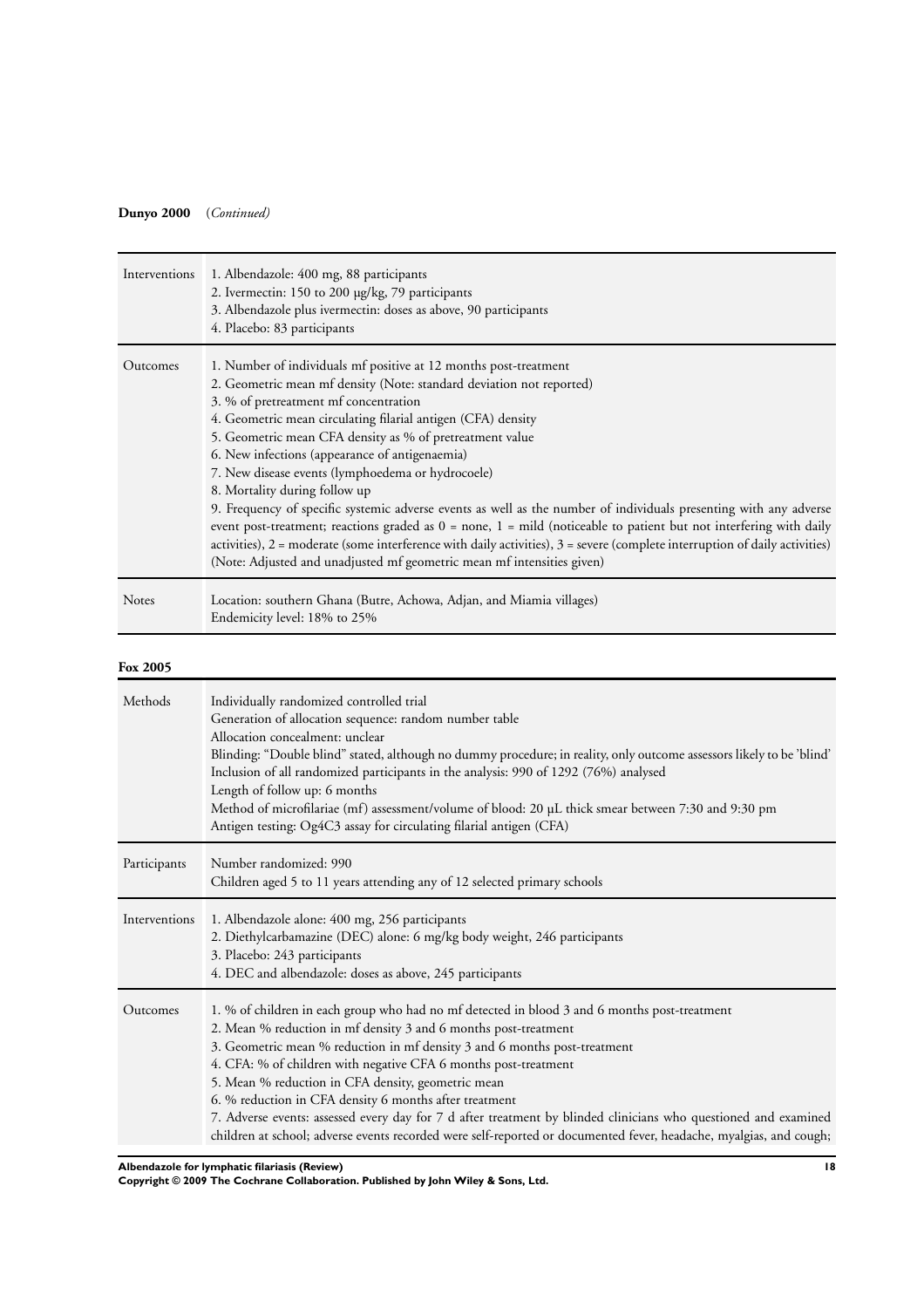## **Fox 2005** (*Continued)*

|              | also reported a mean treatment impact score by day for the first seven days $(1 =$ symptoms noticed, but did not<br>interfere with daily activities, $2 =$ symptoms caused some interference with daily activities, $3 =$ symptoms prevented<br>usual daily activities)<br>(Note: standard deviations for geometric mean density changes reported on request) |
|--------------|---------------------------------------------------------------------------------------------------------------------------------------------------------------------------------------------------------------------------------------------------------------------------------------------------------------------------------------------------------------|
| <b>Notes</b> | Location: Leogane commune, Haiti<br>Endemicity level: 14.7% of children had mf and 31.4% were positive CFA at baseline                                                                                                                                                                                                                                        |

## **Jayakody 1993**

| Methods       | Individually randomized controlled trial<br>Generation of allocation sequence: pre-determined randomization list<br>Allocation concealment: states randomization list 'restricted'<br>Blinding: unclear<br>Inclusion of all randomized participants in the analysis: 20 analysed of 29 randomized (74%)<br>Length of follow up: 19 months<br>Method of microfilariae (mf) assessment/volume of blood: membrane filtration for using a Nucleopore filter (3 µm<br>pore size) |
|---------------|-----------------------------------------------------------------------------------------------------------------------------------------------------------------------------------------------------------------------------------------------------------------------------------------------------------------------------------------------------------------------------------------------------------------------------------------------------------------------------|
| Participants  | Number randomized: 29<br>Asymptomatic men aged 18 to 65 with <i>Wuchereria bancrofti</i> mf<br>Patients with mf density in night blood films > 100 mf/mL at least once during previous week included                                                                                                                                                                                                                                                                        |
| Interventions | 1. Albendazole: 400 mg given twice daily for 21 d, 16 participants<br>2. Diethylcarbamazine (DEC): 6 mg/kg daily for 21 d, 13 participants                                                                                                                                                                                                                                                                                                                                  |
| Outcomes      | 1. Post-treatment % prevalence reduction<br>2. % reduction in geometric mean mf density<br>3. Adverse events: the prevalence and severity of "scrotal syndrome" (pain in the scrotum, enlargement of epididymis,<br>and some systemic features, such as fever, thought to be caused by death of adult worms) during the treatment period                                                                                                                                    |
| Notes         | Location: Colombo, Sri Lanka<br>Endemicity level: not stated                                                                                                                                                                                                                                                                                                                                                                                                                |

**Albendazole for lymphatic filariasis (Review) 19**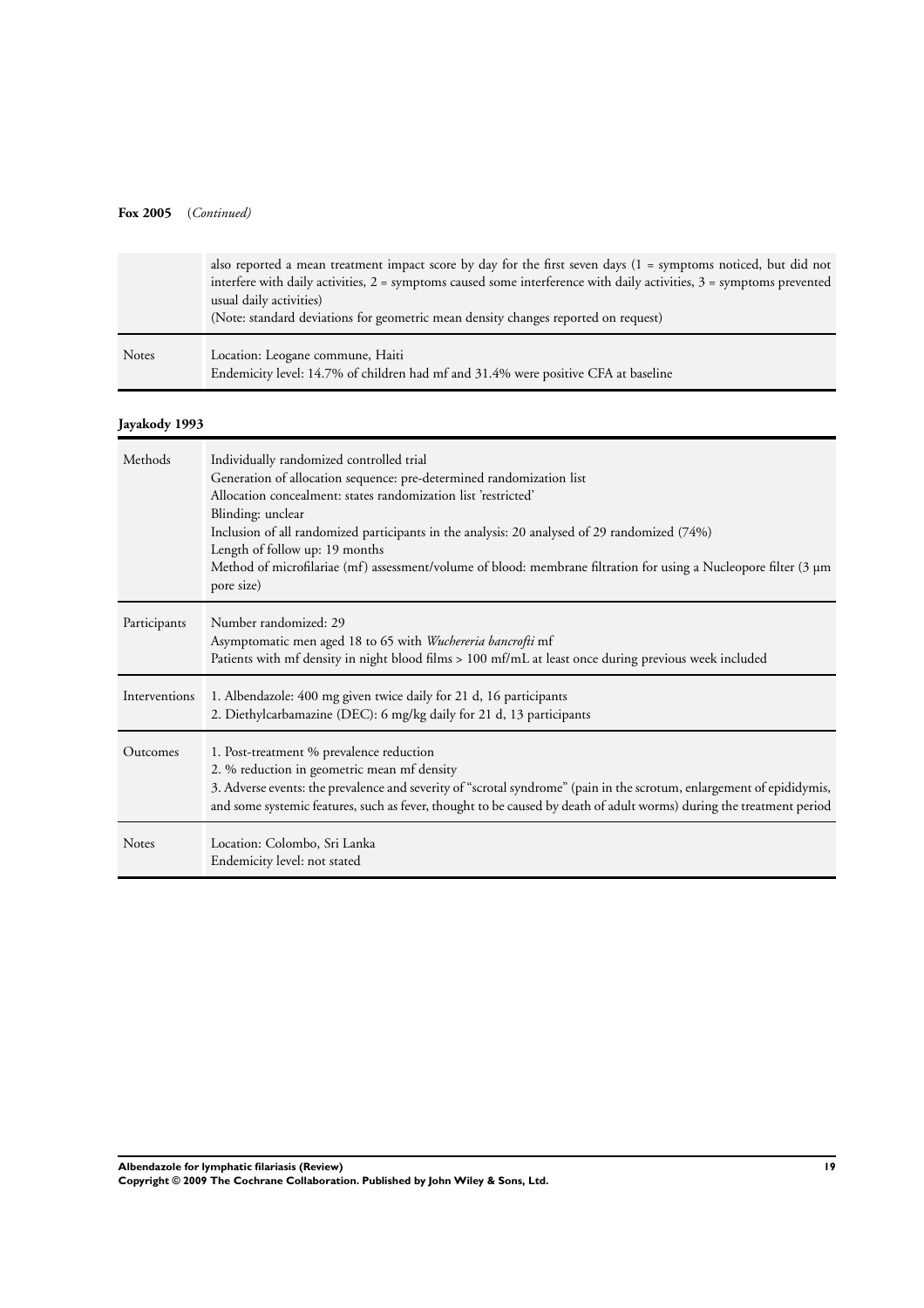## **Kshirsagar 2004**

| Methods       | Individually randomized controlled trial<br>Generation of allocation sequence: states randomized, exact details unclear<br>Allocation concealment: unclear<br>Blinding: used identical placebos and double dummy procedure<br>Inclusion of all randomized participants in the analysis: 1395/1403 (99%) analysed in safety study; 103 microfilariae<br>(mf)-positive men were selected for the efficacy study, but follow up of these was adequate at some time points but<br>inadequate at others<br>Length of follow up: 12 months<br>Method of mf assessment/volume of blood: thick smear, 60 µL of finger-prick blood or venepuncture between 9 and<br>11pm<br>Antigen testing: immunochromatographic card<br>Detection of adult filarial worm by USG machine; all regions of scrotum and spermatic cord systematically studied,<br>and "filaria dance sign" identified                                                                           |
|---------------|-------------------------------------------------------------------------------------------------------------------------------------------------------------------------------------------------------------------------------------------------------------------------------------------------------------------------------------------------------------------------------------------------------------------------------------------------------------------------------------------------------------------------------------------------------------------------------------------------------------------------------------------------------------------------------------------------------------------------------------------------------------------------------------------------------------------------------------------------------------------------------------------------------------------------------------------------------|
| Participants  | Number: 1403 randomized for safety study; 103 for efficacy assessment<br>Safety study: males and females over 5 years old with and without Wuchereria bancrofti<br>Efficacy assessment: males aged 18 to 50                                                                                                                                                                                                                                                                                                                                                                                                                                                                                                                                                                                                                                                                                                                                           |
| Interventions | 1. Diethylcarbamazine (DEC): 6 mg/kg body weight and albendazole 400 mg<br>2. DEC plus albendazole-placebo                                                                                                                                                                                                                                                                                                                                                                                                                                                                                                                                                                                                                                                                                                                                                                                                                                            |
| Outcomes      | 1. Number mf positive at 3, 6, and 12 months (and % of pretreatment levels)<br>2. Number immunochromatographic card test (ICT) positive at 3, 6, and 12 months (and % pretreatment levels)<br>3. Number ultrasonography USG positive at 3, 6, and 12 months (and % pretreatment levels); results stratified<br>for those mf positive at baseline (43 participants), with clinical disease (30 participants), and mf negative and<br>asymptomatic (30 participants)<br>4. Adverse events: total incidence and number of participants with adverse drug reactions on days 2 or 5, number of<br>early terminations, number of participants where adverse events interfered with daily activities, and global assessment<br>of tolerability (very good or good, satisfactory, poor or insufficient, not assessable). Also categorized the severity of<br>adverse reactions according to the National Cancer Institute Common Toxicity Criteria (NCI 1999) |
| Notes         | Location: 2 endemic villages in Wardha, Maharashtra (Western India)<br>Endemicity level: 7.27% in 1995<br>Efficacy data: at many time points there were no men with clinical disease or mf negative at baseline surveyed                                                                                                                                                                                                                                                                                                                                                                                                                                                                                                                                                                                                                                                                                                                              |

**Albendazole for lymphatic filariasis (Review) 20**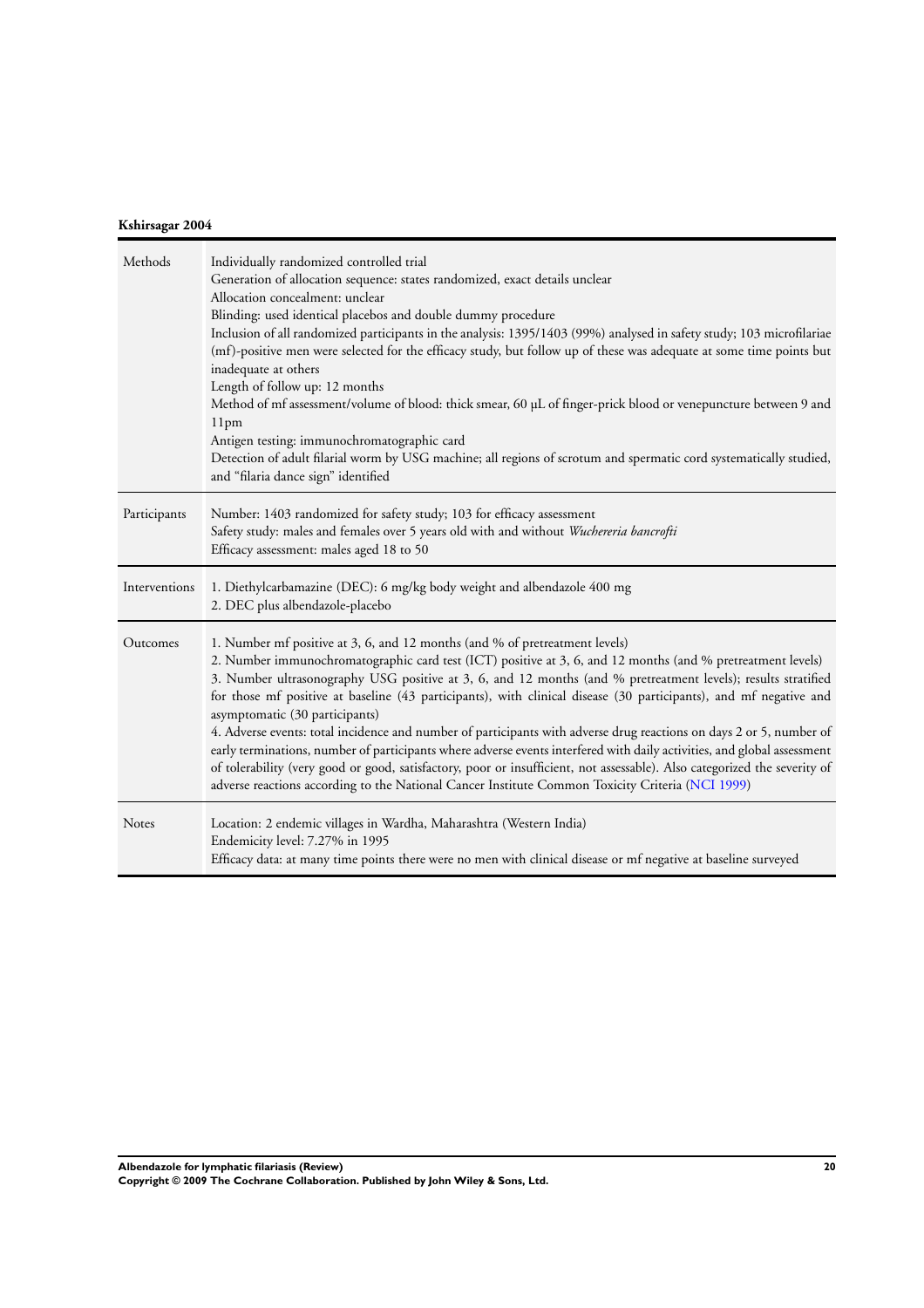## **Pani 2002**

| Methods       | Individually randomized controlled trial<br>Generation of allocation sequence: unclear<br>Allocation concealment: adequate - coding of drugs performed by independent monitor<br>Blinding: comparable placebo and outcome assessors 'blind'<br>Inclusion of all randomized participants in the analysis: implies no losses to follow up (54 analysed out of 54<br>randomized)<br>Length of follow up: 24 months<br>Method of microfilariae (mf) assessment/volume of blood: not clear, 1 mL venous blood collected between 7:30 to<br>8:30 pm<br>Antigen testing: immunochromatographic card test and by Og4C3 ELISA test kit on 50 µL serum |
|---------------|----------------------------------------------------------------------------------------------------------------------------------------------------------------------------------------------------------------------------------------------------------------------------------------------------------------------------------------------------------------------------------------------------------------------------------------------------------------------------------------------------------------------------------------------------------------------------------------------------------------------------------------------|
| Participants  | Number randomized: 54<br>Asymptomatic volunteers (male and female) between 10 and 57 years old who were mf positive                                                                                                                                                                                                                                                                                                                                                                                                                                                                                                                          |
| Interventions | 1. Albendazole: 400 mg, 19 participants<br>2. Diethylcarbamazine (DEC): 6 mg/kg, 17 participants<br>3. Albendazole plus DEC: doses as above, 18 participants                                                                                                                                                                                                                                                                                                                                                                                                                                                                                 |
| Outcomes      | 1. % of individuals mf positive post-treatment<br>2. % reduction in geometric mean mf<br>3. % reduction in filarial antigen prevalence<br>4. Adverse events: monitored all participants in hospital for adverse reactions at 8-h intervals for the first 24 h, then<br>every 24 h for a further 3 d; proportion of individuals reporting any systemic adverse event and intensity (using a<br>simple scoring system) of adverse events were noted<br>(Note: no standard deviation reported for geometric mean mf density)                                                                                                                    |
| <b>Notes</b>  | Location: Pondicherry, India<br>Endemicity level: not given in report                                                                                                                                                                                                                                                                                                                                                                                                                                                                                                                                                                        |

## **Simonsen 2004**

| Methods       | Individually randomized controlled trial<br>Generation of allocation sequence: computer generated<br>Allocation concealment: concealed by third party<br>Blinding: used identical placebos and double dummy procedure<br>Inclusion of all randomized participants in the analysis: 1221 of 1829 (67%) analysed<br>Length of follow up: 12 months<br>Method of microfilariae (mf) assessment/volume of blood: 100 µL finger-prick blood, counting chamber technique<br>Antigen testing: circulating filarial antigen (CFA) on TropBio filter paper collection discs; blood sampling for mf and<br>CFA started at 9 pm |
|---------------|----------------------------------------------------------------------------------------------------------------------------------------------------------------------------------------------------------------------------------------------------------------------------------------------------------------------------------------------------------------------------------------------------------------------------------------------------------------------------------------------------------------------------------------------------------------------------------------------------------------------|
| Participants  | Number randomized: 1829, of which 1221 (67%) followed up; 103 had mf<br>School children aged 6 to 18 years with or without Wuchereria bancrofti                                                                                                                                                                                                                                                                                                                                                                                                                                                                      |
| Interventions | 1. Albendazole plus ivermectin: 400 mg albendazole, 150 to 200 µg/kg ivermectin, 586 participants<br>2. Ivermectin alone: dose as above, 635 participants                                                                                                                                                                                                                                                                                                                                                                                                                                                            |

**Albendazole for lymphatic filariasis (Review) 21**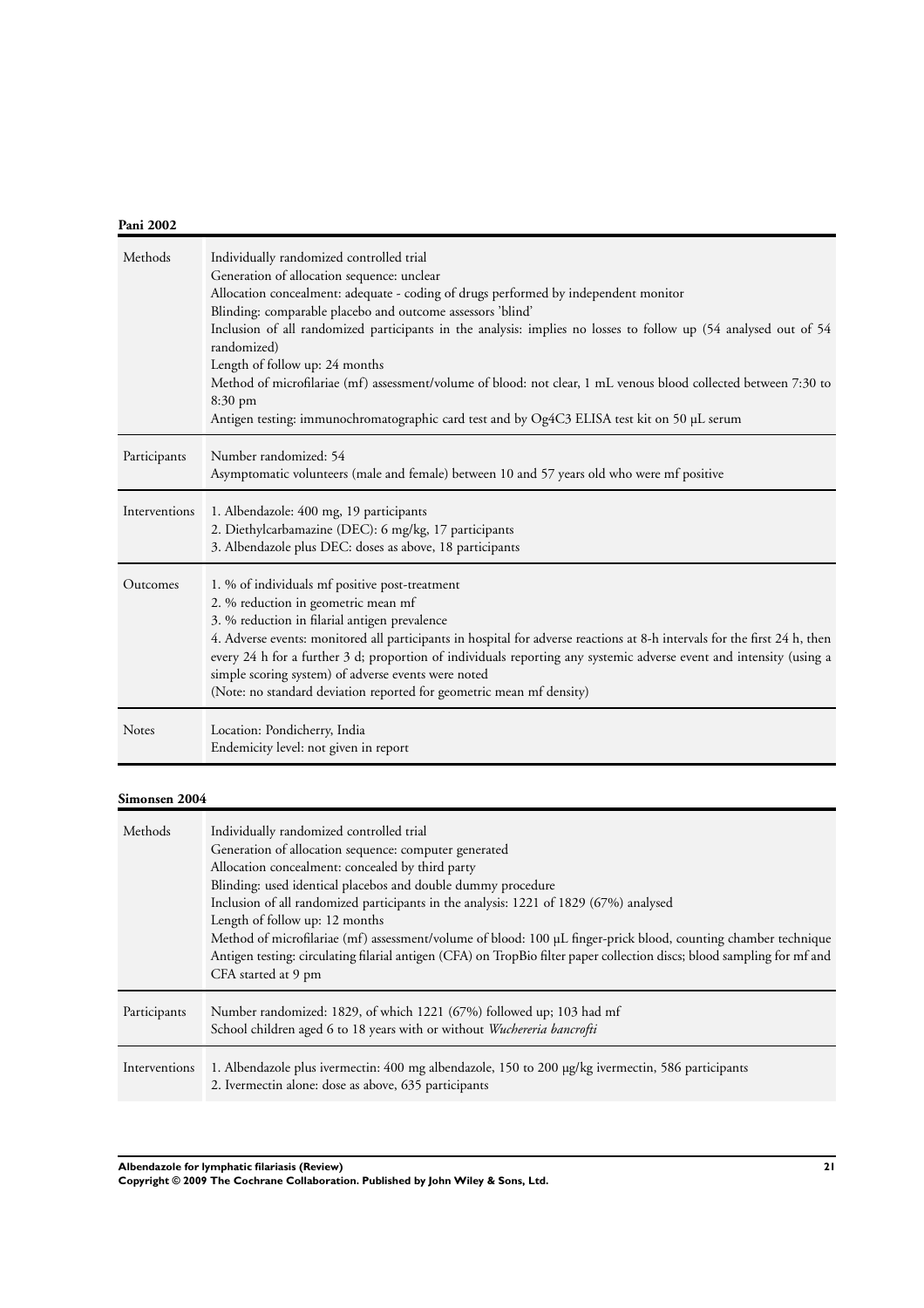## <span id="page-24-0"></span>**Simonsen 2004** (*Continued)*

| Outcomes     | Results reported only in 103 mf-positive participants at baseline<br>1. Number of individuals mf positive at 6 and 12 months post-treatment<br>2. Geometric mean mf concentration and % of pretreatment geometric means at 6 and 12 months<br>3. Number of children CFA positive at 6 and 12 months and % of pretreatment CFA<br>4. Geometric mean density CFA and % of pretreatment CFA geometric mean density<br>5. New cases of mf positivity amongst those mf negative at baseline<br>6. New cases of CFA positivity amongst those CFA negative at baseline<br>7. Adverse reactions: children followed for 5 d after treatment by passive observation; specific adverse reactions,<br>such as headache, fever, joint pain, diarrhoea, dizziness, vomiting and itching noted, but number of events in each<br>treatment group not clearly reported<br>(Note: standard deviation not reported for geometric mean mf density) |
|--------------|--------------------------------------------------------------------------------------------------------------------------------------------------------------------------------------------------------------------------------------------------------------------------------------------------------------------------------------------------------------------------------------------------------------------------------------------------------------------------------------------------------------------------------------------------------------------------------------------------------------------------------------------------------------------------------------------------------------------------------------------------------------------------------------------------------------------------------------------------------------------------------------------------------------------------------|
| <b>Notes</b> | Location: 6 primary schools in coastal Tanzania<br>Endemicity level: known to be high; school mf prevalence was 17.3% overall for the 6 schools                                                                                                                                                                                                                                                                                                                                                                                                                                                                                                                                                                                                                                                                                                                                                                                |

## **Characteristics of excluded studies** *[ordered by study ID]*

| Study        | Reason for exclusion                                                                                                                                                                                                                                                                                                                                                                     |
|--------------|------------------------------------------------------------------------------------------------------------------------------------------------------------------------------------------------------------------------------------------------------------------------------------------------------------------------------------------------------------------------------------------|
| Dunyo 2002   | Update of Dunyo 2000 following retreatment of each treatment group; retreatment carried out only with the<br>combination (ALB plus IV), hence no comparison group given IV alone                                                                                                                                                                                                         |
| Ismail 1998  | The comparison groups - ALB versus ALB plus IV versus ALB plus DEC versus DEC plus IV - do not match<br>those in the review; these comparisons do not provide answers to the question as to whether adding ALB to IV<br>or DEC improves outcomes compared to IV or DEC alone; the comparisons would have to include IV alone or<br>DEC alone as comparators to be relevant to the review |
| Makunde 2003 | Comparison groups do not match those in review; for single infections with Wuchereria bancrofii these were ALB<br>plus IV versus ALB alone; for co-infections of W. bancrofti and Onchocerca volvulus these were IV plus ALB versus<br>placebo                                                                                                                                           |
| Shenoy 1999  | The comparison groups - ALB versus ALB plus IV versus ALB plus DEC versus DEC plus IV - do not match those<br>in the review; excluded for reasons stated above for Ismail 1998                                                                                                                                                                                                           |
| Shenoy 2002  | Study of safety and tolerability of adding ALB to DEC; carried out only in patients without microfilariaemia (ie<br>presumably uninfected)                                                                                                                                                                                                                                               |

ALB: albendazole; DEC: diethylcarbamazine; IV: ivermectin.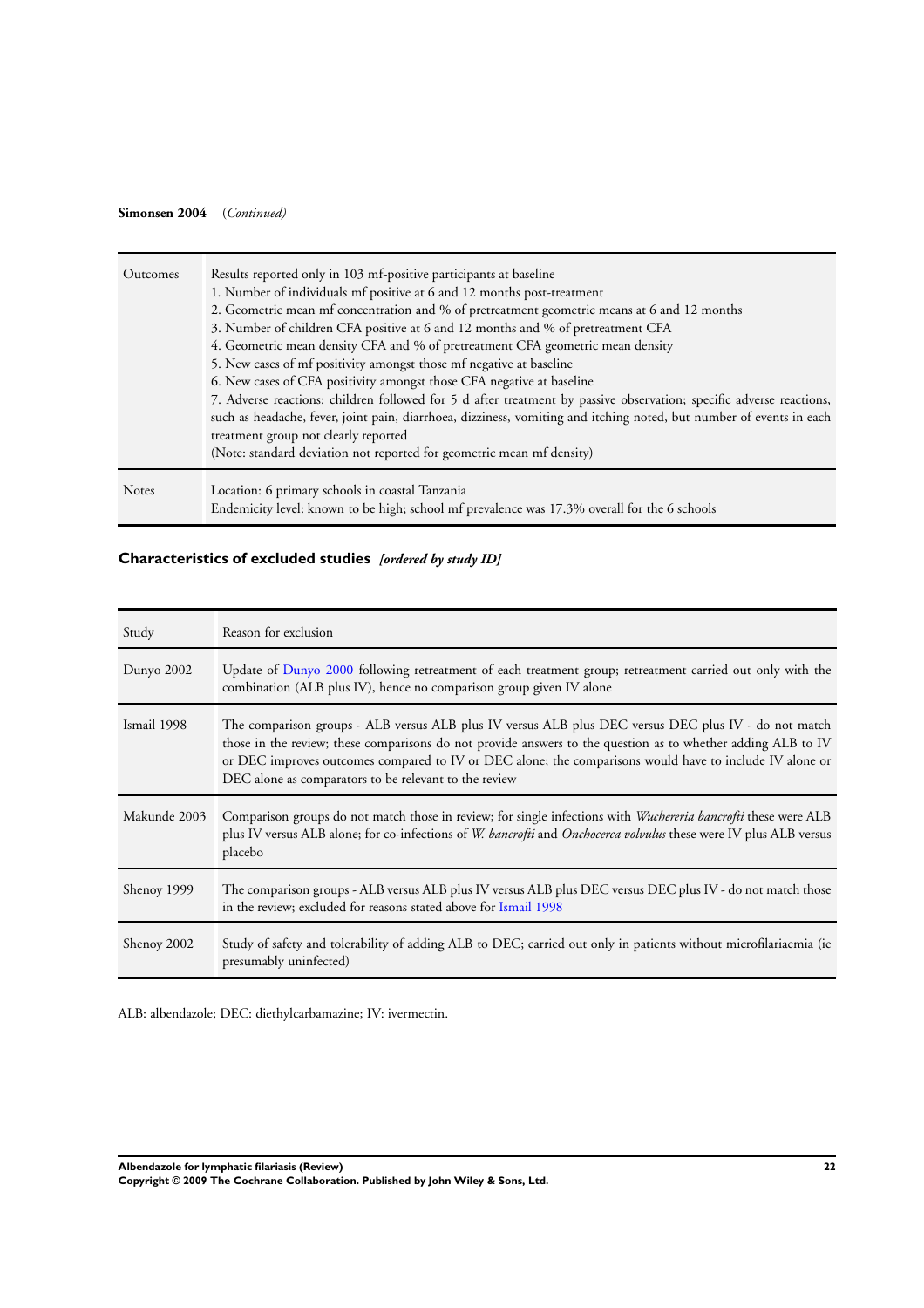## <span id="page-25-0"></span>**Characteristics of ongoing studies** *[ordered by study ID]*

## **Dahoma (ongoing)**

| Trial name or title | Assessment of safety and efficacy of ivermectin and albendazole co-administration                                                                                                                                                   |
|---------------------|-------------------------------------------------------------------------------------------------------------------------------------------------------------------------------------------------------------------------------------|
| Methods             |                                                                                                                                                                                                                                     |
| Participants        | 1000 participants living in an area endemic for lymphatic filariasis and soil transmitted helminths in Zanzibar,<br>Tanzania                                                                                                        |
| Interventions       | 1. Ivermectin<br>2. Albendazole plus ivermectin                                                                                                                                                                                     |
| Outcomes            | 1. Reappearance of microfilariae at 12 months<br>2. Microfilariae at 3 and 6 months<br>3. Adverse drug reactions                                                                                                                    |
| Starting date       |                                                                                                                                                                                                                                     |
| Contact information | Mark Bradley<br>SmithKline Beecham<br>Glaxo Wellcome House West<br><b>Berkeley Avenue</b><br>Greenford<br>Middlesex UB6 0NN<br><b>UK</b><br>Phone: +44 208 966 8543<br>Fax: +44 208 966 8827<br>Email: mhb38319@GlaxoWellcome.co.uk |
| <b>Notes</b>        |                                                                                                                                                                                                                                     |

The names of principal investigator is used as the study ID.

**Albendazole for lymphatic filariasis (Review) 23 Copyright © 2009 The Cochrane Collaboration. Published by John Wiley & Sons, Ltd.**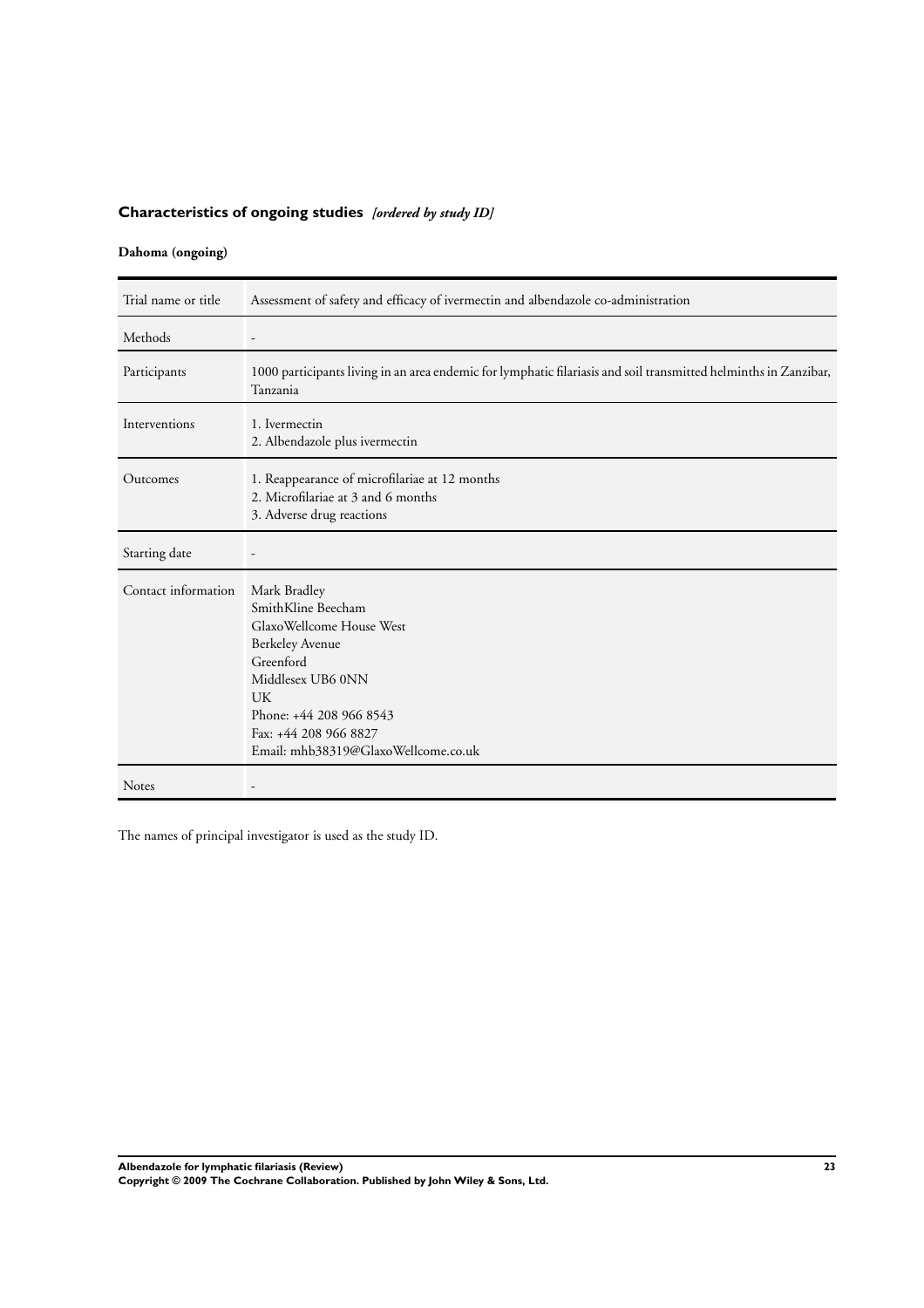## **D A T A A N D A N A L Y S E S**

## **Comparison 1. Albendazole versus placebo**

| Outcome or subgroup title                                                                          | No. of<br>No. of<br>participants<br>studies |      | Statistical method              | <b>Effect</b> size  |
|----------------------------------------------------------------------------------------------------|---------------------------------------------|------|---------------------------------|---------------------|
| 1 Microfilariae (mf) prevalence: all<br>participants (both mf positive<br>or negative at baseline) | $\overline{2}$                              |      | Risk Ratio (M-H, Fixed, 95% CI) | Subtotals only      |
| 1.1 At $3$ to $4$ months                                                                           | 2                                           | 783  | Risk Ratio (M-H, Fixed, 95% CI) | $0.95$ [0.66, 1.37] |
| $1.2$ At 6 months                                                                                  | 1                                           | 499  | Risk Ratio (M-H, Fixed, 95% CI) | $1.00$ [0.66, 1.53] |
| 2 Microfilariae (mf) prevalence:<br>only participants mf positive at<br>baseline                   | 2                                           | 195  | Risk Ratio (M-H, Fixed, 95% CI) | $0.97$ [0.87, 1.09] |
| 3 Antigen prevalence: all<br>participants (both mf positive<br>or negative at baseline)            | 2                                           | 1090 | Risk Ratio (M-H, Fixed, 95% CI) | $0.95$ [0.81, 1.12] |
| 4 New clinical disease                                                                             | $\mathbf{1}$                                |      | Risk Ratio (M-H, Fixed, 95% CI) | Totals not selected |
| 4.1 Hydrocoele                                                                                     | 1                                           |      | Risk Ratio (M-H, Fixed, 95% CI) | Not estimable       |
| 5 Pre-existing clinical disease                                                                    | 1                                           |      | Risk Ratio (M-H, Fixed, 95% CI) | Totals not selected |
| 5.1 Improvement in<br>lymphoedema                                                                  | 1                                           |      | Risk Ratio (M-H, Fixed, 95% CI) | Not estimable       |
| 5.2 Improvement in<br>hydrocoele                                                                   | 1                                           |      | Risk Ratio (M-H, Fixed, 95% CI) | Not estimable       |
| 6 Adverse events                                                                                   | 1                                           |      | Risk Ratio (M-H, Fixed, 95% CI) | Totals not selected |
| 6.1 Systemic                                                                                       |                                             |      | Risk Ratio (M-H, Fixed, 95% CI) | Not estimable       |

## **Comparison 2. Albendazole versus ivermectin**

| Outcome or subgroup title                                                                          | No. of<br>studies | No. of<br>participants | <b>Statistical method</b>       | <b>Effect</b> size  |
|----------------------------------------------------------------------------------------------------|-------------------|------------------------|---------------------------------|---------------------|
| 1 Microfilariae (mf) prevalence: all<br>participants (both mf positive<br>or negative at baseline) |                   |                        | Risk Ratio (M-H, Fixed, 95% CI) | Totals not selected |
| 2 Microfilariae (mf) prevalence:<br>only participants mf positive at<br><b>baseline</b>            | 2                 | 198                    | Risk Ratio (M-H, Fixed, 95% CI) | $0.84$ [0.72, 0.98] |
| 3 Antigen prevalence: all<br>participants (antigen positive<br>or negative at baseline)            |                   |                        | Risk Ratio (M-H, Fixed, 95% CI) | Totals not selected |
| 4 New clinical disease                                                                             |                   |                        | Risk Ratio (M-H, Fixed, 95% CI) | Totals not selected |
| 4.1 Hydrocoele                                                                                     |                   |                        | Risk Ratio (M-H, Fixed, 95% CI) | Not estimable       |
| 5 Pre-existing clinical disease                                                                    |                   |                        | Risk Ratio (M-H, Fixed, 95% CI) | Totals not selected |
| 5.1 Improvement in<br>lymphoedema                                                                  |                   |                        | Risk Ratio (M-H, Fixed, 95% CI) | Not estimable       |

**Albendazole for lymphatic filariasis (Review) 24**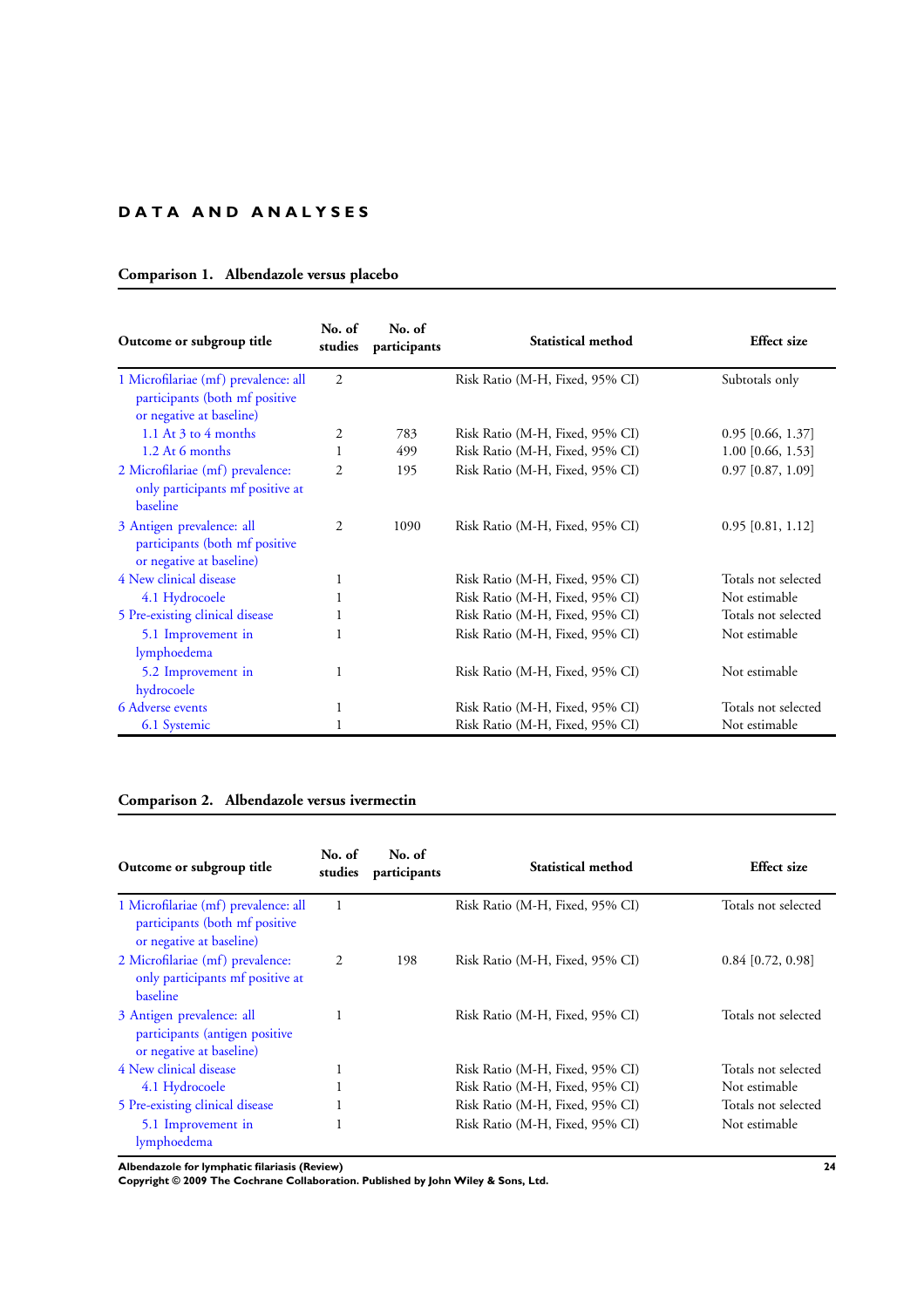| 5.2 Improvement in | Risk Ratio (M-H, Fixed, 95% CI) | Not estimable       |
|--------------------|---------------------------------|---------------------|
| hydrocoele         |                                 |                     |
| 6 Adverse events   | Risk Ratio (M-H, Fixed, 95% CI) | Totals not selected |
| 6.1 Systemic       | Risk Ratio (M-H, Fixed, 95% CI) | Not estimable       |

## **Comparison 3. Albendazole plus ivermectin versus ivermectin**

| Outcome or subgroup title                                                                          | No. of<br>No. of<br>studies<br>participants |     | <b>Statistical method</b>        | <b>Effect</b> size  |
|----------------------------------------------------------------------------------------------------|---------------------------------------------|-----|----------------------------------|---------------------|
| 1 Microfilariae (mf) prevalence: all<br>participants (both mf positive<br>or negative at baseline) | $\mathbf{1}$                                |     | Risk Ratio (M-H, Fixed, 95% CI)  | Totals not selected |
| 2 Microfilariae (mf) prevalence:<br>only participants mf positive at<br>baseline                   | 3                                           |     | Risk Ratio (M-H, Random, 95% CI) | Subtotals only      |
| 2.1 At 4 to 6 months                                                                               | 2                                           | 255 | Risk Ratio (M-H, Random, 95% CI) | $0.49$ [0.18, 1.39] |
| 2.2 At 12 months                                                                                   | $\overline{2}$                              | 348 | Risk Ratio (M-H, Random, 95% CI) | $1.00$ [0.88, 1.13] |
| 3 Antigen prevalence: all<br>participants (antigen positive<br>or negative) at baseline            | $\mathbf{1}$                                |     | Risk Ratio (M-H, Fixed, 95% CI)  | Totals not selected |
| 4 Antigen prevalence: only<br>participants antigen positive at<br><b>baseline</b>                  | 2                                           |     | Risk Ratio (M-H, Fixed, 95% CI)  | Totals not selected |
| 4.1 Data at 6 months                                                                               | 1                                           |     | Risk Ratio (M-H, Fixed, 95% CI)  | Not estimable       |
| 4.2 Data at 12 months                                                                              | 2                                           |     | Risk Ratio (M-H, Fixed, 95% CI)  | Not estimable       |
| 5 New clinical disease                                                                             | 1                                           |     | Risk Ratio (M-H, Fixed, 95% CI)  | Totals not selected |
| 5.1 Hydrocoele                                                                                     | 1                                           |     | Risk Ratio (M-H, Fixed, 95% CI)  | Not estimable       |
| 6 Pre-existing clinical disease                                                                    | 1                                           |     | Risk Ratio (M-H, Fixed, 95% CI)  | Totals not selected |
| 6.1 Improvement in<br>lymphoedema                                                                  | 1                                           |     | Risk Ratio (M-H, Fixed, 95% CI)  | Not estimable       |
| 6.2 Improvement in                                                                                 | 1                                           |     | Risk Ratio (M-H, Fixed, 95% CI)  | Not estimable       |
| hydrocoele                                                                                         |                                             |     |                                  |                     |
| 7 Adverse events                                                                                   | $\mathfrak{2}$                              |     | Risk Ratio (M-H, Fixed, 95% CI)  | Totals not selected |
| 7.1 Total                                                                                          | 1                                           |     | Risk Ratio (M-H, Fixed, 95% CI)  | Not estimable       |
| 7.2 Systemic                                                                                       | 1                                           |     | Risk Ratio (M-H, Fixed, 95% CI)  | Not estimable       |

## **Comparison 4. Albendazole versus diethylcarbamazine (DEC)**

| Outcome or subgroup title                                                                           | No. of<br>studies | No. of<br>participants | Statistical method                                                 | Effect size                    |
|-----------------------------------------------------------------------------------------------------|-------------------|------------------------|--------------------------------------------------------------------|--------------------------------|
| 1 Microfiliariae (mf) prevalence:<br>all participants (both mf<br>positive or negative at baseline) |                   |                        | Risk Ratio (M-H, Fixed, 95% CI)                                    | Totals not selected            |
| 1.1 At $3$ months<br>1.2 At 6 months                                                                |                   |                        | Risk Ratio (M-H, Fixed, 95% CI)<br>Risk Ratio (M-H, Fixed, 95% CI) | Not estimable<br>Not estimable |

**Albendazole for lymphatic filariasis (Review) 25**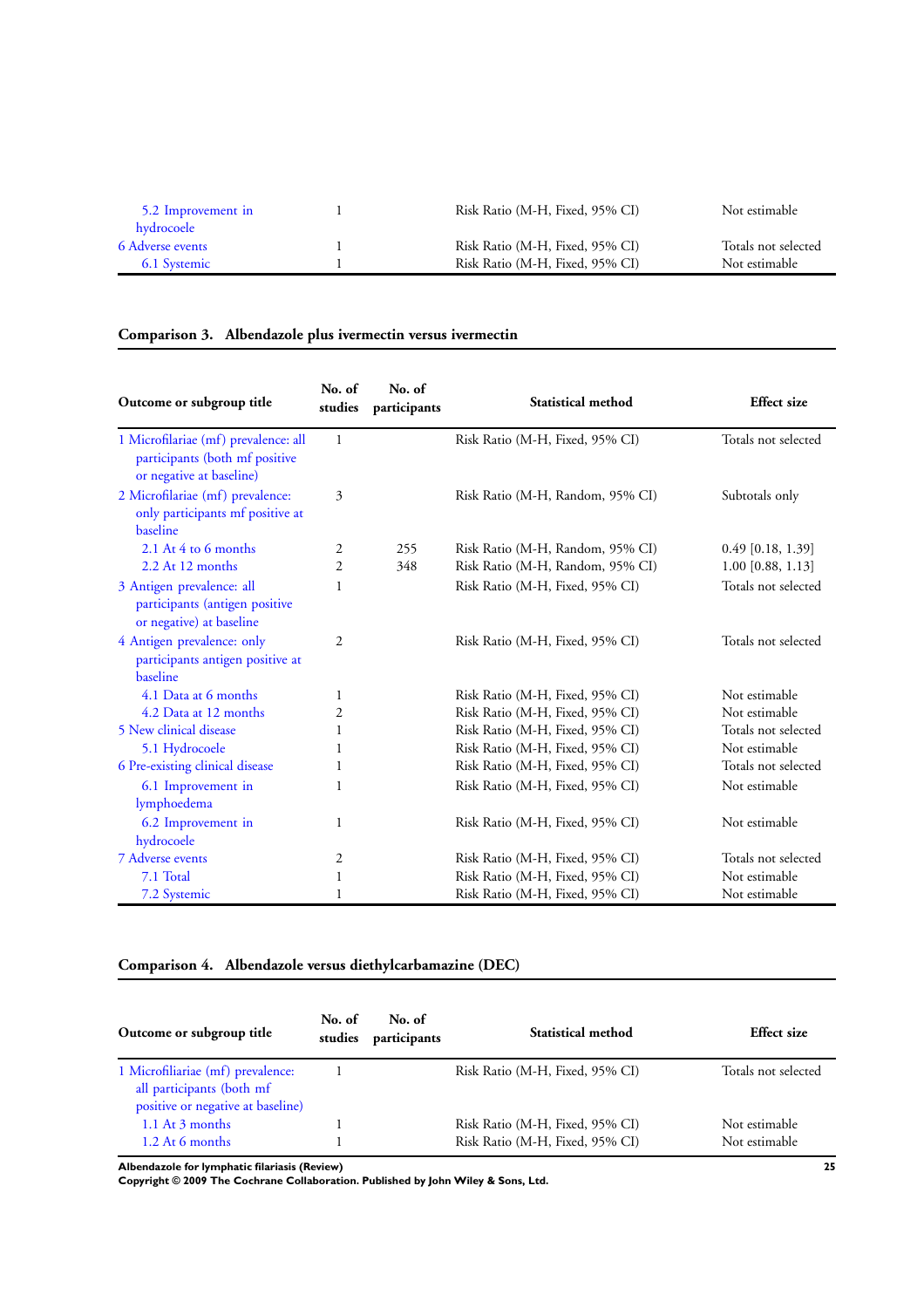| 2 Microfilariae (mf) prevalence:<br>only participants mf positive at<br><b>baseline</b>      | 2 |    | Risk Ratio (M-H, Fixed, 95% CI) | Subtotals only      |
|----------------------------------------------------------------------------------------------|---|----|---------------------------------|---------------------|
| 2.1 After 3 months                                                                           |   | 36 | Risk Ratio (M-H, Fixed, 95% CI) | $0.95$ [0.82, 1.10] |
| 2.2 After 1 year                                                                             | 2 | 56 | Risk Ratio (M-H, Fixed, 95% CI) | $1.19$ [0.57, 2.49] |
| 2.3 After 2 years                                                                            |   | 36 | Risk Ratio (M-H, Fixed, 95% CI) | 3.58 [0.44, 28.97]  |
| 3 Antigen prevalence: all<br>participants (both antigen<br>positive or negative at baseline) |   |    | Risk Ratio (M-H, Fixed, 95% CI) | Totals not selected |
| 4 Antigen prevalence: only<br>participants antigen positive at<br><b>baseline</b>            |   |    | Risk Ratio (M-H, Fixed, 95% CI) | Totals not selected |
| 4.1 ICT test                                                                                 |   |    | Risk Ratio (M-H, Fixed, 95% CI) | Not estimable       |
| 5 Adverse events                                                                             |   |    | Risk Ratio (M-H, Fixed, 95% CI) | Totals not selected |
| 6 Adverse events: scrotal syndrome                                                           |   |    | Risk Ratio (M-H, Fixed, 95% CI) | Totals not selected |

## **Comparison 5. Albendazole plus diethylcarbamazine (DEC) versus DEC**

| Outcome or subgroup title                                                                          | No. of<br>studies | No. of<br>participants | Statistical method              | <b>Effect</b> size   |
|----------------------------------------------------------------------------------------------------|-------------------|------------------------|---------------------------------|----------------------|
| 1 Microfilariae (mf) prevalence: all<br>participants (both mf positive<br>or negative at baseline) | $\mathbf{1}$      |                        | Risk Ratio (M-H, Fixed, 95% CI) | Totals not selected  |
| 1.1 At $3$ months                                                                                  | 1                 |                        | Risk Ratio (M-H, Fixed, 95% CI) | Not estimable        |
| 1.2 At 6 months                                                                                    | 1                 |                        | Risk Ratio (M-H, Fixed, 95% CI) | Not estimable        |
| 2 Microfilariae (mf) prevalence:<br>only participants mf positive at<br>baseline                   | $\overline{2}$    |                        | Risk Ratio (M-H, Fixed, 95% CI) | Subtotals only       |
| 2.1 At 3 months                                                                                    | 2                 | 73                     | Risk Ratio (M-H, Fixed, 95% CI) | $1.06$ [0.83, 1.36]  |
| 2.2 At 6 months                                                                                    | 1                 | 42                     | Risk Ratio (M-H, Fixed, 95% CI) | $1.0$ [0.62, 1.61]   |
| 2.3 At 12 months                                                                                   | 2                 | 78                     | Risk Ratio (M-H, Fixed, 95% CI) | $0.99$ [0.69, 1.44]  |
| 2.4 At 2 years                                                                                     | $\mathbf{1}$      | 35                     | Risk Ratio (M-H, Fixed, 95% CI) | $0.94$ [0.06, 13.93] |
| 3 Antigen prevalence: all<br>participants (both antigen<br>positive and negative at<br>baseline)   | $\overline{2}$    |                        | Risk Ratio (M-H, Fixed, 95% CI) | Subtotals only       |
| 3.1 Data at 6 months                                                                               | 2                 | 592                    | Risk Ratio (M-H, Fixed, 95% CI) | $1.00$ [0.82, 1.24]  |
| 3.2 Data at 12 months                                                                              | $\mathbf{1}$      | 103                    | Risk Ratio (M-H, Fixed, 95% CI) | $0.95$ [0.69, 1.31]  |
| 4 Antigen prevalence: only<br>participants antigen positive at<br>baseline                         | 1                 |                        | Risk Ratio (M-H, Fixed, 95% CI) | Totals not selected  |
| 5 Adverse events                                                                                   | 2                 |                        | Risk Ratio (M-H, Fixed, 95% CI) | Subtotals only       |
| $5.1$ Any                                                                                          | $\overline{c}$    | 1430                   | Risk Ratio (M-H, Fixed, 95% CI) | $0.88$ [0.71, 1.08]  |
| 5.2 Interfered with daily<br>activities                                                            | 1                 | 1395                   | Risk Ratio (M-H, Fixed, 95% CI) | 1.06 [0.64, 1.73]    |

**Albendazole for lymphatic filariasis (Review) 26**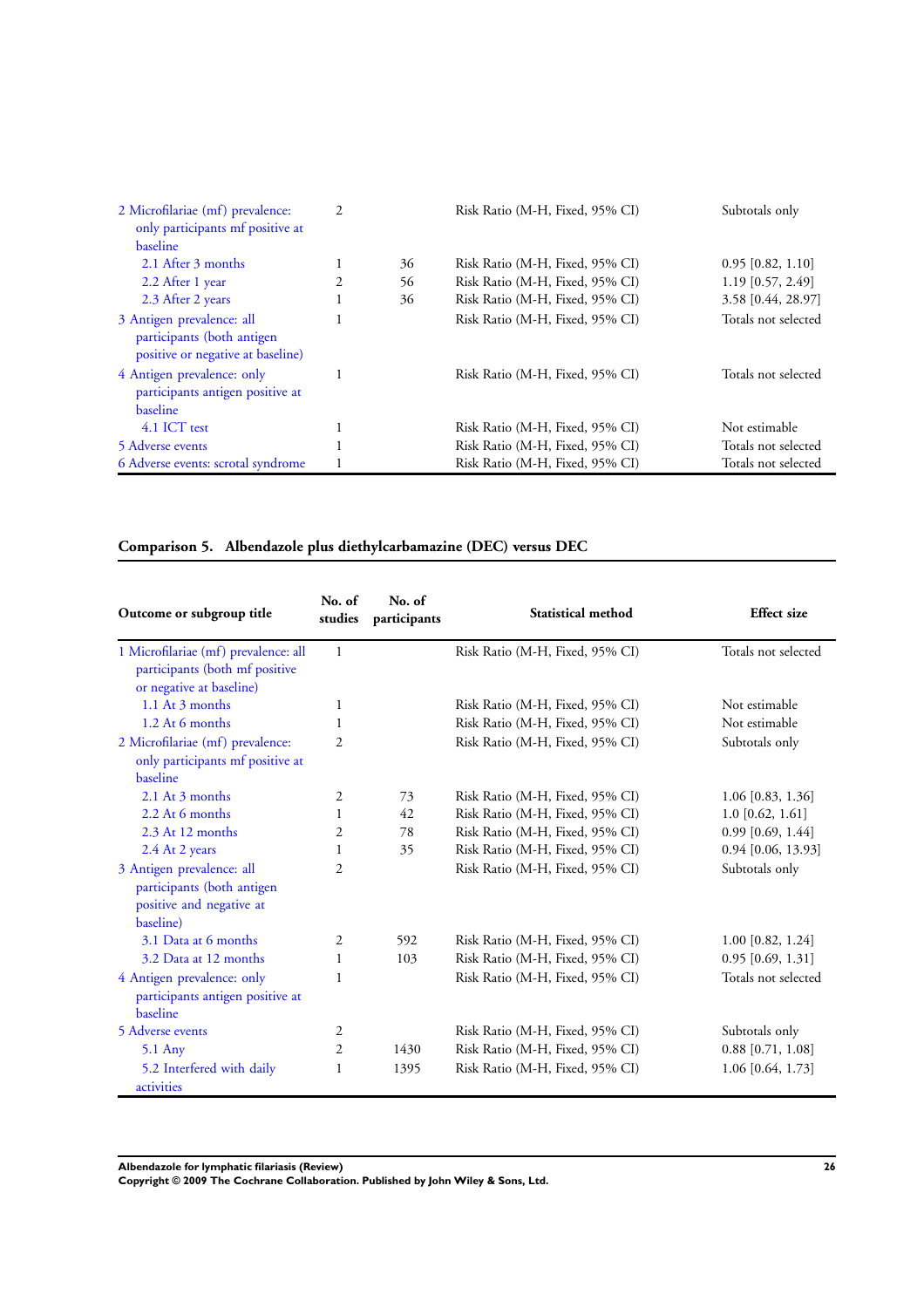## <span id="page-29-0"></span>**Analysis 1.1. Comparison 1 Albendazole versus placebo, Outcome 1 Microfilariae (mf) prevalence: all participants (both mf positive or negative at baseline).**

Review: Albendazole for lymphatic filariasis

Comparison: 1 Albendazole versus placebo

Outcome: 1 Microfilariae (mf) prevalence: all par ticipants (both mf positive or negative at baseline)

| Study or subgroup                                                       | Albendazole | Placebo | Risk Ratio                             | Weight      | Risk Ratio                 |
|-------------------------------------------------------------------------|-------------|---------|----------------------------------------|-------------|----------------------------|
|                                                                         | n/N         | $n/N$   | M-H,Fixed,95% CI                       |             | M-H, Fixed, 95% CI         |
| I At 3 to 4 months                                                      |             |         |                                        |             |                            |
| Beach 1999                                                              | 22/145      | 20/139  |                                        | 39.9%       | $1.05$ $[0.60, 1.84]$      |
| Fox 2005                                                                | 28/256      | 30/243  |                                        | 60.1%       | 0.89 [ 0.55, 1.44 ]        |
| Subtotal (95% CI)                                                       | 401         | 382     |                                        | 100.0 %     | $0.95$ [ $0.66$ , $1.37$ ] |
| Total events: 50 (Albendazole), 50 (Placebo)                            |             |         |                                        |             |                            |
| Heterogeneity: Chi <sup>2</sup> = 0.21, df = 1 (P = 0.64); $1^2$ = 0.0% |             |         |                                        |             |                            |
| Test for overall effect: $Z = 0.26$ (P = 0.80)                          |             |         |                                        |             |                            |
| 2 At 6 months                                                           |             |         |                                        |             |                            |
| Fox 2005                                                                | 38/256      | 36/243  |                                        | 100.0 %     | $1.00$ [ 0.66, 1.53 ]      |
| Subtotal (95% CI)                                                       | 256         | 243     |                                        | $100.0~\%$  | $1.00$ [ 0.66, 1.53 ]      |
| Total events: 38 (Albendazole), 36 (Placebo)                            |             |         |                                        |             |                            |
| Heterogeneity: not applicable                                           |             |         |                                        |             |                            |
| Test for overall effect: $Z = 0.01$ (P = 0.99)                          |             |         |                                        |             |                            |
|                                                                         |             |         | $\overline{2}$<br>$0.2\,$<br>0.5       | $\mathsf S$ |                            |
|                                                                         |             |         | Favours placebo<br>Favours albendazole |             |                            |
|                                                                         |             |         |                                        |             |                            |
|                                                                         |             |         |                                        |             |                            |
|                                                                         |             |         |                                        |             |                            |
|                                                                         |             |         |                                        |             |                            |
|                                                                         |             |         |                                        |             |                            |
|                                                                         |             |         |                                        |             |                            |
|                                                                         |             |         |                                        |             |                            |
|                                                                         |             |         |                                        |             |                            |
|                                                                         |             |         |                                        |             |                            |
|                                                                         |             |         |                                        |             |                            |
|                                                                         |             |         |                                        |             |                            |
|                                                                         |             |         |                                        |             |                            |
|                                                                         |             |         |                                        |             |                            |
|                                                                         |             |         |                                        |             |                            |
|                                                                         |             |         |                                        |             |                            |
|                                                                         |             |         |                                        |             |                            |
|                                                                         |             |         |                                        |             |                            |
|                                                                         |             |         |                                        |             |                            |
|                                                                         |             |         |                                        |             |                            |
|                                                                         |             |         |                                        |             |                            |
|                                                                         |             |         |                                        |             |                            |
|                                                                         |             |         |                                        |             |                            |

**Albendazole for lymphatic filariasis (Review) 27**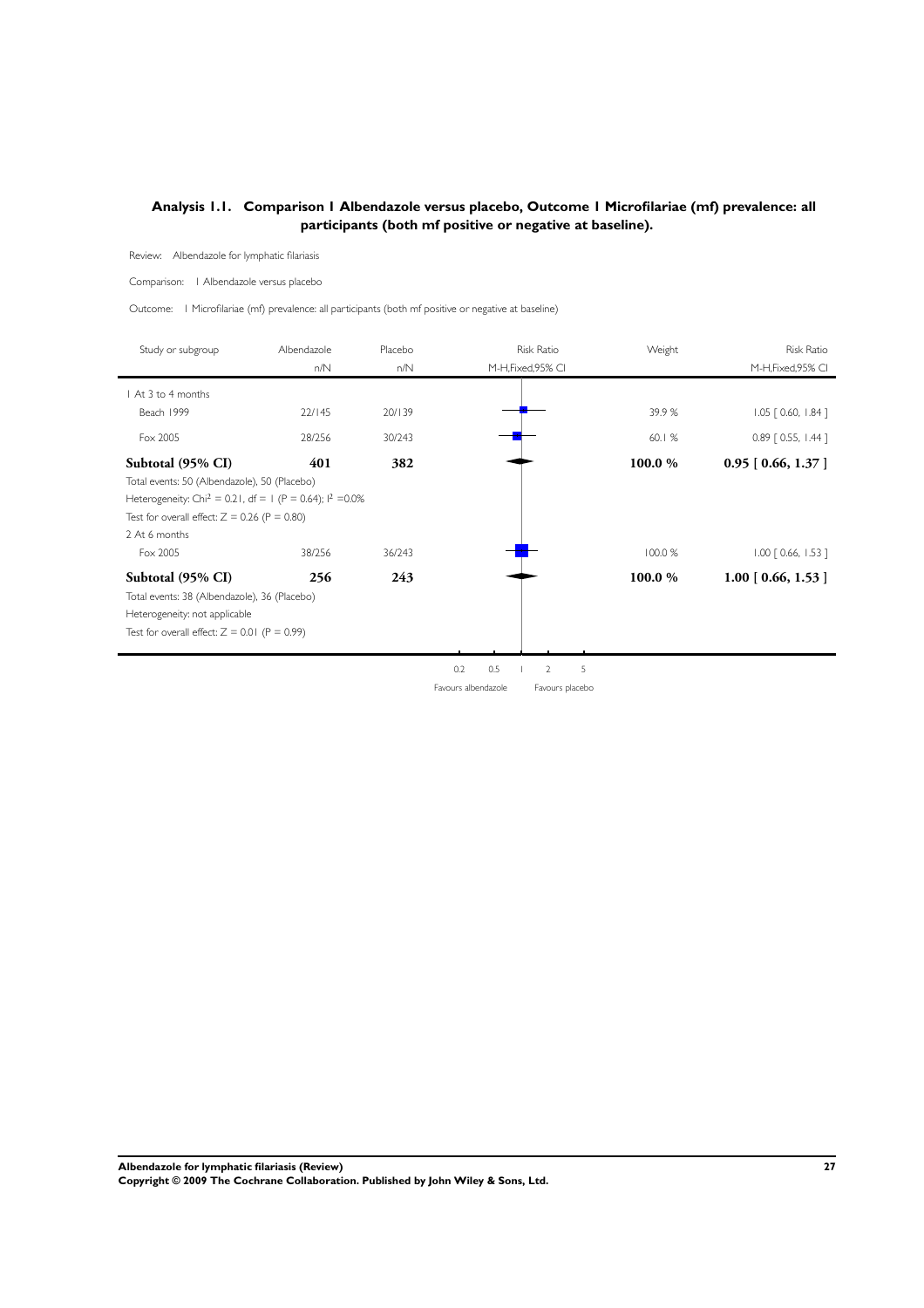## <span id="page-30-0"></span>**Analysis 1.2. Comparison 1 Albendazole versus placebo, Outcome 2 Microfilariae (mf) prevalence: only participants mf positive at baseline.**

Review: Albendazole for lymphatic filariasis

Comparison: 1 Albendazole versus placebo

Outcome: 2 Microfilariae (mf) prevalence: only par ticipants mf positive at baseline

| Albendazole                                    | Placebo |                                                                        |     |                     |                                         | Weight          | <b>Risk Ratio</b>       |
|------------------------------------------------|---------|------------------------------------------------------------------------|-----|---------------------|-----------------------------------------|-----------------|-------------------------|
| n/N                                            | n/N     |                                                                        |     |                     |                                         |                 | M-H, Fixed, 95% CI      |
| 22/29                                          | 20/29   |                                                                        |     |                     |                                         | 23.7 %          | $1.10$ $[0.80, 1.51]$   |
| 62/71                                          | 62/66   |                                                                        |     |                     |                                         | 76.3 %          | 0.93 [ 0.83, 1.04 ]     |
| 100                                            | 95      |                                                                        |     |                     |                                         | 100.0 %         | $0.97$ [ $0.87, 1.09$ ] |
| Total events: 84 (Albendazole), 82 (Placebo)   |         |                                                                        |     |                     |                                         |                 |                         |
|                                                |         |                                                                        |     |                     |                                         |                 |                         |
| Test for overall effect: $Z = 0.52$ (P = 0.60) |         |                                                                        |     |                     |                                         |                 |                         |
|                                                |         |                                                                        |     |                     |                                         |                 |                         |
|                                                |         | 0.5                                                                    | 0.7 | 1.5                 | $\overline{2}$                          |                 |                         |
|                                                |         |                                                                        |     |                     |                                         |                 |                         |
|                                                |         |                                                                        |     |                     |                                         |                 |                         |
|                                                |         |                                                                        |     |                     |                                         |                 |                         |
|                                                |         | Heterogeneity: Chi <sup>2</sup> = 1.20, df = 1 (P = 0.27); $1^2$ = 16% |     | Favours albendazole | <b>Risk Ratio</b><br>M-H, Fixed, 95% CI | Favours placebo |                         |

## **Analysis 1.3. Comparison 1 Albendazole versus placebo, Outcome 3 Antigen prevalence: all participants (both mf positive or negative at baseline).**

Review: Albendazole for lymphatic filariasis

Comparison: 1 Albendazole versus placebo

Outcome: 3 Antigen prevalence: all participants (both mf positive or negative at baseline)

| Study or subgroup                                                     | Albendazole | Placebo |                     | <b>Risk Ratio</b>     | Weight  | Risk Ratio                        |
|-----------------------------------------------------------------------|-------------|---------|---------------------|-----------------------|---------|-----------------------------------|
|                                                                       | n/N         | n/N     |                     | M-H, Fixed, 95% CI    |         | M-H, Fixed, 95% CI                |
| Dunyo 2000                                                            | 115/302     | 102/289 |                     |                       | 51.9%   | $1.08$ $[0.87, 1.33]$             |
| Fox 2005                                                              | 81/256      | 94/243  |                     |                       | 48.1 %  | $0.82$ $\lceil 0.64, 1.04 \rceil$ |
| <b>Total (95% CI)</b>                                                 | 558         | 532     |                     |                       | 100.0 % | $0.95$ [ $0.81, 1.12$ ]           |
| Total events: 196 (Albendazole), 196 (Placebo)                        |             |         |                     |                       |         |                                   |
| Heterogeneity: Chi <sup>2</sup> = 2.87, df = 1 (P = 0.09); $1^2$ =65% |             |         |                     |                       |         |                                   |
| Test for overall effect: $Z = 0.59$ (P = 0.56)                        |             |         |                     |                       |         |                                   |
|                                                                       |             |         |                     |                       |         |                                   |
|                                                                       |             |         | 0.7<br>0.5          | 1.5<br>$\overline{2}$ |         |                                   |
|                                                                       |             |         | Favours albendazole | Favours placebo       |         |                                   |
|                                                                       |             |         |                     |                       |         |                                   |
|                                                                       |             |         |                     |                       |         |                                   |
|                                                                       |             |         |                     |                       |         |                                   |

**Albendazole for lymphatic filariasis (Review) 28**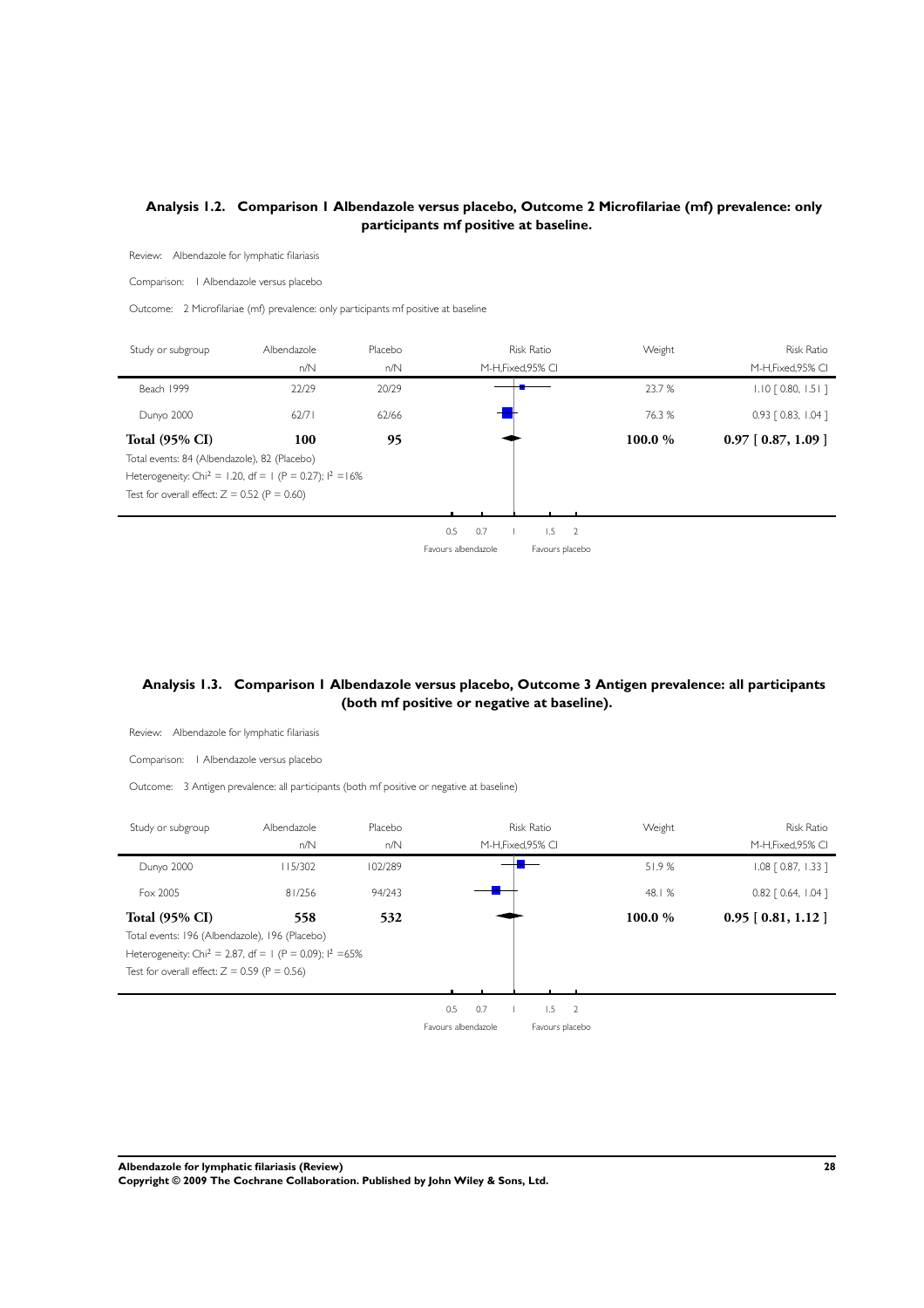## **Analysis 1.4. Comparison 1 Albendazole versus placebo, Outcome 4 New clinical disease.**

<span id="page-31-0"></span>Review: Albendazole for lymphatic filariasis Comparison: 1 Albendazole versus placebo Outcome: 4 New clinical disease Study or subgroup and Albendazole Risk Ratio Risk Ratio Risk Ratio Risk Ratio Risk Ratio Risk Ratio Risk Ratio 1 Hydrocoele

| dy or subgroup<br>Placebo<br>Albendazole<br>n/N<br>n/N |       |       | <b>Risk Ratio</b><br>M-H, Fixed, 95% CI |                                          | <b>Risk Ratio</b><br>M-H, Fixed, 95% CI |  |
|--------------------------------------------------------|-------|-------|-----------------------------------------|------------------------------------------|-----------------------------------------|--|
| lydrocoele<br>Dunyo 2000                               | 1/129 | 1/126 |                                         |                                          | 0.98 [ 0.06, 15.45 ]                    |  |
|                                                        |       |       | 0.01<br>0.1<br>Favours albendazole      | $\overline{0}$<br>100<br>Favours placebo |                                         |  |

## **Analysis 1.5. Comparison 1 Albendazole versus placebo, Outcome 5 Pre-existing clinical disease.**

Review: Albendazole for lymphatic filariasis Comparison: 1 Albendazole versus placebo Outcome: 5 Pre-existing clinical disease Study or subgroup **Albendazole** Placebo Risk Ratio Risk Ratio Risk Ratio Risk Ratio Risk Ratio n/N 11 n/N M-H,Fixed,95% CI M-H,Fixed,95% CI M-H,Fixed,95% CI 1 Improvement in lymphoedema Dunyo 2000 3/13 2/9 2000 3/13 2/9 2000 3/13 2000 3/13 2/9 2 Improvement in hydrocoele Dunyo 2000 3/8 3/8 5/10 5/10 3/8 5/10 3/8 5/10  $0.1 \t0.2 \t0.5 \t1 2 \t5 10$ Favours placebo | Favours albendazole

**Albendazole for lymphatic filariasis (Review) 29**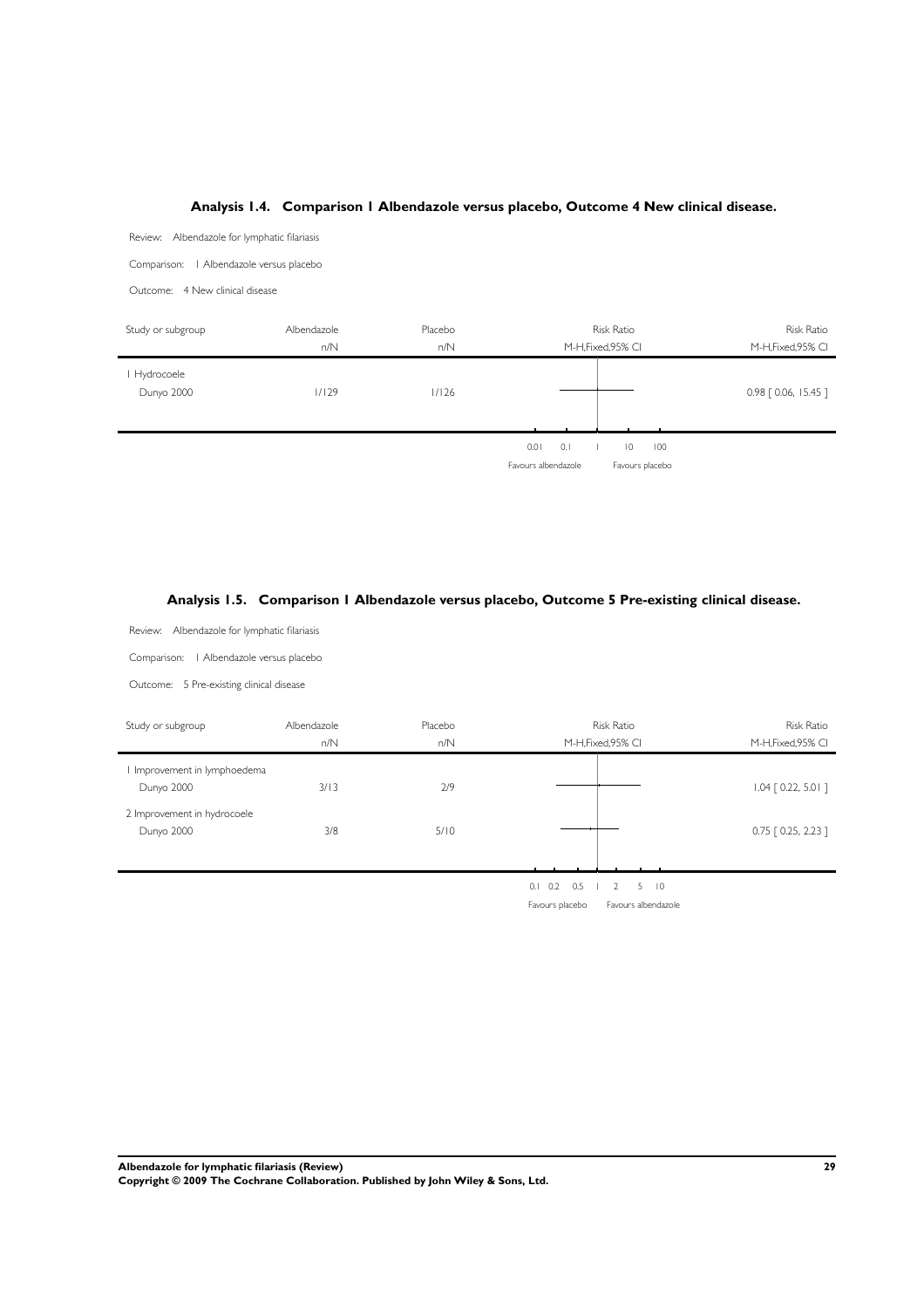## **Analysis 1.6. Comparison 1 Albendazole versus placebo, Outcome 6 Adverse events.**

<span id="page-32-0"></span>

| Review: Albendazole for lymphatic filariasis |                              |                |                                   |                                         |                                  |
|----------------------------------------------|------------------------------|----------------|-----------------------------------|-----------------------------------------|----------------------------------|
| Comparison:                                  | I Albendazole versus placebo |                |                                   |                                         |                                  |
| 6 Adverse events<br>Outcome:                 |                              |                |                                   |                                         |                                  |
| Study or subgroup                            | Albendazole<br>n/N           | Placebo<br>n/N |                                   | <b>Risk Ratio</b><br>M-H, Fixed, 95% CI | Risk Ratio<br>M-H, Fixed, 95% CI |
| Systemic<br>Dunyo 2000                       | 31/336                       | 33/314         |                                   |                                         | $0.88$ $[ 0.55, 1.40 ]$          |
|                                              |                              |                | 0.2<br>0.5<br>Favours albendazole | $\overline{2}$<br>5<br>Favours placebo  |                                  |

## **Analysis 2.1. Comparison 2 Albendazole versus ivermectin, Outcome 1 Microfilariae (mf) prevalence: all participants (both mf positive or negative at baseline).**

Review: Albendazole for lymphatic filariasis Comparison: 2 Albendazole versus ivermectin Outcome: I Microfilariae (mf) prevalence: all participants (both mf positive or negative at baseline) Study or subgroup **Albendazole Ivermectin Ivermectin** Risk Ratio Risk Ratio Risk Ratio Risk Ratio n/N  $n/N$   $n/N$  M-H,Fixed,95% CI  $M$ -H,Fixed,95% CI Beach 1999 22/145 20/150  $\frac{1}{2}$  20/150  $\frac{1}{2}$  1.14 [ 0.65, 1.99 ]  $0.1 \t0.2 \t0.5 \t 2 \t 5 \t 10$ Favours albendazole | Favours ivermectin

**Albendazole for lymphatic filariasis (Review) 30**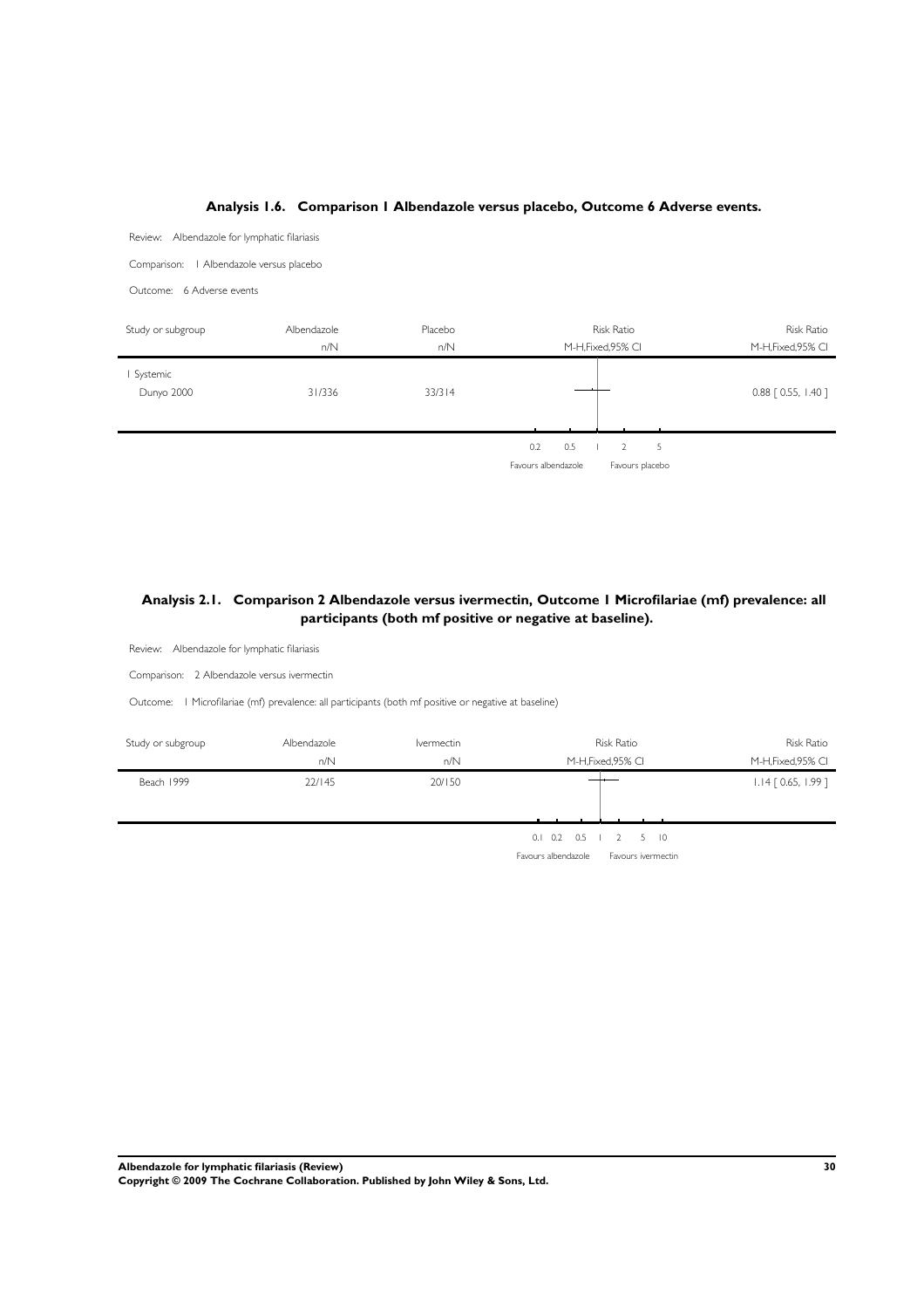## <span id="page-33-0"></span>**Analysis 2.2. Comparison 2 Albendazole versus ivermectin, Outcome 2 Microfilariae (mf) prevalence: only participants mf positive at baseline.**

Review: Albendazole for lymphatic filariasis

Comparison: 2 Albendazole versus ivermectin

Outcome: 2 Microfilariae (mf) prevalence: only par ticipants mf positive at baseline

| Study or subgroup                                                      | <b>lvermectin</b> | Albendazole |                    |     | <b>Risk Ratio</b>  |                     | Weight | <b>Risk Ratio</b>     |
|------------------------------------------------------------------------|-------------------|-------------|--------------------|-----|--------------------|---------------------|--------|-----------------------|
|                                                                        | n/N               | n/N         |                    |     | M-H, Fixed, 95% CI |                     |        | M-H, Fixed, 95% CI    |
| Beach 1999                                                             | 17/28             | 22/29       |                    |     |                    |                     | 26.0 % | $0.80$ $[0.56, 1.15]$ |
| Dunyo 2000                                                             | 52/70             | 62/71       |                    |     |                    |                     | 74.0 % | $0.85$ $[0.72, 1.00]$ |
| <b>Total (95% CI)</b>                                                  | 98                | 100         |                    |     |                    |                     | 100.0% | $0.84$ [ 0.72, 0.98 ] |
| Total events: 69 (Ivermectin), 84 (Albendazole)                        |                   |             |                    |     |                    |                     |        |                       |
| Heterogeneity: Chi <sup>2</sup> = 0.10, df = 1 (P = 0.76); $1^2$ =0.0% |                   |             |                    |     |                    |                     |        |                       |
| Test for overall effect: $Z = 2.27$ (P = 0.023)                        |                   |             |                    |     |                    |                     |        |                       |
|                                                                        |                   |             |                    |     |                    |                     |        |                       |
|                                                                        |                   |             | 0.5                | 0.7 | $1.5 - 2$          |                     |        |                       |
|                                                                        |                   |             | Favours ivermectin |     |                    | Favours albendazole |        |                       |
|                                                                        |                   |             |                    |     |                    |                     |        |                       |

## **Analysis 2.3. Comparison 2 Albendazole versus ivermectin, Outcome 3 Antigen prevalence: all participants (antigen positive or negative at baseline).**

Review: Albendazole for lymphatic filariasis

Comparison: 2 Albendazole versus ivermectin

Outcome: 3 Antigen prevalence: all participants (antigen positive or negative at baseline)

| Study or subgroup                             | Albendazole<br>n/N | <b>lvermectin</b><br>n/N |                                   | <b>Risk Ratio</b><br>M-H,Fixed,95% CI       | <b>Risk Ratio</b><br>M-H, Fixed, 95% CI |
|-----------------------------------------------|--------------------|--------------------------|-----------------------------------|---------------------------------------------|-----------------------------------------|
| Dunyo 2000                                    | 115/302            | 101/283                  |                                   |                                             | 1.07 [ 0.86, 1.32 ]                     |
|                                               |                    |                          |                                   |                                             |                                         |
|                                               |                    |                          | 0.5<br>0.7<br>Favours albendazole | 1.5<br>$\overline{2}$<br>Favours ivermectin |                                         |
| Albendazole for lymphatic filariasis (Review) |                    |                          |                                   |                                             | 31                                      |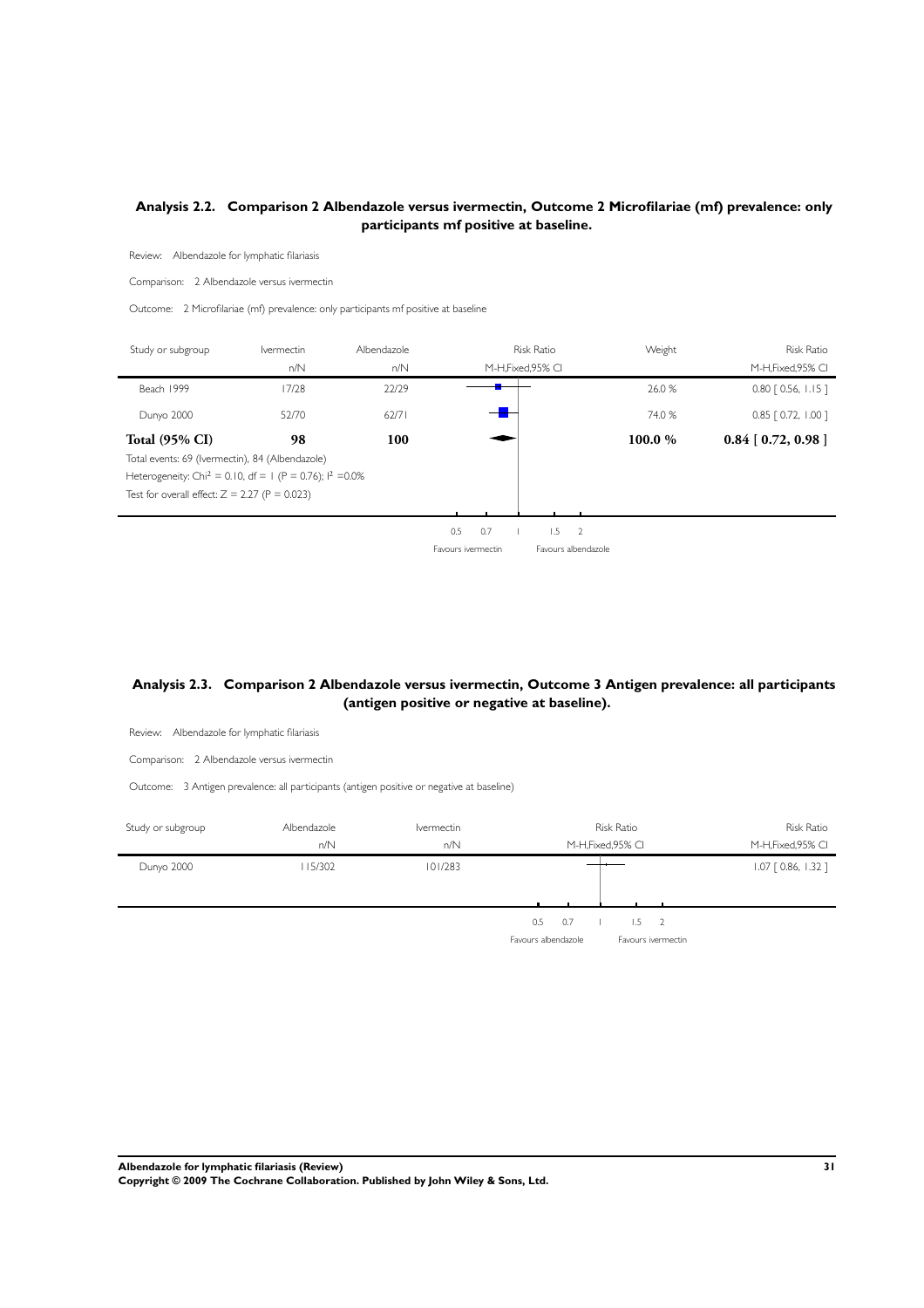## **Analysis 2.4. Comparison 2 Albendazole versus ivermectin, Outcome 4 New clinical disease.**

<span id="page-34-0"></span>Review: Albendazole for lymphatic filariasis

Comparison: 2 Albendazole versus ivermectin

Outcome: 4 New clinical disease

| Study or subgroup | Albendazole<br>n/N | lvermectin<br>n/N | <b>Risk Ratio</b><br>M-H, Fixed, 95% CI |                        | <b>Risk Ratio</b><br>M-H, Fixed, 95% CI |
|-------------------|--------------------|-------------------|-----------------------------------------|------------------------|-----------------------------------------|
|                   |                    |                   |                                         |                        |                                         |
| I Hydrocoele      |                    |                   |                                         |                        |                                         |
| Dunyo 2000        | 1/129              | 1/133             |                                         |                        | $1.03$ [ 0.07, 16.31 ]                  |
|                   |                    |                   |                                         |                        |                                         |
|                   |                    |                   |                                         |                        |                                         |
|                   |                    |                   | 0.01<br>0.1                             | $\overline{10}$<br>100 |                                         |
|                   |                    |                   | Favours albendazole                     | Favours ivermectin     |                                         |
|                   |                    |                   |                                         |                        |                                         |
|                   |                    |                   |                                         |                        |                                         |
|                   |                    |                   |                                         |                        |                                         |

## **Analysis 2.5. Comparison 2 Albendazole versus ivermectin, Outcome 5 Pre-existing clinical disease.**

| Review: Albendazole for lymphatic filariasis  |             |            |                    |                         |                       |
|-----------------------------------------------|-------------|------------|--------------------|-------------------------|-----------------------|
| Comparison: 2 Albendazole versus ivermectin   |             |            |                    |                         |                       |
| Outcome: 5 Pre-existing clinical disease      |             |            |                    |                         |                       |
|                                               |             |            |                    |                         |                       |
| Study or subgroup                             | Albendazole | lvermectin |                    | Risk Ratio              | Risk Ratio            |
|                                               | $n/N$       | $n/N$      | M-H,Fixed,95% CI   |                         | M-H,Fixed,95% CI      |
| I Improvement in lymphoedema<br>Dunyo 2000    | 3/13        | 2/13       |                    |                         | 1.50 [ 0.30, 7.55 ]   |
| 2 Improvement in hydrocoele<br>Dunyo 2000     | 3/8         | 2/9        |                    |                         | $1.69$ [ 0.37, 7.67 ] |
|                                               |             |            |                    |                         |                       |
|                                               |             |            | $0.1$ $0.2$ $0.5$  | 5<br> 0<br>$\mathbf{2}$ |                       |
|                                               |             |            | Favours ivermectin | Favours albendazole     |                       |
|                                               |             |            |                    |                         |                       |
|                                               |             |            |                    |                         |                       |
|                                               |             |            |                    |                         |                       |
|                                               |             |            |                    |                         |                       |
|                                               |             |            |                    |                         |                       |
|                                               |             |            |                    |                         |                       |
|                                               |             |            |                    |                         |                       |
|                                               |             |            |                    |                         |                       |
|                                               |             |            |                    |                         |                       |
|                                               |             |            |                    |                         |                       |
| Albendazole for lymphatic filariasis (Review) |             |            |                    |                         | 32                    |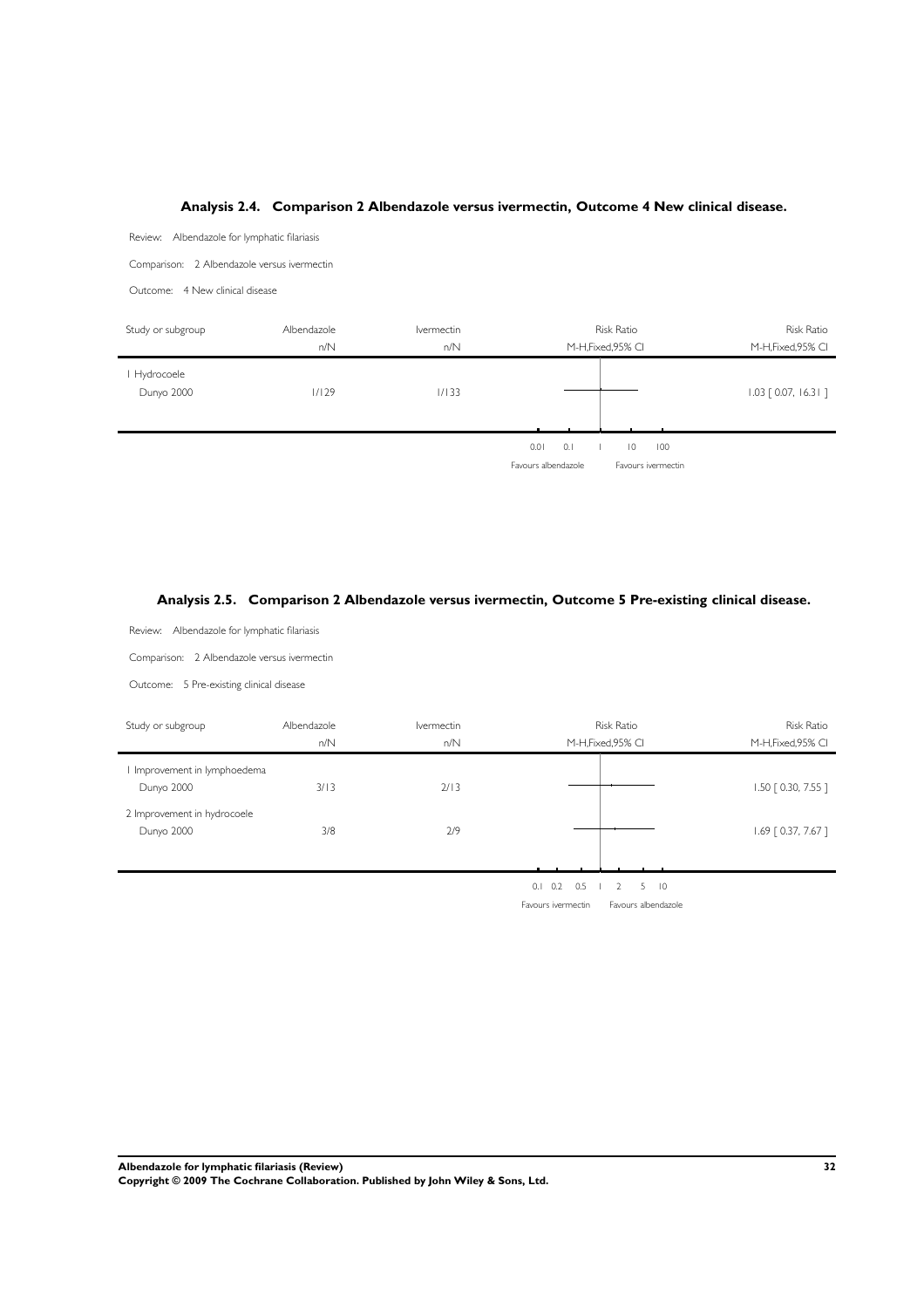### **Analysis 2.6. Comparison 2 Albendazole versus ivermectin, Outcome 6 Adverse events.**

<span id="page-35-0"></span>Review: Albendazole for lymphatic filariasis Comparison: 2 Albendazole versus ivermectin

| Outcome: 6 Adverse events |             |            |                     |                     |                       |
|---------------------------|-------------|------------|---------------------|---------------------|-----------------------|
| Study or subgroup         | Albendazole | lvermectin |                     | <b>Risk Ratio</b>   | <b>Risk Ratio</b>     |
|                           | n/N         | n/N        |                     | M-H, Fixed, 95% CI  | M-H, Fixed, 95% CI    |
| I Systemic                |             |            |                     |                     |                       |
| Dunyo 2000                | 31/336      | 36/295     |                     |                     | $0.76$ $[0.48, 1.19]$ |
|                           |             |            |                     |                     |                       |
|                           |             |            | 0.5<br>0.2          | $\overline{2}$<br>5 |                       |
|                           |             |            | Favours albendazole | Favours ivermectin  |                       |
|                           |             |            |                     |                     |                       |
|                           |             |            |                     |                     |                       |
|                           |             |            |                     |                     |                       |

## **Analysis 3.1. Comparison 3 Albendazole plus ivermectin versus ivermectin, Outcome 1 Microfilariae (mf) prevalence: all participants (both mf positive or negative at baseline).**

Review: Albendazole for lymphatic filariasis Comparison: 3 Albendazole plus ivermectin versus ivermectin Outcome: I Microfilariae (mf) prevalence: all participants (both mf positive or negative at baseline) Study or subgroup Thisk Ratio<br>
Risk Ratio Thisk Ratio Risk Ratio Risk Ratio Risk Ratio Risk Ratio Risk Ratio Risk Ratio n/N n/N M-H,Fixed,95% CI M-H,Fixed,95% CI Beach 1999 7/151 20/150 0.35 [ 0.15, 0.80 ]  $0.1 \t0.2 \t0.5 \t 2 \t 5 \t 10$ Favours ALB plus IV Favours ivermectin

**Albendazole for lymphatic filariasis (Review) 33**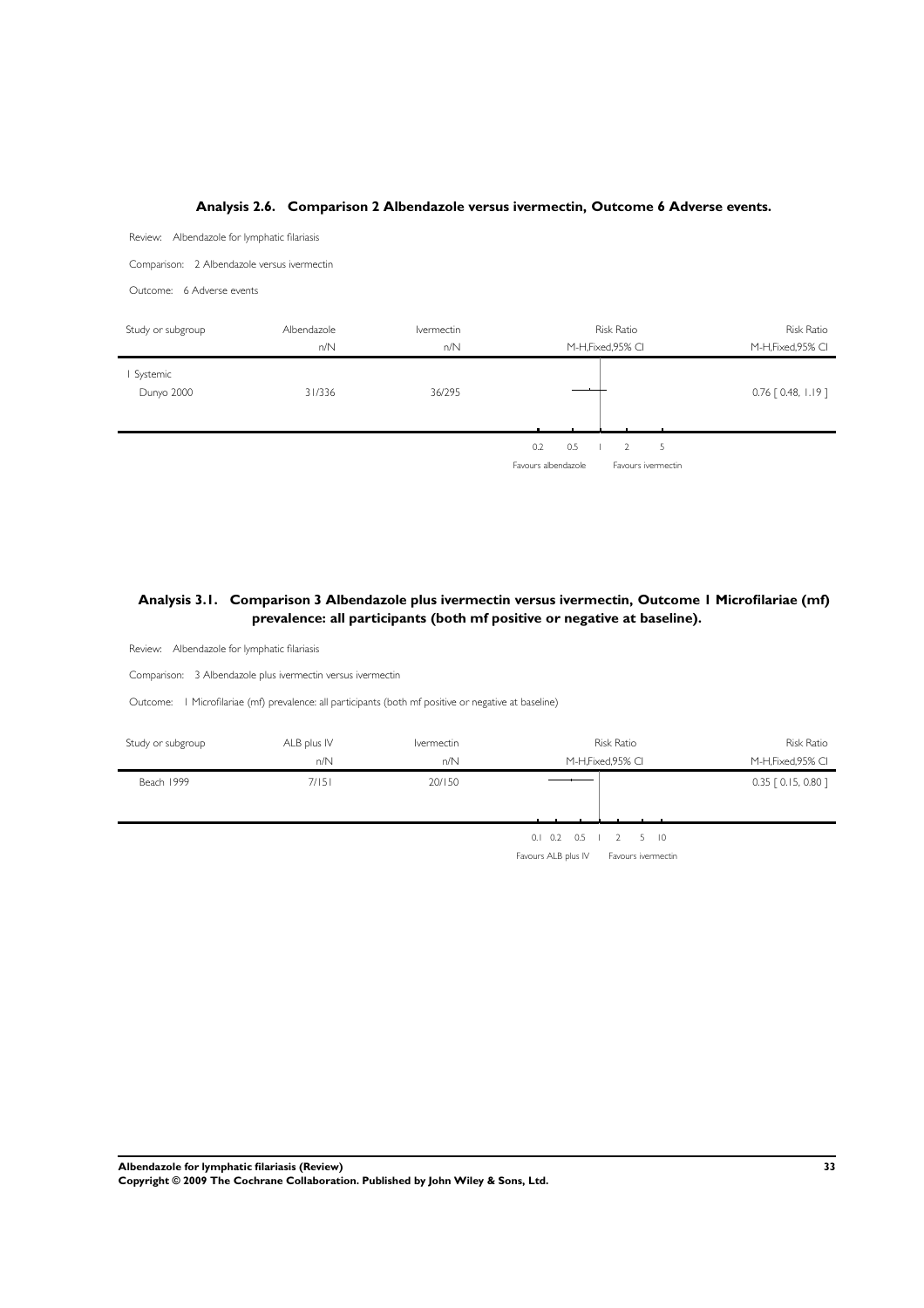## <span id="page-36-0"></span>**Analysis 3.2. Comparison 3 Albendazole plus ivermectin versus ivermectin, Outcome 2 Microfilariae (mf) prevalence: only participants mf positive at baseline.**

Review: Albendazole for lymphatic filariasis

Comparison: 3 Albendazole plus ivermectin versus ivermectin

Outcome: 2 Microfilariae (mf) prevalence: only par ticipants mf positive at baseline

| Study or subgroup                                                                                         | ALB plus IV | lvermectin | Risk Ratio                                         | Weight  | Risk Ratio            |
|-----------------------------------------------------------------------------------------------------------|-------------|------------|----------------------------------------------------|---------|-----------------------|
|                                                                                                           | n/N         | n/N        | M-H, Random, 95% CI                                |         | M-H, Random, 95% CI   |
| At 4 to 6 months                                                                                          |             |            |                                                    |         |                       |
| Beach 1999                                                                                                | 4/24        | 17/28      |                                                    | 16.0%   | $0.27$ [ 0.11, 0.70 ] |
| Simonsen 2004                                                                                             | 67/105      | 85/98      |                                                    | 84.0 %  | $0.74$ $[0.62, 0.87]$ |
| Subtotal (95% CI)                                                                                         | 129         | 126        |                                                    | 100.0 % | $0.49$ [ 0.18, 1.39 ] |
| Total events: 71 (ALB plus IV), 102 (Ivermectin)                                                          |             |            |                                                    |         |                       |
| Heterogeneity: Tau <sup>2</sup> = 0.46; Chi <sup>2</sup> = 4.82, df = 1 (P = 0.03); $\frac{1^2}{7}$ = 79% |             |            |                                                    |         |                       |
| Test for overall effect: $Z = 1.34$ (P = 0.18)                                                            |             |            |                                                    |         |                       |
| 2 At 12 months                                                                                            |             |            |                                                    |         |                       |
| Dunyo 2000                                                                                                | 58/75       | 52/70      |                                                    | 49.3 %  | $1.04$ $[0.87, 1.25]$ |
| Simonsen 2004                                                                                             | 75/105      | 73/98      |                                                    | 50.7 %  | $0.96$ $[0.81, 1.13]$ |
| Subtotal (95% CI)                                                                                         | 180         | 168        |                                                    | 100.0%  | $1.00$ [ 0.88, 1.13 ] |
| Total events: 133 (ALB plus IV), 125 (Ivermectin)                                                         |             |            |                                                    |         |                       |
| Heterogeneity: Tau <sup>2</sup> = 0.0; Chi <sup>2</sup> = 0.42, df = 1 (P = 0.52); l <sup>2</sup> = 0.0%  |             |            |                                                    |         |                       |
| Test for overall effect: $Z = 0.08$ (P = 0.94)                                                            |             |            |                                                    |         |                       |
|                                                                                                           |             |            |                                                    |         |                       |
|                                                                                                           |             |            | $0.1 \quad 0.2$<br>0.5<br>$\overline{0}$<br>2<br>5 |         |                       |

Favours ALB plus IV Favours ivermectin

## **Analysis 3.3. Comparison 3 Albendazole plus ivermectin versus ivermectin, Outcome 3 Antigen prevalence: all participants (antigen positive or negative) at baseline.**

| Albendazole for lymphatic filariasis (Review) |                                                                                   |                          |                                   |                                             | 34                                      |
|-----------------------------------------------|-----------------------------------------------------------------------------------|--------------------------|-----------------------------------|---------------------------------------------|-----------------------------------------|
|                                               |                                                                                   |                          | 0.5<br>0.7<br>Favours ALB plus IV | 1.5<br>$\overline{2}$<br>Favours ivermectin |                                         |
| Dunyo 2000                                    | 122/307                                                                           | 101/283                  |                                   |                                             | $1.11$ $[0.90, 1.37]$                   |
| Study or subgroup                             | ALB plus IV<br>n/N                                                                | <b>Ivermectin</b><br>n/N |                                   | <b>Risk Ratio</b><br>M-H, Fixed, 95% CI     | <b>Risk Ratio</b><br>M-H, Fixed, 95% CI |
| Outcome:                                      | 3 Antigen prevalence: all participants (antigen positive or negative) at baseline |                          |                                   |                                             |                                         |
| Comparison:                                   | 3 Albendazole plus ivermectin versus ivermectin                                   |                          |                                   |                                             |                                         |
| Review: Albendazole for lymphatic filariasis  |                                                                                   |                          |                                   |                                             |                                         |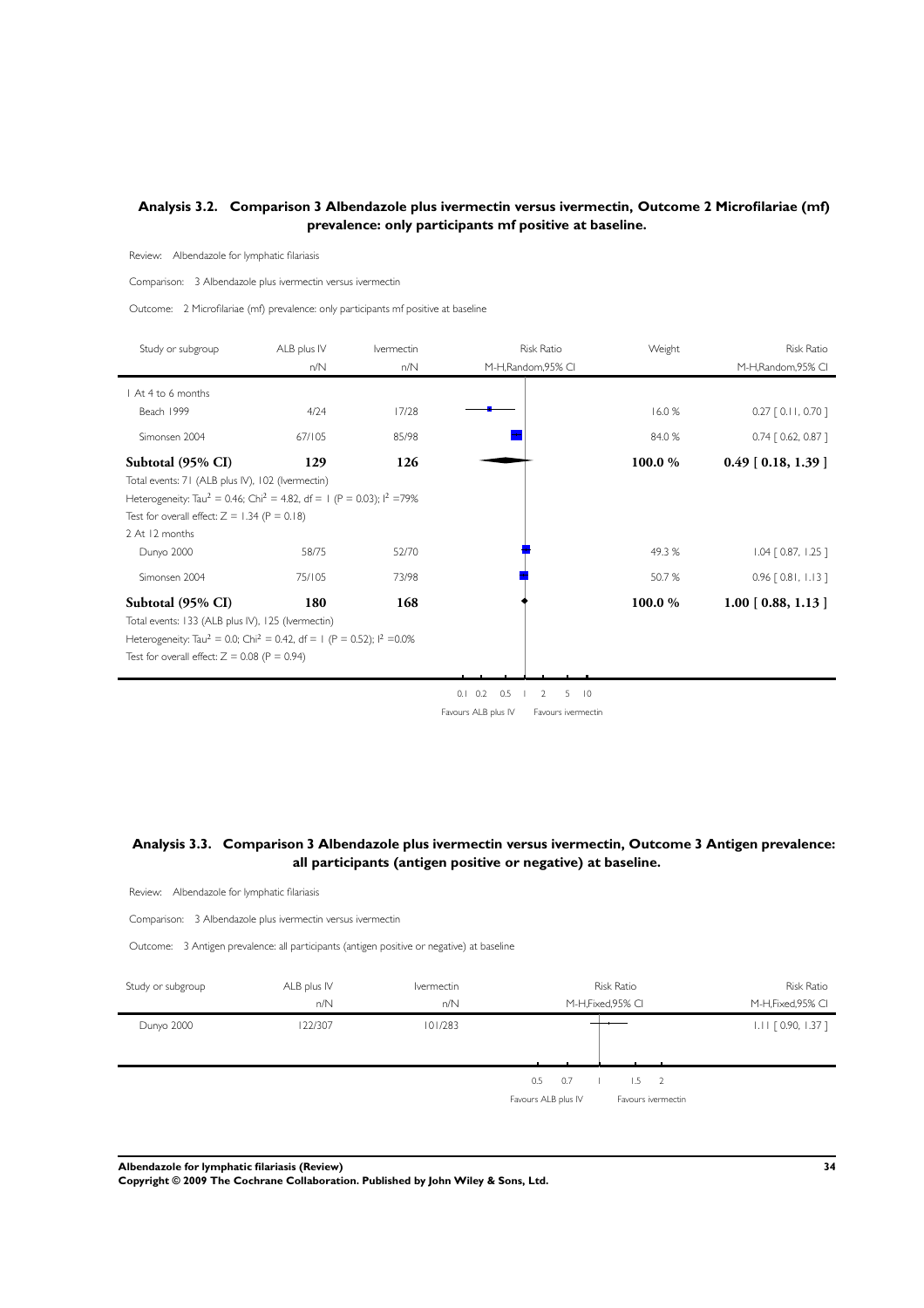## <span id="page-37-0"></span>**Analysis 3.4. Comparison 3 Albendazole plus ivermectin versus ivermectin, Outcome 4 Antigen prevalence: only participants antigen positive at baseline.**

Review: Albendazole for lymphatic filariasis

Comparison: 3 Albendazole plus ivermectin versus ivermectin

Outcome: 4 Antigen prevalence: only participants antigen positive at baseline

| Study or subgroup                 | ALB plus IV | <b>Ivermectin</b> |                     | <b>Risk Ratio</b>     |                       |
|-----------------------------------|-------------|-------------------|---------------------|-----------------------|-----------------------|
|                                   | n/N         | n/N               |                     | M-H, Fixed, 95% CI    | M-H, Fixed, 95% CI    |
| Data at 6 months<br>Simonsen 2004 | 227/247     | 242/266           |                     |                       | $1.01$ $[0.96, 1.07]$ |
| 2 Data at 12 months               |             |                   |                     |                       |                       |
| Dunyo 2000                        | 111/121     | 89/99             |                     |                       | $1.02$ $[0.94, 1.11]$ |
| Simonsen 2004                     | 227/247     | 236/266           |                     |                       | $1.04$ $[0.98, 1.10]$ |
|                                   |             |                   |                     |                       |                       |
|                                   |             |                   | 0.5<br>0.7          | 1.5<br>$\overline{2}$ |                       |
|                                   |             |                   | Favours ALB plus IV | Favours ivermectin    |                       |

## **Analysis 3.5. Comparison 3 Albendazole plus ivermectin versus ivermectin, Outcome 5 New clinical disease.**

| Albendazole for lymphatic filariasis (Review)               |                    |                   |                                    |                                             | 35                               |
|-------------------------------------------------------------|--------------------|-------------------|------------------------------------|---------------------------------------------|----------------------------------|
|                                                             |                    |                   |                                    |                                             |                                  |
|                                                             |                    |                   | 0.1<br>0.01<br>Favours ALB plus IV | 100<br>$\overline{0}$<br>Favours ivermectin |                                  |
| Hydrocoele<br>Dunyo 2000                                    | 2/147              | 1/133             |                                    |                                             | $1.81$ [ 0.17, 19.73 ]           |
| Study or subgroup                                           | ALB plus IV<br>n/N | Ivermectin<br>n/N |                                    | <b>Risk Ratio</b><br>M-H,Fixed,95% CI       | Risk Ratio<br>M-H, Fixed, 95% CI |
| Outcome: 5 New clinical disease                             |                    |                   |                                    |                                             |                                  |
| Comparison: 3 Albendazole plus ivermectin versus ivermectin |                    |                   |                                    |                                             |                                  |
| Review: Albendazole for lymphatic filariasis                |                    |                   |                                    |                                             |                                  |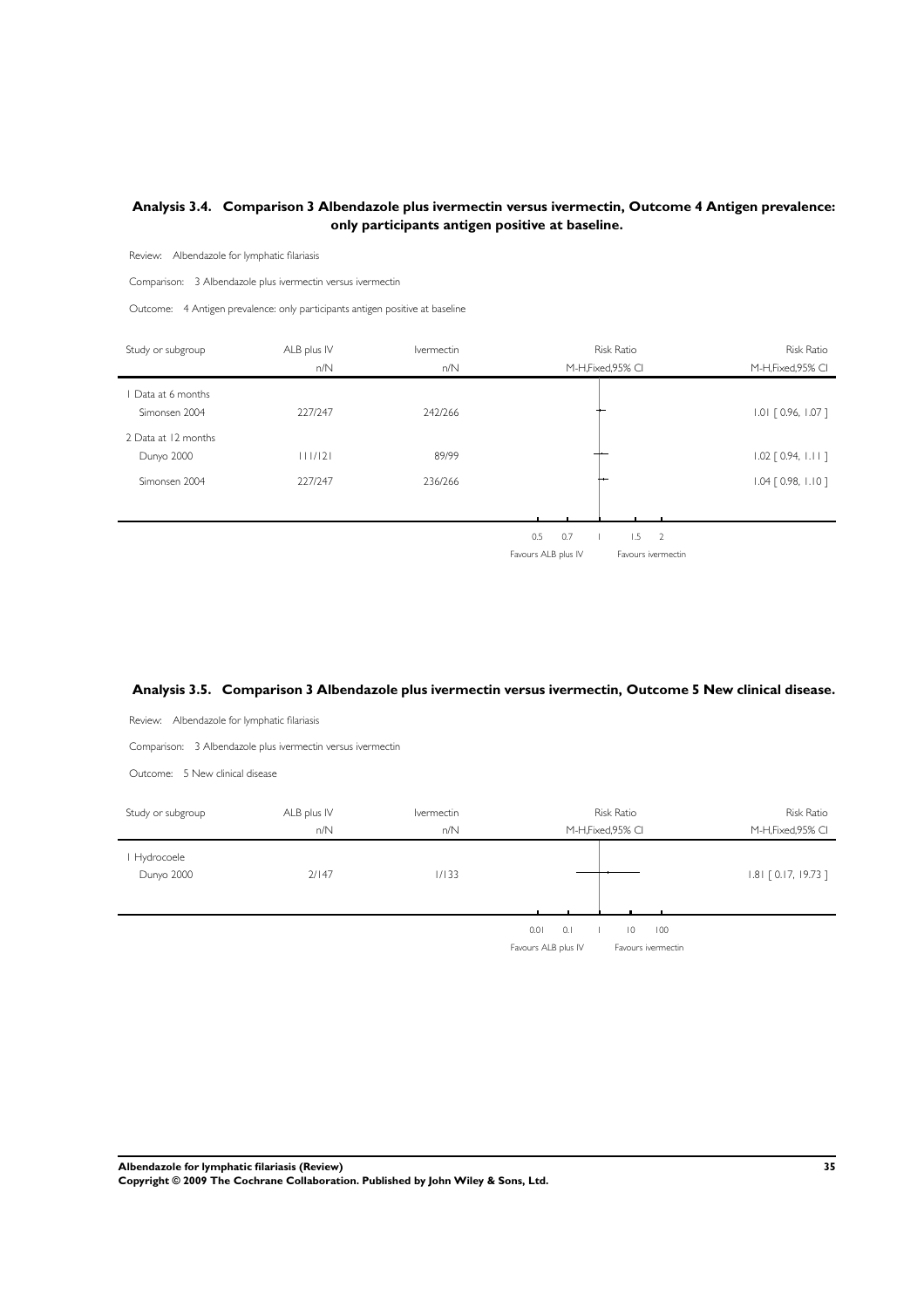## <span id="page-38-0"></span>**Analysis 3.6. Comparison 3 Albendazole plus ivermectin versus ivermectin, Outcome 6 Pre-existing clinical disease.**

Review: Albendazole for lymphatic filariasis Comparison: 3 Albendazole plus ivermectin versus ivermectin Outcome: 6 Pre-existing clinical disease Study or subgroup **ALB plus IV** Ivermectin **ALB plus IV** Ivermectin Risk Ratio Risk Ratio Risk Ratio n/N n/N M-H,Fixed,95% CI M-H,Fixed,95% CI 1 Improvement in lymphoedema Dunyo 2000 2/13 2/13 1.00 [ 0.16, 6.07 ] 2 Improvement in hydrocoele Dunyo 2000 4/10 2/9 2000 4/10 2000 4/10 2000 2000 4/10 0.1 0.2 0.5 1 2 5 10 Favours ivermectin Favours ALB plus IV

## **Analysis 3.7. Comparison 3 Albendazole plus ivermectin versus ivermectin, Outcome 7 Adverse events.**

| Albendazole for lymphatic filariasis (Review) |                                                             |                                 |                                   |                                           | 36                                      |
|-----------------------------------------------|-------------------------------------------------------------|---------------------------------|-----------------------------------|-------------------------------------------|-----------------------------------------|
|                                               |                                                             |                                 |                                   |                                           |                                         |
|                                               |                                                             |                                 | 0.2<br>0.5<br>Favours ALB plus IV | 5<br>$\overline{2}$<br>Favours ivermectin |                                         |
| 2 Systemic<br>Dunyo 2000                      | 47/332                                                      | 36/295                          |                                   |                                           | $1.16$ [ 0.77, 1.74 ]                   |
| I Total<br>Simonsen 2004                      | 0/1                                                         | 0/1                             |                                   |                                           | $0.0$ [ 0.0, 0.0 ]                      |
| Study or subgroup                             | ALB plus ivermectin<br>$n/N$                                | ${\mathsf I}{\mathsf V}$<br>n/N | M-H,Fixed,95% CI                  | <b>Risk Ratio</b>                         | <b>Risk Ratio</b><br>M-H, Fixed, 95% CI |
| Outcome: 7 Adverse events                     |                                                             |                                 |                                   |                                           |                                         |
|                                               | Comparison: 3 Albendazole plus ivermectin versus ivermectin |                                 |                                   |                                           |                                         |
| Review: Albendazole for lymphatic filariasis  |                                                             |                                 |                                   |                                           |                                         |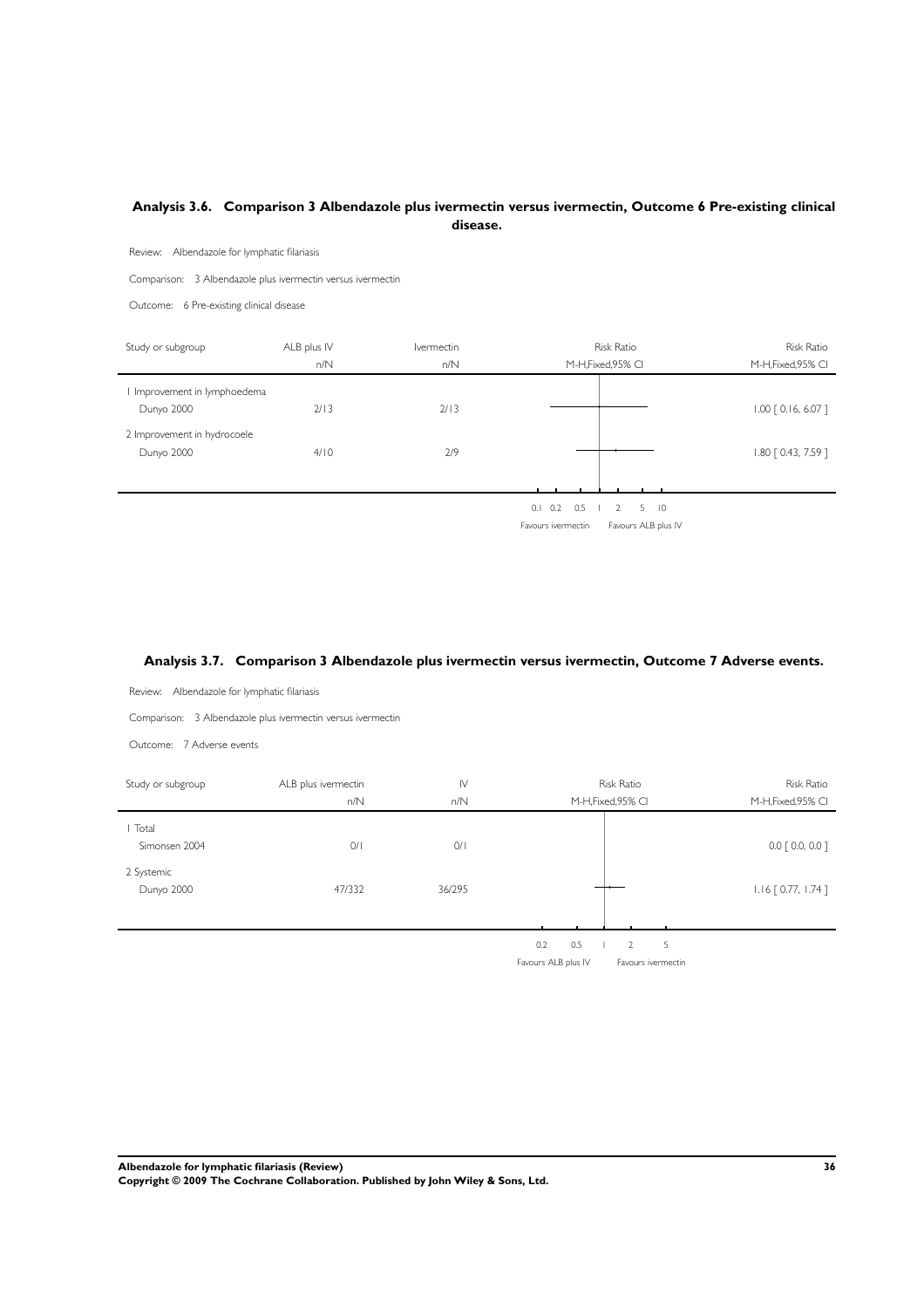## <span id="page-39-0"></span>**Analysis 4.1. Comparison 4 Albendazole versus diethylcarbamazine (DEC), Outcome 1 Microfiliariae (mf) prevalence: all participants (both mf positive or negative at baseline).**

Review: Albendazole for lymphatic filariasis

Comparison: 4 Albendazole versus diethylcarbamazine (DEC)

Outcome: I Microfiliariae (mf) prevalence: all participants (both mf positive or negative at baseline)

| Study or subgroup         | Albendazole | <b>DEC</b> | <b>Risk Ratio</b>                                  | <b>Risk Ratio</b>     |
|---------------------------|-------------|------------|----------------------------------------------------|-----------------------|
|                           | n/N         | n/N        | M-H, Fixed, 95% CI                                 | M-H, Fixed, 95% CI    |
| At 3 months<br>Fox 2005   | 28/256      | 24/246     |                                                    | $1.12$ $[0.67, 1.88]$ |
| 2 At 6 months<br>Fox 2005 | 38/256      | 21/246     |                                                    | $1.74$ [ 1.05, 2.88 ] |
|                           |             |            |                                                    |                       |
|                           |             |            | $5 \quad 10$<br>$0.2$ 0.5<br>0.1<br>$\overline{2}$ |                       |
|                           |             |            | Favours albendazole<br>Favours DEC                 |                       |
|                           |             |            |                                                    |                       |
|                           |             |            |                                                    |                       |

## **Analysis 4.2. Comparison 4 Albendazole versus diethylcarbamazine (DEC), Outcome 2 Microfilariae (mf) prevalence: only participants mf positive at baseline.**

| Review: Albendazole for lymphatic filariasis                                                                                                  |                    |                   |                                                                         |         |                                         |
|-----------------------------------------------------------------------------------------------------------------------------------------------|--------------------|-------------------|-------------------------------------------------------------------------|---------|-----------------------------------------|
| Comparison: 4 Albendazole versus diethylcarbamazine (DEC)                                                                                     |                    |                   |                                                                         |         |                                         |
| Outcome: 2 Microfilariae (mf) prevalence: only participants mf positive at baseline                                                           |                    |                   |                                                                         |         |                                         |
| Study or subgroup                                                                                                                             | Albendazole<br>n/N | <b>DEC</b><br>n/N | <b>Risk Ratio</b><br>M-H, Fixed, 95% CI                                 | Weight  | <b>Risk Ratio</b><br>M-H, Fixed, 95% CI |
| After 3 months<br>Pani 2002                                                                                                                   | 18/19              | 17/17             |                                                                         | 100.0 % | $0.95$ $[0.82, 1.10]$                   |
| Subtotal (95% CI)                                                                                                                             | 19                 | 17                |                                                                         | 100.0%  | $0.95$ [ 0.82, 1.10 ]                   |
| Total events: 18 (Albendazole), 17 (DEC)<br>Heterogeneity: not applicable<br>Test for overall effect: $Z = 0.66$ (P = 0.51)<br>2 After I year |                    |                   |                                                                         |         |                                         |
| Jayakody 1993                                                                                                                                 | 5/10               | 5/10              |                                                                         | 61.2%   | $1.00$ $[0.42, 2.40]$                   |
| Pani 2002                                                                                                                                     | 5/19               | 3/17              |                                                                         | 38.8%   | $1.49$ $[0.42, 5.33]$                   |
| Subtotal (95% CI)                                                                                                                             | 29                 | 27                |                                                                         | 100.0%  | $1.19$ [ 0.57, 2.49 ]                   |
|                                                                                                                                               |                    |                   | 0.01<br>0.1<br>$ 0\rangle$<br>100<br>Favours albendazole<br>Favours DEC |         | $\sqrt{2}$ $\sqrt{2}$                   |

(*Continued* ... )

**Albendazole for lymphatic filariasis (Review) 37**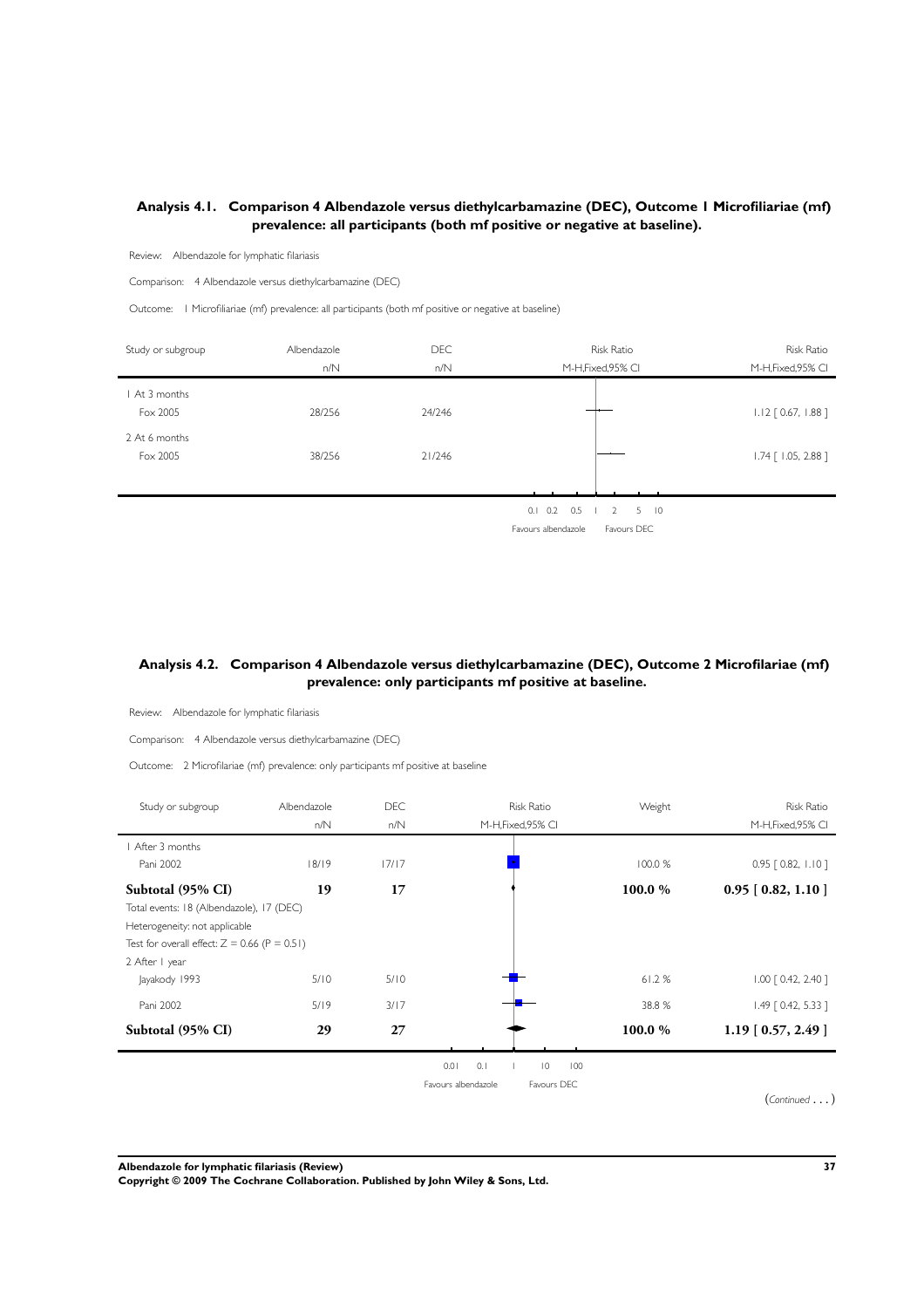<span id="page-40-0"></span>

|                                                                        |             |            |                     |     |                    |     |        | $( \ldots$ Continued)  |
|------------------------------------------------------------------------|-------------|------------|---------------------|-----|--------------------|-----|--------|------------------------|
| Study or subgroup                                                      | Albendazole | <b>DEC</b> |                     |     | <b>Risk Ratio</b>  |     | Weight | <b>Risk Ratio</b>      |
|                                                                        | n/N         | n/N        |                     |     | M-H, Fixed, 95% CI |     |        | M-H, Fixed, 95% CI     |
| Total events: 10 (Albendazole), 8 (DEC)                                |             |            |                     |     |                    |     |        |                        |
| Heterogeneity: Chi <sup>2</sup> = 0.27, df = 1 (P = 0.60); $1^2$ =0.0% |             |            |                     |     |                    |     |        |                        |
| Test for overall effect: $Z = 0.46$ (P = 0.64)                         |             |            |                     |     |                    |     |        |                        |
| 3 After 2 years                                                        |             |            |                     |     |                    |     |        |                        |
| Pani 2002                                                              | 4/19        | 1/17       |                     |     |                    |     | 100.0% | 3.58   0.44, 28.97 ]   |
| Subtotal (95% CI)                                                      | 19          | 17         |                     |     |                    |     | 100.0% | $3.58$ [ 0.44, 28.97 ] |
| Total events: 4 (Albendazole), 1 (DEC)                                 |             |            |                     |     |                    |     |        |                        |
| Heterogeneity: not applicable                                          |             |            |                     |     |                    |     |        |                        |
| Test for overall effect: $Z = 1.19$ (P = 0.23)                         |             |            |                     |     |                    |     |        |                        |
|                                                                        |             |            |                     |     |                    |     |        |                        |
|                                                                        |             |            | 0.01                | 0.1 | $\overline{0}$     | 100 |        |                        |
|                                                                        |             |            | Favours albendazole |     | Favours DEC        |     |        |                        |

## **Analysis 4.3. Comparison 4 Albendazole versus diethylcarbamazine (DEC), Outcome 3 Antigen prevalence: all participants (both antigen positive or negative at baseline).**

Review: Albendazole for lymphatic filariasis

l,

Comparison: 4 Albendazole versus diethylcarbamazine (DEC)

Outcome: 3 Antigen prevalence: all participants (both antigen positive or negative at baseline)

| Study or subgroup | Albendazole<br>$n/N$ | $\mathsf{DEC}$<br>$n/N$ | Risk Ratio<br>M-H,Fixed,95% CI |               | Risk Ratio<br>M-H, Fixed, 95% CI |
|-------------------|----------------------|-------------------------|--------------------------------|---------------|----------------------------------|
| Fox 2005          | 94/256               | 73/246                  |                                |               | $1.24$ [ 0.96, 1.59 ]            |
|                   |                      |                         |                                |               |                                  |
|                   |                      |                         | $0.5\,$<br>0.7                 | $1.5\qquad 2$ |                                  |
|                   |                      |                         | Favours albendazole            | Favours DEC   |                                  |
|                   |                      |                         |                                |               |                                  |
|                   |                      |                         |                                |               |                                  |
|                   |                      |                         |                                |               |                                  |
|                   |                      |                         |                                |               |                                  |
|                   |                      |                         |                                |               |                                  |
|                   |                      |                         |                                |               |                                  |
|                   |                      |                         |                                |               |                                  |
|                   |                      |                         |                                |               |                                  |
|                   |                      |                         |                                |               |                                  |
|                   |                      |                         |                                |               |                                  |

**Albendazole for lymphatic filariasis (Review) 38**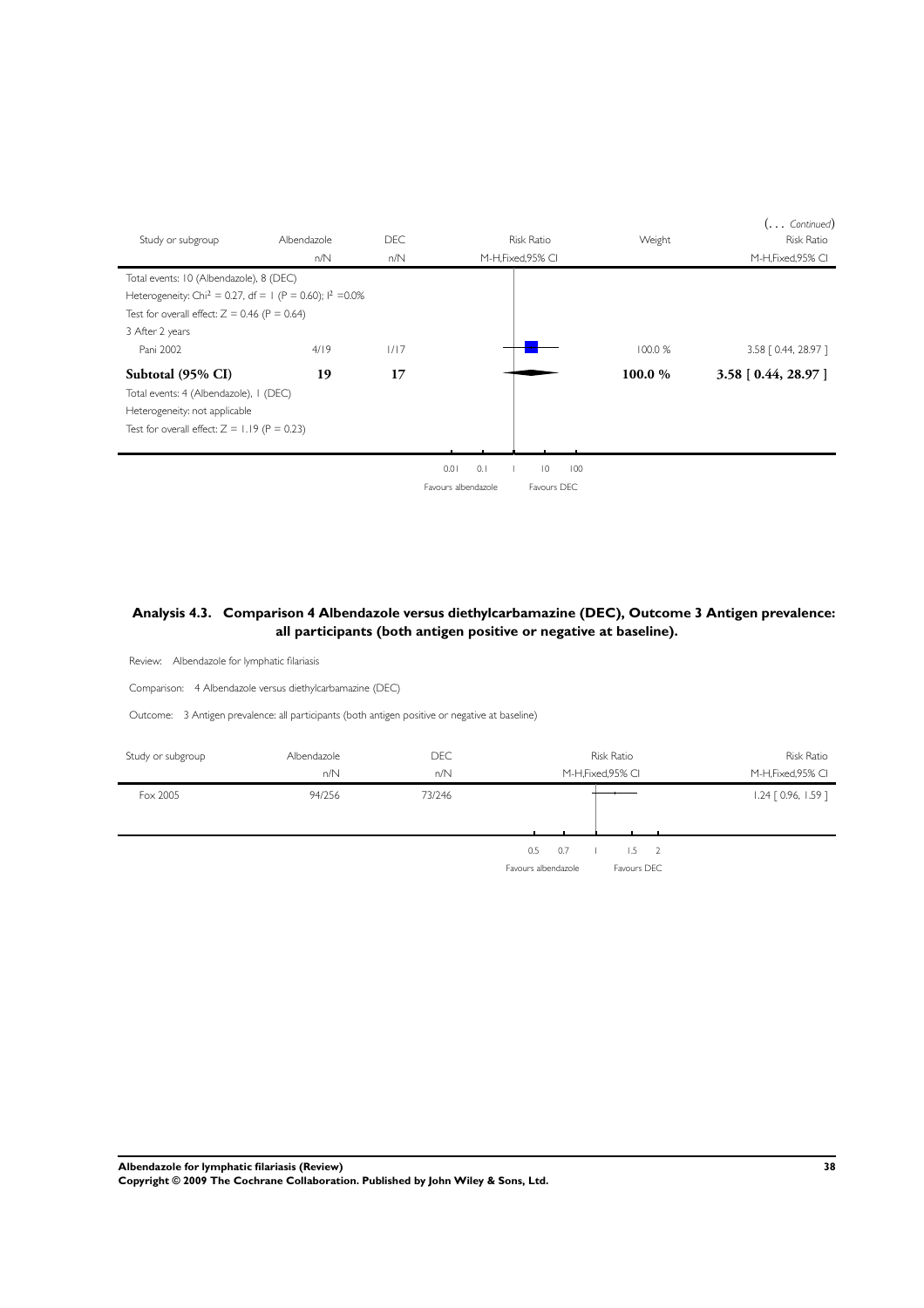## <span id="page-41-0"></span>**Analysis 4.4. Comparison 4 Albendazole versus diethylcarbamazine (DEC), Outcome 4 Antigen prevalence: only participants antigen positive at baseline.**

Review: Albendazole for lymphatic filariasis

Comparison: 4 Albendazole versus diethylcarbamazine (DEC)

Outcome: 4 Antigen prevalence: only participants antigen positive at baseline

| Study or subgroup     | Albendazole<br>n/N | <b>DEC</b><br>n/N | Risk Ratio<br>M-H, Fixed, 95% CI                                         | Risk Ratio<br>M-H, Fixed, 95% CI |
|-----------------------|--------------------|-------------------|--------------------------------------------------------------------------|----------------------------------|
| ICT test<br>Pani 2002 | 6/19               | 2/17              |                                                                          | 2.68 [ 0.62, 11.56 ]             |
|                       |                    |                   | 0.0010.010.1<br>100 1000<br>$10 -$<br>Favours albendazole<br>Favours DEC |                                  |

## **Analysis 4.5. Comparison 4 Albendazole versus diethylcarbamazine (DEC), Outcome 5 Adverse events.**

Review: Albendazole for lymphatic filariasis

Comparison: 4 Albendazole versus diethylcarbamazine (DEC)

Outcome: 5 Adverse events

| Study or subgroup | Albendazole | DEC. | Risk Ratio                         | Risk Ratio                        |
|-------------------|-------------|------|------------------------------------|-----------------------------------|
|                   | n/N         | n/N  | M-H, Fixed, 95% CI                 | M-H, Fixed, 95% CI                |
| Pani 2002         | 8/19        | 9/17 |                                    | $0.80$ $\lceil 0.40, 1.59 \rceil$ |
|                   |             |      |                                    |                                   |
|                   |             |      | 0.5<br>2 5 10<br>$0.1 \quad 0.2$   |                                   |
|                   |             |      | Favours albendazole<br>Favours DEC |                                   |

**Albendazole for lymphatic filariasis (Review) 39**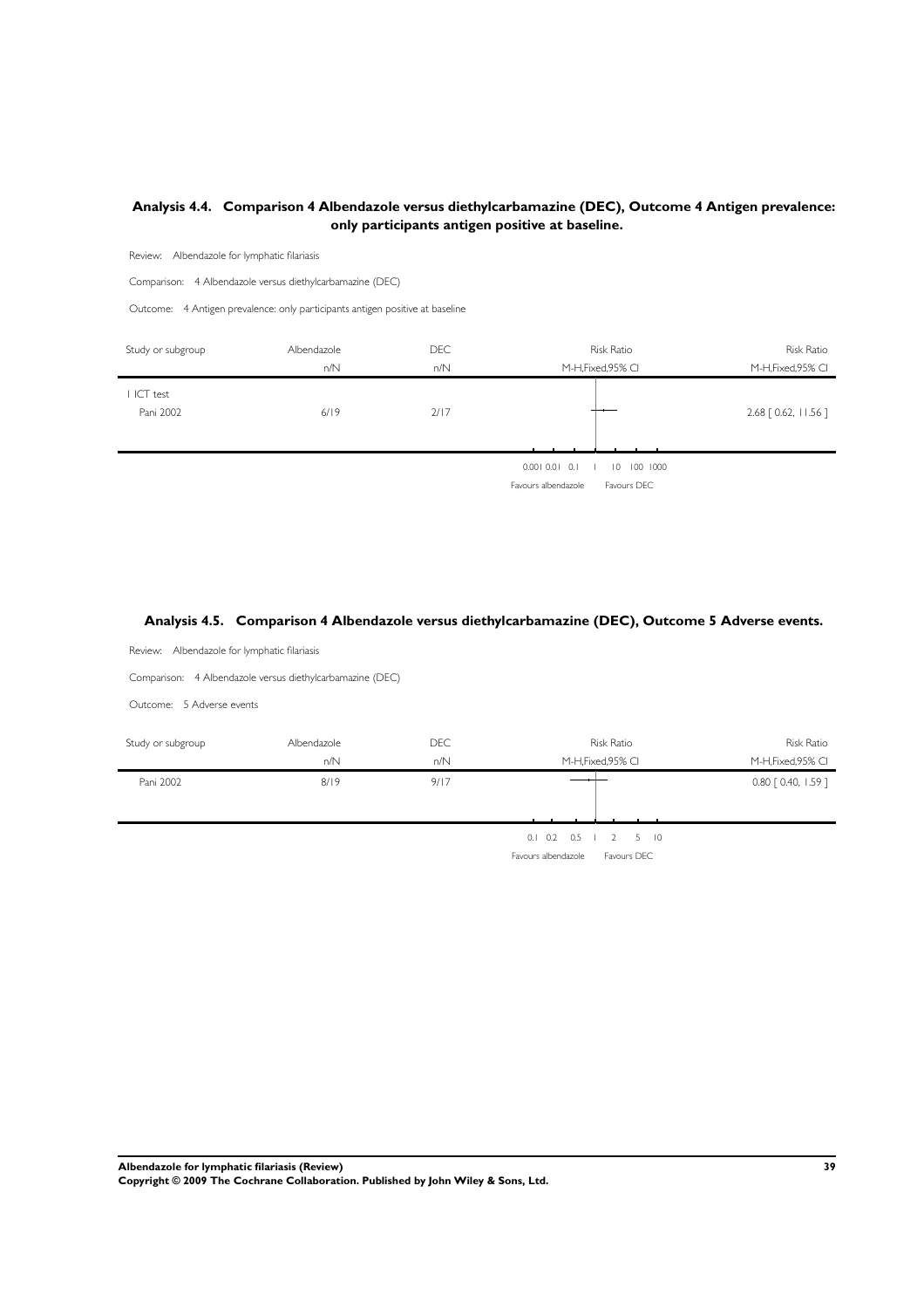## <span id="page-42-0"></span>**Analysis 4.6. Comparison 4 Albendazole versus diethylcarbamazine (DEC), Outcome 6 Adverse events: scrotal syndrome.**

Review: Albendazole for lymphatic filariasis Comparison: 4 Albendazole versus diethylcarbamazine (DEC) Outcome: 6 Adverse events: scrotal syndrome Study or subgroup Albendazole **DEC** Risk Ratio Risk Ratio Risk Ratio Risk Ratio Risk Ratio n/N n/N M-H,Fixed,95% CI M-H,Fixed,95% CI Jayakody 1993 7/15 0/12 12.19 [ 0.77, 194.03 ] 0.001 0.01 10 100 1000 Favours albendazole Favours DEC

## **Analysis 5.1. Comparison 5 Albendazole plus diethylcarbamazine (DEC) versus DEC, Outcome 1 Microfilariae (mf) prevalence: all participants (both mf positive or negative at baseline).**

Review: Albendazole for lymphatic filariasis Comparison: 5 Albendazole plus diethylcarbamazine (DEC) versus DEC Outcome: 1 Microfilariae (mf) prevalence: all par ticipants (both mf positive or negative at baseline) Study or subgroup **Study of Study of Study of Study or subgroup** Risk Ratio Risk Ratio Risk Ratio n/N 11 n/N M-H,Fixed,95% CI M-H,Fixed,95% CI 1 At 3 months Fox 2005 23/245 23/245 24/246 24/246 23/245 23/245 24/246 256, 1.66 ] 2 At 6 months Fox 2005 13/245 21/246 0.62 [ 0.32, 1.21 ]  $0.1 \t0.2 \t0.5 \t1 \t2 \t5 \t10$ Favours ALB plus DEC Favours DEC **Albendazole for lymphatic filariasis (Review) 40 Copyright © 2009 The Cochrane Collaboration. Published by John Wiley & Sons, Ltd.**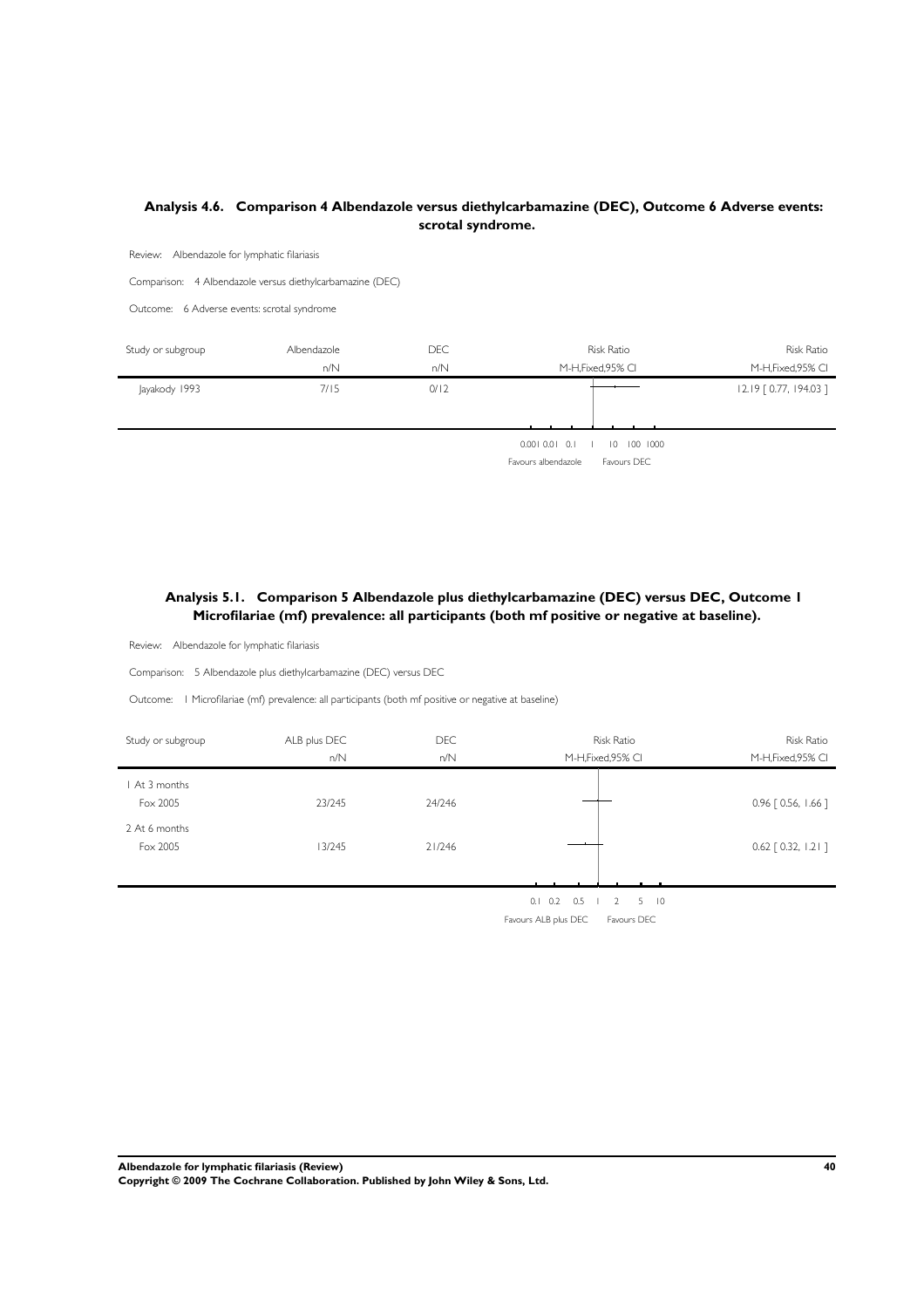## <span id="page-43-0"></span>**Analysis 5.2. Comparison 5 Albendazole plus diethylcarbamazine (DEC) versus DEC, Outcome 2 Microfilariae (mf) prevalence: only participants mf positive at baseline.**

Review: Albendazole for lymphatic filariasis

Comparison: 5 Albendazole plus diethylcarbamazine (DEC) versus DEC

Outcome: 2 Microfilariae (mf) prevalence: only par ticipants mf positive at baseline

| Study or subgroup                                                                | ALB plus DEC | <b>DEC</b> |                      | <b>Risk Ratio</b>     | Risk Ratio                     |
|----------------------------------------------------------------------------------|--------------|------------|----------------------|-----------------------|--------------------------------|
|                                                                                  | n/N          | n/N        | M-H,Fixed,95% CI     |                       | M-H,Fixed,95% Cl               |
| I At 3 months                                                                    |              |            |                      |                       |                                |
| Kshirsagar 2004                                                                  | 17/19        | 16/19      |                      |                       | $1.06$ $[0.83, 1.36]$          |
| Pani 2002                                                                        | 18/18        | 17/17      |                      |                       | $0.0$ $\lceil 0.0, 0.0 \rceil$ |
| Subtotal (95% CI)                                                                | 37           | 36         |                      |                       | $1.06$ [ 0.83, 1.36 ]          |
| Total events: 35 (ALB plus DEC), 33 (DEC)                                        |              |            |                      |                       |                                |
| Heterogeneity: Chi <sup>2</sup> = 0.0, df = 0 (P = 1.00); $1^2$ =0.0%            |              |            |                      |                       |                                |
| Test for overall effect: $Z = 0.48$ (P = 0.63)                                   |              |            |                      |                       |                                |
| 2 At 6 months                                                                    |              |            |                      |                       |                                |
| Kshirsagar 2004                                                                  | $13/21$      | 13/21      |                      |                       | $1.00$ $[0.62, 1.61]$          |
| Subtotal (95% CI)                                                                | 21           | 21         |                      |                       | $1.00$ [ 0.62, 1.61 ]          |
| Total events: 13 (ALB plus DEC), 13 (DEC)                                        |              |            |                      |                       |                                |
| Heterogeneity: not applicable                                                    |              |            |                      |                       |                                |
| Test for overall effect: $Z = 0.0$ (P = 1.0)                                     |              |            |                      |                       |                                |
| 3 At 12 months                                                                   |              |            |                      |                       |                                |
| Kshirsagar 2004                                                                  | 9/22         | 7/2        |                      |                       | 1.23 [ 0.56, 2.69 ]            |
| Pani 2002                                                                        | 13/18        | 14/17      |                      |                       | $0.88$ $[0.61, 1.26]$          |
| Subtotal (95% CI)                                                                | 40           | 38         |                      |                       | $0.99$ [ $0.69$ , $1.44$ ]     |
| Total events: 22 (ALB plus DEC), 21 (DEC)                                        |              |            |                      |                       |                                |
| Heterogeneity: Chi <sup>2</sup> = 0.73, df = 1 (P = 0.39); l <sup>2</sup> = 0.0% |              |            |                      |                       |                                |
| Test for overall effect: $Z = 0.04$ (P = 0.97)                                   |              |            |                      |                       |                                |
| 4 At 2 years                                                                     |              |            |                      |                       |                                |
| Pani 2002                                                                        | 1/18         | 1/17       |                      |                       | 0.94 [ 0.06, 13.93 ]           |
| Subtotal (95% CI)                                                                | 18           | 17         |                      |                       | $0.94$ [ 0.06, 13.93 ]         |
| Total events: I (ALB plus DEC), I (DEC)                                          |              |            |                      |                       |                                |
| Heterogeneity: not applicable                                                    |              |            |                      |                       |                                |
| Test for overall effect: $Z = 0.04$ (P = 0.97)                                   |              |            |                      |                       |                                |
|                                                                                  |              |            |                      |                       |                                |
|                                                                                  |              |            | 0.01<br>0.1          | $\overline{0}$<br>100 |                                |
|                                                                                  |              |            | Favours ALB plus DEC | Favours DEC           |                                |
|                                                                                  |              |            |                      |                       |                                |
|                                                                                  |              |            |                      |                       |                                |

**Albendazole for lymphatic filariasis (Review) 41**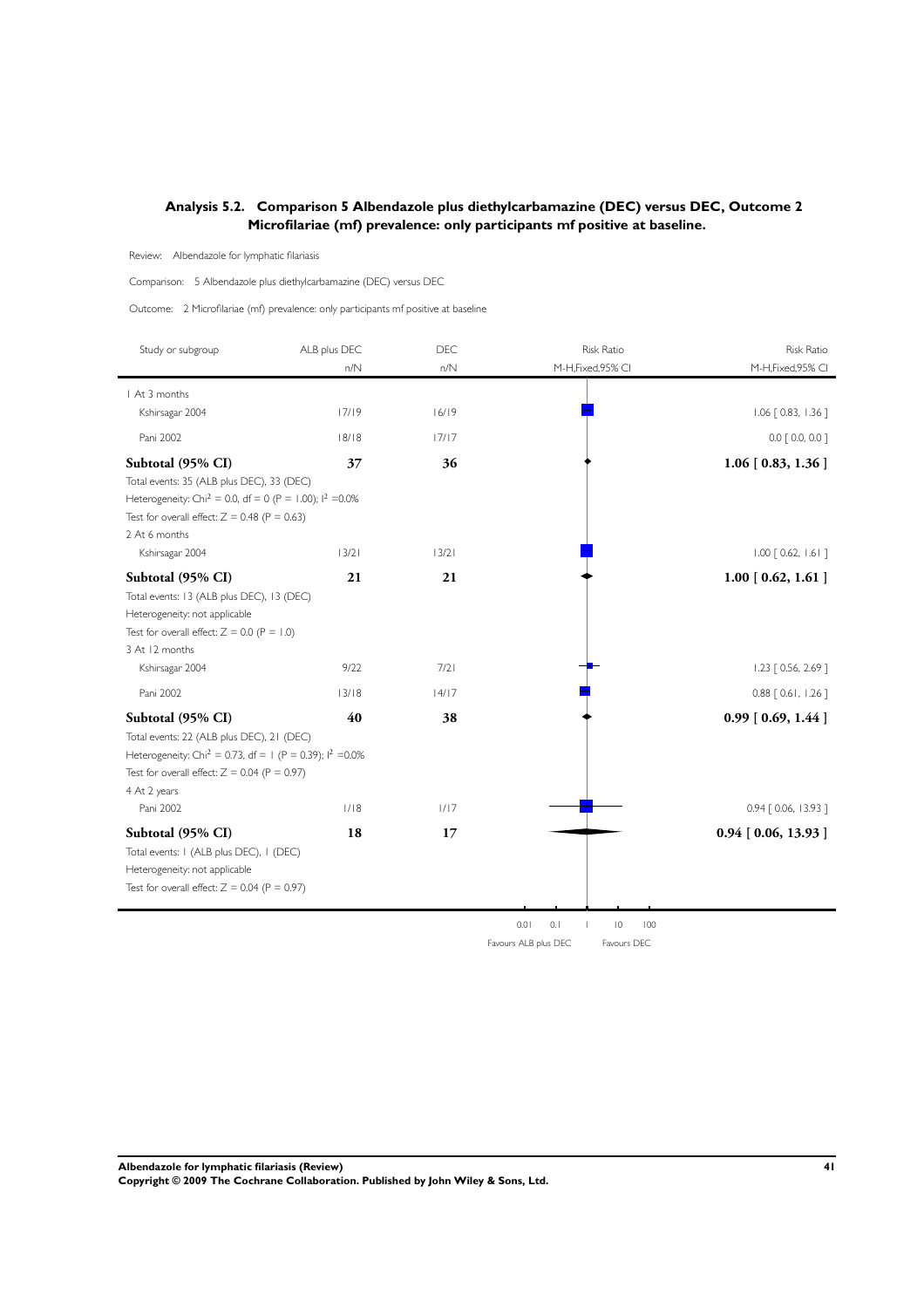## <span id="page-44-0"></span>**Analysis 5.3. Comparison 5 Albendazole plus diethylcarbamazine (DEC) versus DEC, Outcome 3 Antigen prevalence: all participants (both antigen positive and negative at baseline).**

Review: Albendazole for lymphatic filariasis

l.

Comparison: 5 Albendazole plus diethylcarbamazine (DEC) versus DEC

Outcome: 3 Antigen prevalence: all participants (both antigen positive and negative at baseline)

| Study or subgroup                                                       | ALB plus DEC | DEC    | <b>Risk Ratio</b>                                  | Weight  | <b>Risk Ratio</b>                 |
|-------------------------------------------------------------------------|--------------|--------|----------------------------------------------------|---------|-----------------------------------|
|                                                                         | n/N          | n/N    | M-H, Fixed, 95% CI                                 |         | M-H, Fixed, 95% CI                |
| Data at 6 months                                                        |              |        |                                                    |         |                                   |
| Fox 2005                                                                | 75/245       | 73/246 |                                                    | 68.9%   | $1.03$ $[0.79, 1.35]$             |
| Kshirsagar 2004                                                         | 32/52        | 32/49  |                                                    | 31.1%   | $0.94$ $[0.70, 1.27]$             |
| Subtotal (95% CI)                                                       | 297          | 295    |                                                    | 100.0 % | $1.00$ [ 0.82, 1.24 ]             |
| Total events: 107 (ALB plus DEC), 105 (DEC)                             |              |        |                                                    |         |                                   |
| Heterogeneity: Chi <sup>2</sup> = 0.21, df = 1 (P = 0.64); $1^2$ = 0.0% |              |        |                                                    |         |                                   |
| Test for overall effect: $Z = 0.04$ (P = 0.97)                          |              |        |                                                    |         |                                   |
| 2 Data at 12 months                                                     |              |        |                                                    |         |                                   |
| Kshirsagar 2004                                                         | 30/52        | 31/51  |                                                    | 100.0 % | $0.95$ $\lceil 0.69, 1.31 \rceil$ |
| Subtotal (95% CI)                                                       | 52           | 51     |                                                    | 100.0%  | $0.95$ [ 0.69, 1.31 ]             |
| Total events: 30 (ALB plus DEC), 31 (DEC)                               |              |        |                                                    |         |                                   |
| Heterogeneity: not applicable                                           |              |        |                                                    |         |                                   |
| Test for overall effect: $Z = 0.32$ (P = 0.75)                          |              |        |                                                    |         |                                   |
|                                                                         |              |        |                                                    |         |                                   |
|                                                                         |              |        | $0.1 \quad 0.2$<br>0.5<br>$\overline{0}$<br>2<br>5 |         |                                   |

Favours ALB plus DEC Favours DEC

## **Analysis 5.4. Comparison 5 Albendazole plus diethylcarbamazine (DEC) versus DEC, Outcome 4 Antigen prevalence: only participants antigen positive at baseline.**

Review: Albendazole for lymphatic filariasis

Comparison: 5 Albendazole plus diethylcarbamazine (DEC) versus DEC

Outcome: 4 Antigen prevalence: only participants antigen positive at baseline



**Albendazole for lymphatic filariasis (Review) 42**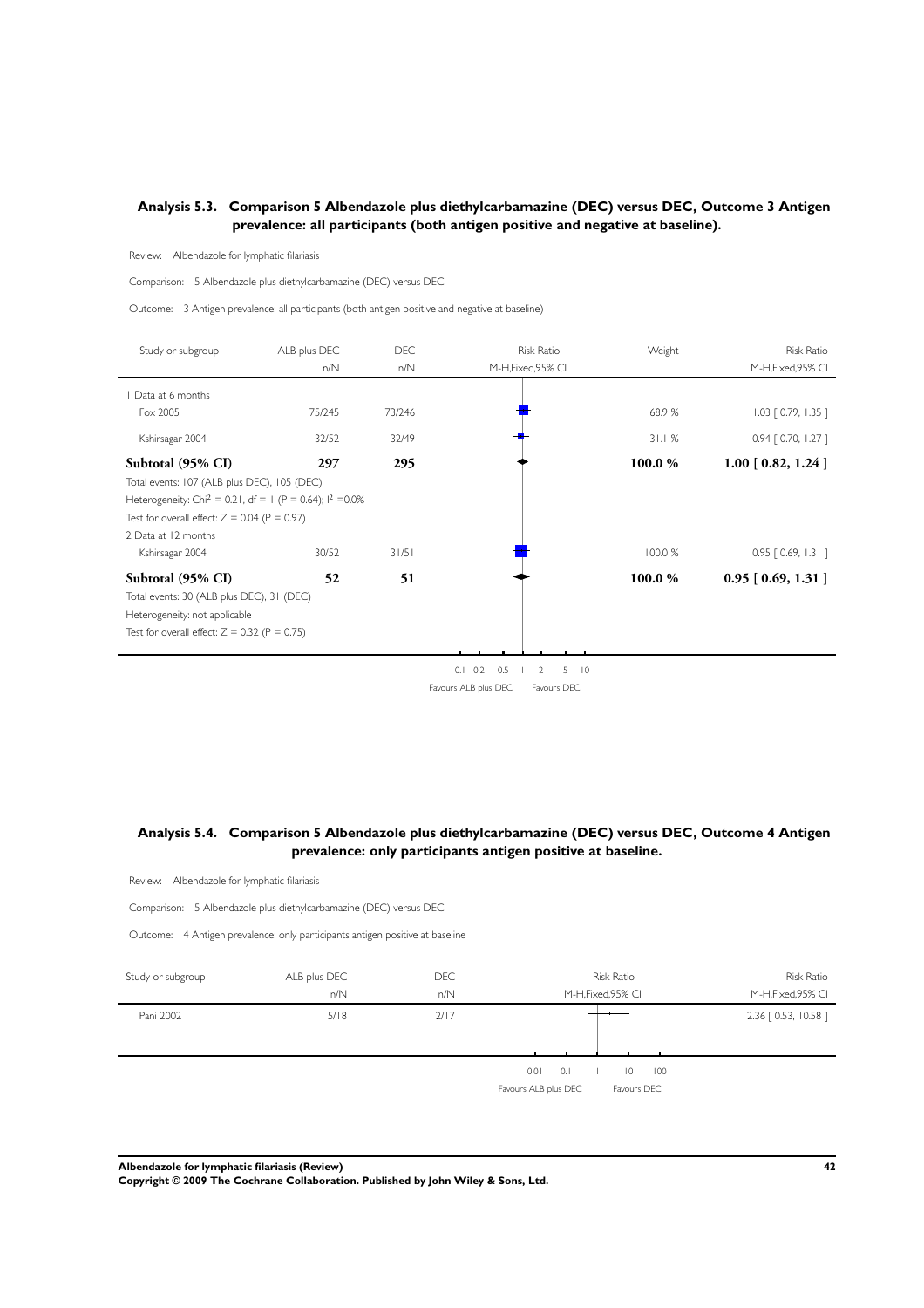## <span id="page-45-0"></span>**Analysis 5.5. Comparison 5 Albendazole plus diethylcarbamazine (DEC) versus DEC, Outcome 5 Adverse events.**

Review: Albendazole for lymphatic filariasis

Comparison: 5 Albendazole plus diethylcarbamazine (DEC) versus DEC

Outcome: 5 Adverse events

| Study or subgroup                                                      | ALB plus DEC | <b>DEC</b> |     | <b>Risk Ratio</b>  | Weight  | <b>Risk Ratio</b>       |
|------------------------------------------------------------------------|--------------|------------|-----|--------------------|---------|-------------------------|
|                                                                        | n/N          | n/N        |     | M-H, Fixed, 95% CI |         | M-H, Fixed, 95% CI      |
| Any                                                                    |              |            |     |                    |         |                         |
| Kshirsagar 2004                                                        | 120/702      | 138/693    |     |                    | 93.8%   | $0.86$ $[0.69, 1.07]$   |
| Pani 2002                                                              | 11/18        | 9/17       |     |                    | 6.2%    | $1.15$ $[0.65, 2.06]$   |
| Subtotal (95% CI)                                                      | 720          | 710        |     |                    | 100.0 % | $0.88$ [ $0.71, 1.08$ ] |
| Total events: 131 (ALB plus DEC), 147 (DEC)                            |              |            |     |                    |         |                         |
| Heterogeneity: Chi <sup>2</sup> = 0.90, df = 1 (P = 0.34); $1^2$ =0.0% |              |            |     |                    |         |                         |
| Test for overall effect: $Z = 1.23$ (P = 0.22)                         |              |            |     |                    |         |                         |
| 2 Interfered with daily activities                                     |              |            |     |                    |         |                         |
| Kshirsagar 2004                                                        | 31/702       | 29/693     |     |                    | 100.0 % | $1.06$ $[0.64, 1.73]$   |
| Subtotal (95% CI)                                                      | 702          | 693        |     |                    | 100.0%  | $1.06$ [ 0.64, 1.73 ]   |
| Total events: 31 (ALB plus DEC), 29 (DEC)                              |              |            |     |                    |         |                         |
| Heterogeneity: not applicable                                          |              |            |     |                    |         |                         |
| Test for overall effect: $Z = 0.21$ (P = 0.83)                         |              |            |     |                    |         |                         |
|                                                                        |              |            |     |                    |         |                         |
|                                                                        |              |            | 0.2 | 0.5<br>2           | 5       |                         |

Favours ALB plus DEC Favours DEC

## **A P P E N D I C E S**

## **Appendix 1. Search methods: detailed search strategies**

| Search set     | CIDG $SR^a$              | <b>CENTRAL</b>       | $\mathbf{MEDLINE}^b$ | $EMBASE^b$           | <b>LILACS</b> <sup><math>b</math></sup> |
|----------------|--------------------------|----------------------|----------------------|----------------------|-----------------------------------------|
| $\mathbf{1}$   | filaria <sup>*</sup>     | filaria <sup>*</sup> | <b>FILARIASIS</b>    | <b>FILARIASIS</b>    | filaria <sup>*</sup>                    |
| 2              | albendazole              | elephantiasis        | lymphatic filariasis | lymphatic filariasis | elephantiasis                           |
| 3              | benzimidazole            | lymphedema           | <b>ELEPHANTIASIS</b> | <b>ELEPHANTIASIS</b> | lymphedema                              |
| $\overline{4}$ | $\overline{\phantom{a}}$ | wuchereria           | <b>LYMPHEDEMA</b>    | lymphedema           | wuchereria                              |
| 5              |                          | brugia               | Wuchereria bancrofti | Wuchereria bancrofti | brugia                                  |

**Albendazole for lymphatic filariasis (Review) 43**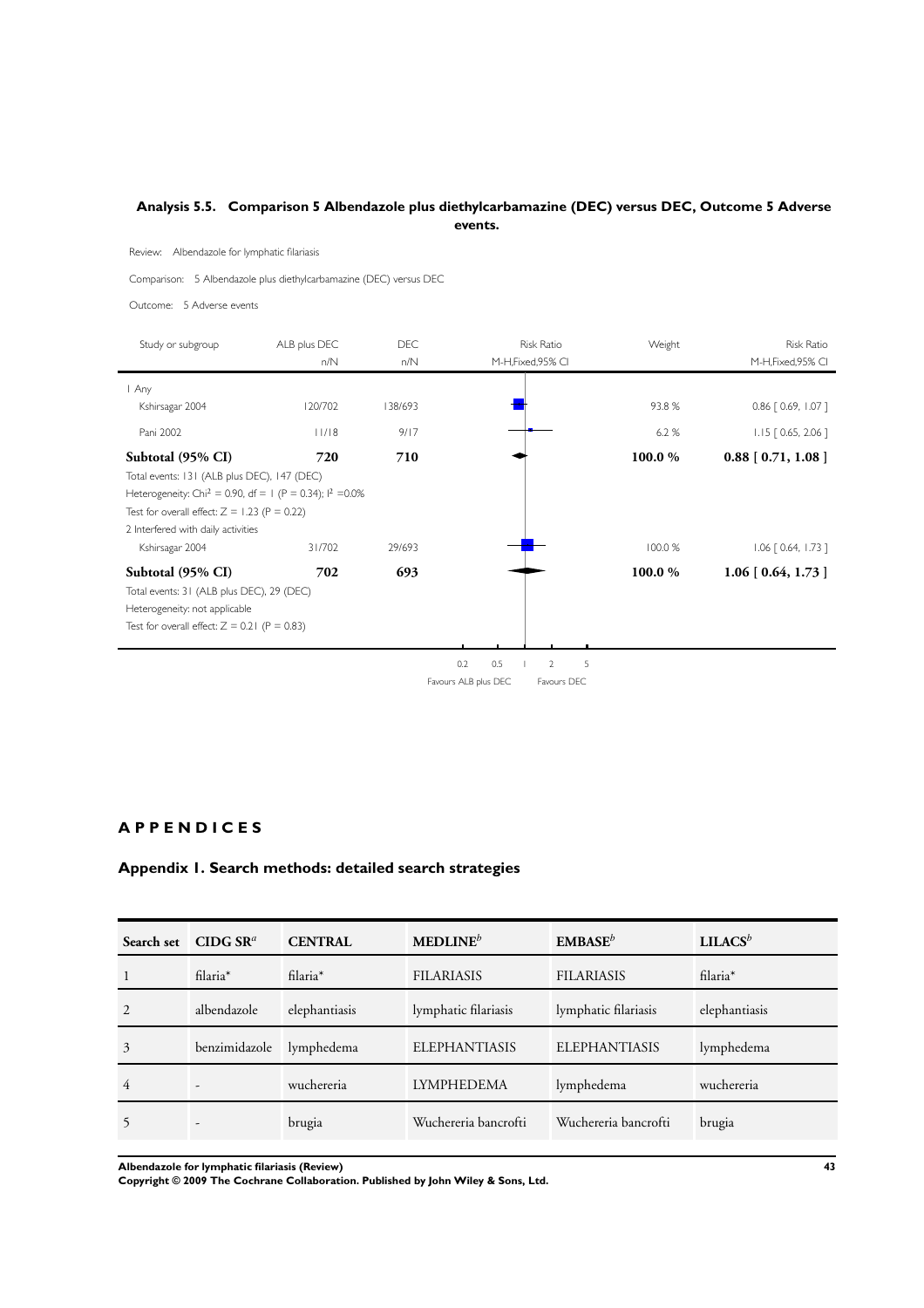<span id="page-46-0"></span>

| 6  | $\overline{\phantom{a}}$ | 1 or 2 or 3 or 4 or 5    | <b>BRUGIA</b>      | <b>BRUGIA</b>                                                            | 1 or 2 or 3 or 4 or 5    |
|----|--------------------------|--------------------------|--------------------|--------------------------------------------------------------------------|--------------------------|
| 7  |                          | diethylcarbamazine       |                    | 1 or 2 or 3 or 4 or 5 or 6 1 or 2 or 3 or 4 or 5 or 6 diethylcarbamazine |                          |
| 8  |                          | ivermectin               | <b>FILARICIDES</b> | diethylcarbamazine                                                       | ivermectin               |
| 9  |                          | benzimidazole            | diethylcarbamazine | ivermectin                                                               | benzimidazole            |
| 10 | L,                       | albendazole              | ivermectin         | benzimidazole                                                            | albendazole              |
| 11 |                          | carbamazine              | benzimidazole      | albendazole                                                              | carbamazine              |
| 12 |                          | hetrazan                 | albendazole        | carbamazine                                                              | hetrazan                 |
| 13 | $\overline{a}$           | luxuran                  | carbamazine        | hetrazan                                                                 | luxuran                  |
| 14 |                          | mectizan                 | hetrazan           | luxuran                                                                  | mectizan                 |
| 15 |                          | metiazol                 | luxuran            | mectizan                                                                 | metiazol                 |
| 16 |                          | valbazen                 | mectizan           | metiazol                                                                 | valbazen                 |
| 17 | $\overline{a}$           | $7-16$ /OR               | metiazol           | valbazen                                                                 | $7-16$ /OR               |
| 18 |                          | 6 and 17                 | valbazen           | $8-17/OR$                                                                | 6 and 17                 |
| 19 |                          | Limit 18 to human        | $8-18$ /OR         | 7 and 18                                                                 | $\overline{\phantom{a}}$ |
| 20 | -                        | $\overline{\phantom{a}}$ | 7 and 19           | Limit 19 to human                                                        | $\overline{\phantom{a}}$ |
| 21 |                          |                          | Limit 20 to human  |                                                                          |                          |

<sup>a</sup>Cochrane Infectious Diseases Group Specialized Register.

<sup>b</sup>Search terms used in combination with the search strategy for retrieving trials developed by The Cochrane Collaboration ([Higgins](#page-15-0) [2005](#page-15-0)); Upper case: MeSH or EMTREE heading; Lower case: free text term.

## **Appendix 2. Risk of bias assessment**<sup>a</sup>

| <b>Trial</b>      | Allocation sequence gen-<br>Allocation concealment<br>eration |          | Blinding                   | Inclusion <sup><math>a</math></sup> |
|-------------------|---------------------------------------------------------------|----------|----------------------------|-------------------------------------|
| <b>Beach 1999</b> | Adequate                                                      | Adequate | Reported as "double blind" | Inadequate                          |
| Dunyo 2000        | Adequate                                                      | Adequate | Double blind               | Inadequate                          |
| Fox 2005          | Adequate                                                      | Unclear  | Outcome assessors          | Inadequate                          |

**Albendazole for lymphatic filariasis (Review) 44**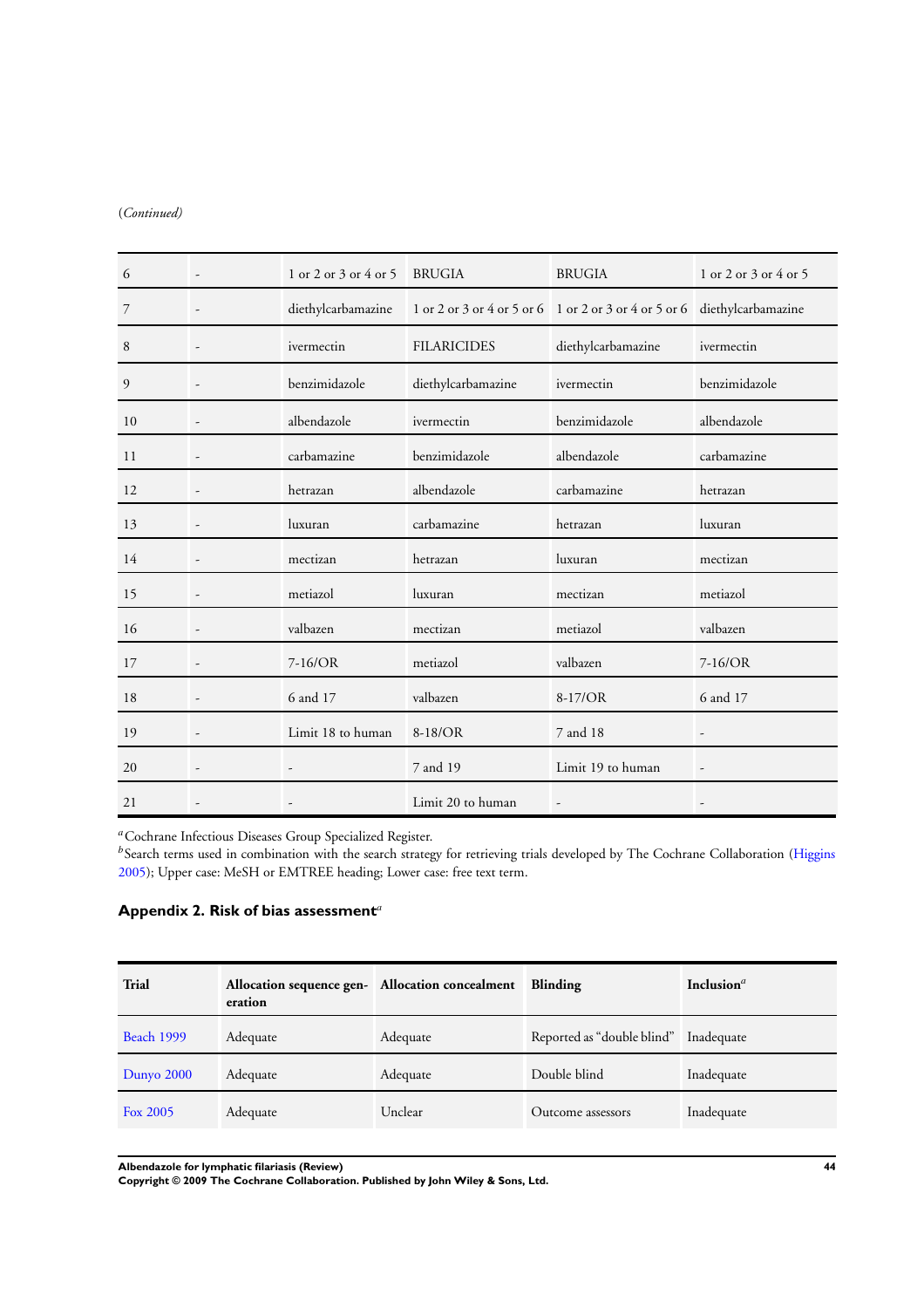<span id="page-47-0"></span>

| Jayakody 1993   | Unclear  | Unclear  | Unclear      | Inadequate                                                                                       |
|-----------------|----------|----------|--------------|--------------------------------------------------------------------------------------------------|
| Kshirsagar 2004 | Unclear  | Unclear  | Double blind | Adequate (safety study)<br>Adequate or inadequate<br>depending on time point<br>(efficacy study) |
| Pani 2002       | Unclear  | Adequate | Double blind | Adequate                                                                                         |
| Simonsen 2004   | Adequate | Adequate | Double blind | Inadequate                                                                                       |

aSee the '[Assessment of risk of bias in included studies'](#page-4-0) for the assessment methods, and the '[Characteristics of included studies'](#page-19-0) for the methods used in each trial.

<sup>b</sup>Inclusion of all randomized participants in the final analysis.

## **Appendix 3. Microfilariae prevalence**

| Comparison     | <b>Trial</b>      | Intervention |     | No. participants +ve post-treat-<br>ment | % baseline [re- Note<br>ductn] |                                                                                                                       |
|----------------|-------------------|--------------|-----|------------------------------------------|--------------------------------|-----------------------------------------------------------------------------------------------------------------------|
| ALB vs placebo | Dunyo 2000        | ALB          | 71  | 62                                       | 87.3                           | $\overline{\phantom{a}}$                                                                                              |
|                |                   | Placebo      | 66  | 62                                       | 93.9                           | $\overline{\phantom{a}}$                                                                                              |
|                | <b>Beach 1999</b> | ALB          | 29  | 4 months: 22                             | 75.9                           | Only<br>partici-<br>pants mf positive<br>at baseline                                                                  |
|                |                   | Placebo      | 29  | 4 months: 20                             | 69.0                           | $\overline{\phantom{a}}$                                                                                              |
|                | <b>Beach 1999</b> | ALB          | 145 | 4 months: 22                             | [15.4]                         | Values for partic-<br>ipants regardless<br>of mf status at<br>baseline<br>26 (17.9%) mf-<br>positive at base-<br>line |
|                |                   | Placebo      | 139 | 4 months: 20                             | [20.0]                         | 25 (18.0%) mf-<br>positive at base-<br>line                                                                           |
|                | Fox 2005          | ALB          | 256 | 3 months: 28<br>6 months: 38             |                                | $\overline{\phantom{a}}$                                                                                              |
|                |                   | Placebo      | 243 | 3 months: 30<br>6 months: 36             |                                |                                                                                                                       |

**Albendazole for lymphatic filariasis (Review) 45**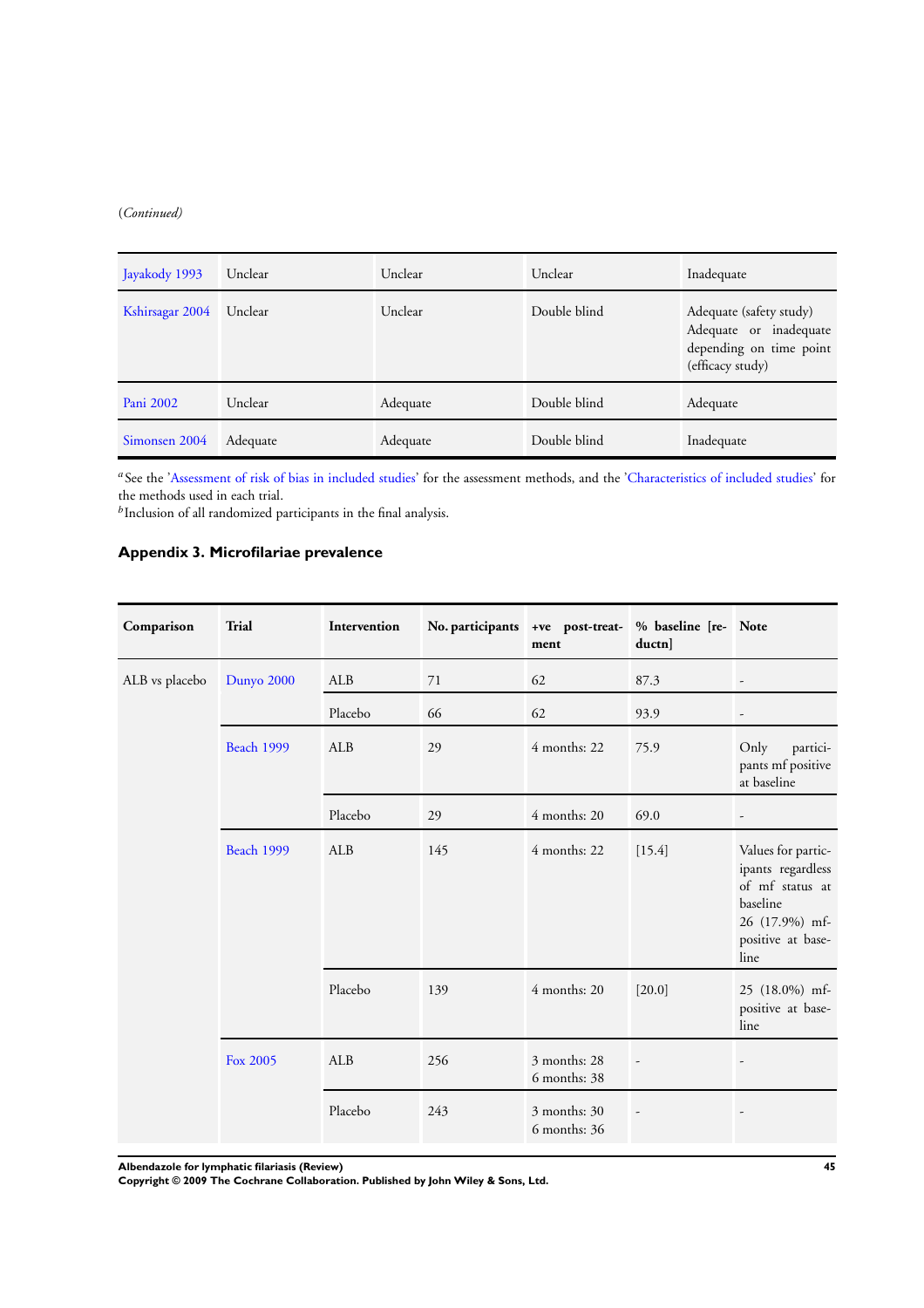| ALB vs IV                       | Dunyo 2000        | ALB         | 71     | 6 months: 62                                | 87.3                              | $\overline{\phantom{m}}$                                                                                              |
|---------------------------------|-------------------|-------------|--------|---------------------------------------------|-----------------------------------|-----------------------------------------------------------------------------------------------------------------------|
|                                 |                   | IV          | 70     | 6 months: 52                                | 74.3                              | $\overline{\phantom{a}}$                                                                                              |
|                                 | <b>Beach 1999</b> | ALB         | 145    | 4 months: 22                                | [15.4]                            | Values for partic-<br>ipants regardless<br>of mf status at<br>baseline<br>26 (17.9%) mf-<br>positive at base-<br>line |
|                                 |                   | IV          | 140    | 4 months: 20                                | [23.1]                            | 26 (17.3%) mf-<br>positive at base-<br>line                                                                           |
|                                 | <b>Beach 1999</b> | ALB         | 29     | 4 months: 22                                | 75.9                              | Only<br>partici-<br>pants mf positive<br>at baseline                                                                  |
|                                 |                   | IV          | 28     | 4 months: 17                                | 60.7                              | $\overline{\phantom{a}}$                                                                                              |
| ALB plus IV vs Dunyo 2000<br>IV |                   | ALB plus IV | 75     | 6 months: 58                                | 77.3                              | $\overline{a}$                                                                                                        |
|                                 |                   | IV          | 70     | 6 months: 52                                | 74.3                              | $\overline{\phantom{a}}$                                                                                              |
|                                 | Beach 1999        | ALB plus IV | 24     | 4 months: 4                                 | 16.7                              | partici-<br>Only<br>pants mf positive<br>at baseline                                                                  |
|                                 |                   | IV          | 28     | 4 months: 17                                | 60.7                              |                                                                                                                       |
|                                 | Simonsen 2004     | ALB plus IV | 105    | 6 months: 67<br>12 months: 75               | 6 months: 63.8<br>12 months: 71.4 |                                                                                                                       |
|                                 |                   | ${\rm IV}$  | 98     | 6 months: 85<br>12 months: 73               | 6 months: 86.7<br>12 months: 74.5 |                                                                                                                       |
| ALB vs DEC                      | Pani 2002         | ALB         | 19     | 30 d: 0<br>90 d: 18<br>360 d: 14<br>2 yr: 4 |                                   |                                                                                                                       |
|                                 |                   | $\rm DEC$   | $17\,$ | 30 d: 0<br>90 d: 17<br>360 d: 14<br>2 yr: 1 |                                   | -                                                                                                                     |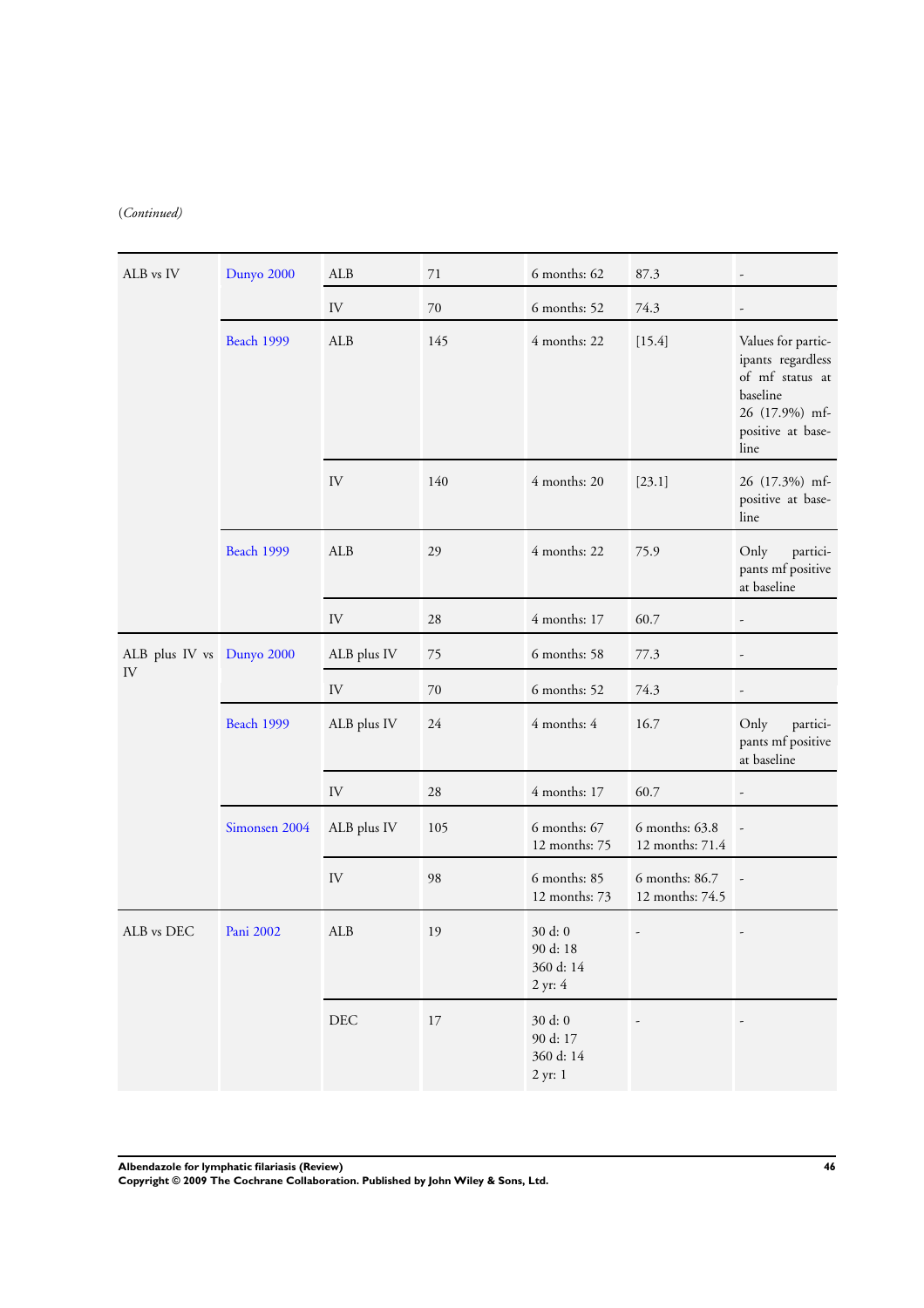|                                  | Jayakody 1993   | ALB          | 16     | 28 d: 12/15<br>3<br>months: denom-<br>inator unclear<br>6 months: num-<br>bers unclear<br>5 to 19 months:<br>$5/10$ |                | $\overline{\phantom{a}}$ |
|----------------------------------|-----------------|--------------|--------|---------------------------------------------------------------------------------------------------------------------|----------------|--------------------------|
|                                  |                 | DEC          | 13     | 28 d: 7/12<br>3 months: 9/12<br>6 months: 8/12<br>15 to 19 months:<br>$5/10$                                        |                |                          |
|                                  | Fox 2005        | ALB          | 256    | 3 months: 28<br>6 months: 38                                                                                        |                |                          |
|                                  |                 | DEC          | 246    | 3 months: 24<br>6 months: 21                                                                                        |                | $\overline{\phantom{a}}$ |
| ALB plus DEC Pani 2002<br>vs DEC |                 | ALB plus DEC | 18     | 30 d: 0<br>90 d: 18<br>360 d: 14<br>2 yr: 1                                                                         |                |                          |
|                                  |                 | $\rm DEC$    | 17     | 30 d: 0<br>90 d: 17<br>360 d: 14<br>2 yr: 1                                                                         |                |                          |
|                                  | Fox 2005        | ALB plus DEC | 245    | 3 months: 23<br>6 months: 13                                                                                        |                |                          |
|                                  |                 | DEC          | 246    | 3 months: 24<br>6 months: 21                                                                                        |                |                          |
|                                  | Kshirsagar 2004 | ALB plus DEC | Varies | 3 months: 17/19<br>6 months: 13/21<br>12 months: 13/<br>18                                                          | $\overline{a}$ | $\overline{\phantom{a}}$ |
|                                  |                 | DEC          | Varies | 3 months: 16/19<br>6 months: 13/21<br>12 months: 14/<br>$17\,$                                                      | $\overline{a}$ | $\overline{\phantom{a}}$ |

ALB: albendazole; DEC: diethylcarbamazine; IV: ivermectin; mf: microfilariae.

**Albendazole for lymphatic filariasis (Review) 47**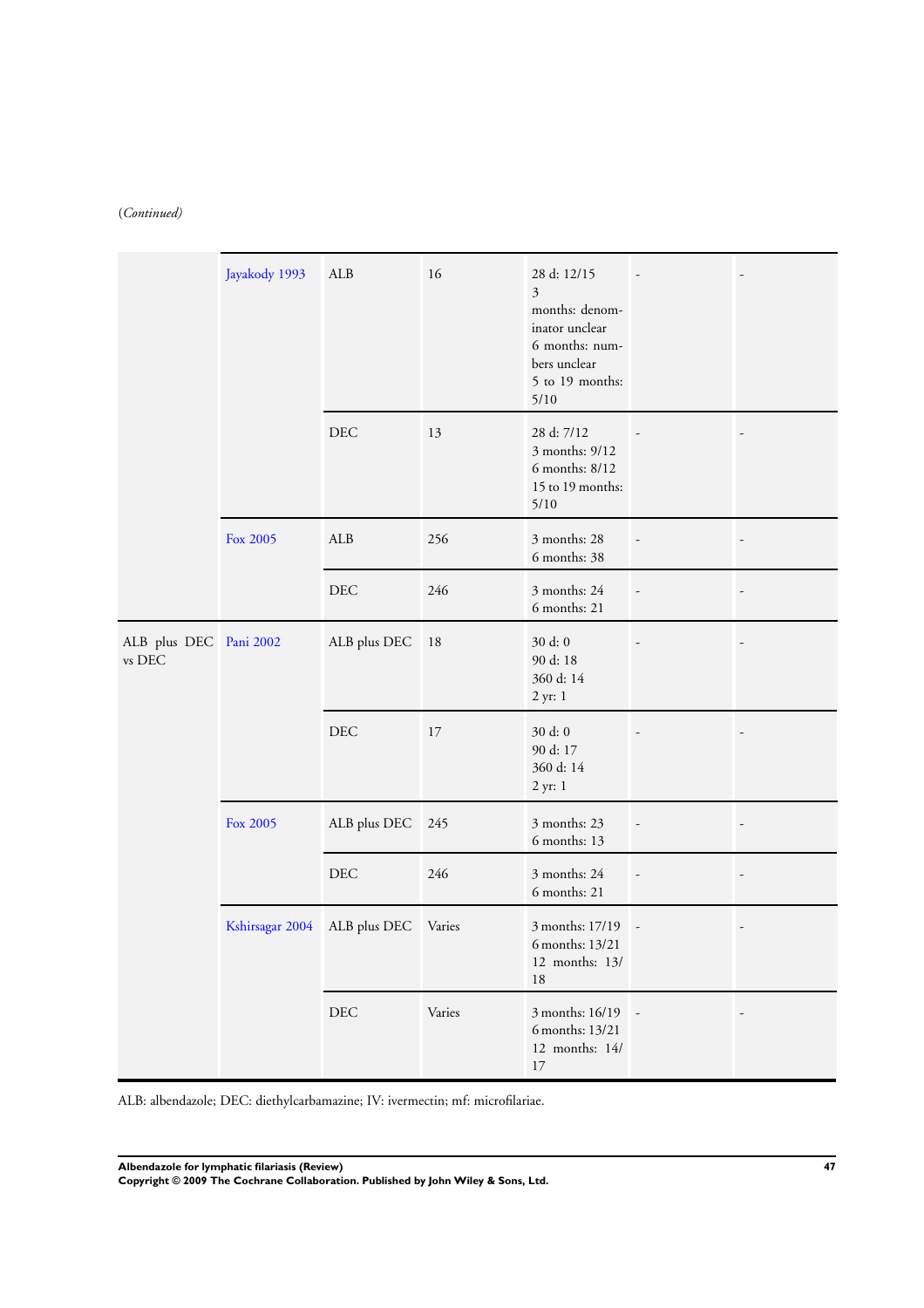| Comparison                    | <b>Trial</b>     | Outcome<br>measure                              | Intervention          | No.<br>participants      | % reduction                                         | Pretreatment             | Post-<br>treatment                          |
|-------------------------------|------------------|-------------------------------------------------|-----------------------|--------------------------|-----------------------------------------------------|--------------------------|---------------------------------------------|
| ALB<br>$\mathbf{V}\mathbf{S}$ | Dunyo 2000       | CFA positive                                    | ALB                   | $\overline{\phantom{a}}$ | -                                                   | 105                      | 110                                         |
| placebo                       |                  |                                                 | Placebo               | $\overline{\phantom{a}}$ | $\frac{1}{2}$                                       | 103                      | 102                                         |
|                               | Fox 2005         | CFA positive <sup>a</sup>                       | <b>ALB</b>            | 256                      | $\frac{1}{2}$                                       | 89 (34.8)                | 94 (36.7%)                                  |
|                               |                  | Placebo                                         | 243                   | $\frac{1}{2}$            | 74 (30.5%)                                          | 81 (33.3%)               |                                             |
| ALB vs IV                     | Dunyo 2000       | CFA positive                                    | <b>ALB</b>            | $\overline{\phantom{a}}$ | L,                                                  | 105                      | 110                                         |
|                               |                  |                                                 | ${\rm IV}$            | $\overline{\phantom{a}}$ | $\frac{1}{2}$                                       | 99                       | 101                                         |
| ALB plus IV Dunyo 2000        |                  | CFA positive                                    | ALB plus IV           | $\overline{\phantom{a}}$ | $\frac{1}{2}$                                       | 121                      | 122                                         |
| vs IV                         |                  |                                                 | IV                    | $\overline{\phantom{a}}$ | $\frac{1}{2}$                                       | 99                       | 101                                         |
|                               | Simonsen<br>2004 | CFA positive*                                   | ALB plus IV           | 247                      | 6<br>months: 247<br>91.9%<br>12<br>months:<br>91.9% |                          | 6<br>months:<br>226<br>12<br>months:<br>227 |
|                               |                  |                                                 | IV                    | 266                      | 6<br>months: 266<br>91.0%<br>12<br>months:<br>88.7% |                          | 6<br>months:<br>242<br>12<br>months:<br>236 |
| ALB vs DEC                    | Pani 2002        | Antigen posi- ALB<br>tivity <sup><i>b</i></sup> |                       | 19                       | 360 d: 83                                           | $\overline{\phantom{a}}$ | $\overline{\phantom{a}}$                    |
|                               |                  |                                                 | DEC                   | 17                       | 360 d: 87                                           | $\overline{\phantom{a}}$ | $\overline{\phantom{a}}$                    |
|                               | Pani 2002        | Antigen posi- ALB                               |                       | 19                       | 360 d: 83                                           | $\overline{\phantom{a}}$ | $\overline{\phantom{m}}$                    |
|                               |                  | tivity <sup>c</sup>                             | DEC                   | 17                       | 360 d: 80                                           |                          |                                             |
|                               | Fox 2005         | CFA positive <sup>a</sup>                       | ALB                   | 256                      | $\overline{a}$                                      | 89 (34.8)                | 94 (36.7%)                                  |
|                               |                  |                                                 | DEC                   | 246                      |                                                     | 79 (32.1%)               | 73 (29.7%)                                  |
| $\mbox{ALB}$<br>DEC vs DEC    | plus Pani 2002   | Antigen posi-<br>tivity <sup>b</sup>            | ALB<br>plus 18<br>DEC |                          | 360 d: 75                                           |                          |                                             |
|                               |                  |                                                 | DEC                   | 17                       | 360 d: 87                                           | $\overline{\phantom{a}}$ | $\overline{\phantom{m}}$                    |
|                               | Pani 2002        | Antigen posi-<br>tivity <sup>c</sup>            | ALB<br>plus 18<br>DEC |                          | 360 d: 81                                           |                          | $\overline{a}$                              |
|                               |                  |                                                 | DEC                   | 17                       | $360$ d: $80\,$                                     |                          |                                             |

## <span id="page-50-0"></span>**Appendix 4. Antigen prevalence**

**Albendazole for lymphatic filariasis (Review) 48**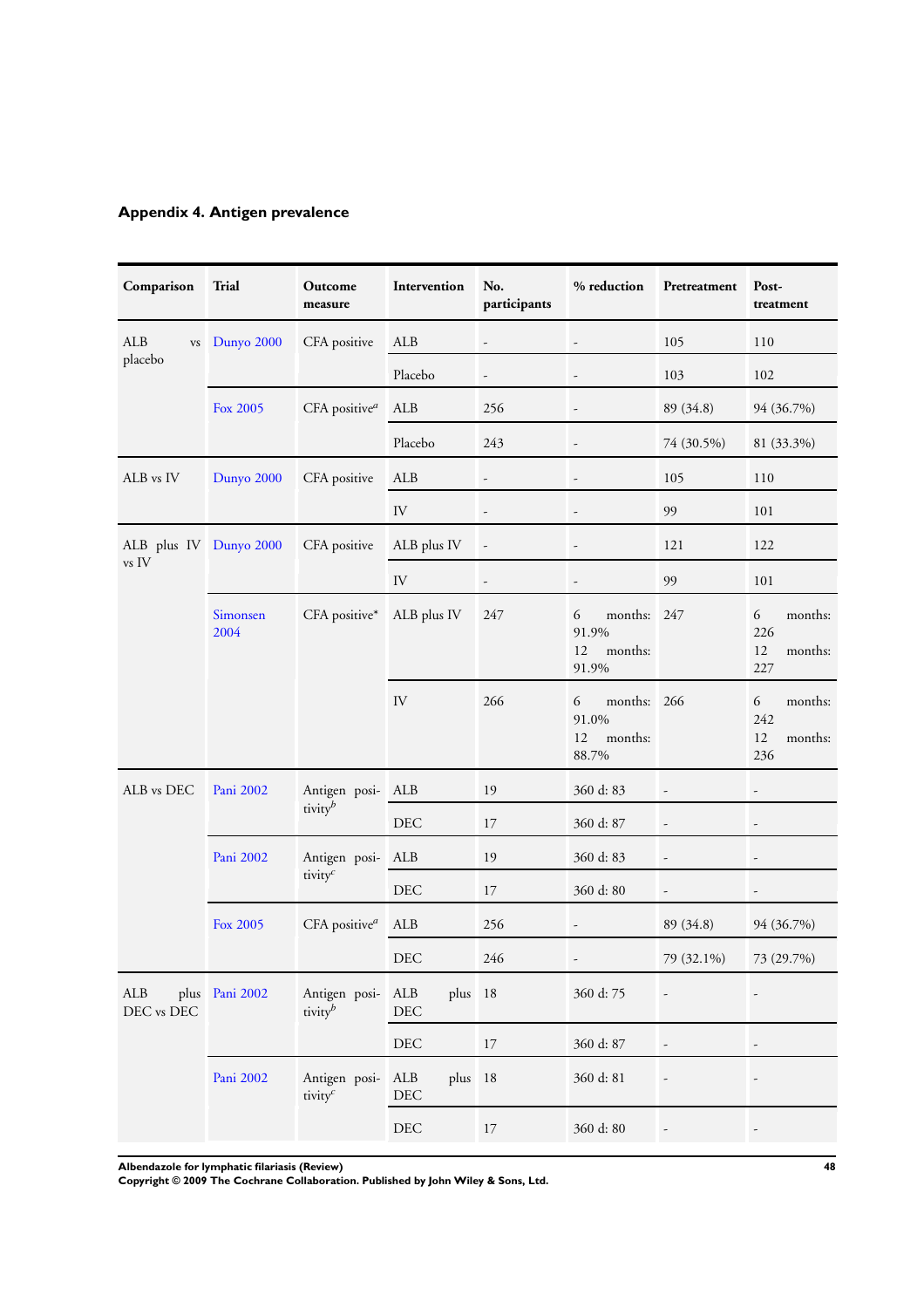<span id="page-51-0"></span>

| Fox $2005$ | $CFA$ positive <sup><i>a</i></sup> ALB plus 245<br><b>DEC</b> |     | $\sim$ | 85 (34.7%) 75 (30.6%) |  |
|------------|---------------------------------------------------------------|-----|--------|-----------------------|--|
|            | <b>DEC</b>                                                    | 246 | $-$    | 79 (32.1%) 73 (29.7%) |  |

ALB: albendazole; CFA: circulating filarial antigen; DEC: diethylcarbamazine; IV: ivermectin.

<sup>a</sup>Among children CFA positive at baseline.

 $^{b}$ Immunochromatographic card test on 50 µL serum.

 $\rm ^{c}Og4C3$  test kit on 50 µL serum.

## **Appendix 5. Microfilariae density (geometric mean)**

| Comparison      | <b>Trial</b>                     | Measure                      | Intervention | No.<br>participants | Pretreatment Post- | treatment                                                                                                                         | % reduction             |
|-----------------|----------------------------------|------------------------------|--------------|---------------------|--------------------|-----------------------------------------------------------------------------------------------------------------------------------|-------------------------|
| AT <sub>D</sub> | $D_{\text{max}}$ 2000            | $m\ell/100 \ldots$           |              |                     |                    |                                                                                                                                   |                         |
|                 |                                  |                              | Placebo      | 66                  | 971                | 12<br>months: 13.0<br>845                                                                                                         |                         |
|                 | Dunyo 2000                       | $m\ddot{t}$<br>$100$ µL mea- | ALB          | 42                  | 1535               | 12<br>months: 19.7<br>1233                                                                                                        |                         |
| Beach 1999b     | sured by AUC<br>$\boldsymbol{a}$ | Placebo                      | 32           | 2536                | 12<br>2740         | months: 108.4 (8.4%<br>increase)                                                                                                  |                         |
|                 |                                  | $mf/20 \mu L$                | ALB          | 28                  | 14.1               | $4$ months: $5.1$                                                                                                                 | 28.7 $(63.8^c)$         |
|                 |                                  |                              | Placebo      | 29                  | 9.3                | 4 months: 5.3 17.2 $(43.0^c)$                                                                                                     |                         |
|                 | Fox 2005                         | $mf/20$ µL                   | ALB          | 256                 | 10.3 to 14.2)      | 12.1 (95% CI 3 months: 4.7 3<br>(95% CI 3.9 22.0<br>to $5.7$ )<br>6 months: 4.4 34.7<br>(95% CI 3.7)<br>to $5.3$ )                | months:<br>6<br>months: |
|                 |                                  |                              | Placebo      | 243                 | 14.5 to 20.6)      | 17.3 (95% CI 3 months: 8.7 3 months: 8.2<br>(95% CI 7.4 6<br>to $10.2$ )<br>months:<br>$6\degree$<br>11.2 (95% CI<br>9.2 to 13.7) | months:<br>10.3         |
|                 |                                  |                              |              |                     |                    |                                                                                                                                   |                         |
|                 |                                  |                              | IV           | 70                  | 640                | months: 80.6<br>12<br>124                                                                                                         |                         |

**Albendazole for lymphatic filariasis (Review) 49**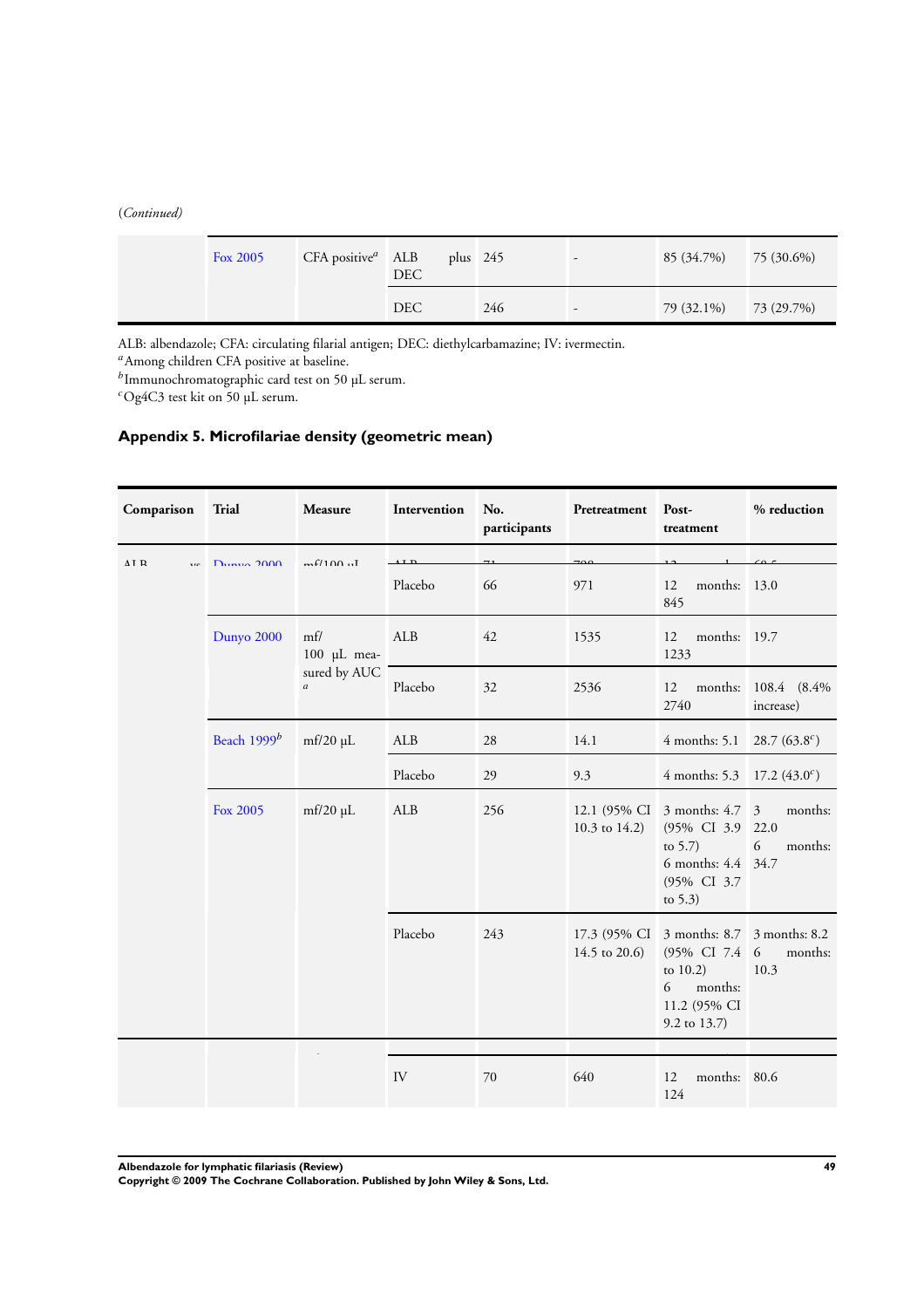|            | Dunyo 2000       | $m f$ /<br>100 µL mea-                        | ALB         | 42  | 1535                          | 12<br>months: 19.7<br>1233                            |                                               |
|------------|------------------|-----------------------------------------------|-------------|-----|-------------------------------|-------------------------------------------------------|-----------------------------------------------|
|            |                  |                                               | IV          | 33  | 1731                          | months: 43.8<br>12<br>759                             |                                               |
|            | Beach 1999       | $mf/20 \mu L$                                 | ALB         | 28  | 14.1                          | 4 months: 5.1                                         | 28.7 $(63.8^c)$                               |
|            |                  |                                               | IV          | 28  | 15.5                          | 4 months: 1.5 76.1 $(90.2^c)$                         |                                               |
|            |                  |                                               | IV          | 70  | 640                           | months: 80.6<br>12<br>124                             |                                               |
|            | Dunyo 2000       | m f<br>100 µL mea-                            | ALB plus IV | 40  | 1280                          | months: 30.7<br>12<br>393                             |                                               |
|            |                  | sured by AUC<br>$\boldsymbol{a}$              | IV          | 33  | 1731                          | $12\,$<br>months: 56.2<br>759                         |                                               |
|            | Beach $1999^b$   | $mf/20$ µL                                    | ALB plus IV | 24  | 13.7                          | 4 months: 0.3                                         | 98.9 $(97.8c)$                                |
|            |                  |                                               | ${\rm IV}$  | 28  | 15.5                          | 4 months: 1.5 76.1 $(90.2^c)$                         |                                               |
|            | Simonsen<br>2004 | $mf/100 \mu L$                                | ALB plus IV | 105 | 812.6                         | 6<br>months: 6<br>29.8<br>12<br>months:<br>59.4       | months:<br>96.3<br>12<br>months:<br>83.6      |
|            |                  |                                               | IV          | 98  | 763.5                         | months:<br>6<br>150.0<br>12<br>months:<br>124.9       | 6<br>months:<br>80.4<br>12<br>months:<br>83.6 |
| ALB vs DEC | Pani 2002        | mf/mL                                         | <b>ALB</b>  | 19  | 77.6 (range 22 -<br>to $606$  |                                                       | 3 d: 8.7<br>7 d: 14.1<br>360 d: 94.7          |
|            |                  |                                               | DEC         | 17  | 81.3 (range 22 -<br>to 542)   |                                                       | 3 d: 26.2<br>7 d: 36.7<br>360 d: 89.6         |
|            | Jayakody<br>1993 | $\mathrm{m} \mathrm{f}/\mathrm{m} \mathrm{L}$ | ALB         | 16  | $633 + 1 - 150$               | 15<br>to<br>19 6<br>months: 3                         | months:<br>1.91                               |
|            |                  |                                               | DEC         | 13  | $566$ +/- 120                 | 19 6<br>15<br>$\mathop{\rm to}\nolimits$<br>months: 2 | months:<br>$0.81\,$                           |
|            | Fox 2005         | $mf/20 \mu L$                                 | ALB         | 256 | 12.1 (95% CI<br>10.3 to 14.2) | 3 months: 4.7 3<br>(95% CI 3.9 22.0<br>to 5.7)        | months:<br>6<br>months:                       |

**Albendazole for lymphatic filariasis (Review) 50**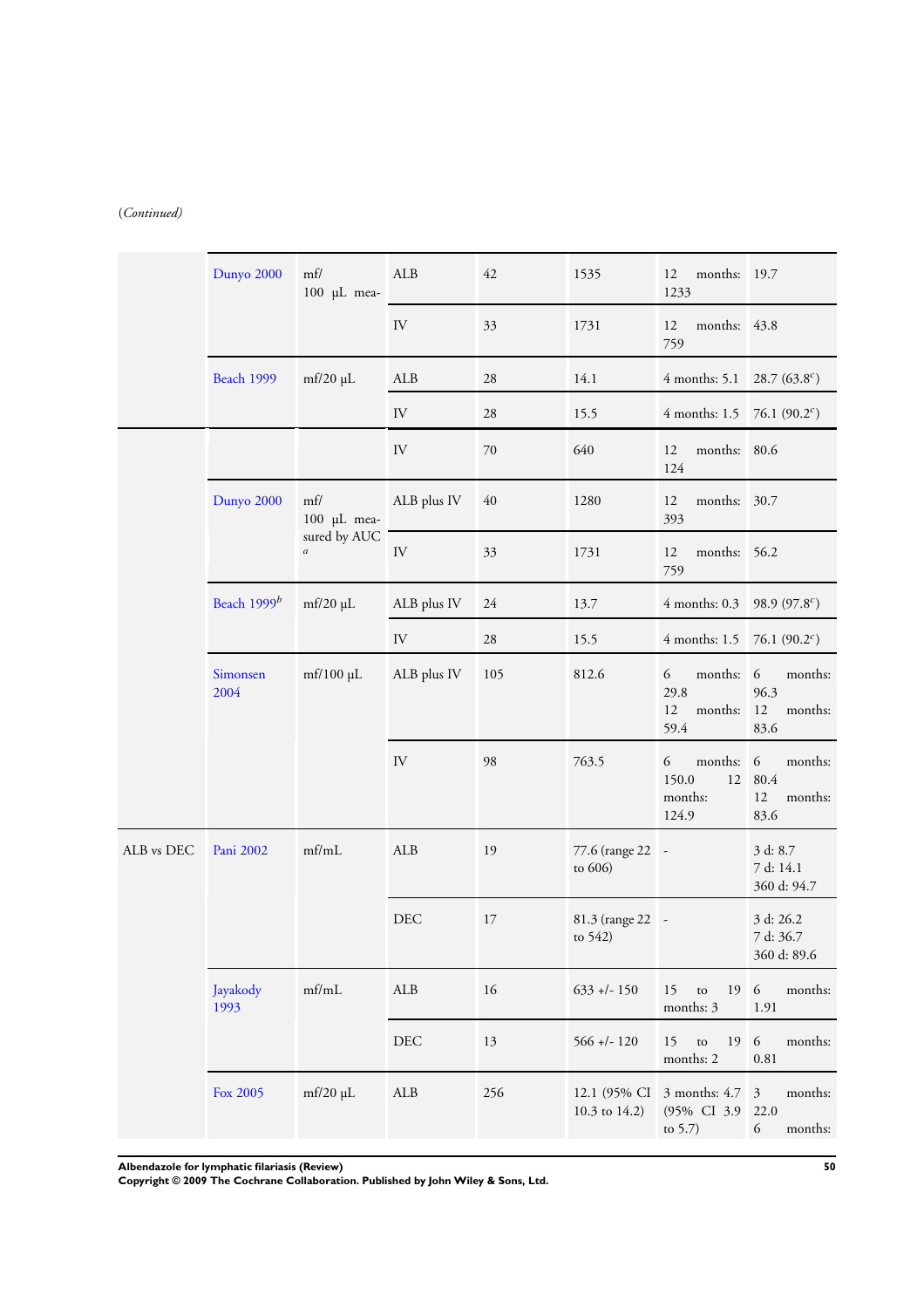<span id="page-53-0"></span>

|                   |                           |                               |                       |               |                                                                                                         | 6 months: 4.4 34.7<br>(95% CI 3.7<br>to $5.3$ )                                                         |                                                           |
|-------------------|---------------------------|-------------------------------|-----------------------|---------------|---------------------------------------------------------------------------------------------------------|---------------------------------------------------------------------------------------------------------|-----------------------------------------------------------|
|                   |                           |                               | <b>DEC</b>            | 246           | 11.0 to $15.2$ )                                                                                        | 12.9 (95% CI 3 months: 2.9 3<br>(95% CI 2.5<br>to $3.4$ )<br>6 months: 2.8<br>(95% CI 2.3<br>to $3.4$ ) | months:<br>31.3<br>6<br>months:<br>50.4                   |
| ALB<br>DEC vs DEC | plus Pani 2002            | mf/mL                         | ALB<br>plus 18<br>DEC |               | 79.4 (range 22 -<br>to 233)                                                                             |                                                                                                         | 3 d: 35.7<br>7 d: 45.1<br>360 d: 95.4                     |
|                   |                           |                               | <b>DEC</b>            | 17            | 81.3 (range 22 -<br>to $542$ )                                                                          |                                                                                                         | 3 d: 26.2<br>7 d: 36.7<br>360 d: 89.6                     |
|                   | Fox 2005<br>$mf/20 \mu L$ | ALB<br>plus 245<br><b>DEC</b> |                       | 11.4 to 15.8) | 13.4 (95% CI 3 months: 2.3<br>(95% CI 2.0<br>to 2.7)<br>months:<br>6<br>0.76 (95% CI<br>$0.7$ to $0.9)$ | months:<br>3<br>37.3<br>6<br>months:<br>80.4                                                            |                                                           |
|                   |                           |                               | <b>DEC</b>            | 246           | 12.9 (95% CI<br>11.0 to $15.2$ )                                                                        | 3 months: 2.9<br>(95%<br>CI 2.5 to $3.4$ )<br>6 months: 2.8<br>(95% CI 2.3<br>to $3.4$ )                | $\overline{3}$<br>months:<br>31.3<br>6<br>months:<br>50.4 |

ALB: albendazole; AUC: area under the curve; CFA: circulating filarial antigen; CI: confidence interval; DEC: diethylcarbamazine; IV: ivermectin; mf: microfilariae.

 $^a$ Only in those individuals with over 100 mf/ $\mu$ L blood before treatment, and those examined at baseline, and 3, 6, and 12 months.  $<sup>b</sup>$ Only participants positive for mf at baseline.</sup>

<sup>c</sup>Change in group geometric means.

## **Appendix 6. Antigen density**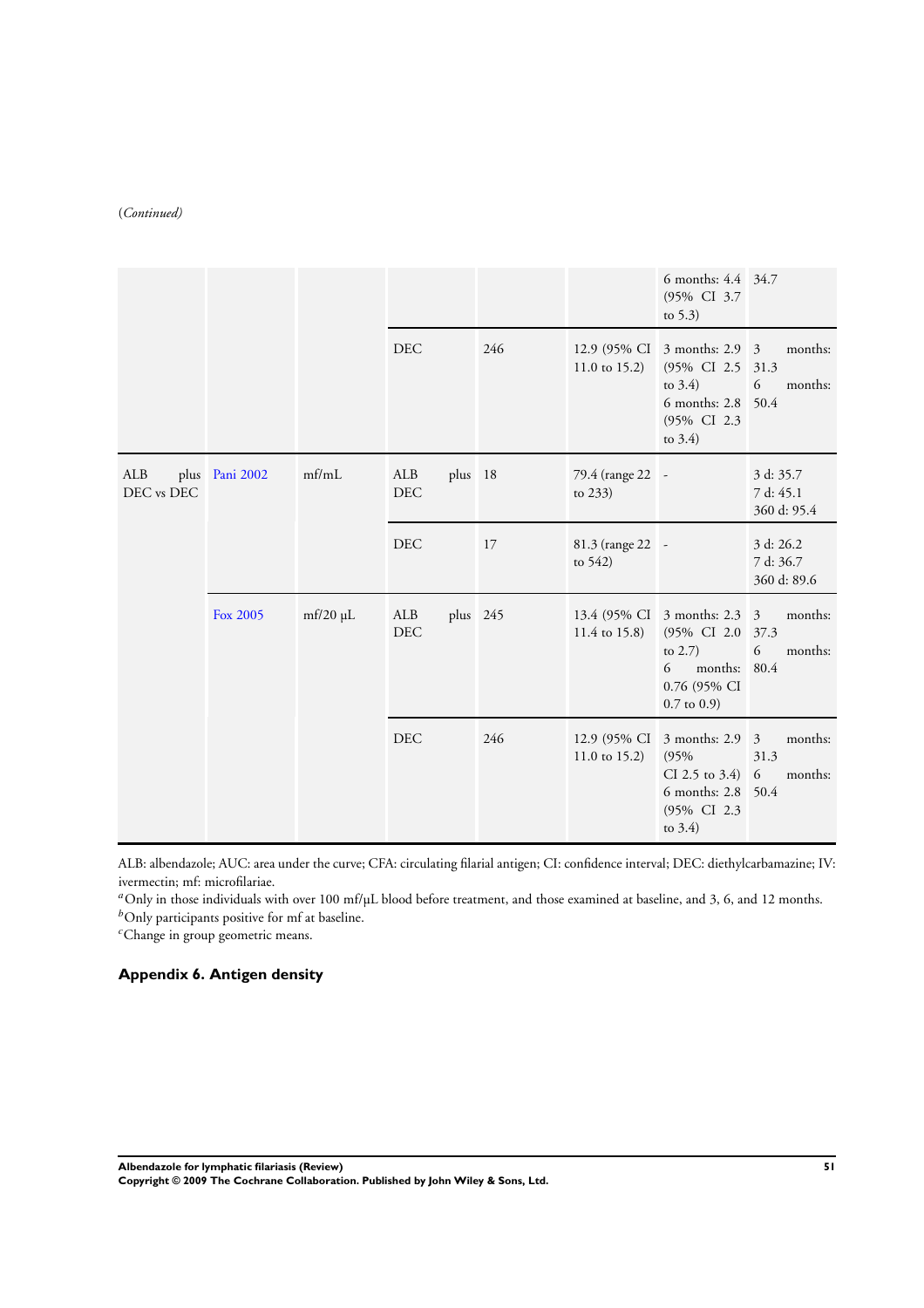| Comparison                      | <b>Trial</b>                              | Outcome<br>measure                                    | Intervention | No.<br>participants | Pretreatment                                    | Post-<br>treatment                                       | % reduction                |
|---------------------------------|-------------------------------------------|-------------------------------------------------------|--------------|---------------------|-------------------------------------------------|----------------------------------------------------------|----------------------------|
| ALB<br><b>VS</b>                | Dunyo 2000                                | CFA unit (ge-                                         | ALB          | 105                 | 1370                                            | 1139                                                     | 83.1                       |
| placebo                         |                                           | ometric mean<br>density)                              | Placebo      | 103                 | 1869                                            | 2757                                                     | 147.5 (47.5%)<br>increase) |
|                                 | Fox 2005                                  | CFA unit (ge-<br>ometric mean                         | ALB          | 256                 | 2279 to 3058)                                   | 2640 (95% CI 2428 (95% CI 3.2)<br>2071 to 2847)          |                            |
|                                 | density)                                  | Placebo                                               | 243          | 1951 to 2706)       | 2298 (95% CI 2479 (95% CI 1.7)<br>2105 to 2919) |                                                          |                            |
| ALB vs IV<br>Dunyo 2000         | CFA unit (ge-<br>ometric mean<br>density) | ALB                                                   | 105          | 1370                | 1139                                            | 83.1                                                     |                            |
|                                 |                                           | ${\rm IV}$                                            | 99           | 1689                | 1187                                            | 70.3                                                     |                            |
| ALB plus IV Dunyo 2000<br>vs IV |                                           | CFA unit (ge- ALB plus IV<br>ometric mean<br>density) |              | 121                 | 1404                                            | 834                                                      | 59.4                       |
|                                 |                                           |                                                       | IV           | 99                  | 1689                                            | 1187                                                     | 70.3                       |
| ALB vs DEC                      | Pani 2002 <sup>a</sup>                    | Og4C3 test kit ALB<br>50<br>$\mu$ L<br>on<br>serum    |              | 19                  | $0.49$ (sd $0.16$ )                             | $0.08$ (sd $0.17$ )                                      | 0.40                       |
|                                 |                                           |                                                       | DEC          | 17                  | $0.39$ (sd $0.21$ )                             | $0.07$ (sd $0.15$ )                                      | 0.32                       |
|                                 | Fox 2005                                  | CFA unit (ge-<br>ometric mean<br>density)             | ALB          | 256                 | 2279 to 3058)                                   | 2640 (95% CI 2428 (95% CI<br>2071 to 2847)               | 3.2                        |
|                                 |                                           |                                                       | DEC          | 246                 | 1842 to 2613)                                   | 2194 (95% CI 1597 (95% CI 17.0<br>1375 to 1855)          |                            |
| ALB                             | plus Pani 2002 <sup>a</sup>               | Og4C3 test kit ALB                                    | plus 18      |                     | $0.47$ (sd $0.18$ )                             | $0.07$ (sd $0.15$ )                                      | 0.40                       |
|                                 |                                           |                                                       | <b>DEC</b>   | 17                  | $0.39$ (sd $0.21$ )                             | $0.07$ (sd $0.15$ )                                      | 0.32                       |
|                                 | Fox 2005                                  | CFA unit (ge- ALB<br>ometric mean DEC                 | plus 245     |                     | 1798 to 2490)                                   | 2116 (95% CI 1350 (95% CI 26.7<br>1176 to 1549)          |                            |
|                                 |                                           | density)                                              | DEC          | 246                 |                                                 | 2194 (95% CI 1597 (95% CI<br>1842 to 2613) 1375 to 1855) | 17.0                       |

ALB: albendazole; CFA: circulating filarial antigen; CI: confidence interval; DEC: diethylcarbamazine; IV: ivermectin; mf: microfilariae; sd: standard deviation.

 $\emph{a}$  Measured at 360 d.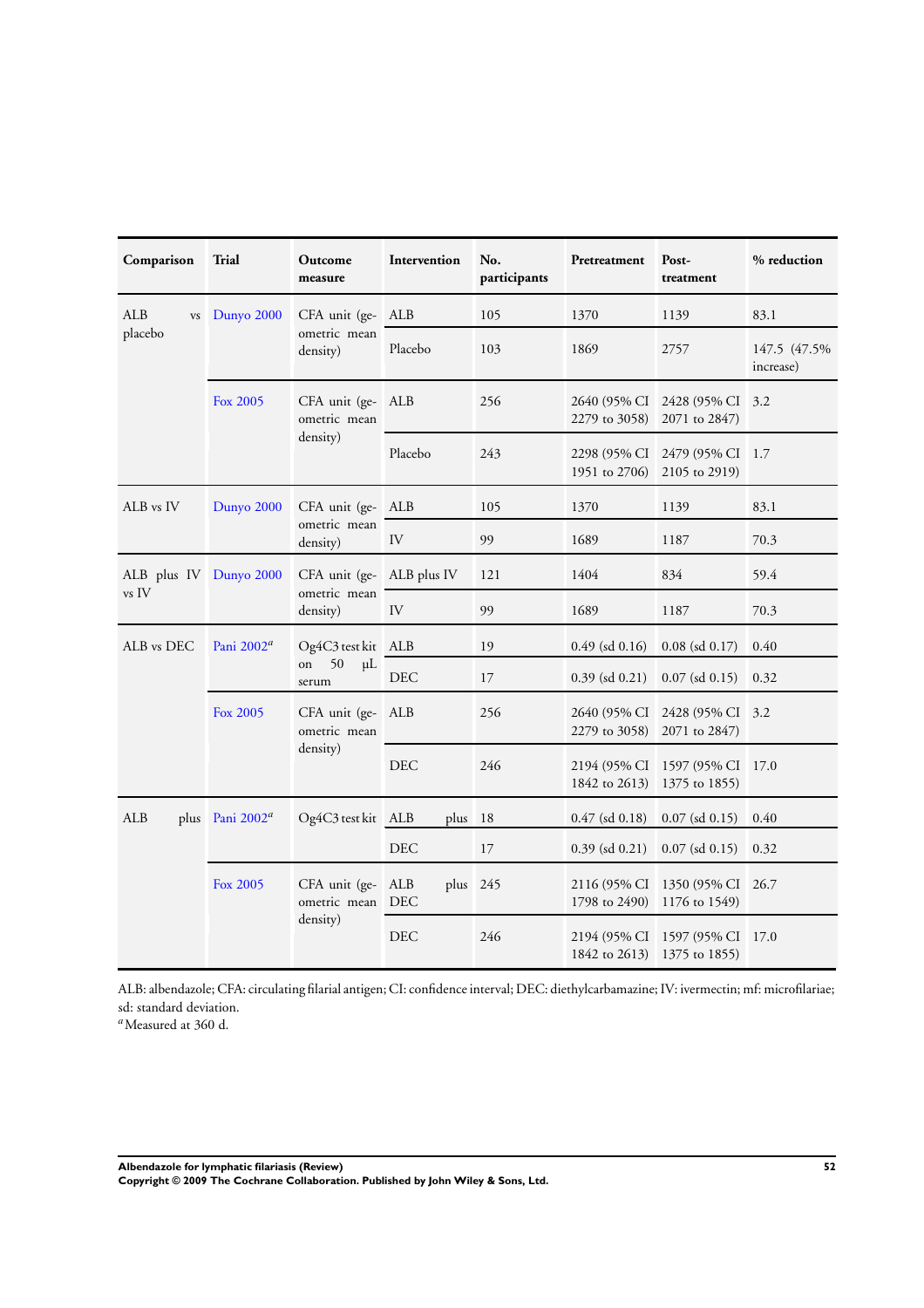<span id="page-55-0"></span>

| Appendix 7. Adult worms |  |  |  |  |
|-------------------------|--|--|--|--|
|-------------------------|--|--|--|--|

| Comparison                       | <b>Trial</b>    | Outcome mea- Intervention<br>sure                |              | No. participants Pretreatment Post-treatment |             |                                                                                        |
|----------------------------------|-----------------|--------------------------------------------------|--------------|----------------------------------------------|-------------|----------------------------------------------------------------------------------------|
| ALB vs DEC                       | Pani 2002       | Ultrasonog-<br>raphy (No. posi-<br>tive for FDS) | ALB          | 9                                            | 4/9         | $1 \text{ yr}$ : 0/8<br>2 yr: 0/7                                                      |
|                                  |                 |                                                  | <b>DEC</b>   | 7                                            | 5/7         | $1 \text{ yr}$ : 0/7<br>2 yr: 0/6                                                      |
| ALB plus DEC Pani 2002<br>vs DEC |                 | Ultrasonog-<br>raphy (No. posi-<br>tive for FDS) | ALB plus DEC | 9                                            | 5/9         | $1 \text{ yr: } 1/9$<br>2 yr: 1/9                                                      |
|                                  |                 |                                                  | <b>DEC</b>   | 7                                            | 5/7         | 1 yr: 0/7<br>2 yr: 0/6                                                                 |
|                                  | Kshirsagar 2004 | Ultrasonogra-<br>phy                             | ALB plus DEC | 51                                           | 35/51 (69%) | 3 months: 15/45<br>(33%)<br>6 months:<br>9/46<br>(20%)<br>12 months: 15/50<br>$(30\%)$ |
|                                  |                 |                                                  | <b>DEC</b>   | 50                                           | 30/50 (60%) | 3 months: 14/44<br>(32%)<br>6 months:<br>8/45<br>(18%)<br>12 months: 15/49<br>(31%)    |

ALB: albendazole; DEC: diethylcarbamazine; FDS: filarial dance sign.

## **Appendix 8. Adverse events**

| <b>Trial</b> | Adverse event Placebo |               | <b>ALB</b>       | IV             | ALB plus IV         | <b>DEC</b>               | <b>ALB</b><br>plus<br><b>DEC</b> |
|--------------|-----------------------|---------------|------------------|----------------|---------------------|--------------------------|----------------------------------|
| Dunyo 2000   | Tactile fever         | $1/70(1.4\%)$ | $3/80$ $(3.8\%)$ | $6/66(9.1\%)$  | 16/80<br>$(20.0\%)$ |                          |                                  |
|              | Headache              | $0/70(0\%)$   | $1/80(1.3\%)$    | 7/66 (10.6%)   | 14/80<br>$(17.5\%)$ |                          |                                  |
|              | Muscle/joint<br>pain  | $2/70(2.9\%)$ | $3/80$ $(3.8\%)$ | $9/66$ (13.6%) | 10/80<br>$(12.5\%)$ | $\overline{\phantom{a}}$ |                                  |
|              | Weakness              | $1/70(1.4\%)$ | $1/80(1.3\%)$    | $4/66(6.1\%)$  | 7/80 (8.8%)         | $\overline{\phantom{a}}$ |                                  |

**Albendazole for lymphatic filariasis (Review) 53**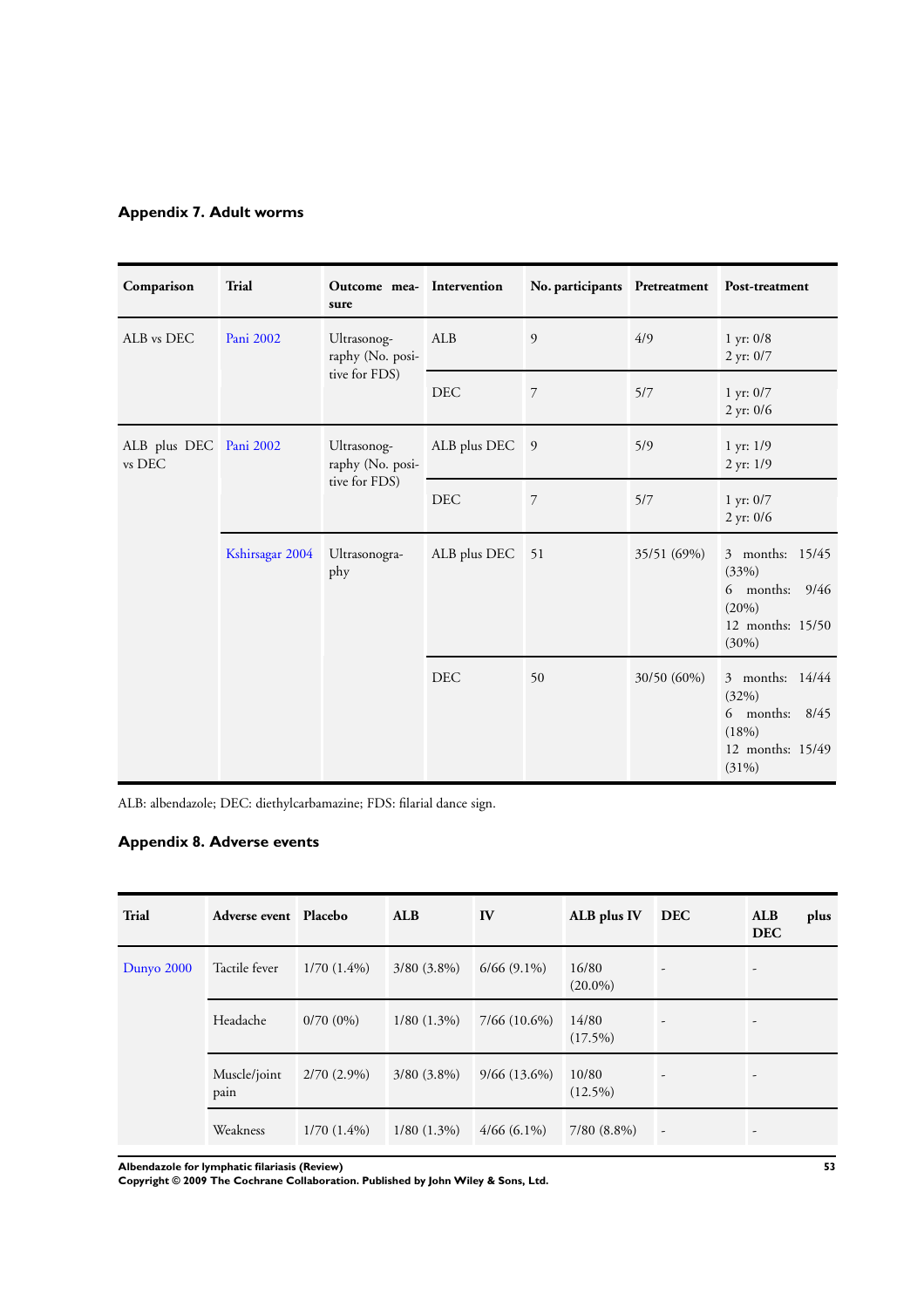|                                 | Abdominal<br>pain                                                                             | $1/70(1.4\%)$ | $1/80$ $(1.3\%)$ | 0/66(0%)                 | 4/80(5%)                 |                          |                          |
|---------------------------------|-----------------------------------------------------------------------------------------------|---------------|------------------|--------------------------|--------------------------|--------------------------|--------------------------|
|                                 | Diarrhoea                                                                                     | 2/70 (2.9%)   | $0/80(0\%)$      | $1/66$ $(1.5\%)$         | $2/80$ $(2.5\%)$         | $\overline{\phantom{a}}$ | $\overline{\phantom{a}}$ |
|                                 | Itching                                                                                       | $0/70(0\%)$   | $1/80$ $(1.3\%)$ | 2/66 (3.0%)              | $1/80$ $(1.3\%)$         | $\overline{\phantom{a}}$ | $\overline{\phantom{m}}$ |
|                                 | Rash                                                                                          | $1/70(1.4\%)$ | $0/80(0\%)$      | $1/66$ $(1.5\%)$         | $1/80$ $(1.3\%)$         | $\overline{\phantom{a}}$ | $\overline{\phantom{a}}$ |
| Beach 1999<br>(only partici-    | Self-reported<br>fever                                                                        | 7/29 (24%)    | 5/27 (19%)       | $\overline{\phantom{m}}$ | $\overline{\phantom{m}}$ |                          | ÷,                       |
| pants mf pos-<br>itive at base- | Headache                                                                                      | 12/29 (41%)   | 6/27(22%)        | $\overline{\phantom{a}}$ | $\overline{\phantom{a}}$ | $\overline{a}$           | $\overline{a}$           |
| line)                           | Myalgias                                                                                      | 3/29 (10%)    | 3/27 (11%)       | $\overline{\phantom{a}}$ | $\overline{\phantom{a}}$ |                          | $\overline{a}$           |
|                                 | Cough                                                                                         | 2/29(7%)      | 3/27 (11%)       | $\overline{\phantom{a}}$ | $\overline{\phantom{a}}$ |                          | $\overline{\phantom{a}}$ |
| Pani 2002                       | ad- -<br>Any<br>verse reaction<br>(mainly fever,<br>headache,<br>myalgia)                     |               | 42.1%            |                          |                          | 52.9%                    | 61.1%                    |
|                                 | Mean<br>intensity score<br>$a$ (sd)                                                           |               | 1.8(3.0)         |                          |                          | 5.6(7.1)                 | 6.7(6.6)                 |
| Jayakody<br>1993                | Severe scrotal -<br>syndrome <sup>b</sup>                                                     |               | 2/15 (13%)       |                          |                          | $\mathbf{0}$             |                          |
|                                 | Scro-<br>tal syndrome:<br>mild, moder-<br>ate, or severe                                      |               | 11/15 (73%)      | $\overline{\phantom{a}}$ |                          | $\boldsymbol{0}$         |                          |
|                                 | right -<br>Fever,<br>hypochon-<br>drial pain, and<br>repeated vom-<br>iting                   |               | 0/15             | $\overline{\phantom{m}}$ | $\overline{\phantom{m}}$ | 1/13(8%)                 |                          |
| Kshirsagar<br>2004              | Total<br>num- -<br>ber of partici-<br>pants with ad-<br>verse drug re-<br>actions by day<br>5 |               |                  |                          | $\overline{a}$           | 138/693<br>(20%)         | 120/702<br>(17%)         |

**Albendazole for lymphatic filariasis (Review) 54**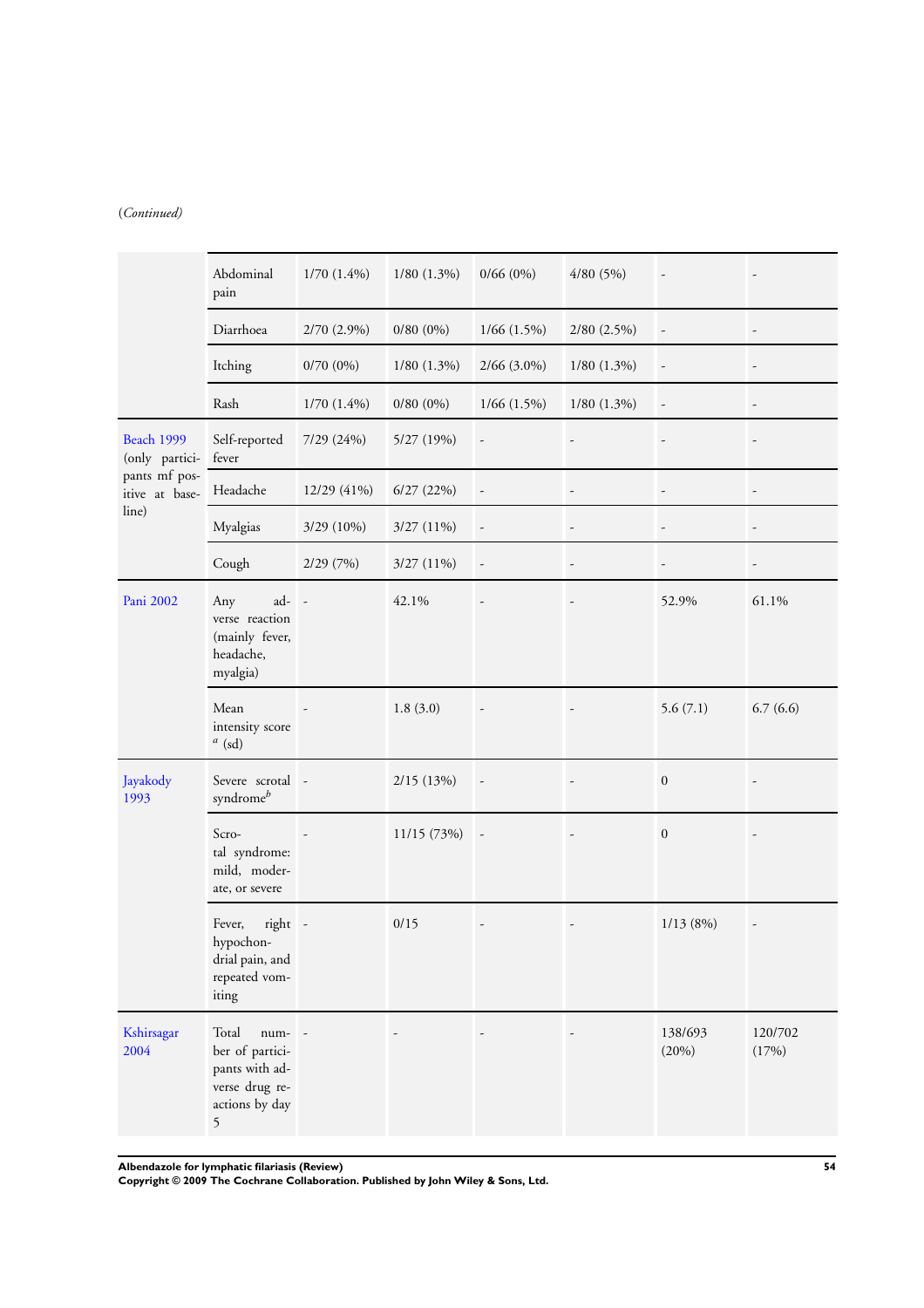|          | Total<br>number of ad-<br>verse events                                                       |                                                                   |                          |                          |                          | 270                                                                | 238                                                      |  |  |
|----------|----------------------------------------------------------------------------------------------|-------------------------------------------------------------------|--------------------------|--------------------------|--------------------------|--------------------------------------------------------------------|----------------------------------------------------------|--|--|
|          | $of -$<br>Number<br>adverse events<br>thought likely<br>to be drug re-<br>lated              |                                                                   |                          |                          |                          | 256 (95%)                                                          | 221 (93%)                                                |  |  |
|          | OF LIKELY ADVERSE EVENTS:                                                                    |                                                                   |                          |                          |                          |                                                                    |                                                          |  |  |
|          | $CTCc$ Grade -<br>1                                                                          |                                                                   | $\overline{\phantom{a}}$ |                          | $\overline{\phantom{a}}$ | 144                                                                | 116                                                      |  |  |
|          | $CTCc$ Grade -<br>2                                                                          |                                                                   |                          |                          |                          | 65                                                                 | 57                                                       |  |  |
|          | $CTCc$ Grade -<br>$\mathfrak{Z}$                                                             |                                                                   |                          |                          |                          | 47                                                                 | $\sqrt{48}$                                              |  |  |
|          | $CTCc$ Grade -<br>4                                                                          |                                                                   |                          |                          |                          | $\boldsymbol{0}$                                                   | $\mathbf{0}$                                             |  |  |
|          | No. of partici-<br>pants where<br>adverse events<br>interfered<br>with daily ac-<br>tivities |                                                                   |                          |                          |                          | 29/693<br>$(4.2\%)$                                                | 31/702<br>(4.4%)                                         |  |  |
| Fox 2005 | SPECIFIC SYMPTOMS                                                                            |                                                                   |                          |                          |                          |                                                                    |                                                          |  |  |
|          | Self-re-<br>ported or doc-<br>umented fever                                                  | 10/43 (23%)                                                       | 9/46 (20%)               | $\overline{\phantom{a}}$ |                          | 16/44 (36%)                                                        | 25/47 (53%)<br>$(P < 0.05$ com-<br>with<br>pared<br>ALB) |  |  |
|          | Headache                                                                                     | 12/43 (28%)                                                       | 11/46 (24%)              | $\overline{\phantom{a}}$ | $\overline{a}$           | 19/44 (43%)                                                        | 23/49 (49%)                                              |  |  |
|          | Myalgias                                                                                     | 7/43 (16%) (P 1/46 (2%)<br>$< 0.05$ com-<br>with<br>pared<br>ALB) |                          |                          |                          | 8/44 (18%) (P 5/47 (11%)<br>$< 0.05$ com-<br>with<br>pared<br>ALB) |                                                          |  |  |
|          | Cough                                                                                        | 7/43 (16%) (P 1/46 (2%)<br>$< 0.05$ com-<br>pared<br>with<br>ALB) |                          |                          |                          | 6/44(14%)                                                          | 7/47 (15%)                                               |  |  |

**Albendazole for lymphatic filariasis (Review) 55**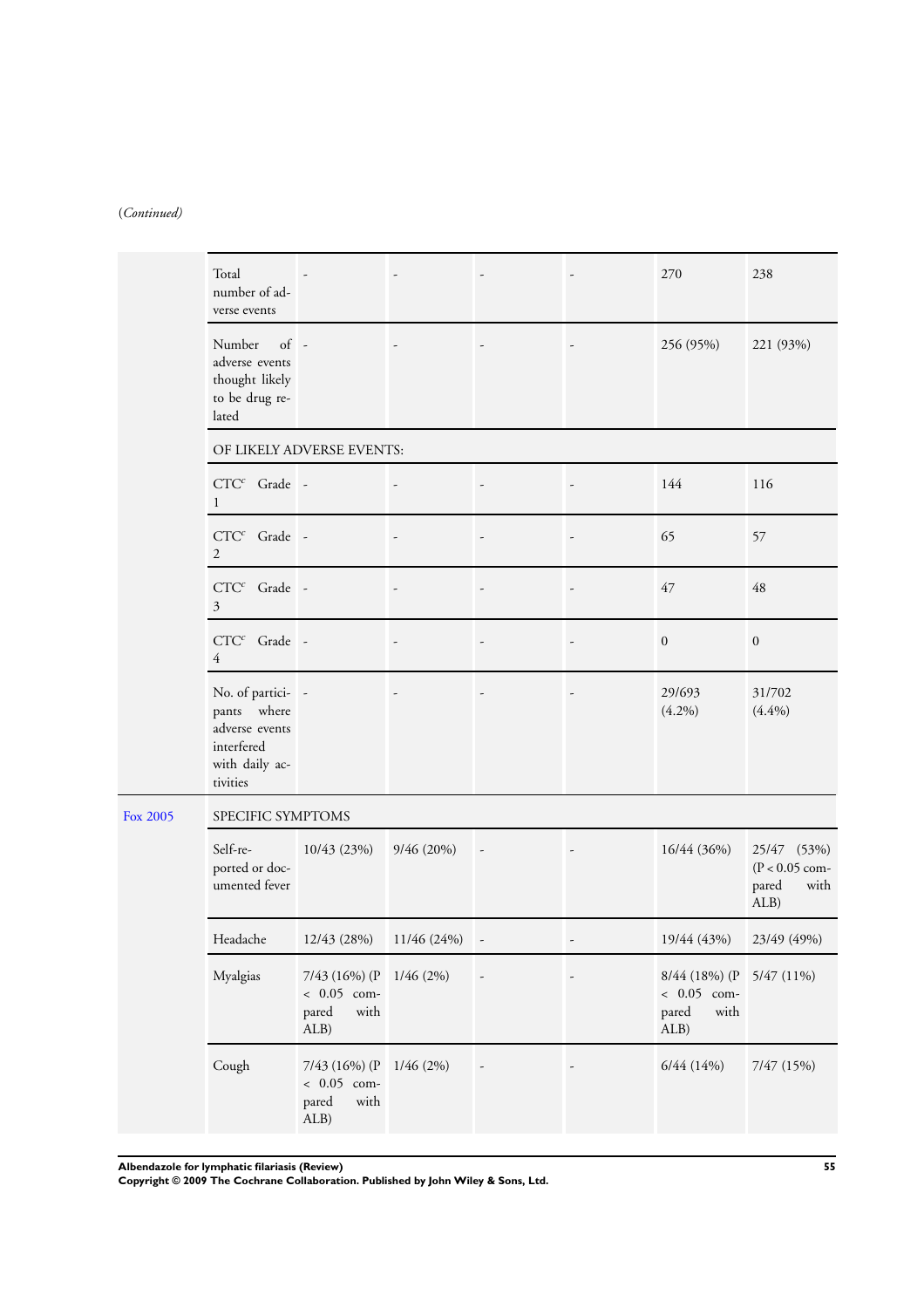| MEAN TREATMENT IMPACT SCORE $(range)^d$ |                         |                         |                          |                          |                         |                                                                                                                    |
|-----------------------------------------|-------------------------|-------------------------|--------------------------|--------------------------|-------------------------|--------------------------------------------------------------------------------------------------------------------|
| Day 1                                   | $0.79$ (0 to 3)         | $0.76$ (0 to 3)         | $\overline{\phantom{a}}$ |                          | pared<br>placebo)       | 1.46 (0 to 3) 1.66 (0 to 3)<br>$(P < 0.05$ com- $(P < 0.05$ com-<br>pared<br>with ALB and with ALB and<br>placebo) |
| Day 2                                   | $0.49$ (0 to 2)         | $0.26(0 \text{ to } 1)$ |                          |                          | pared<br>ALB)           | $0.84$ (0 to 3) 0.66 (0 to 3)<br>$(P < 0.05$ com- $(P < 0.05$ com-<br>with pared<br>with<br>ALB)                   |
| Day 3                                   | $0.16(0 \text{ to } 1)$ | $0.2$ (0 to 2)          |                          | $\overline{\phantom{m}}$ | $0.36(0 \text{ to } 3)$ | $0.32$ (0 to 3)                                                                                                    |
| Day 4                                   | $0.16$ (0 to 3)         | $0.07(0 \text{ to } 1)$ | $\overline{a}$           |                          | $0.20(0 \text{ to } 3)$ | $0.13$ (0 to 1)                                                                                                    |
| Day 5                                   | $0.05(0 \text{ to } 1)$ | $0.02$ (0 to 1)         | $\overline{a}$           | $\overline{\phantom{m}}$ | $0.11$ (0 to 2)         | $0.06$ (0 to 2)                                                                                                    |
| Day 6                                   | 0(0)                    | $0.02$ (0 to 1)         | $\overline{a}$           |                          | $0.07(0 \text{ to } 2)$ | $0.02$ (0 to 1)                                                                                                    |
| Day 7                                   | 0(0)                    | 0(0)                    |                          |                          | 0(0)                    | 0(0)                                                                                                               |

<sup>a</sup>All systemic adverse reactions recorded by assigning score 0 (none), 1 (mild) 2 (moderate) or 3 (severe).

 $b$ Mild = epididymis felt enlarged and tender, and spermatic cord was tender and nodular, scrotal sac swollen; moderate = swelling of scrotal sac, tender epididymis, swelling, nodularity or cord and some systemic features, eg fever malaise; severe = whole scrotal sac swollen and palpation quite painful, features of acute inflammation eg redness, warmth, pain, swelling, systemic features such as fever, chills, anorexia, nausea.

<sup>c</sup>NCI Common Toxicity Criteria grades; Grade 1 = mild adverse event, 2 = moderate adverse event, 3 = severe adverse event, 4 = lifethreatening or disabling adverse event, 5 = death.

<sup>d</sup>1: symptoms were noticed, but did not interfere with daily activities; 2: symptoms caused some interference with daily activities; 3: symptoms prevented usual daily activities.

## **W H A T ' S N E W**

Last assessed as up-to-date: 13 August 2005.

| Date | Event | <b>Description</b>                                                       |
|------|-------|--------------------------------------------------------------------------|
|      |       | 5 August 2008 Amended Converted to new review format with minor editing. |

**Albendazole for lymphatic filariasis (Review) 56**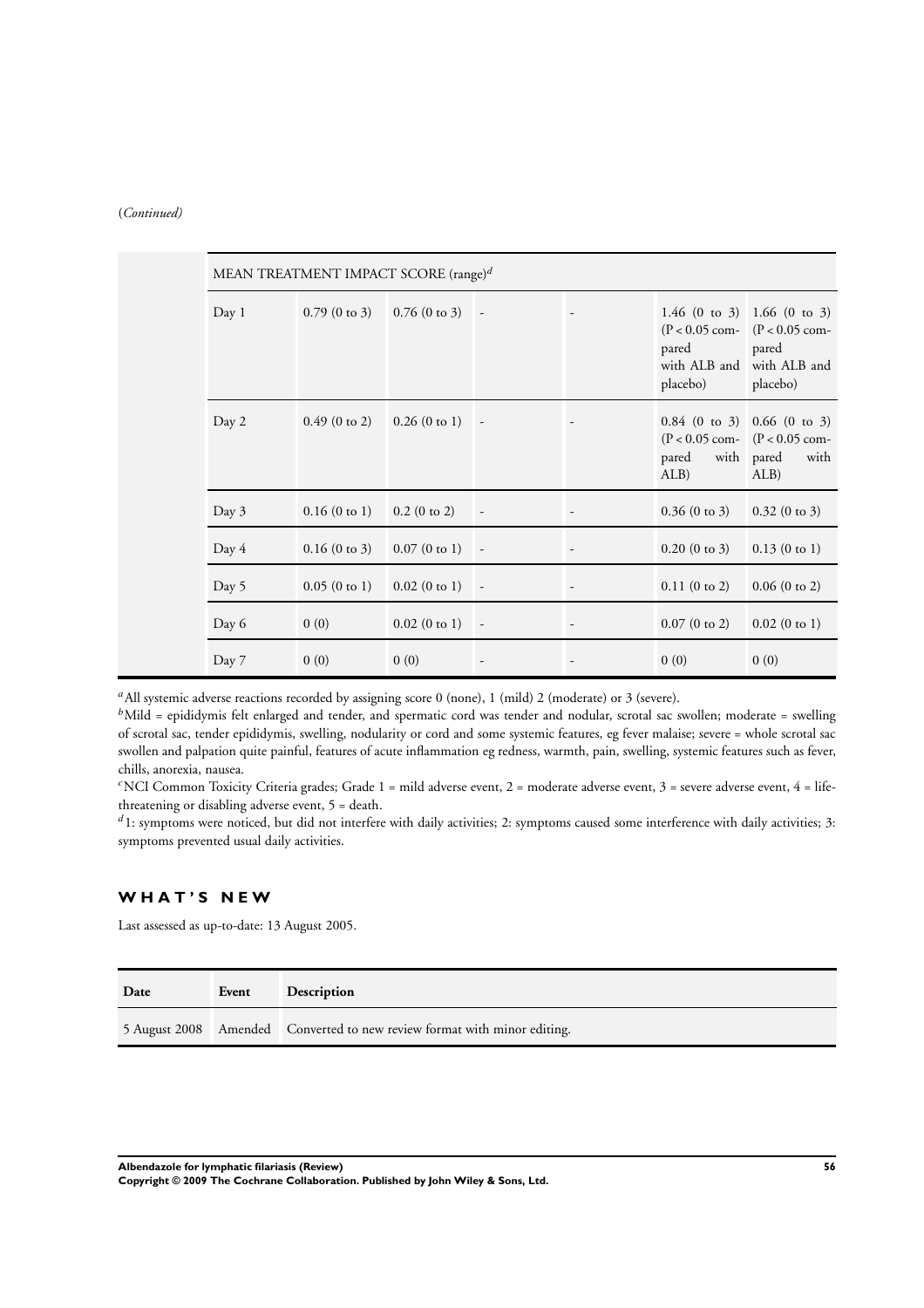## **H I S T O R Y**

Protocol first published: Issue 4, 2003

Review first published: Issue 1, 2004

| Date | Event | Description                                                                                                                                                                                                                                 |
|------|-------|---------------------------------------------------------------------------------------------------------------------------------------------------------------------------------------------------------------------------------------------|
|      |       | 14 August 2005 New search has been performed The first review update, published in Issue 4, 2005, includes three new trials,<br>Fox 2005, Kshirsagar 2004, and Simonsen 2004, and a two-year update of<br>results from the Pani 2002 trial. |

## **C O N T R I B U T I O N S O F A U T H O R S**

Julia Critchley assessed studies for inclusion, extracted data, and is responsible for preparing and updating the review. Paul Garner edited the review, extracted data, and assessed the risk of bias in the trials. David Addiss and Hellen Gelband edited the review. Carrol Gamble edited the review and provided statistical input. Henry Ejere assessed studies for inclusion and extracted data.

## **D E C L A R A T I O N S O F I N T E R E S T**

For the first version of the review [\(IFRG 2004\)](#page-15-0), Henry Ejere's salary was paid by The Lymphatic Filariasis Support Centre based in the Liverpool School of Tropical Medicine. The Department for International Development, UK and GlaxoSmithKline fund the Lymphatic Filariasis Support Centre. Dr Addiss is an author on one of the trials.

Julia Critchley, Paul Garner, Hellen Gelband, Carrol Gamble: none known.

## **S O U R C E S O F S U P P O R T**

#### **Internal sources**

• No sources of support supplied

#### **External sources**

• Department for International Development, UK.

## **DIFFERENCES BETWEEN PROTOCOL AND REVIEW**

The first version of the review [\(IFRG 2004](#page-15-0)), published in Issue 1, 2004, deviated from the published protocol: Julia Critchley was invited to join the review team; the objectives were reworded; and the subgroups were removed from the review methods because they were no longer appropriate.